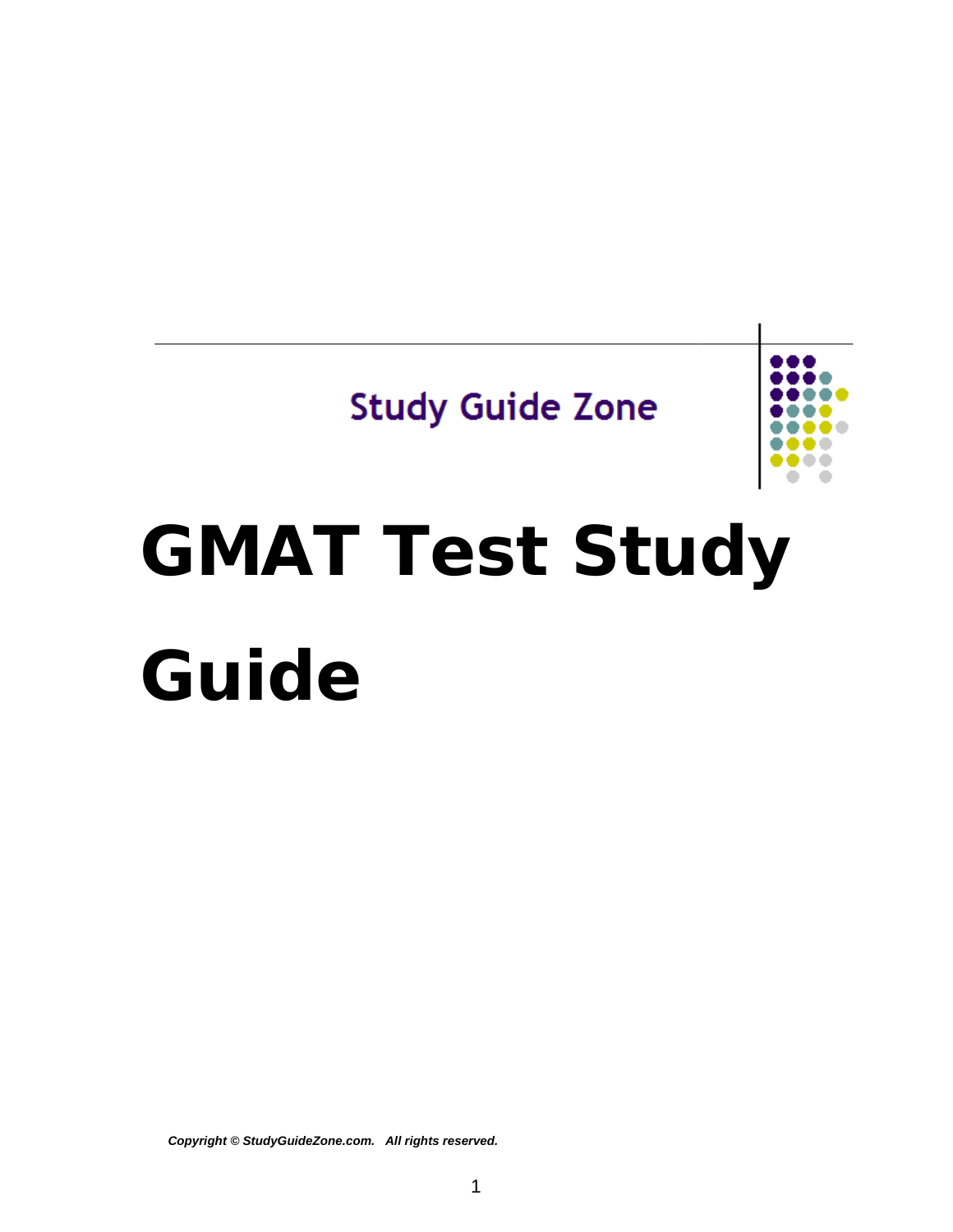# Table of Contents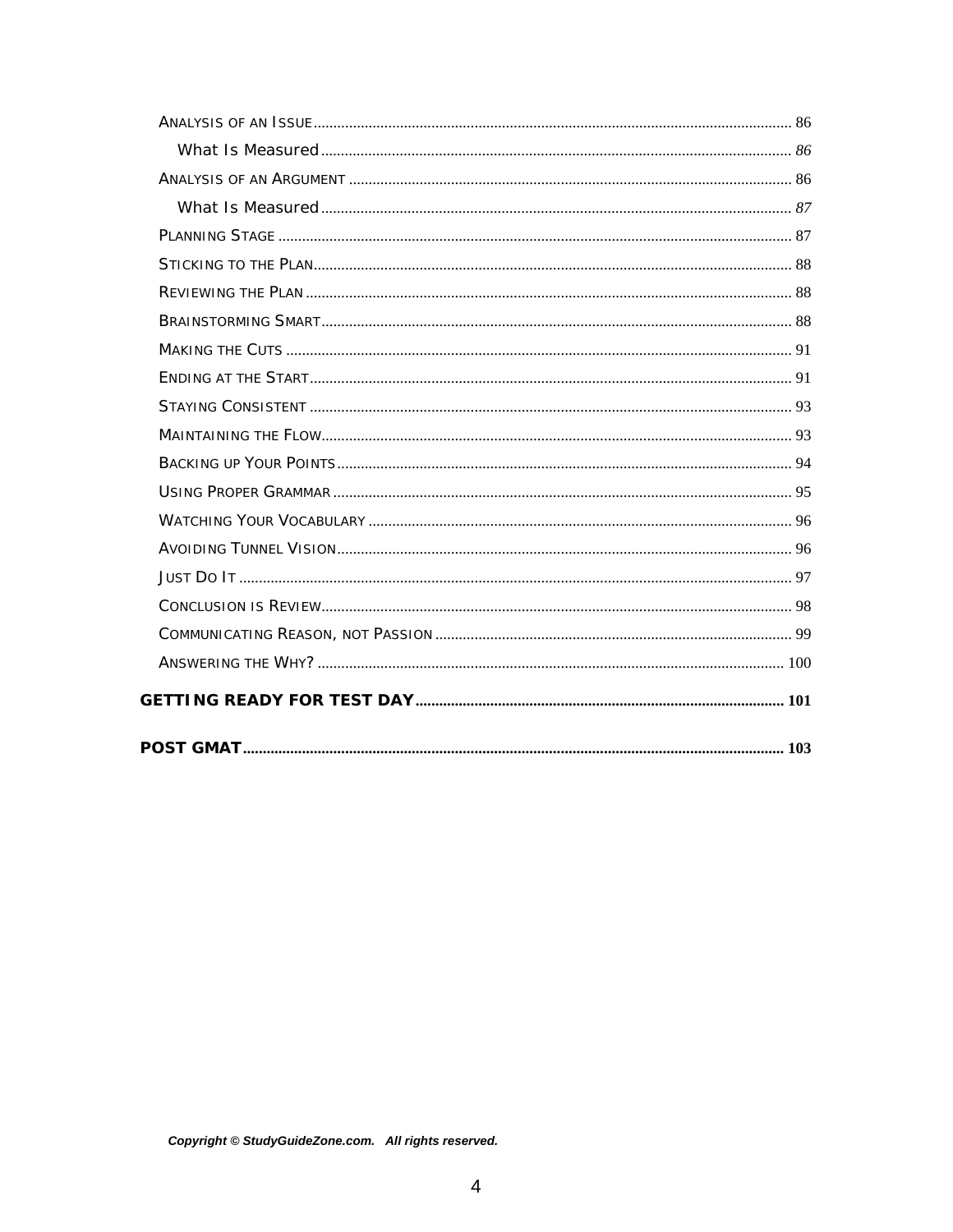# *GMAT Test Resources*

#### <span id="page-4-0"></span>**[Free GMAT Practice Tests](http://www.testprepreview.com/gmat_practice.htm)**

[http://www.testprepreview.com/gmat\\_practice.htm](http://www.testprepreview.com/gmat_practice.htm)

#### **[Financial Aid Facts](http://www.finaidfacts.org/)**

[http://www.finaidfacts.org](http://www.finaidfacts.org/)

#### **[Scholarship Help](http://www.scholarshiphelp.org/)**

[http://www.scholarshiphelp.org](http://www.scholarshiphelp.org/)

#### **[Study Tips and Information](http://www.studyguidezone.com/resource_tips.htm)**

[http://www.studyguidezone.com/resource\\_tips.htm](http://www.studyguidezone.com/resource_tips.htm)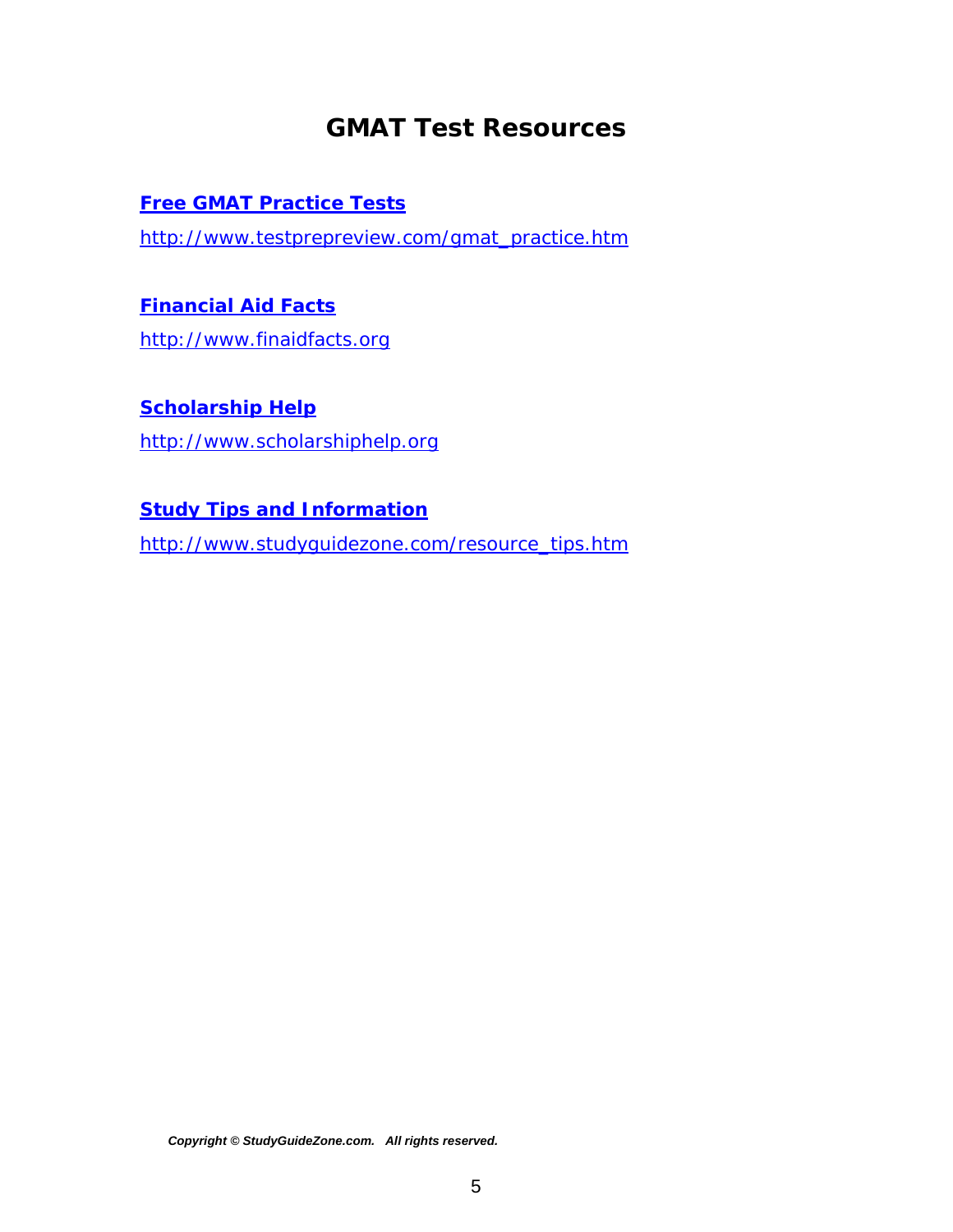# *GMAT Overview*

<span id="page-5-0"></span>The Graduate Management Admission Test (GMAT) is indeed a difficult examination, and as such, it was required that media be chosen by which intellectual ability could be measured. In the case of the GMAT, math, verbal, and writing were the selected media. While there is an ongoing, low-profile controversy about whether or not this test truly measure's your abilities with regards to what you'll need for graduate school, that is not the purpose of this book. The purpose is, however, to make sure that you're able to achieve the best possible state of preparation, allowing you to maximize your score potential - no matter if your actual aptitude has been measured.

As no test can measure all aspects of a person's intelligence, the GMAT measures those skills deemed most critical to a new graduate student. Then again, if any admission test, no matter how cleverly assembles, is inherently inadequate, why perform this type of testing at all? This is a question posed by every student who sees the GMAT looming ahead of him/her. Nevertheless, the answer to this question is quite simple, and quite reasonable; to make graduate school acceptance a more fair experience, by expanding the basis approval beyond your grades.

Your GMAT score is one of the most critical elements to your qualification for graduate school, so it is naturally much too important for you to take this test unprepared. The higher your GMAT score, the better your chances of admission will be for a respected, competitive graduate program.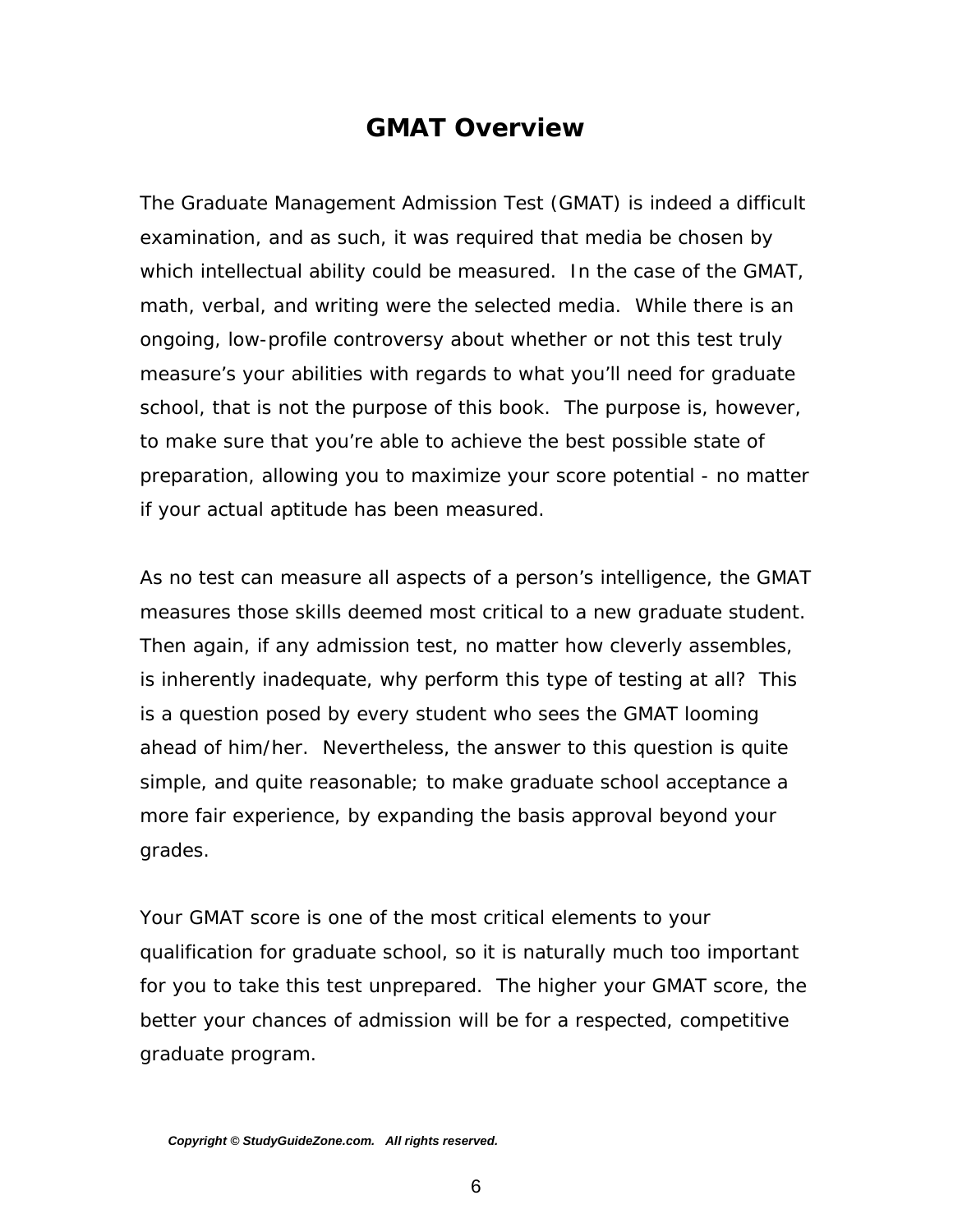While different graduate programs assign a different weight or importance to your GMAT scores, it is safe to assume that your GMAT will be a major determining factor when it comes to the final admission decision made by each graduate school to which you've applied.

Careful preparation, as described in this expert guide, along with hard work, will dramatically enhance your probability of success. In fact, it is wise to apply this philosophy not only to your graduate school applications, but to other elements of your life as well, to raise you above the competition. Your GMAT score is one of the areas in the graduate admission process over which you have a substantial amount of control; this opportunity should not be taken lightly. Hence, a rational, prepared approach to your GMAT test as well as the rest of the admission process will contribute considerably to the likelihood of acceptance.

Keep in mind, that although it is possible to take a GMAT test more than once, you should never take the test as an "experiment" just to see how well you do. It is of extreme importance that you always be prepared to do your best when taking the GMAT.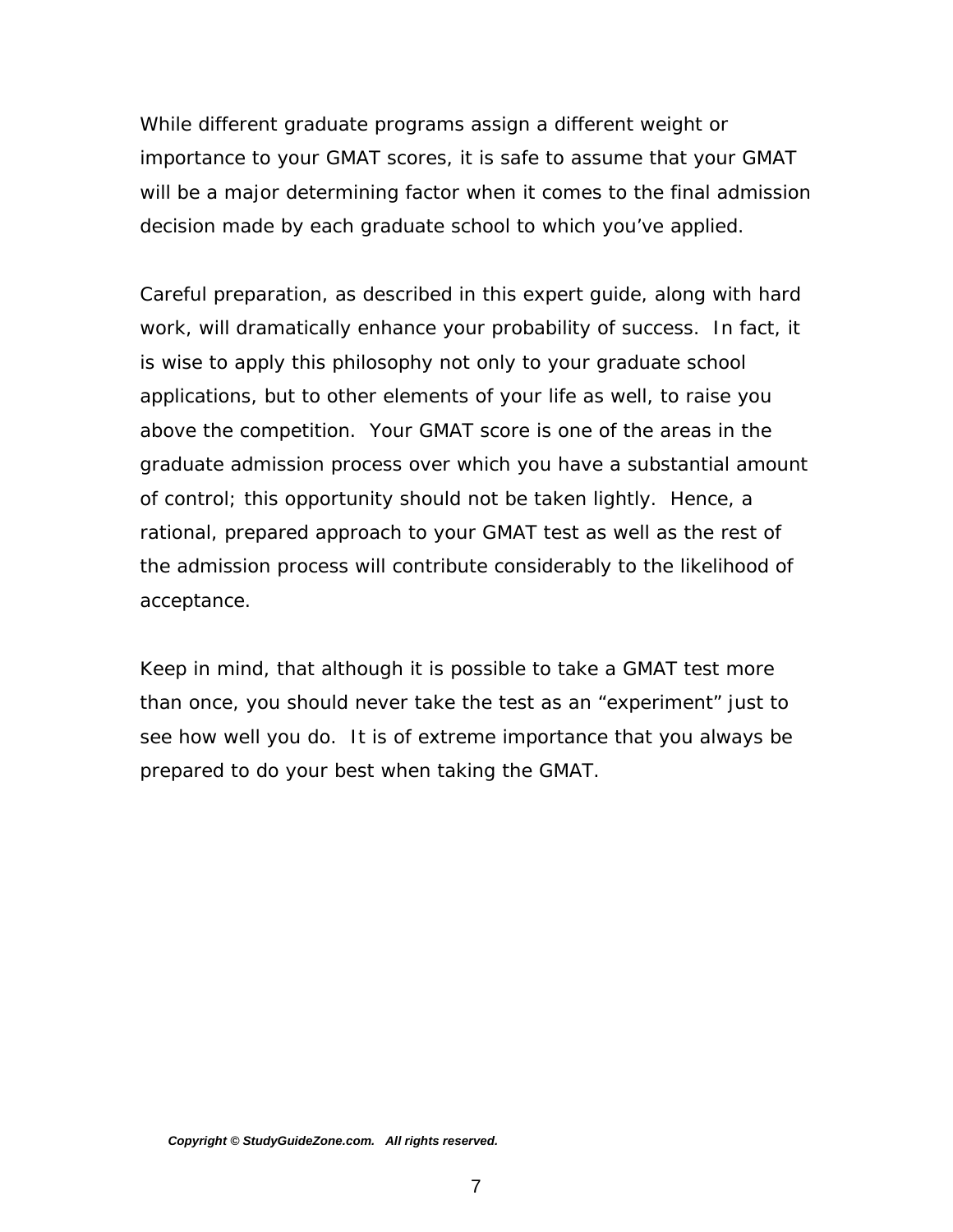# *Testing and Analysis*

<span id="page-7-0"></span>It won't take you long to discover that the GMAT is unlike any test you've taken before, and it is probably unlike any test you will ever take again in your academic career. The typical high school or college test is a knowledge-based test. The GMAT, however, is skills-based.

What does this mean to you? It means that you'll have to prepare yourself in a completely different way! You won't simply be reciting memorized facts as they were phrased in some textbook.

The GMAT requires you to think in a thorough, quick and strategic manner…and still be accurate, logical and wise.

This test is designed to judge your writing, verbal and mathematical ability in the ways that graduate schools feel is vital to the success of first year graduate students.

To some extent, you have already gradually obtained these abilities over the length of your academic career. However, what you probably have not yet become familiar with is the capability to use these abilities for the purpose of maximizing performance within the complex and profound environment of a standardized, skills-based examination.

There are different strategies, mindsets and perspectives that you will be required to apply throughout the GMAT. You'll need to be prepared to use your whole brain as far as thinking and assessment is concerned, and you'll need to do this in a timely manner. This is not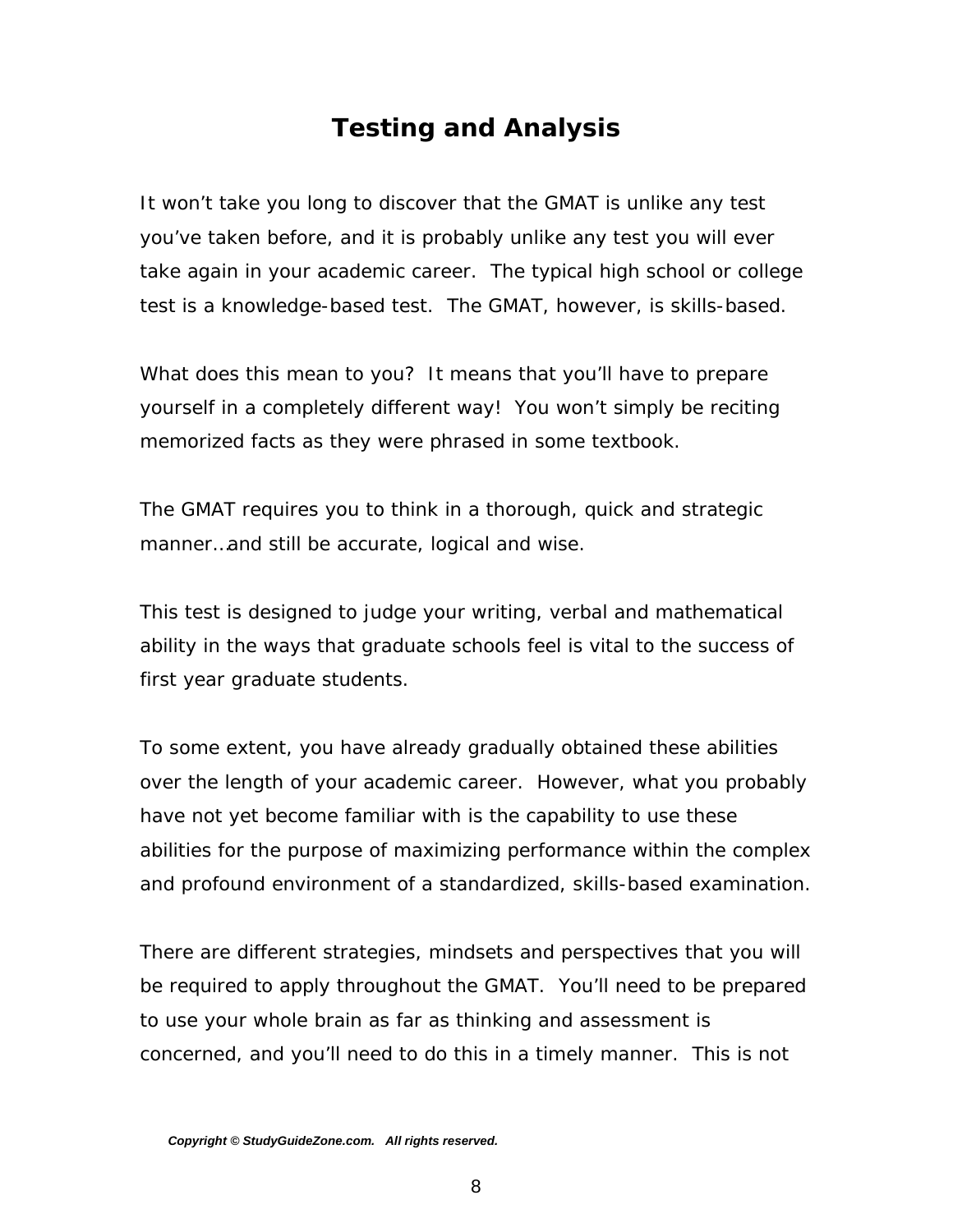something you can learn from taking a course or reading a book, but it is something you can develop through practice and concentration.

This guide provides you with the professional instruction you require for understanding the traditional GMAT test. Covered are all aspects of the test and preparation procedures that you will require throughout the process. Upon completion of this guide, you'll have the confidence and knowledge you need for maximizing your performance on your GMAT.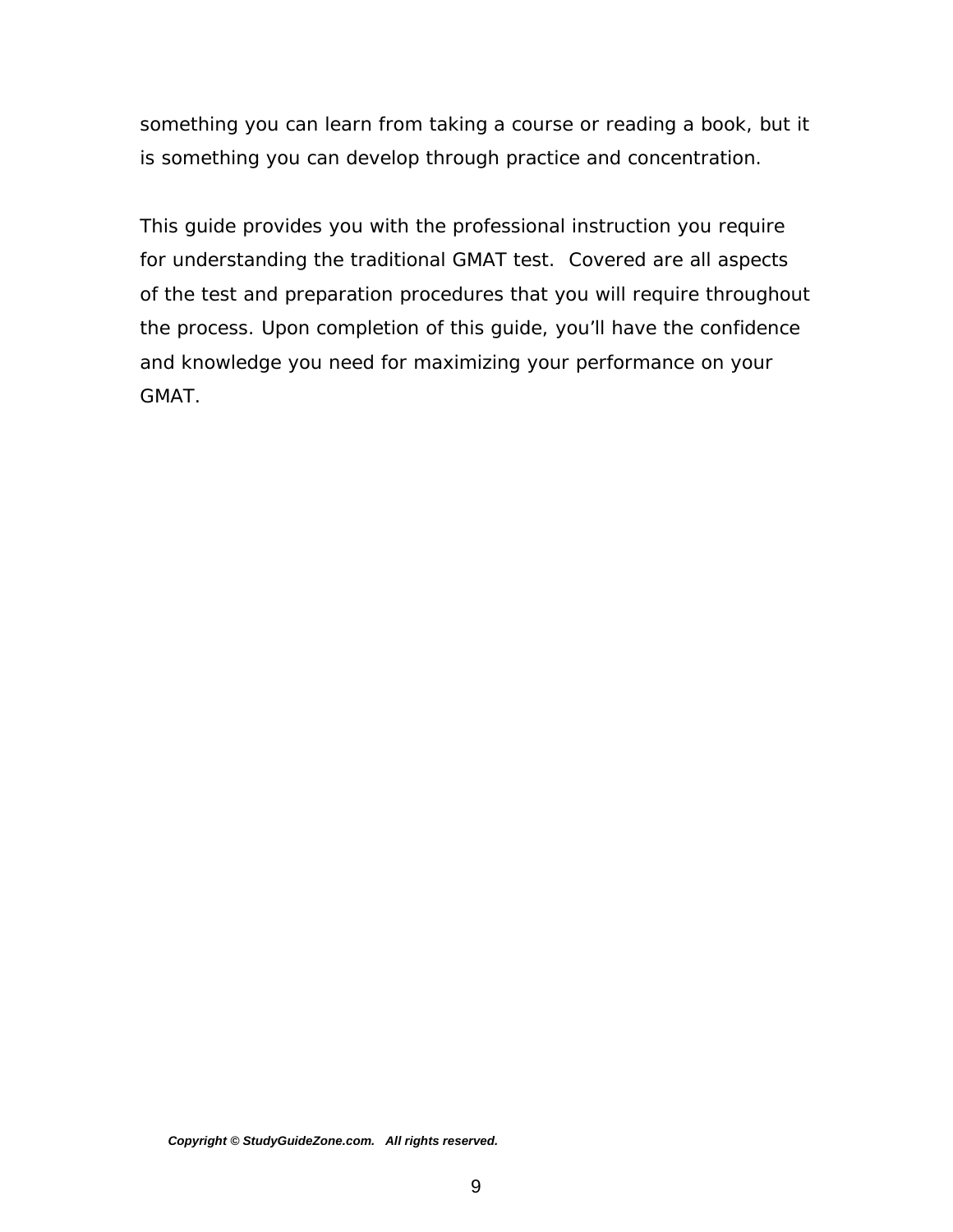# *Introduction to the GMAT*

<span id="page-9-0"></span>The purpose of the GMAT is to establish a standard method of measurement for the skills that have been acquired by graduate school applicants. These skills are considered critical to graduate schools for a first-year student to be able to succeed. The principle behind the GMAT is similar to the SAT's that are required for application to American colleges. Although these tests are similar experiences, the GMAT is much more challenging and complex.

Fortunately, the GMAT does not change very dramatically from year to year. What this means to you, is that it has become possible for quality practice tests to be produced, and if you should take enough of these tests, in addition to learning the correct strategies, you will be able to prepare for the test in an effective manner.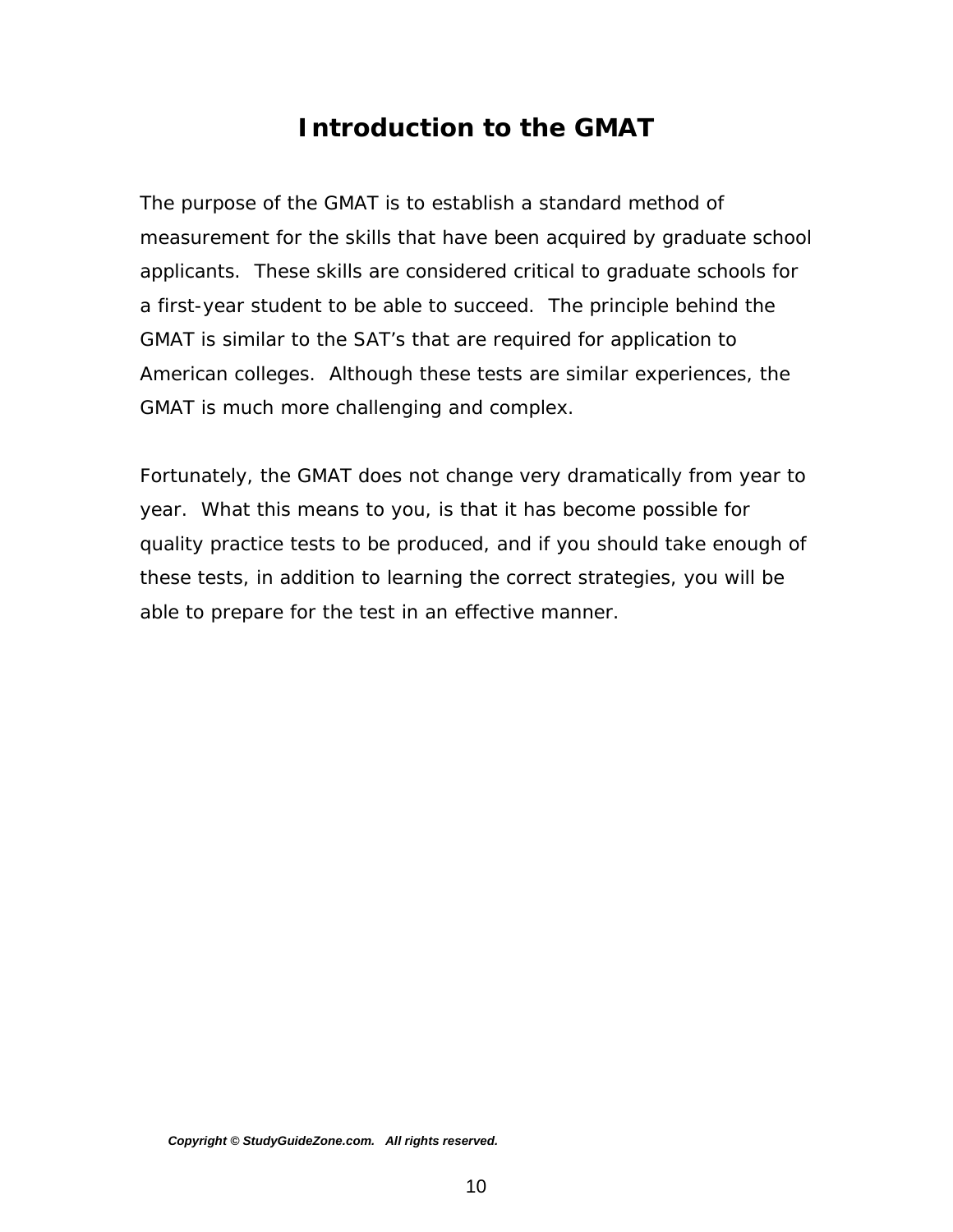# *The GMAT Scoring Scale*

<span id="page-10-0"></span>GMAT scoring is not hard to comprehend when it is properly explained.

There is no "passing" score to the GMAT, but you will need to know what the cut off average score is for the graduate schools to which you're looking to apply. For this information, check their website, or call, and they'll tell you the average score of students who are accepted.

Each graduate school has a different policy for weighing GMAT scores with your GPA. The majority of graduate schools will weigh your GMAT score more heavily than your GPA. In fact, some schools will weigh your GMAT at 70% and your GPA at 30%, which means that this one examination is worth more than your 4 years of undergraduate work.

It's up to you to look into the graduate schools to which you'll be applying, so that you'll have this information, and know the exact value of your GMAT. Many schools will make their calculation structure for the combination of GMAT and GPA available to the public.

Knowing this information before you enter the GMAT examination means that you know exactly what you're facing that day. You will have a realistic perception of the worth of the test, and you will have the proper motivation to fully apply yourself to reach your maximum potential.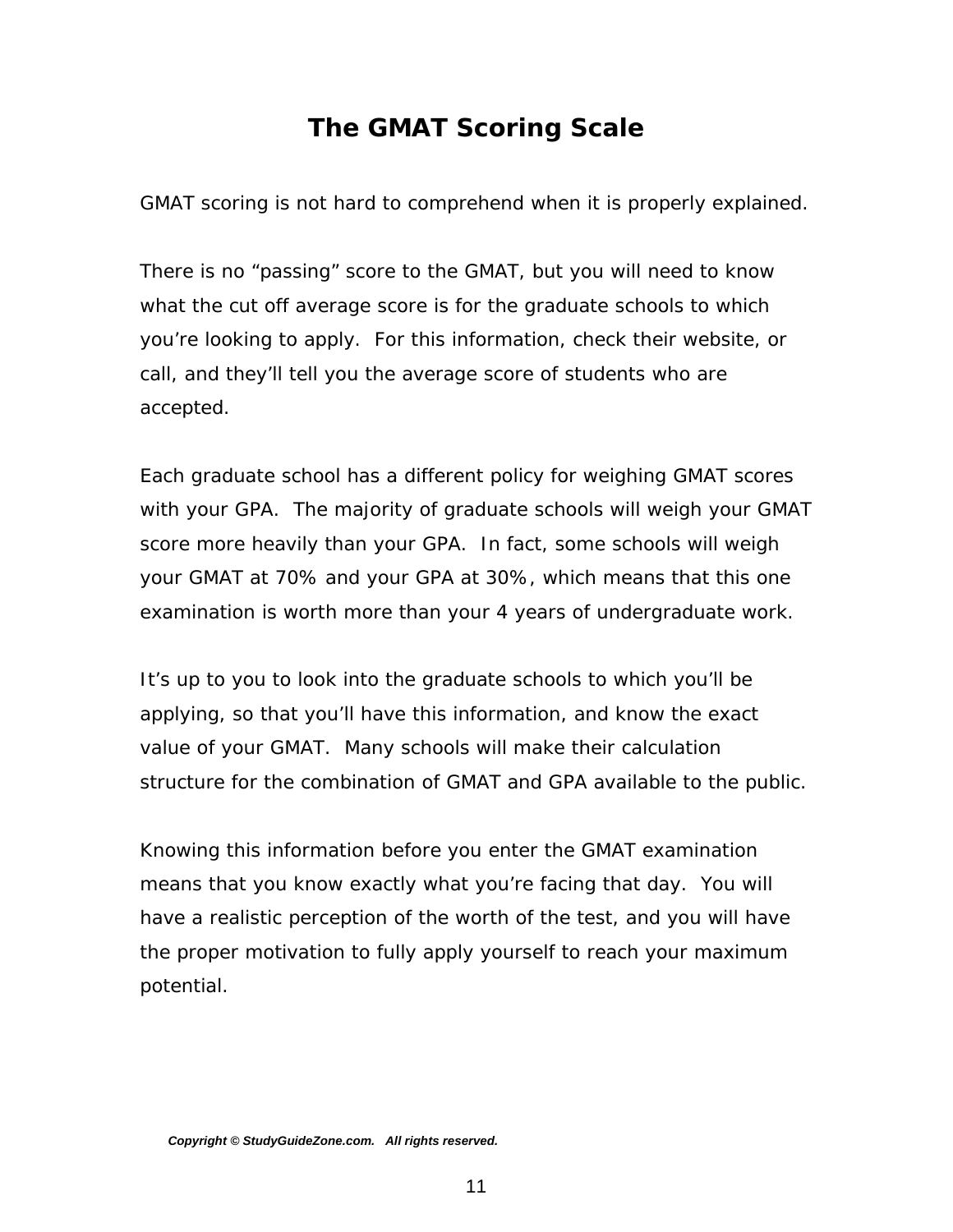You'll also be able to realistically judge the type of school to which you should be applying, and you can better set out your future plans in your mind.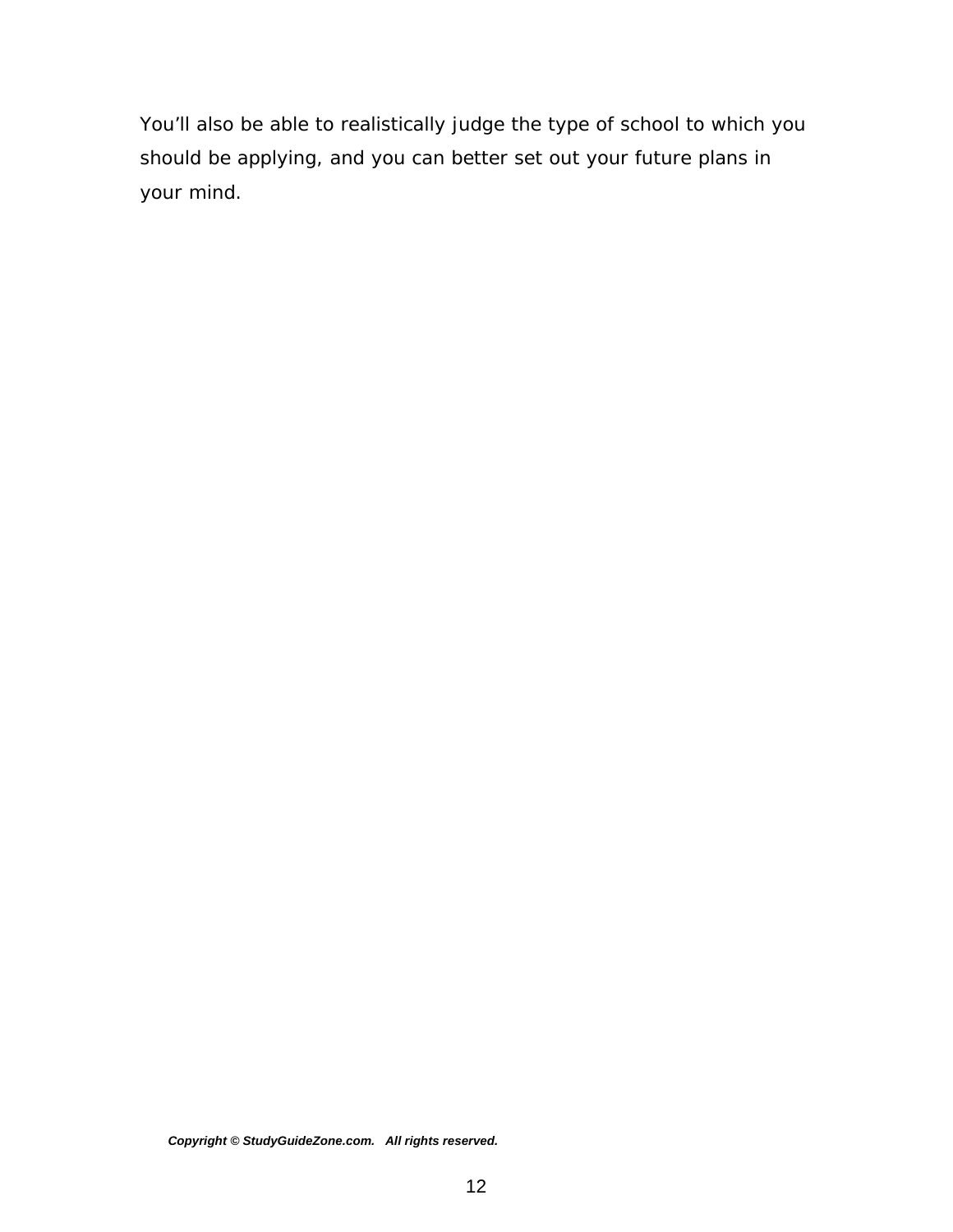# *Quantitative Test*

<span id="page-12-0"></span>The Quantitative section of the Graduate Management Admission Test (GMAT) measures basic mathematical skills, understanding of elementary concepts, and the ability to reason quantitatively, solve quantitative problems, and interpret graphic data. Two types of multiple-choice questions are used in the Quantitative section of the GMAT: Problem Solving and Data Sufficiency.

Problem-Solving and Data-Sufficiency questions are intermingled throughout the section. Both types of questions require knowledge of: -arithmetic

- -elementary algebra
- -commonly known concepts of geometry

# **Problem-Solving Questions**

Problem-Solving questions are designed to test:

-basic mathematical skills

-understanding of elementary mathematical concepts

-the ability to reason quantitatively and solve quantitative problems

## **Data-Sufficiency Questions**

Data-Sufficiency questions are designed to measure your ability to:

-analyze a quantitative problem

-recognize which information is relevant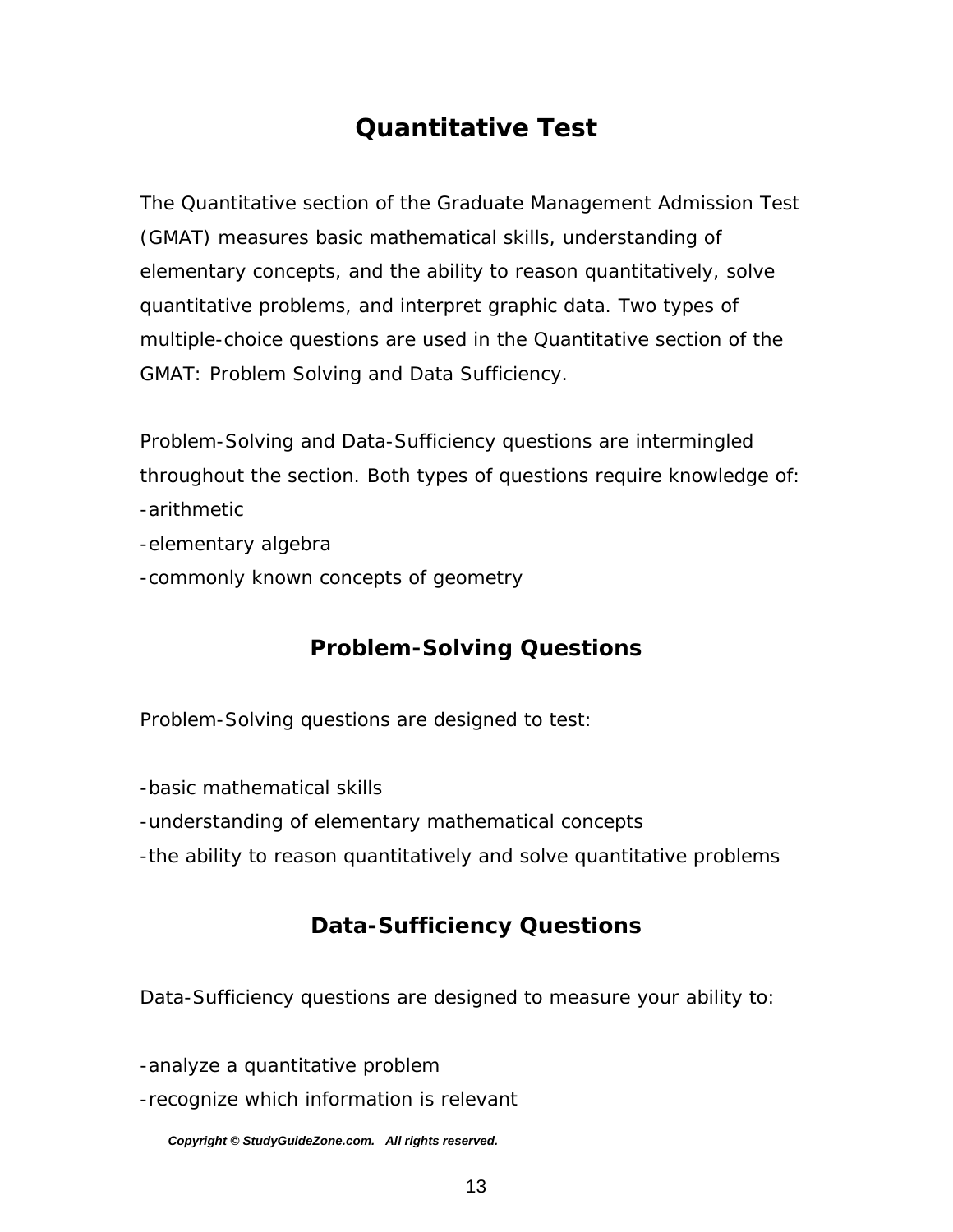-determine at what point there is sufficient information to solve a problem

Data-Sufficiency questions are accompanied by some initial information and two statements, labeled (1) and (2). You must decide whether the statements given offer enough data to enable you to answer the question. You may answer that:

- -Statement (1) ALONE is sufficient, but statement (2) is not sufficient.
- -Statement (2) ALONE is sufficient, but statement (1) is not sufficient.
- -BOTH statements TOGETHER are sufficient, but NEITHER statement ALONE is sufficient.
- -EACH statement ALONE is sufficient.
- -Statements (1) and (2) TOGETHER are NOT sufficient.

To identify the skills that need extra work, complete a practice test that gives additional information, or, complete a practice test and look for yourself at the areas where you excelled, and the areas where struggle was apparent.

Your "critical" math skills will be in the areas where you have made the most wrong answers on your practice test. Those will be the math skills that will best help your score in the shortest period of time, if you manage to practice and better these skills. This is the area in which you can maximize your score increase potential.

To master your critical math skills, there are certain steps you may take: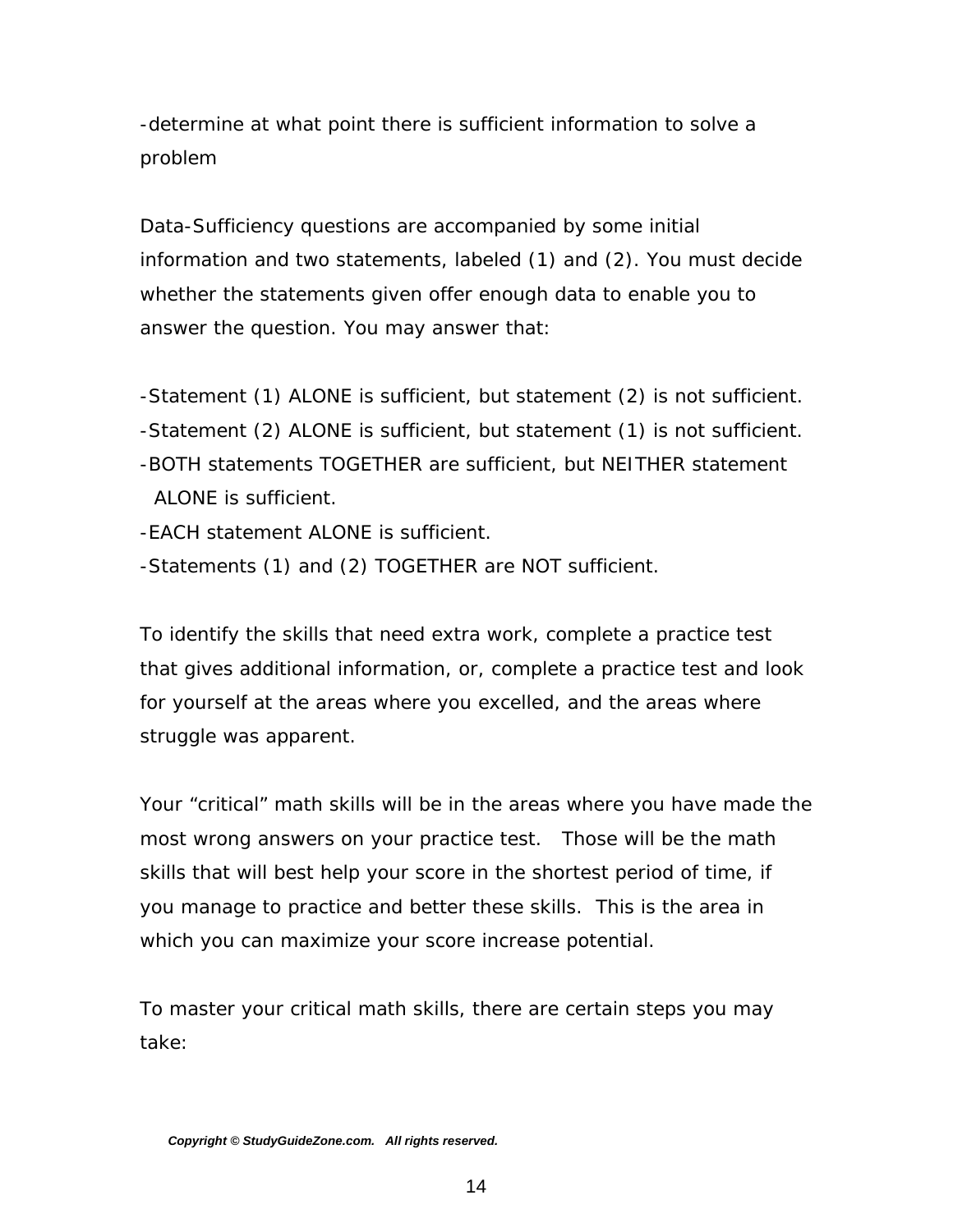- <span id="page-14-0"></span>• Read over the skill lesson in this book, very carefully
- Find some practice tests and work specifically on the questions that test your critical math skills, practicing the new skills that you have learned in through your review.
- Use textbooks for increased detail, assistance, and question examples for the areas in which you are struggling the most.
- Practice, practice, practice!

The best way to get to learn your math skills is to rehearse them with as many new sample questions as you can get your hands on. The questions you do, the more you will become familiar and comfortable with that type of question, so that you can move on and concentrate on other areas for perfection.

#### **Question Types**

The test is very consistent with the type of mathematics questions that it uses, year after year. The following are the types of mathematical questions that you are likely to encounter:

- Arithmetic
- Divisibility
- Multiplication
- Addition
- Subtraction
- Evens and Odds
- Prime Numbers
- Percents
- Square of a Number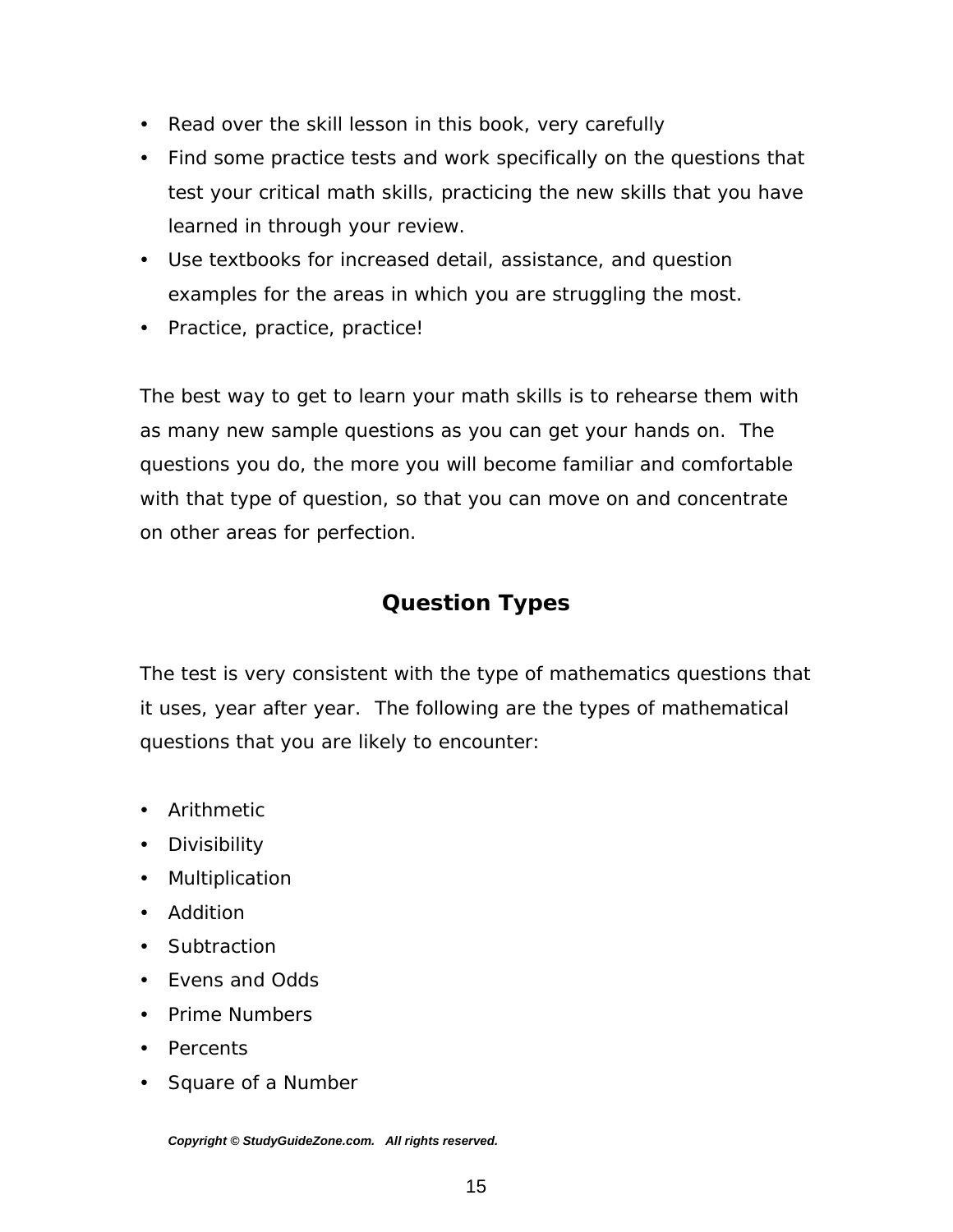- <span id="page-15-0"></span>• Exponents
- Roots
- Averages

# **Arithmetic**

Arithmetic skills refer to the questions that can be solved by using addition, subtraction, multiplication and/or division.

Since calculators are permitted in the test, the questions will obviously not be purely arithmetic - they're not out to measure your ability with a calculator. So in this style of question, you'll need to recall your *order of operations*. A good trick to recall your order of operations is "**P**lease **E**xcuse **M**y **D**ear **A**unt **S**ally"…before you say "huh?" recognize the first letters in this phrase:

- Work within **Parenthesis**
- y Simplify **E**xponents
- **Multiplication and Division**
- **Addition and Subtraction**

The majority of arithmetic questions will require you to take multiple steps, and will likely test other skills as well, instead of being purely arithmetic. Often, the questions will be presented in the form of word problems, where you will need to decide when to add, subtract, multiply and divide.

For example: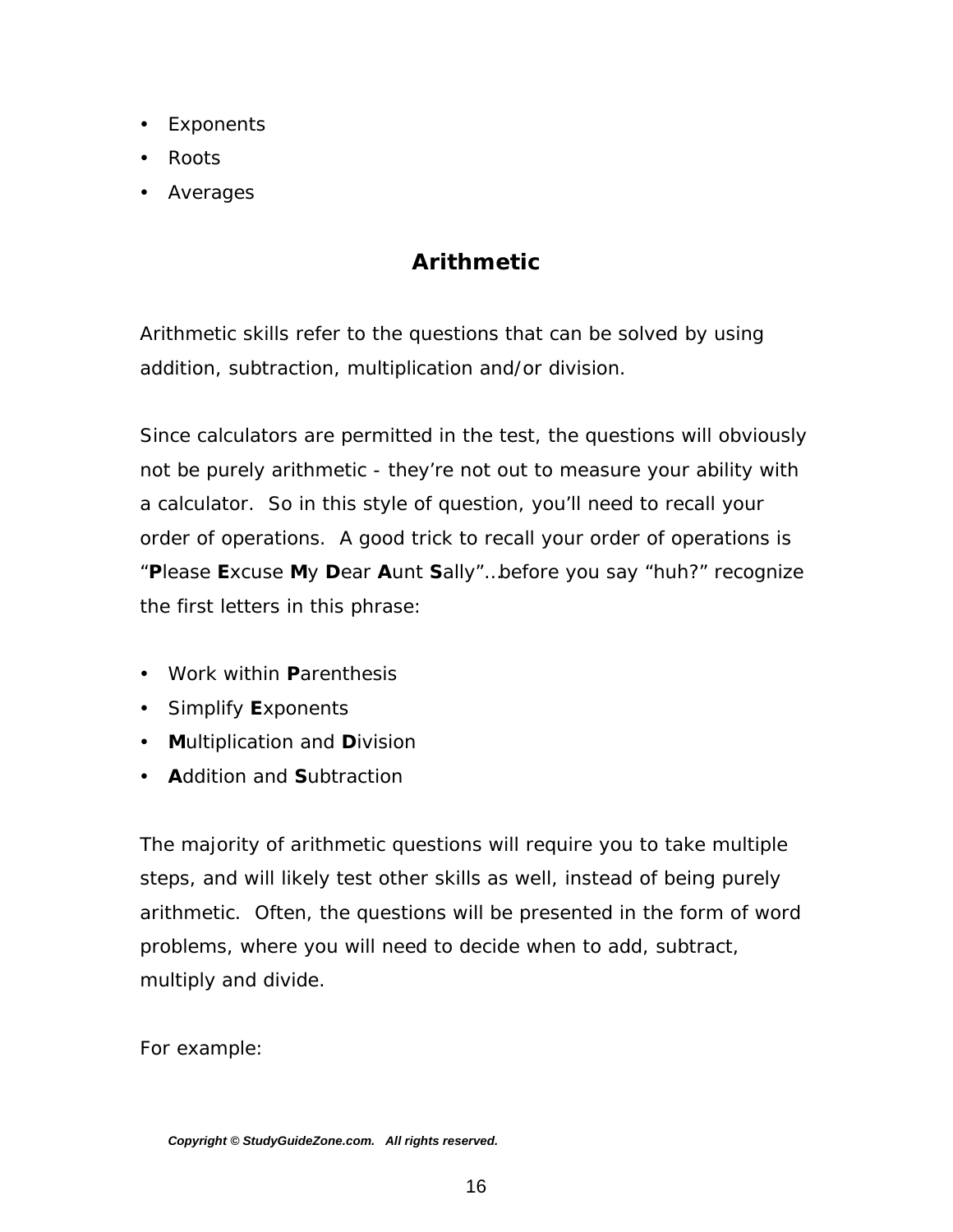<span id="page-16-0"></span>*How many egg cartons are needed to hold 300 eggs, if each carton can hold one dozen (1 dozen = 12)* 

A. 15

- B. 18
- C. 22
- D. 25
- E. 28

Note: the answer is 25

# **Divisibility**

The factors of integer X are the integers by which X can be divided without leaving a remainder. Thus, X is divisible by its factors.

For example:

The number 10 is divisible by both 5 and 2. 10 can be divided by both of these integers without leaving a remainder.

To review the rules of divisibility, have a look at the following:

1. Numbers divisible by 2 end in even numbers.

2. Numbers divisible by 3 can be determined by adding the sum of their digits and checking if that number is divisible by 3 (for example the number  $123: 1+2+3=6$ , 6 is divisible by 3 with no remainder).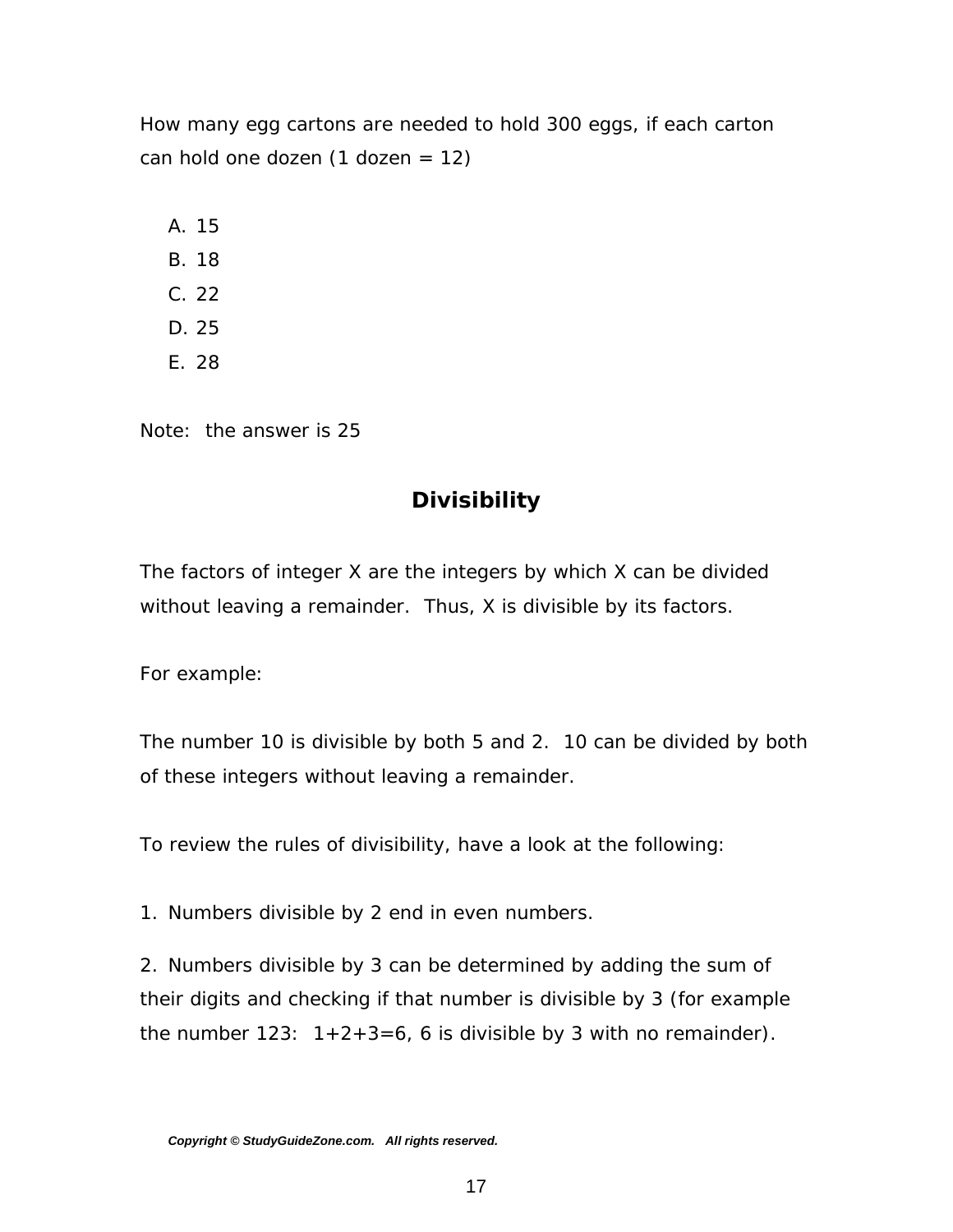<span id="page-17-0"></span>3. Numbers divisible by 4 can be identified if their last two digits will divide by 4 without a remainder (for example, the number 624: the last two digits are 24, which are divisible by 4 with no remainder).

4. Numbers divisible by 5 end only in 5 or 0.

5. Numbers divisible by 9 occur when the sum of its their digits are divisible by 9 (for example, the number  $639: 6+3+9 = 18$ , which is divisible by 9).

6. A number is only divisible by 10 if it ends in 0

The following is an example of a divisibility question:

*Which of the following integers divides into both 200 and 150?* 

- A. 3
- B. 7
- C. 30
- D. 50
- E. 300

Note: The correct answer is (D)

## **Multiplication**

The following are a few simple rules to keep your multiplications on track:

Positive x Positive = Positive

Negative x Negative  $=$  Positive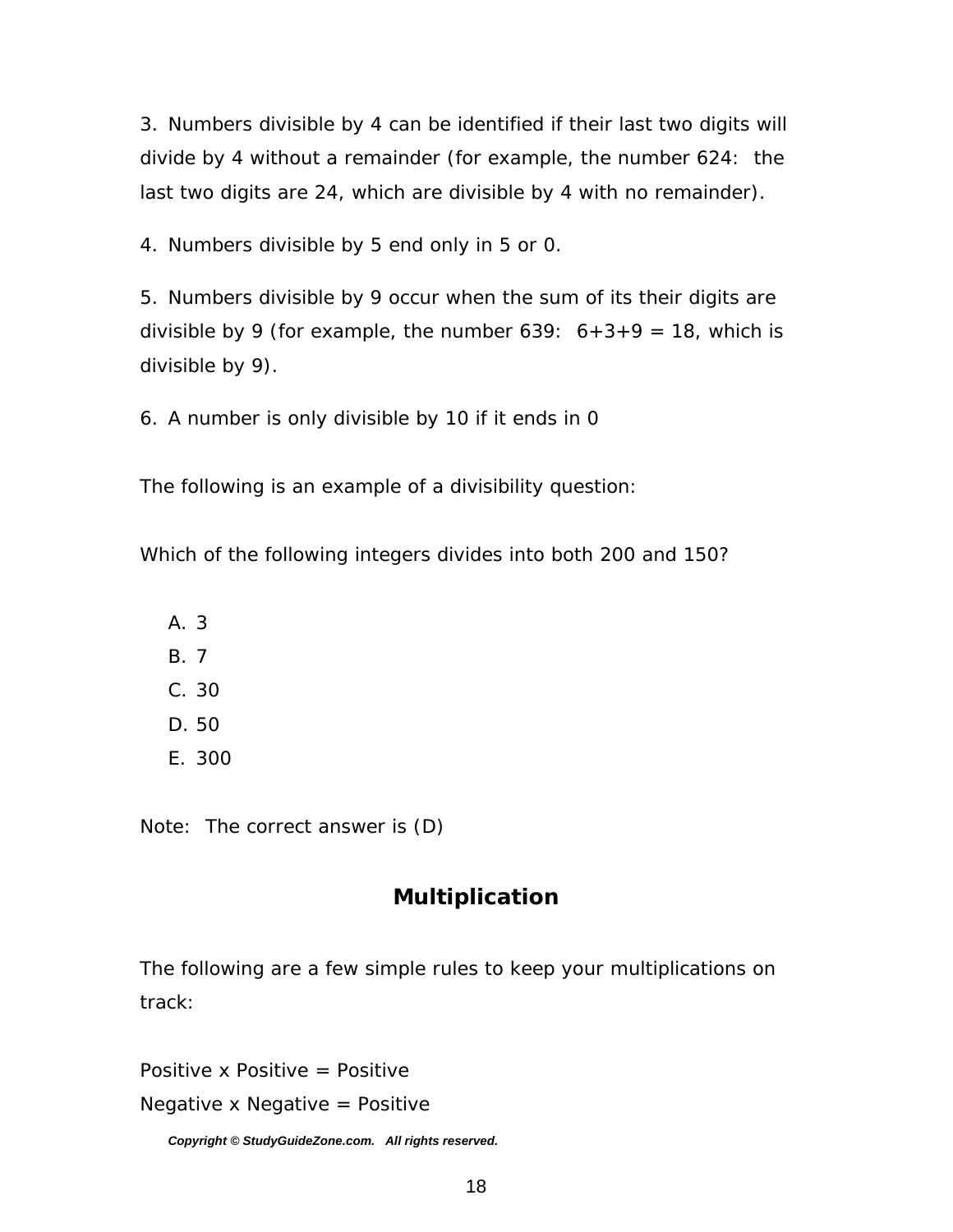<span id="page-18-0"></span>Negative x Positive  $=$  Negative

#### **Addition**

Here are some rules to be certain that there are no slips while doing addition:

Positive + Positive = Positive Negative  $+$  Negative  $=$  Negative Negative  $+$  Positive = either positive or negative (you must use the absolute value of both: subtract the smaller from the larger and keep the sign of whichever absolute value was larger)

#### **Subtraction**

The definition of subtraction is:  $A - B = A + (-B)$ A minus B is the same as A plus (the opposite of B)

 $X > 0$ , means that X is a positive number  $X < 0$ , means that X is a negative number

$$
-(A - B) = -A + B = B - A
$$

 $(-X)^2 = X^2$ 

If X - 0,  $X^2 > 0$ 



*Copyright © StudyGuideZone.com. All rights reserved.*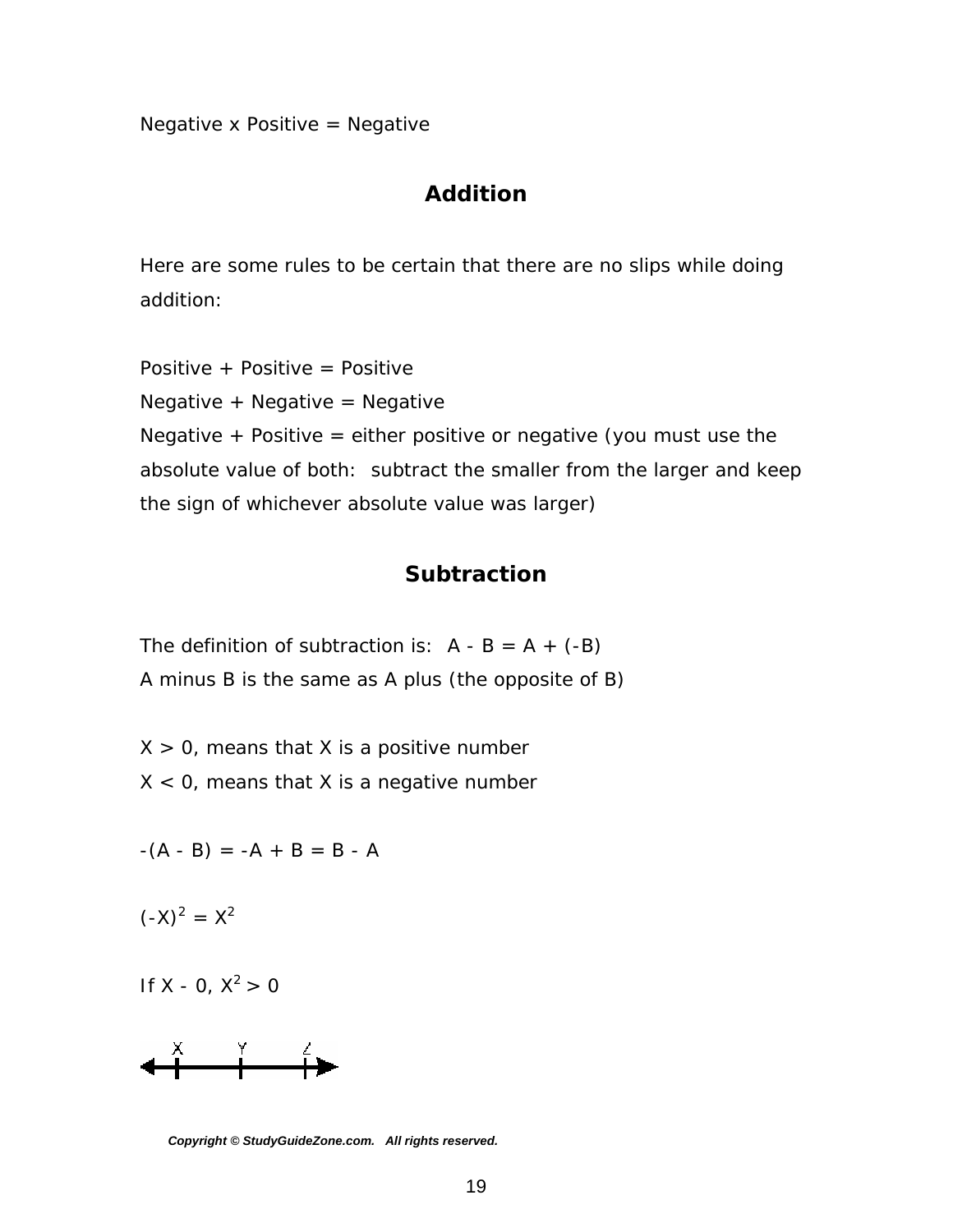If, on the number line, one number occurs to the left of another number, the number on the left is the smallest number.

Therefore, when studying the line above, you will know that  $X < Y$  and  $Y < Z$ .

For example:

Use the number line to make conclusions with regards to whether each number is positive or negative.

In this situation, you will have an easier time if you implement specific numbers to fit the problem. For example, let  $X = -7$ ,  $Y = -2$ , and  $Z =$ 3. Be certain to utilize some negative numbers while substituting.



The following is an example of a subtraction question:

$$
Y\cdot X
$$

Solution: Positive Y is greater than X.

$$
-2 - (-7) = -2 + 7 = 5
$$

$$
\leftarrow \stackrel{\times}{\leftarrow} \stackrel{\gamma}{\leftarrow} \stackrel{?}{\leftarrow}
$$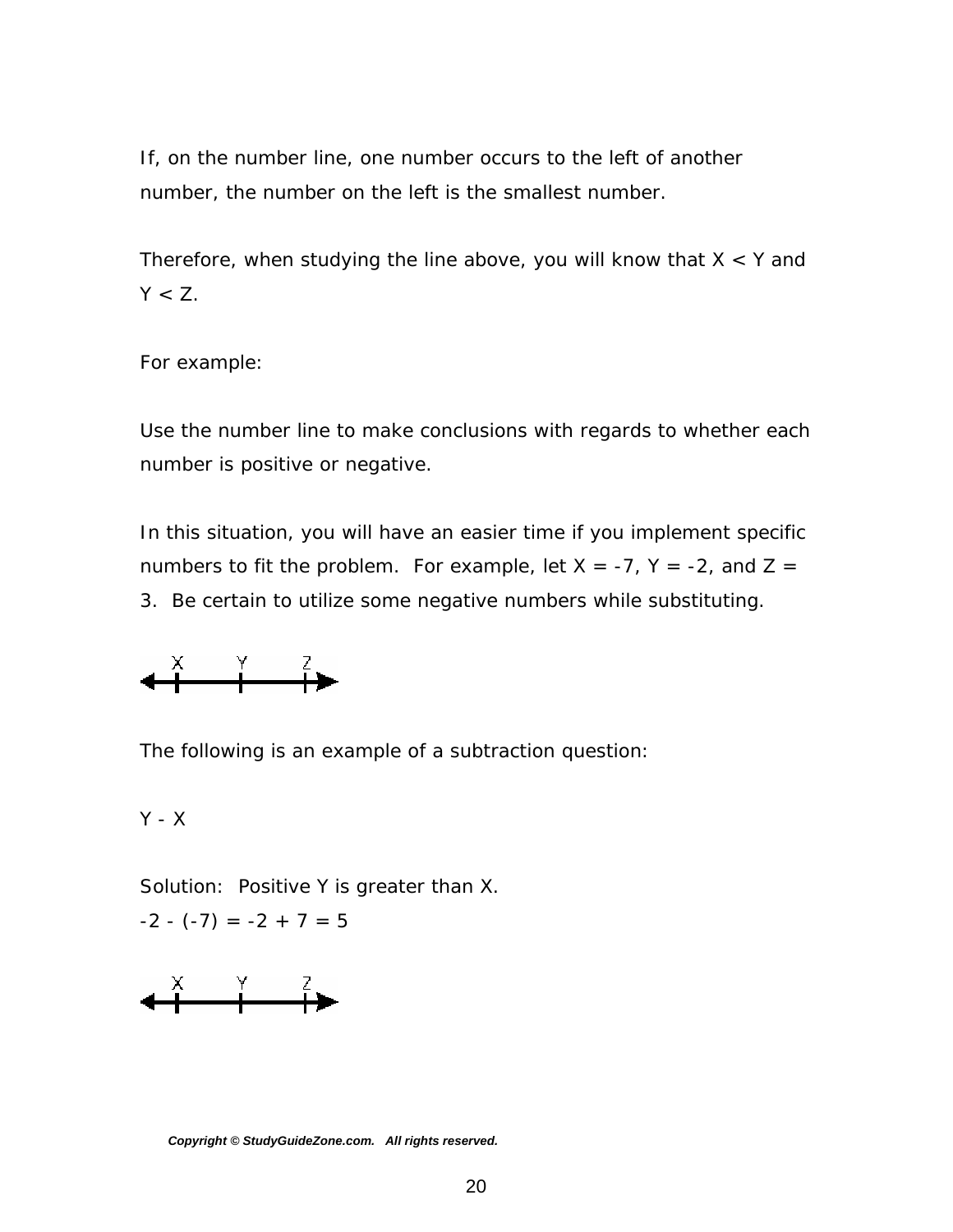#### **Evens and Odds**

<span id="page-20-0"></span>An even number is any word that is divisible by 2: numbers that are within the set  $\{...$ -6, -4, -2, 0, 2, 4, 6,...}. Remember, though, that an even number is divisible by 2 and not have any remainder. Keep in mind also that 0 is an even number. Consecutive even numbers are all located 2 units apart. For example, if x is an even number, then the next consecutive even number would be represented as  $X + 2$ .

Odd numbers, on the other hand, are numbers within the set {…-5, -3,  $-1, 1, 3, 5, \ldots$ .

The following charts demonstrate the properties of odd and even numbers. To check the property of a number, you can simply substitute the appropriate numbers.

*Properties of odd and even numbers with Addition*

| <b>Property</b>      | <b>Example</b> |
|----------------------|----------------|
| $Even + Even = Even$ | $2 + 8 = 10$   |
| $Odd + Odd = Even$   | $3 + 9 = 12$   |
| $Odd + Even = Odd$   | $3 + 8 = 11$   |

*Properties of odd and even numbers with Addition* 

| <b>Property</b>      | <b>Example</b>    |
|----------------------|-------------------|
| Even $x$ Even = Even | $4 \times 6 = 24$ |
| Even $x$ Odd = Even  | $4 \times 5 = 20$ |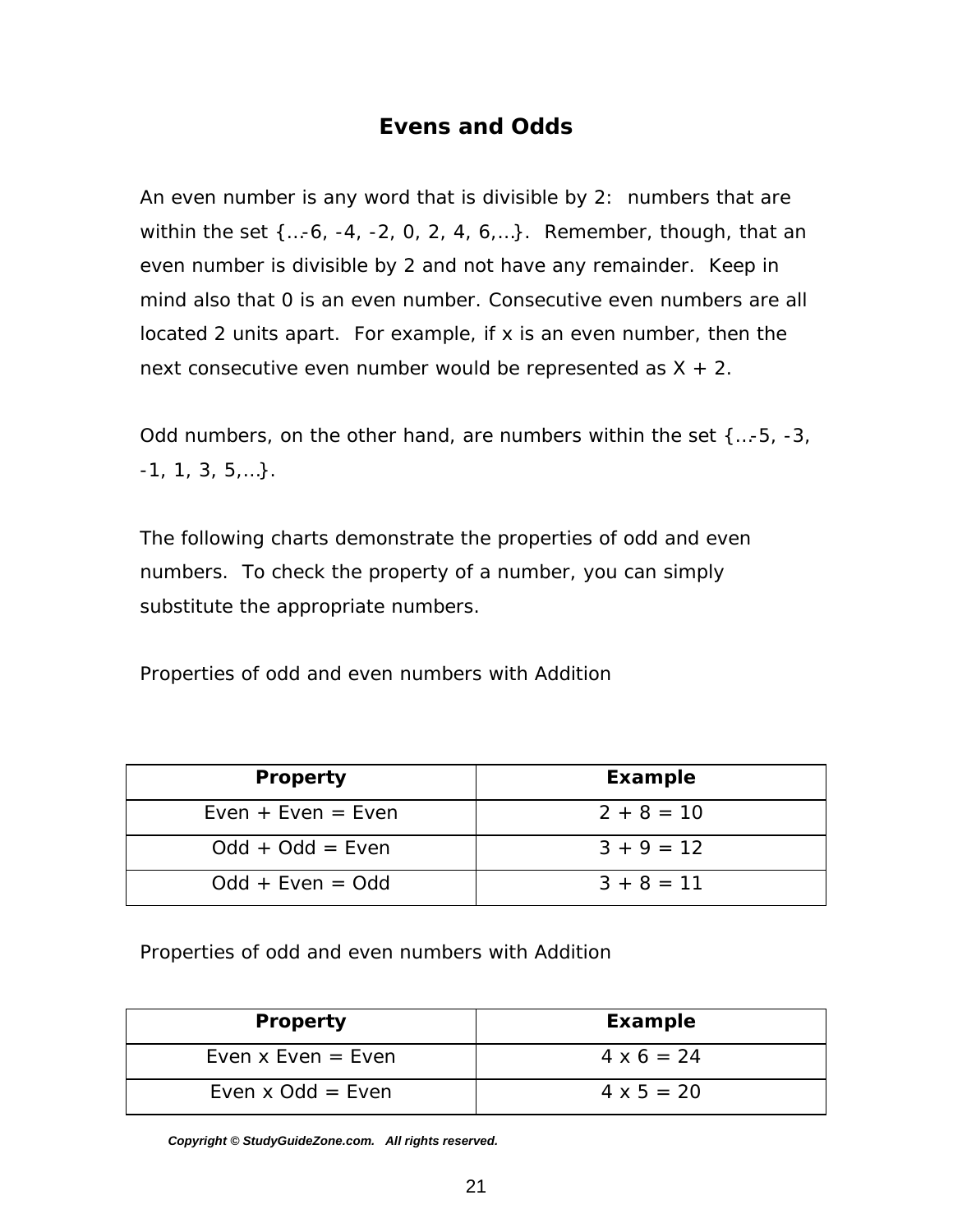<span id="page-21-0"></span>

| $Odd \times Odd = Odd$ | . 27<br>2 V O<br>$=$ |
|------------------------|----------------------|
|                        |                      |

Consider the following example:

*If R is an odd integer, what are the next two consecutive odd integers?* 

A) T and V

B) R and  $R+1$ 

C)  $R+1$  and  $R+2$ 

D)  $R+2$  and  $R+4$ 

E)  $R+1$  and  $R+3$ 

Note: the correct answer is (D)

Here's another example:

*If x is an odd integer and y is an even integer, tell whether each expression is odd or even.* 

- A.  $x^2$
- B. xy
- C.  $y^2$
- D.  $x + y$
- E.  $2x + y$

Note (A) is odd. (B) is even. (C) is even. (D) is odd, and (E) is even.

#### **Prime Numbers**

A prime number is defined as an integer that is greater than 1, and has only two positive factors, 1 and itself.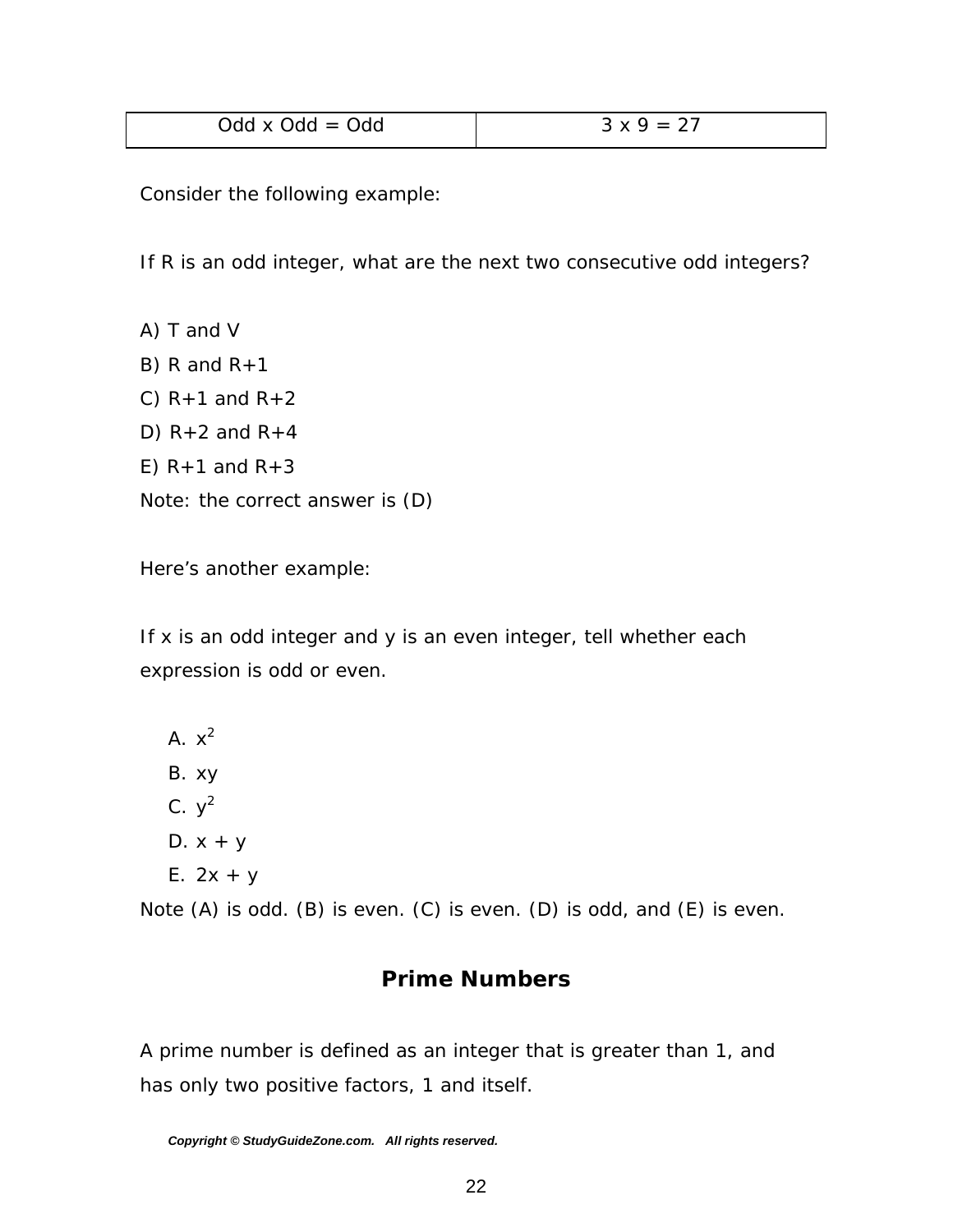For example, 7 is a prime number, as its only factors are 1 and 7. However, 6 is not a prime number, because its factors are 1, 2, 3, 6

The first ten prime numbers are: 2, 3, 5, 7, 11, 13, 17, 19, 23, 29

Note, though that 1 is not a prime number, and both the smallest and the only even prime number is 2.

Prime factorization is the process by which you express a number as a result of only prime numbers.

For example:

To create the prime factorization of 24, you'd represent it as:  $2 \times 2 \times 2 \times 3$  or  $2^3 \times 3$ 

To create the prime factorization of 15, you'd represent it as: 5 x 3

An example of a factor question is:

*If xy = 13 and both x and y are positive integers, then what is the sum of x + y?*

- A. 13
- B. 14
- C. 16
- D. 20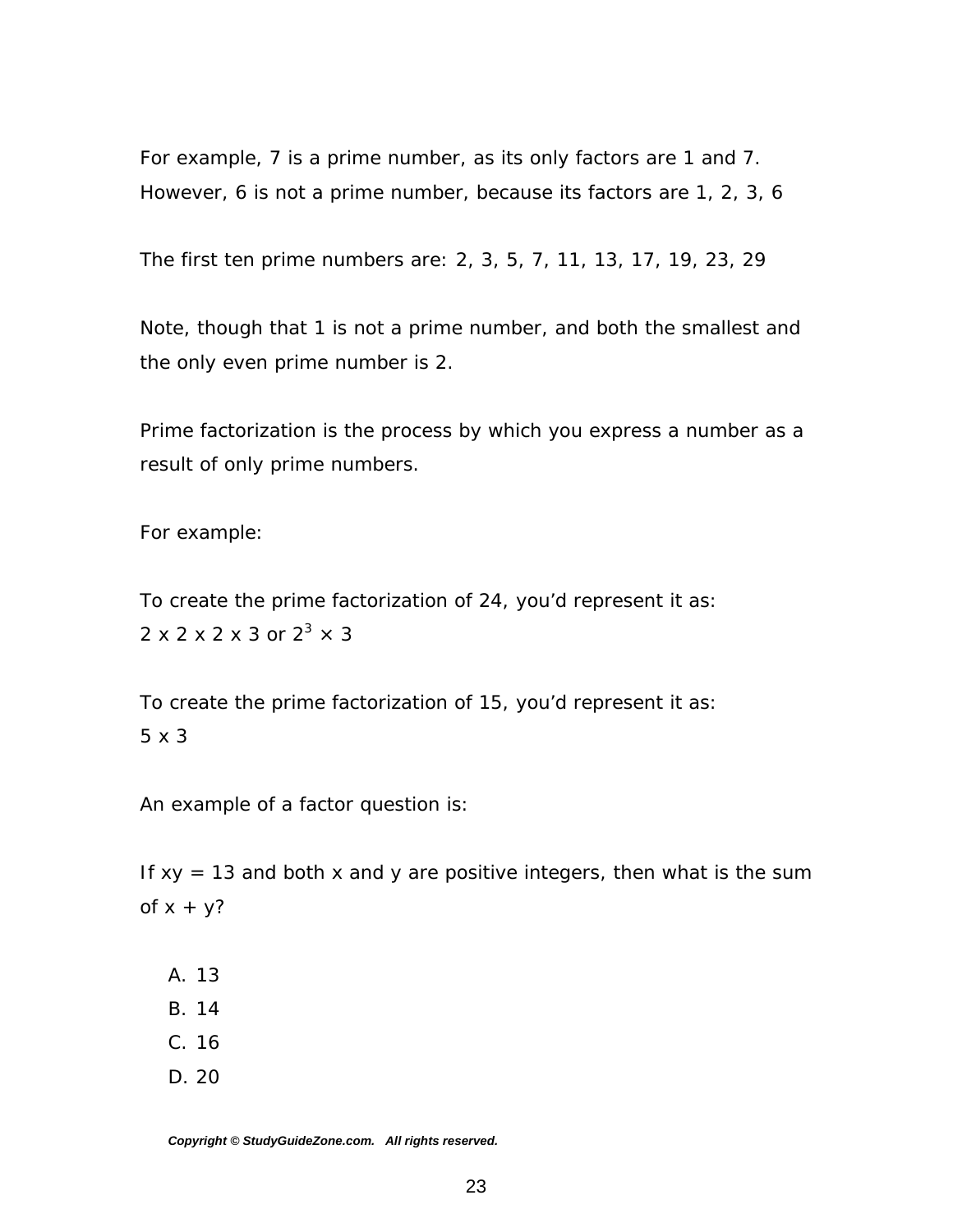<span id="page-23-0"></span>E. 26

Note: the answer is B

Here is another example:

*What is the sum of the first 5 prime numbers?* 

A. 18

B. 28

- C. 30
- D. 34
- E. 38

Note: The first five prime numbers are 2, 3, 5, 7, 11 and their sum is 28. The answer is B.

#### **Percents**

The word percent means "hundredths" or a number which is divided by 100. Converting a number into a percentage involves multiplying the number by 100.

A percent can be determined by performing the division of the part by the total and multiplying it by 100:

Percent =  $Part \times 100$ Total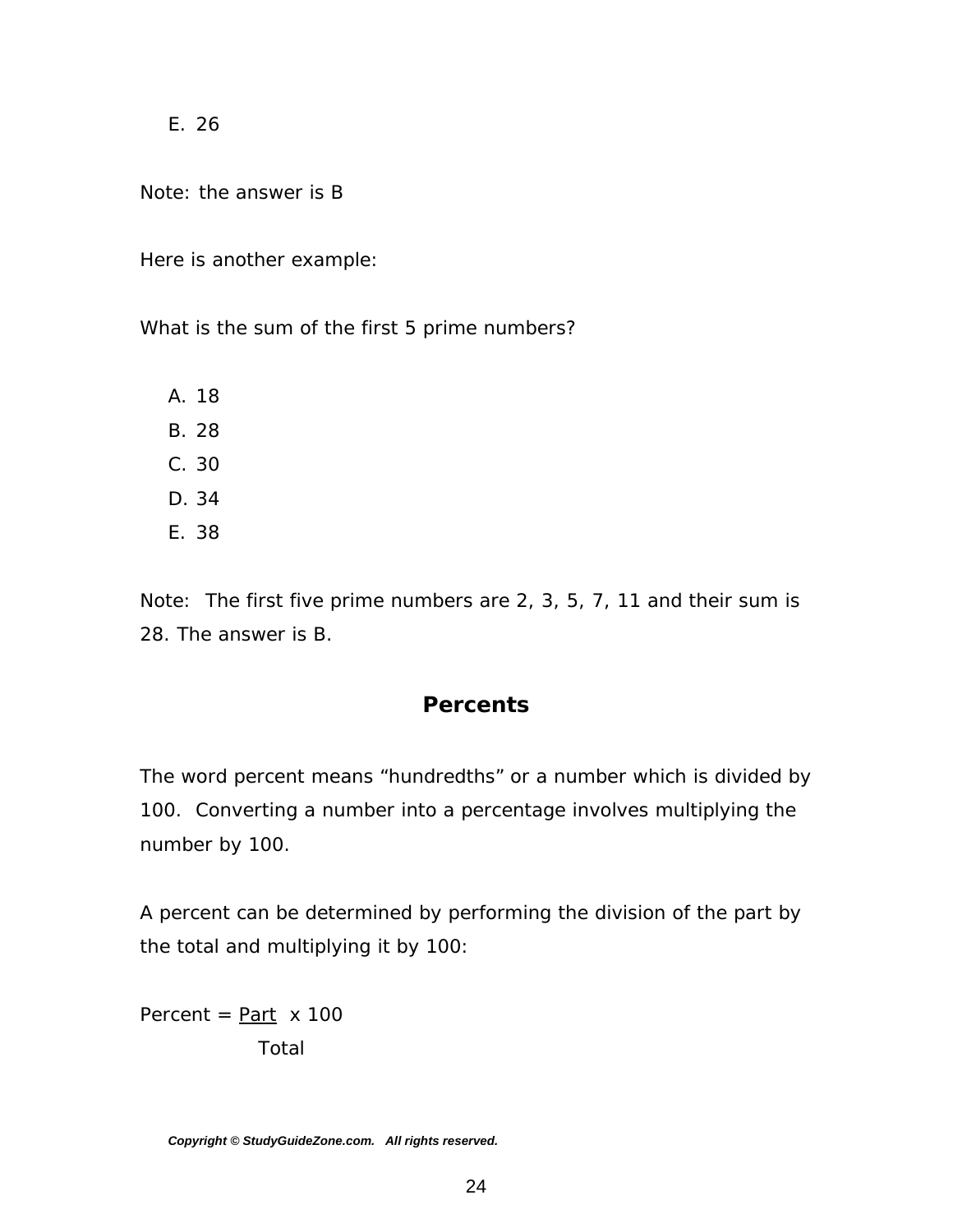For example, if Wendy missed 12 out of 80 examination questions, what is the percent of questions she missed?

Percent =  $missed questions x 100 = 12/80 x 100 = 0.15 x 100 = 0.15 x 100$ 15%

Total

The phrase "X is N percent of Y" can also be written mathematically as

$$
X = \underline{N} \times Y
$$
  
100

The word "is" means equal  $(=)$ , while the word "of" means "multiply" However, before multiplying, you must change a percent into a decimal or fractional format.

For example:

*5 is 20% of 25, means 5 = 0.20 x 25*

To change the fraction into the percent, you must first change the fraction into a decimal, and then multiply by 100 (or move the decimal point by 2 places to the right)

For example:

*Change the fraction 1/5 into a percent.*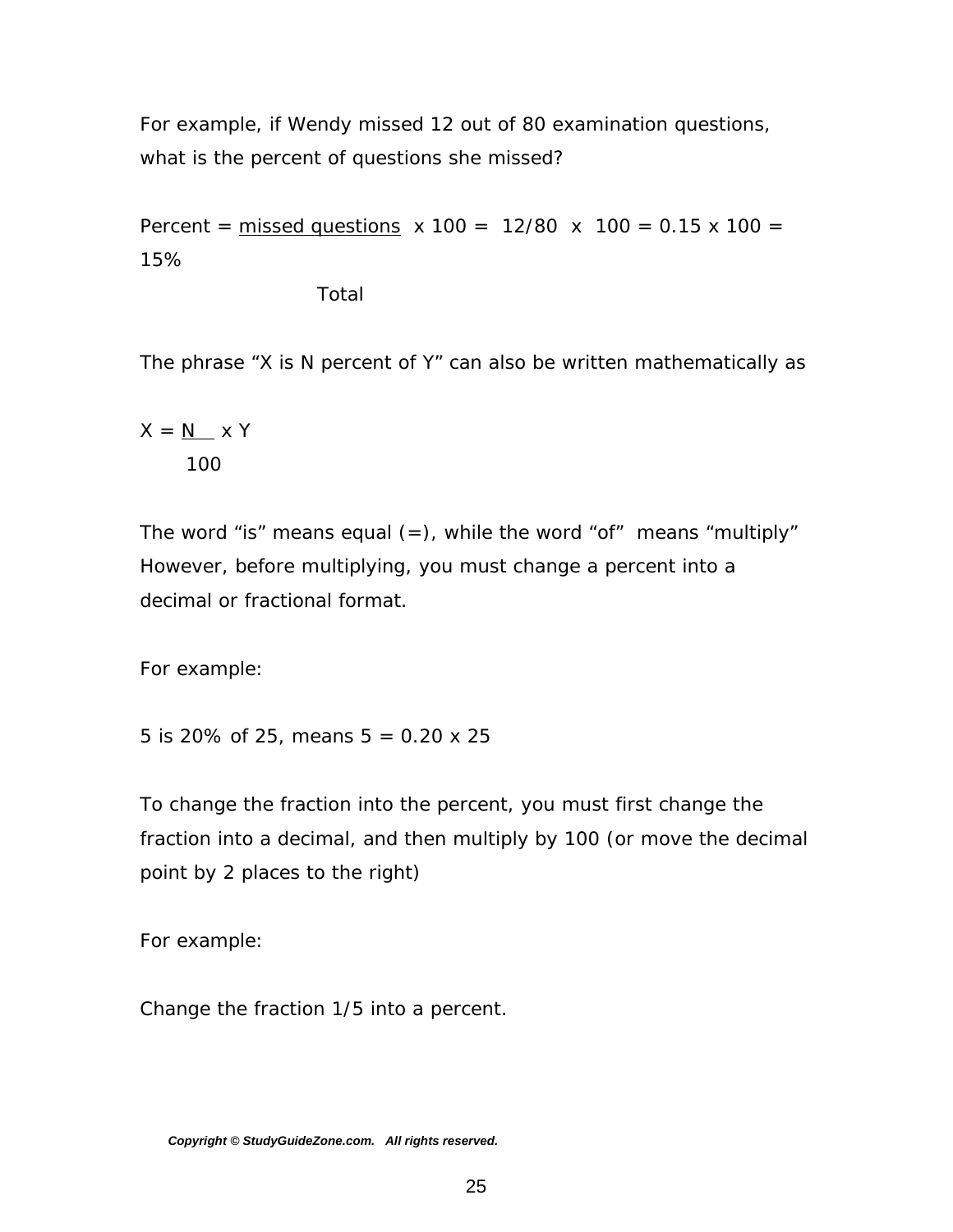First, change the fraction 1/5 into the decimal 0.2, and multiply by 100 (move the decimal 2 places to the right). Therefore:

 $1/5 \times 100 = 20\%$ 

The following table provides the common percentages that you will use on a regular basis, and may wish to memorize.

| <b>Fraction</b> | <b>Decimal</b> | <b>Percent</b> |
|-----------------|----------------|----------------|
| 1/100           | 0.01           | 1%             |
| 1/10            | 0.1            | 10%            |
| 1/7             | 0.1428571      | 14.3%          |
| 1/6             | 0.16666        | 16.6% or 16.7% |
| 1/5             | 0.2            |                |
| 1/4             | 0.25           | 25%            |
| 1/3             | 0.33           | 33.3%          |
| 1/2             | 0.5            | 50%            |
| 3/5             | 0.6            | 60%            |
| 1               | 1.0            |                |
| 3/2             | 1.5            | 150%           |

Please note that numbers over 1 achieve percentages that are greater than 100%

Consider the following example: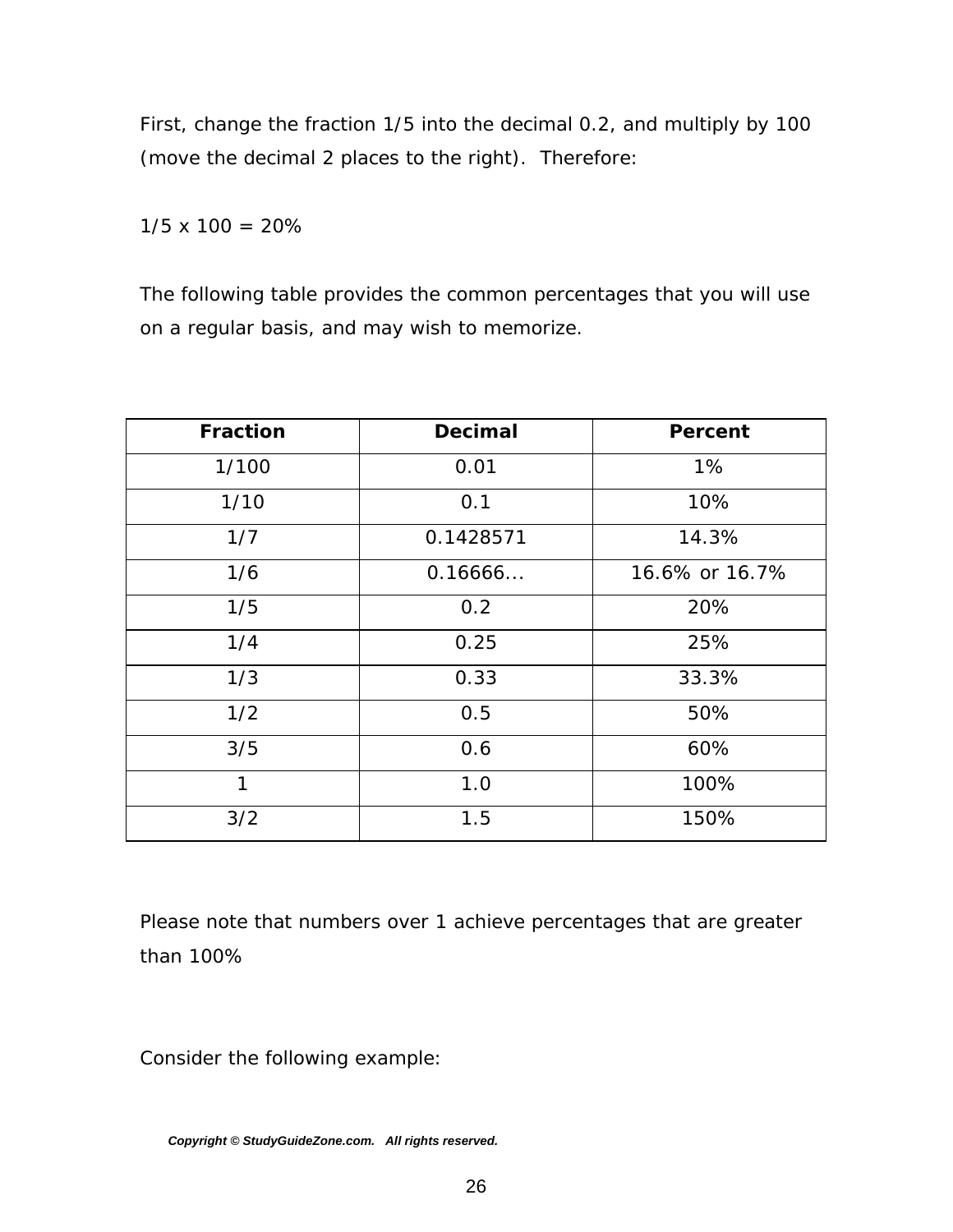*What is 20% of 50?*

A. 5

B. 8

- C. 10
- D. 12
- E. 15

Note: the answer is C

To solve this question, you must rewrite it as an algebraic question. Therefore, let x represent the unknown number.

 $X = 0.20 \times 50$ 

Keep in mind that to change the percent to a decimal, and that the word "of" means that you should multiply.

#### $X = 10$

Here is another example:

*5 is what percent of 2?* 

- A. 2.5%
- B. 25%
- C. 100%
- D. 250%
- E. 500%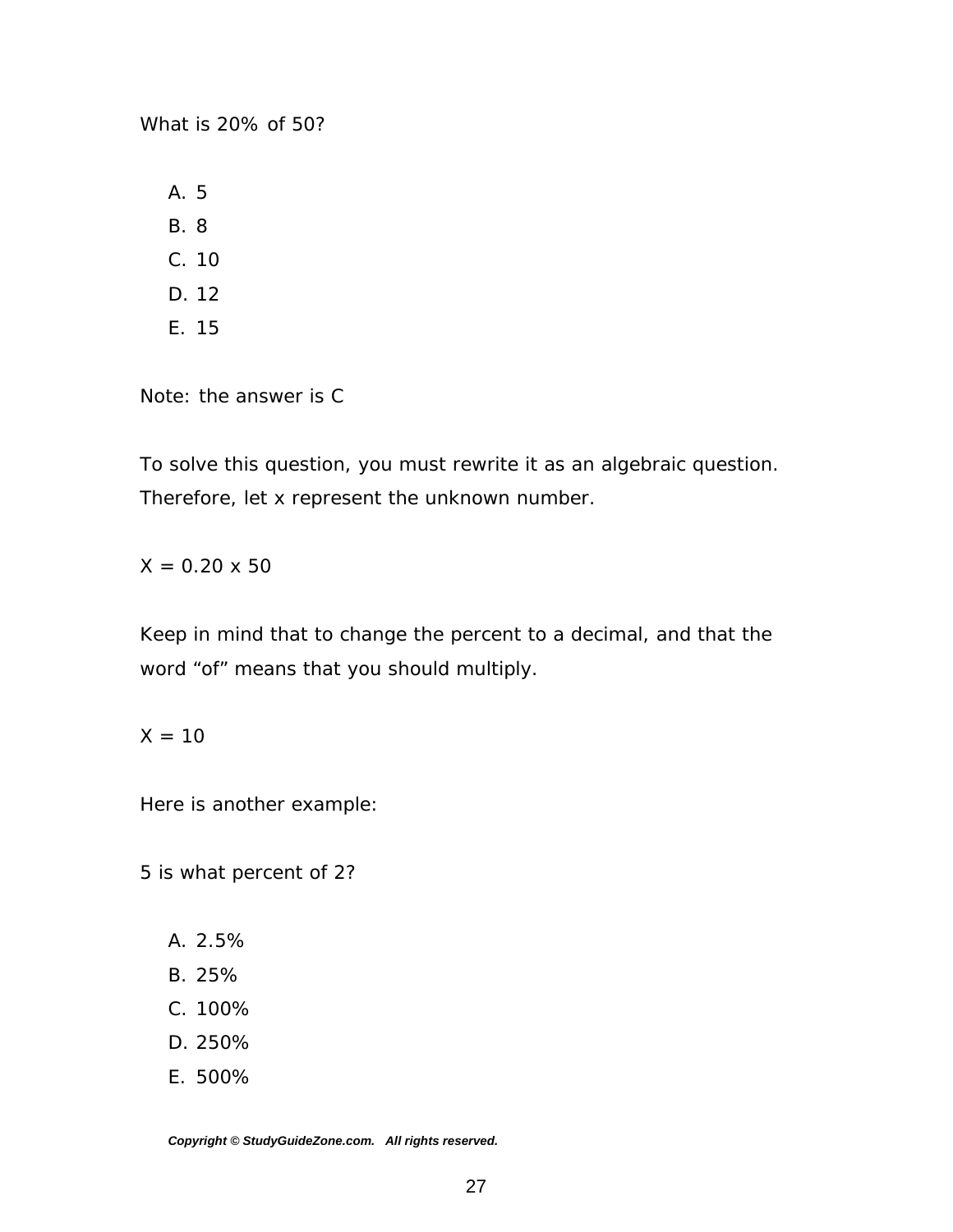<span id="page-27-0"></span>Rewrite this as an algebraic equation.  $5 = n \times 2$ Solve for n and remember to change the answer to a percent.  $n = 5/2 = 2.5 = 250\%$ 

Therefore, the answer is (D)

#### **Square of a Number**

Squaring a number means to multiply that number by itself.

The notation for squaring a number  $(x)$  is as follows:  $x^2$ 

When squaring an integer, the result obtained is called a perfect square.

When preparing for the test, make sure that you are fully capable of understanding and reproducing the following table, as well as recognizing the numbers that are perfect squares and perfect cubes.

| n | $n^2$ | $\frac{1}{n^3(n>0)}$ | $\frac{1}{n^3(n} < 0)$ |
|---|-------|----------------------|------------------------|
|   |       |                      |                        |
| 2 |       | 8                    | -8                     |
| 3 | 9     | 27                   | $-27$                  |
|   | 16    | 64                   | $-64$                  |
| 5 | 25    | 125                  | $-125$                 |
| 6 | 36    | 216                  | $-216$                 |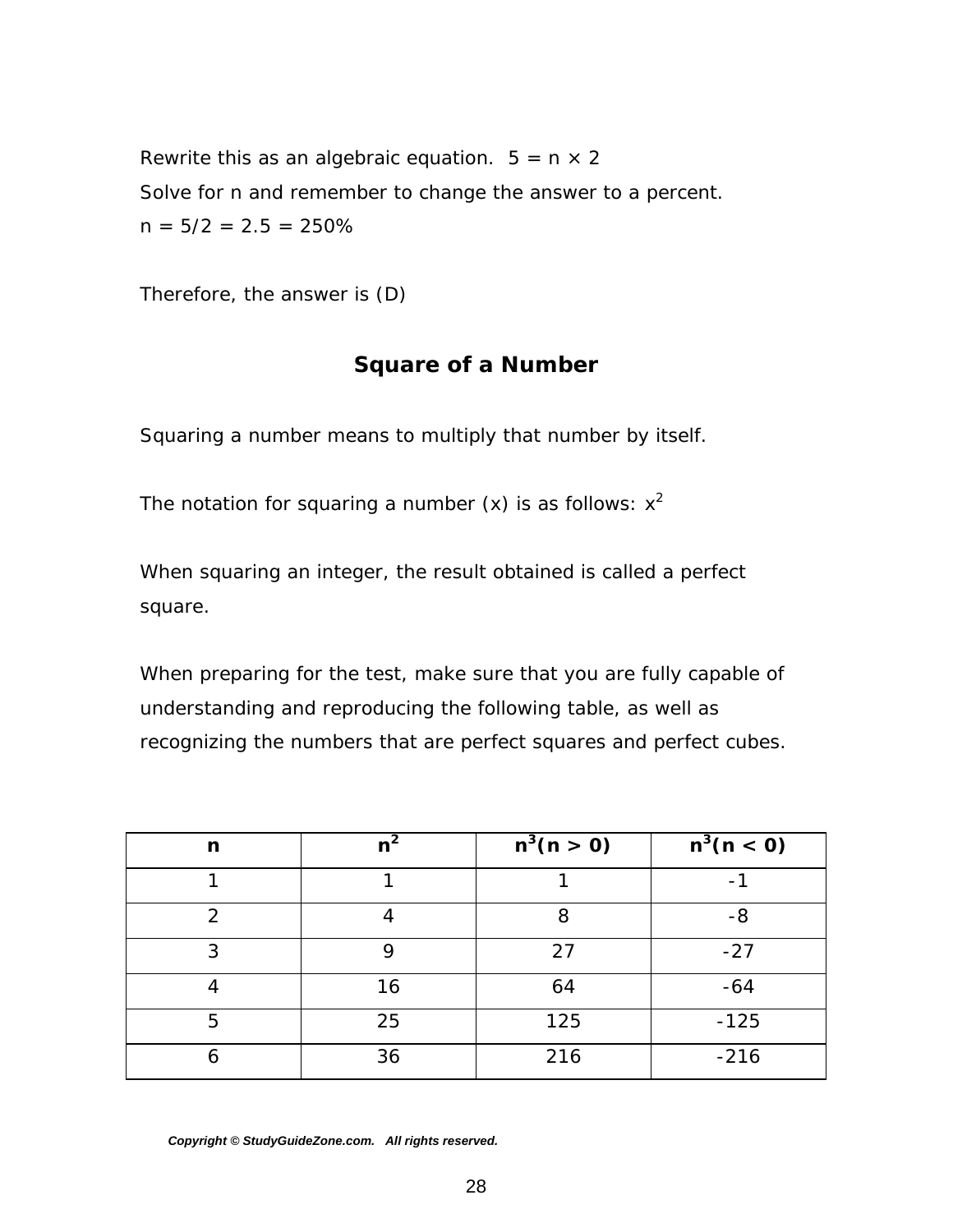| 7  | 49  | You will not | You will not |
|----|-----|--------------|--------------|
|    |     | need to know | need to know |
|    |     | any higher   | any higher   |
| 8  | 64  |              |              |
| 9  | 81  |              |              |
| 10 | 100 |              |              |
| 11 | 121 |              |              |
| 12 | 144 |              |              |

Squared numbers and special properties

- $x^2 > 0$  always, except for  $x = 0$
- $x^2 > x$  for  $x > 1$
- $x^2 < x$  for  $0 < x < 1$

\*important

• 
$$
x^2 = x
$$
 for  $x = 1$  or 0

• The square root of  $x^2$  equals the absolute value of x.

$$
\sqrt{\mathbf{x}^2} = |\mathbf{x}|
$$

If  $x^2 = y^2$ , then either  $x = y$ , or  $y = -x$ , or  $x = -y$ .

The following is an example:

*Of the following numbers, which is a both a perfect square and a perfect cube?* 

A. 4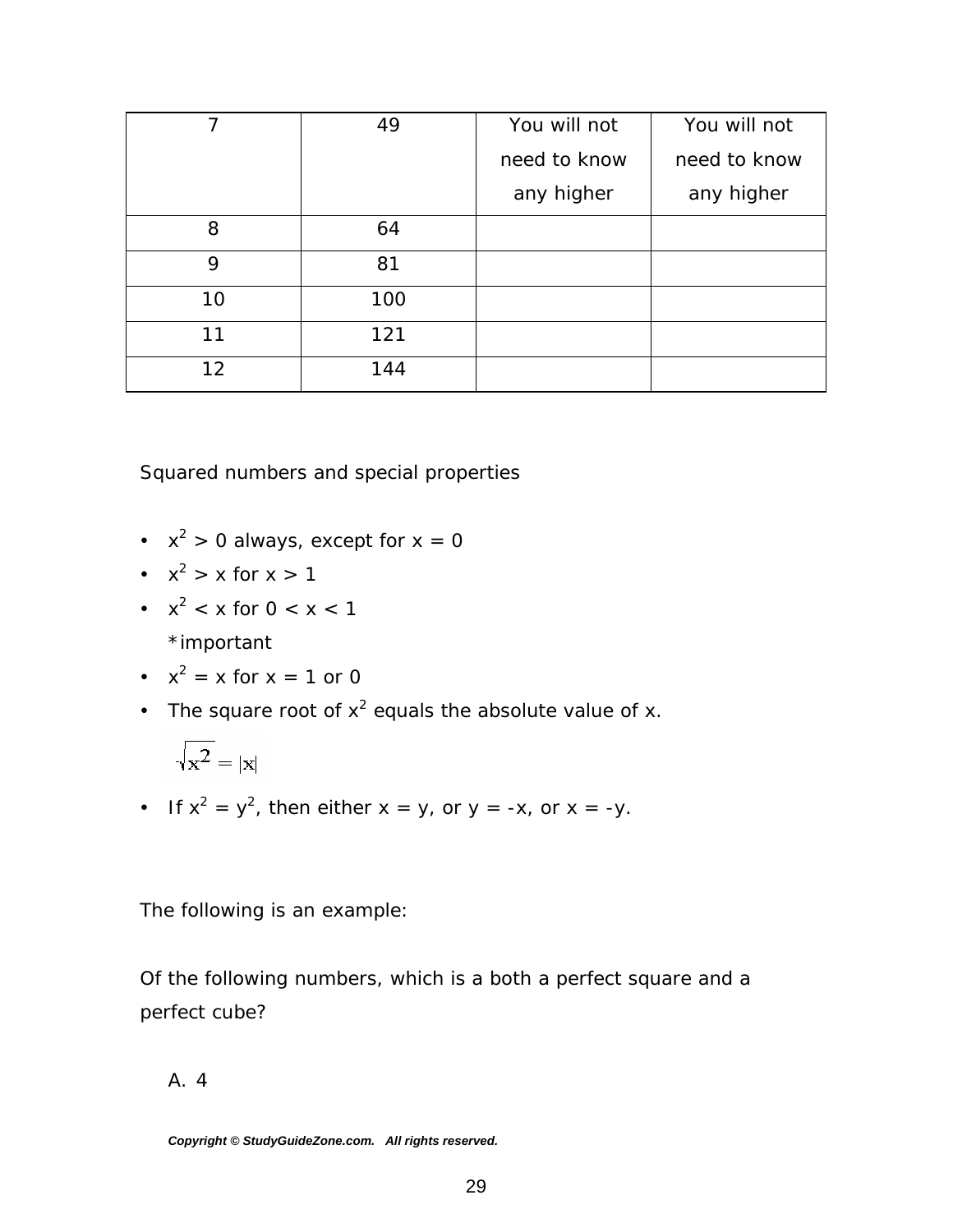<span id="page-29-0"></span>B. 8

C. 9

D. 16

E. 64

Note: the answer is (E)

# **Exponents**

The mathematical notations for numbers which are the result of a number that is multiplied by itself a number of times is called exponents.

Examples:

$$
x3 = x \times x \times x
$$
  

$$
x5 = x \times x \times x \times x \times x
$$

The expression of  $x^n$  is also called the  $n^{th}$  power of x. The x is the base, while the n is the exponent. Math questions will usually only utilize integral exponents.  $x^2$  is read as x-squared, and  $x^3$  is read as xcubed. All others are read as a power of x.  $x^4$  is read as the 4th power of x.

When it comes to the power of 10, there is a simple, quick rule that simplifies the powers of 10, by writing it as 1, followed by the number of zeros as specified by the power.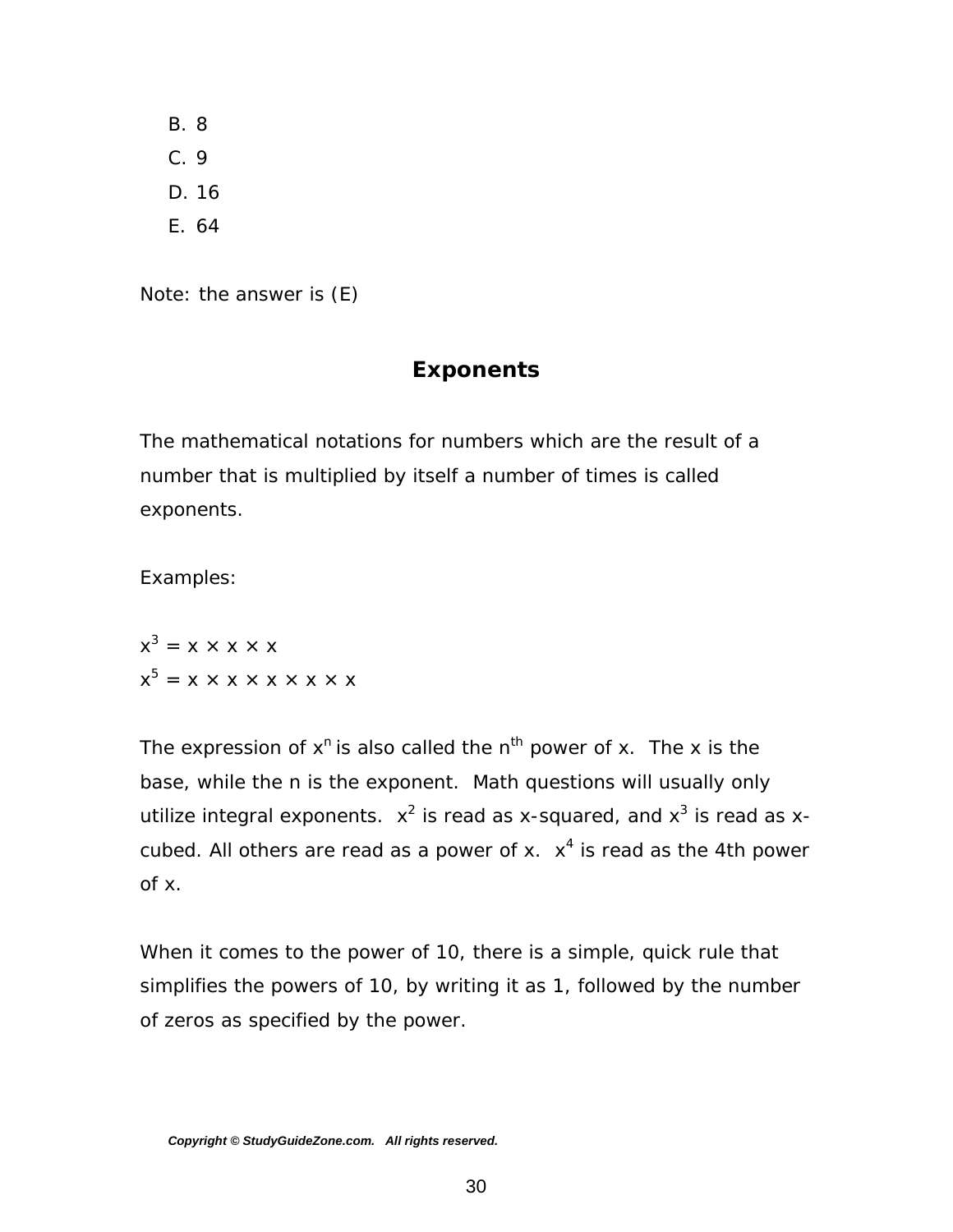Examples:  $10^5 = 1$  followed by 5 zeros. 100000 = 100,000.

An example you may find is:

*Represent 32,456 to the power of 10*.

The solution would be as follows:

 $32,456 = 3 \times 10^4 + 2 \times 10^3 + 4 \times 10^2 + 5 \times 10^1 + 6 \times 10^0$ 

Consider the following example:

Solve for x:  $(x - 3)^2 = 49$ .

You could use algebra and take the square root of both sides or since 49 is a perfect square you could guess integers for x. Just remember x -3 must be positive or negative.

If you try guessing, the integers 10 and -4 work. To get an algebra solution, do the following:

 $(x - 3)^2 = 49$  $x - 3 = 7$  or  $x - 3 = -7$  $x = 10$  or  $x = -4$ 

It is your goal to get problems correct quickly. Sometimes guessing (Guessing in this case means substituting in numbers to see which satisfy the equation.) is faster than solving an equation, if you train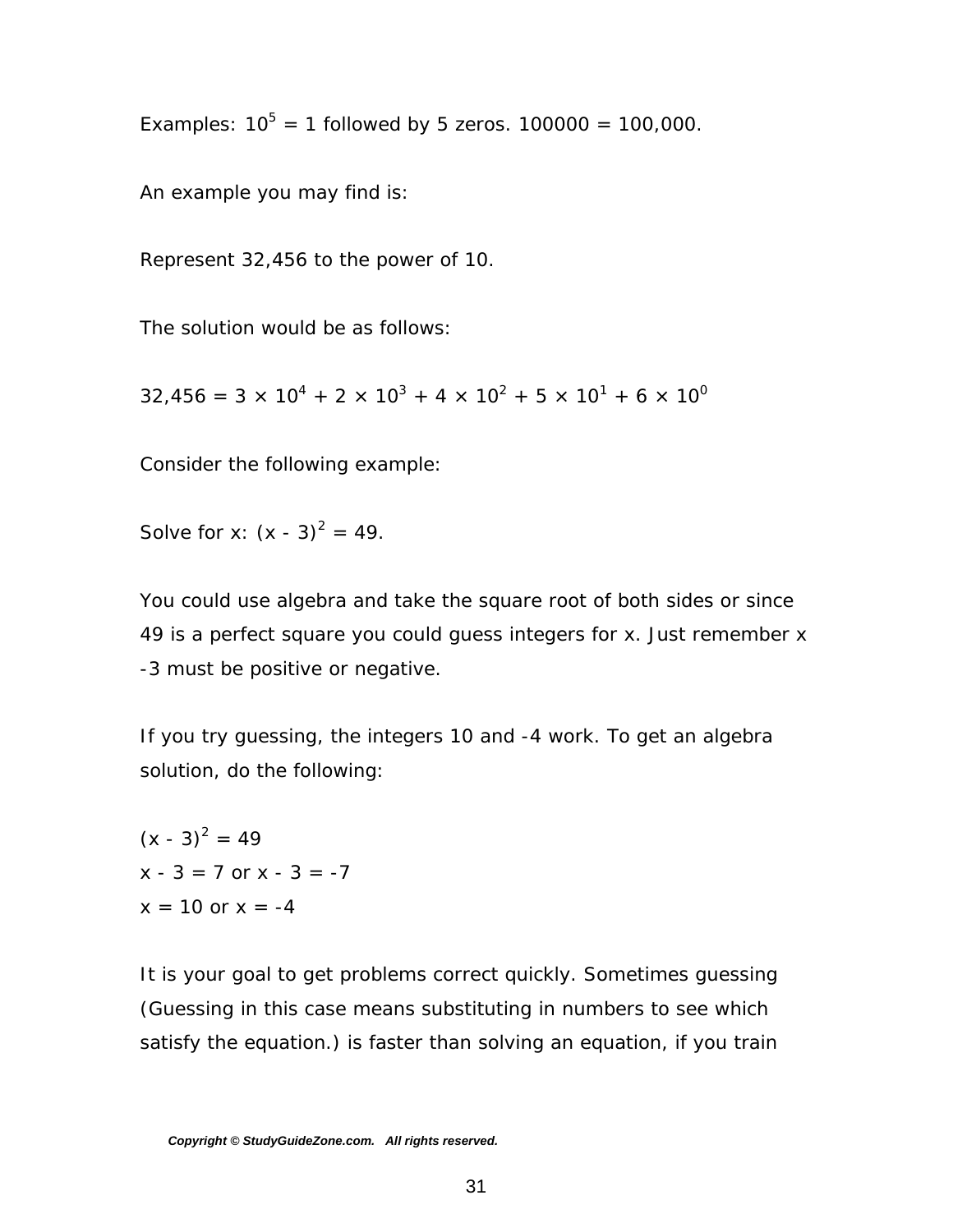<span id="page-31-0"></span>yourself to use the technique. Of course, if you cannot "see" the answers fast enough, use other approaches to answer the problem.

#### **Roots**

The test will require you to manipulate both square roots and cube roots. Some of the questions will measure whether or not you understand these expressions.

You should remember that none of the following should ever occur:

- 1. No perfect square can be left underneath a radical (square root) sign.
- 2. No radical can be within the denominator.
- 3. No fractions may occur within the radical sign.

#### **Averages**

There are three basic components that comprise an average problem:

- 1. Total
- 2. Average (also known as a mean)
- $3.$  # of numbers

The average is the total of elements that are within the set.

To discover the average, simply divide the total by the  $#$  of numbers.

For example: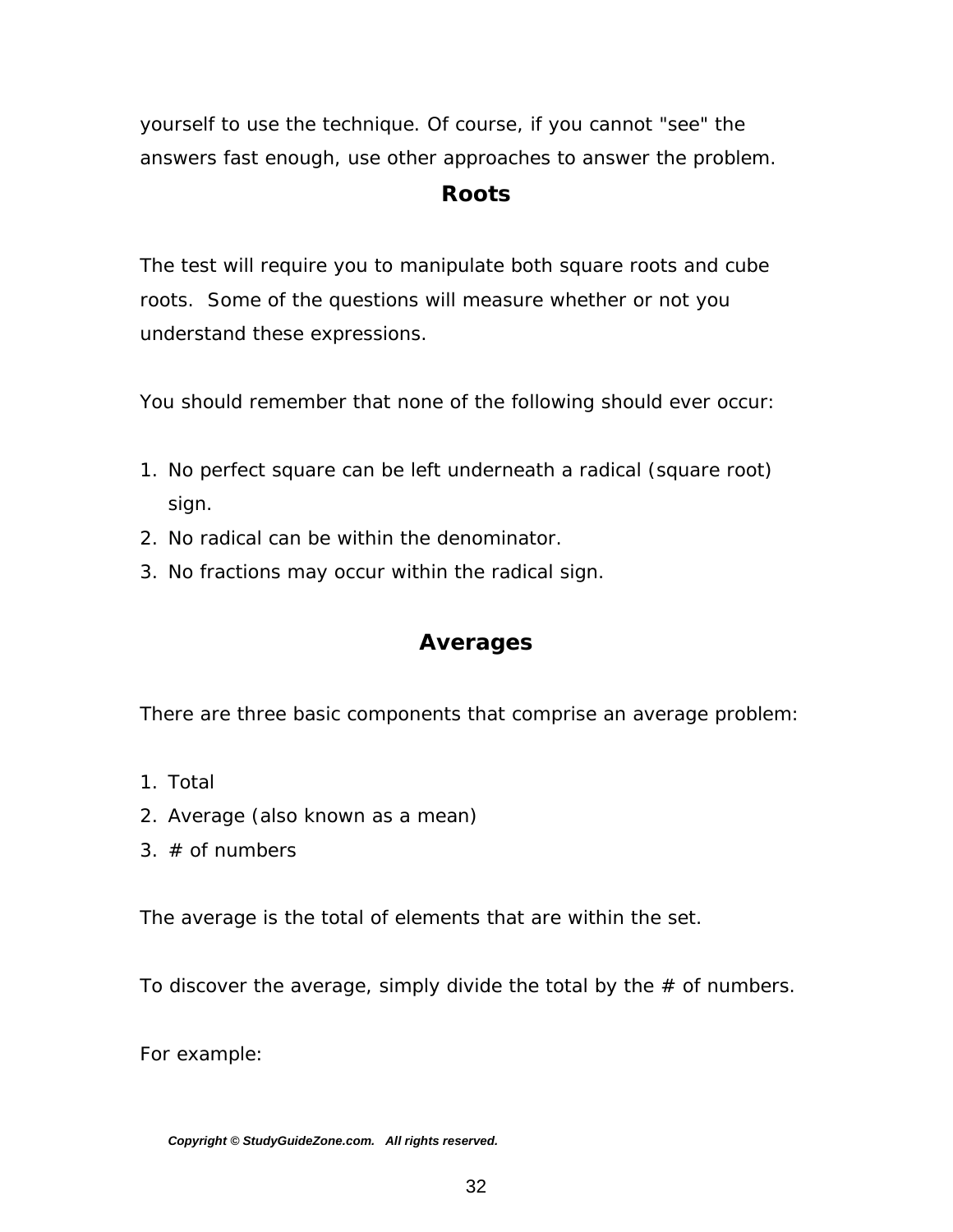*Jenna's last four test scores were 35, 56, 75, and 28. What is the average of Jenna's test scores?* 

A. 43

- B. 48.5
- C. 52.5
- D. 54
- E. 47

Note: the answer is (B).

 $35 + 56 + 75 + 28 = 194$ 

 $194 / 4 = 48.5$ 

Five things to remember when solving averages:

- 1. If a number that is the same as the average is added, the new average will not change.
- 2. If a number is added and it is less than the average, the average will decrease.
- 3. If a number is added and it is greater than the average, the average will increase.
- 4. If a pair of numbers are added, and they are "balanced" on both sides of the average, the arithmetic mean is the middle value.
- 5. To discover the average between two evenly spaced numbers, add the first and the last terms and divide them by 2.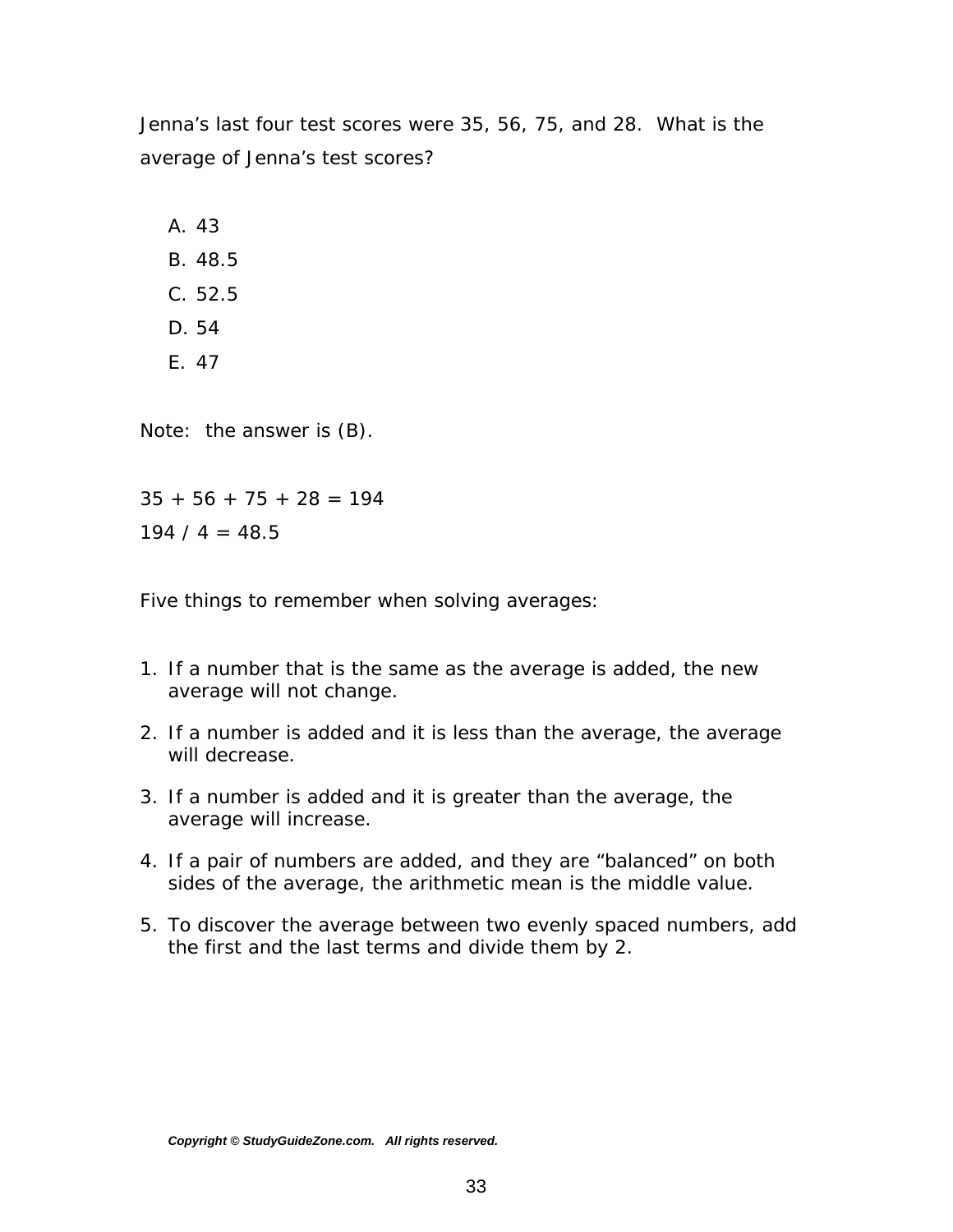# *Verbal Test*

<span id="page-33-0"></span>The Verbal section of the Graduate Management Admission Test® (GMAT®) measures your ability to:

-read and comprehend written material -reason and evaluate arguments -correct written material to conform to standard written English

Three types of multiple-choice questions are used in the Verbal section of the GMAT: Reading Comprehension, Critical Reasoning, and Sentence Correction.

# **Reading Comprehension Questions**

Reading Comprehension passages are up to 350 words long. Topics contain material from the social sciences, physical or biological sciences, and business-related areas (marketing, economics, human resource management, etc.).

Because the Reading Comprehension section of the GMAT® includes passages from several different content areas, you may be generally familiar with some of the material; however, no specific knowledge of the material is required. All questions are to be answered on the basis of what is stated or implied in the reading material.

Reading Comprehension passages are accompanied by interpretive, applied, and inferential questions.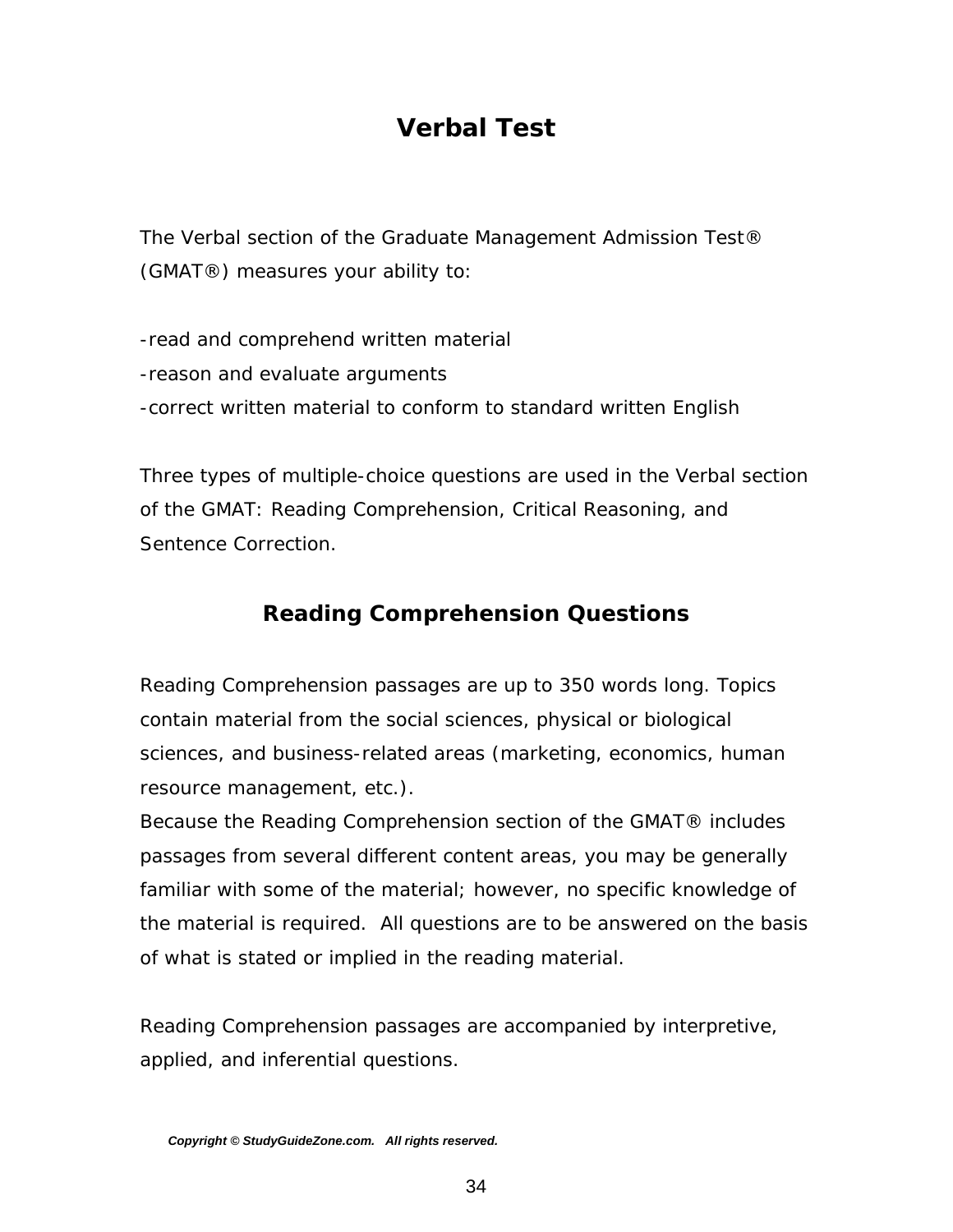#### <span id="page-34-0"></span>*What Is Measured*

Reading Comprehension questions measure your ability to understand, analyze, and apply information and concepts presented in written form.

This section evaluates your ability to:

- -Understand words and statements in reading passages. Questions of this type test your understanding of and ability to comprehend terms used in the passage and your understanding of the English language.
- -Understand the logical relationships between significant points and concepts in the reading passages. Questions of this type ask you to determine the strong and weak points of an argument or to evaluate the importance of arguments and ideas in a passage.
- -Draw inferences from facts and statements in the reading passages. Questions of this type ask you to consider factual statements or information and, on the basis of that information, reach a general conclusion.
- -Understand and follow the development of quantitative concepts as they are presented in verbal material. Questions of this type involve the interpretation of numerical data or the use of simple arithmetic to reach conclusions about material in a passage.

#### **Critical Reasoning Questions**

Critical Reasoning questions are designed to test the reasoning skills involved in making arguments, evaluating arguments, and formulating or evaluating a plan of action. Questions are based on materials from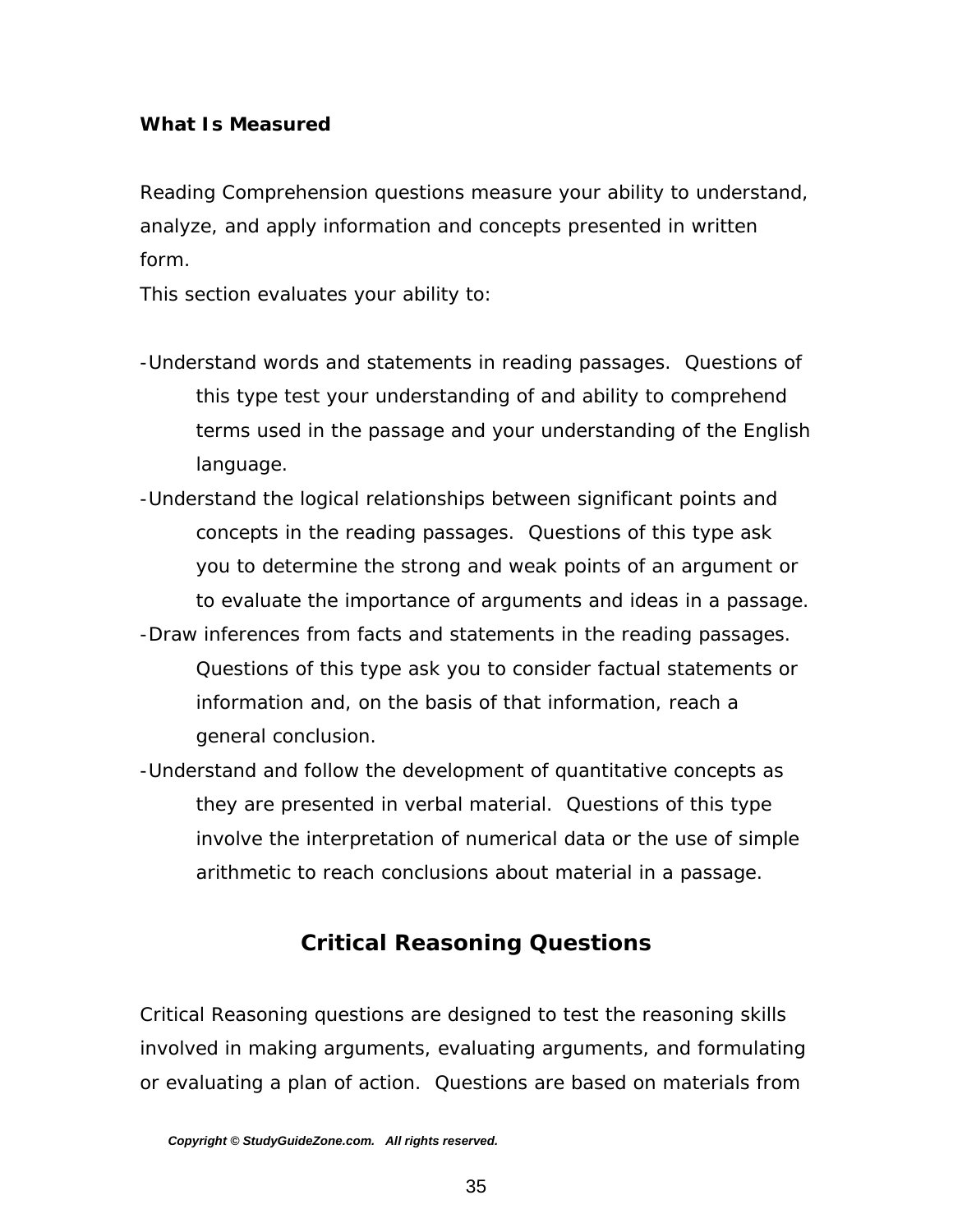<span id="page-35-0"></span>a variety of sources. No familiarity with the specific subject matter is needed.

#### *What Is Measured*

This section measures your ability to reason effectively in the areas of:

- -Argument construction. Questions of this type may ask you to recognize the basic structure of an argument, properly drawn conclusions, underlying assumptions, well-supported explanatory hypotheses, or parallels between structurally similar arguments. -Argument evaluation. Questions of this type may ask you to analyze a given argument, recognize factors that would strengthen or weaken an argument, reasoning errors committed in making an argument, or aspects of the methods by which an argument proceeds.
- -Formulating and evaluating a plan of action. Questions of this type may ask you to recognize the relative appropriateness, effectiveness, or efficiency of different plans of action; factors that would strengthen or weaken a proposed plan of action; or assumptions underlying a proposed plan of action.

#### **Sentence Correction Questions**

Sentence Correction questions ask you which of the five choices best expresses an idea or relationship. The questions will require you to be familiar with the stylistic conventions and grammatical rules of standard written English. You must also demonstrate your ability to improve incorrect or ineffective expressions.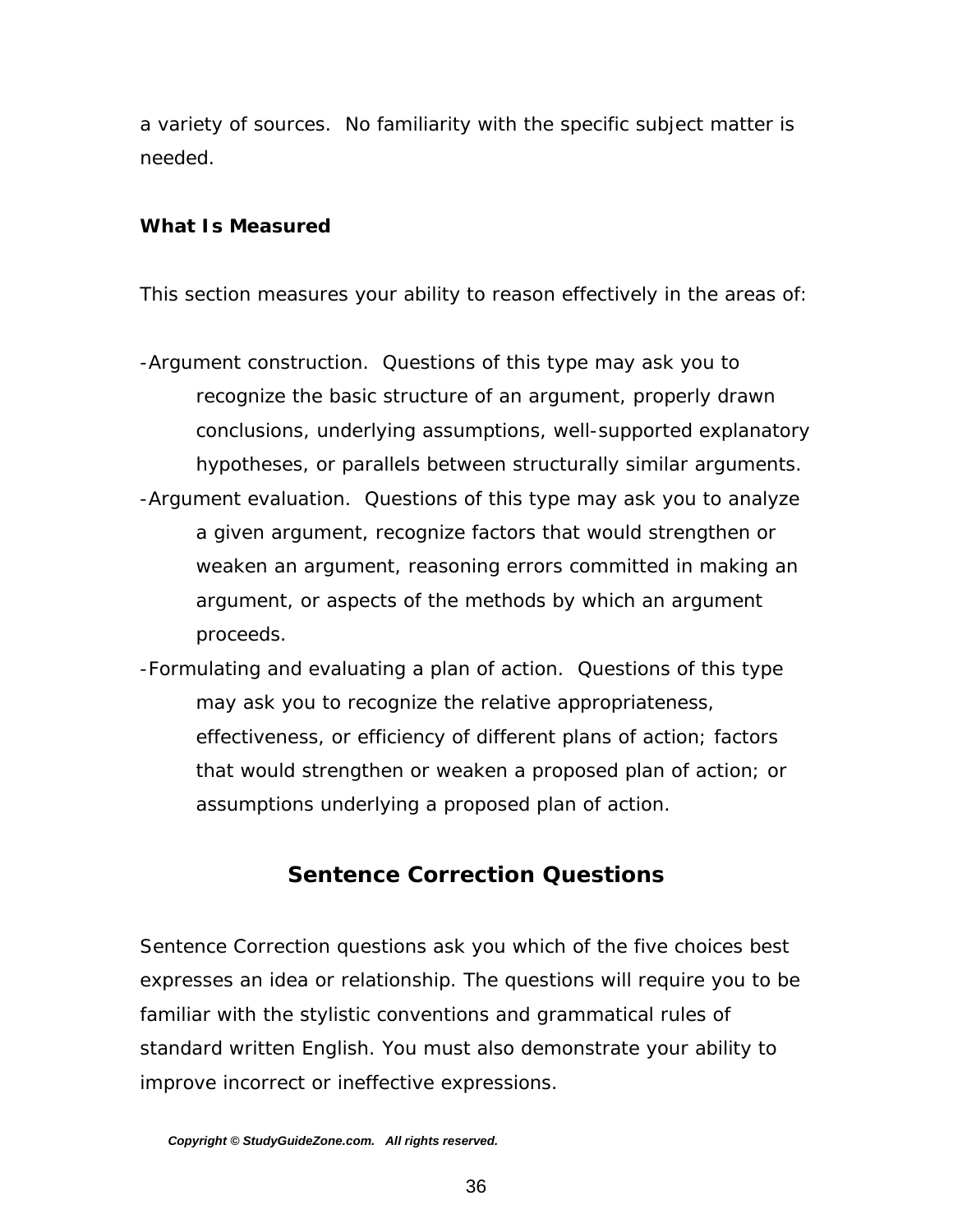#### *What Is Measured*

This section tests two broad aspects of language proficiency:

- -Correct expression. A correct sentence is grammatically and structurally sound. It conforms to all the rules of standard written English, e.g., noun-verb agreement, pronoun consistency, pronoun case, and verb tense sequence. A correct sentence will not have dangling, misplaced, or improperly formed modifiers, unidiomatic or inconsistent expressions, or faults in parallel construction.
- Effective expression. An effective sentence expresses an idea or relationship clearly and concisely, as well as grammatically. This does not mean that the choice with the fewest and simplest words is necessarily the best answer. It means that there are no superfluous words or needlessly complicated expressions in the best choice. In addition, an effective sentence uses proper diction—the standard dictionary meanings of words and the appropriateness of words in context. In evaluating the diction of a sentence, you must be able to recognize whether the words are well chosen, accurate, and suitable for the context.

The reading comprehension section of the GMAT Verbal test measures a test taker's ability to understand, analyze and evaluate written passages. The passages will contain material that will be from a variety of sources and on a number of different topics.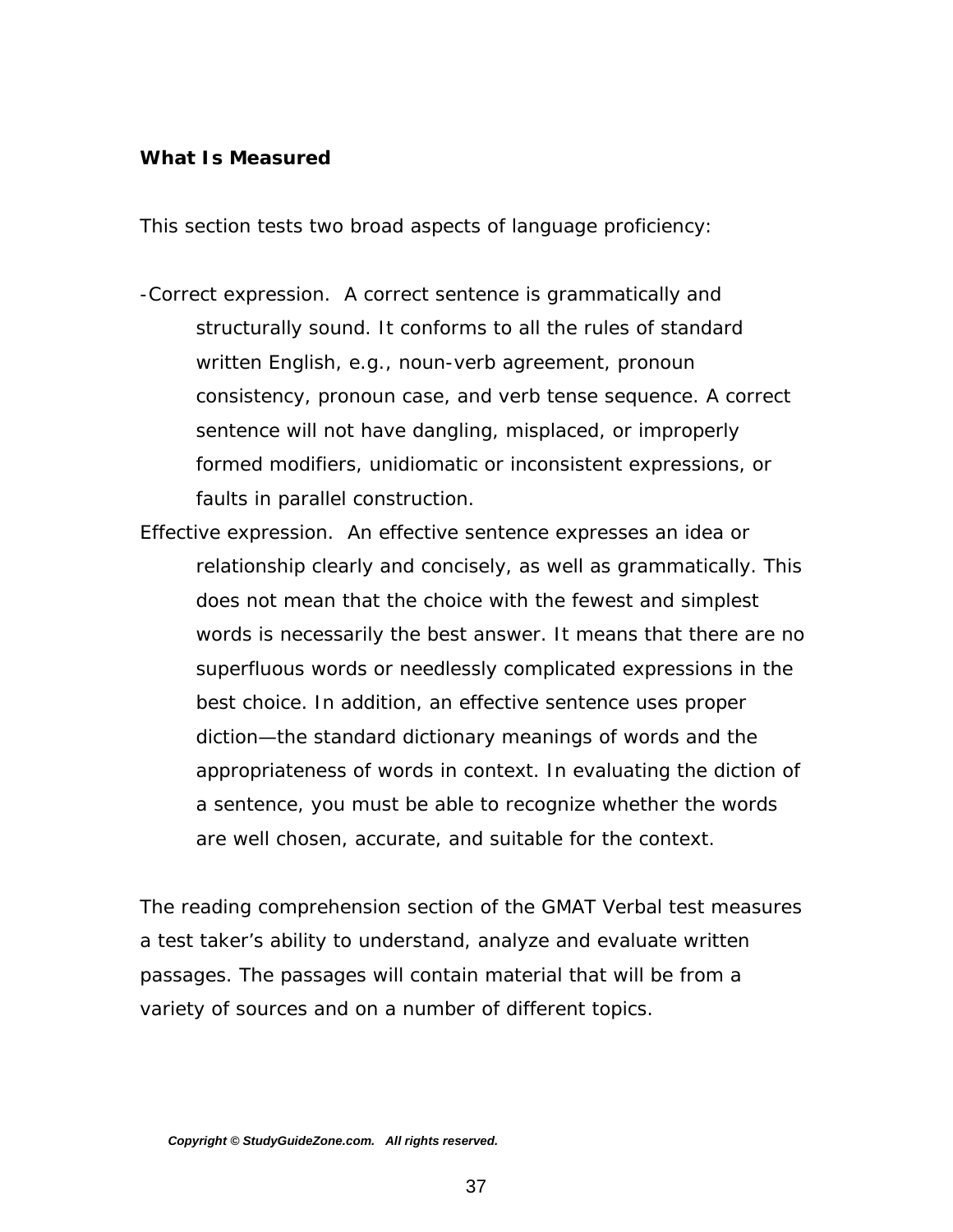Each of the passages in the section will be followed by a series of questions covering the content of the passage or statement, in which you will have to answer questions, which will demonstrate how well you understand the passages and are able to draw conclusions about the material.

## **Reading Comprehension**

### **Flying Over the Passage**

A topic that is hotly debated among test taking circles is whether or not you should read the reading passages before you read the question. One theory is that you can save time if you read the questions first and then go back and read over the passage. Another theory is that you should read the passage first and then go into the questions. Both theories have their own individual merit and due to the differences in ability and preferences among test takers, one method may work better than another for you.

Our recommended theory is the flyover. You want to spend some time on the passage, at a bare minimum so that you have a general idea about what the questions are going to ask and get your mind into the proper mindset for the series of questions. However, you don't want to waste too much time on reading the passage, because much of the detail will be forgotten by the time you get to the questions anyway. Therefore, you should fly over the passage. You should read it very quickly for a high-level overview (hence the flyover) understanding of what is contained in the passage.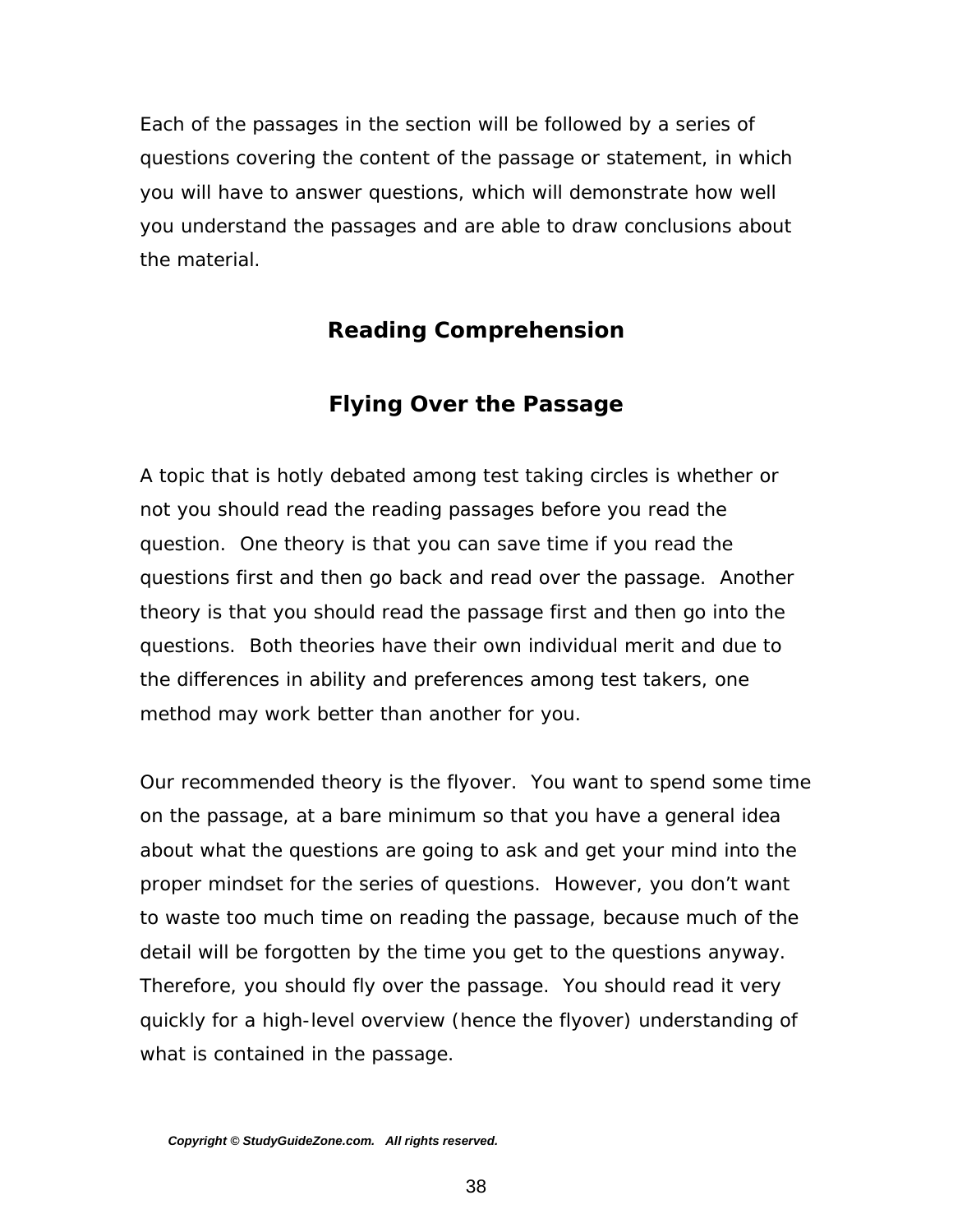In part, this is a compromise between the theories that gains most of the benefits of each. You won't waste time on the details and yet will have a general idea of what the passage is about and what to expect.

#### **Creating a Tentative Summary**

After you've finished your flyover of the passage, take a few seconds and compose a tentative mental summary of what you've just read. Try to sort out the details you picked up on and arrange them into a loose organizational pattern that describes the passage. Remember that your goal in the flyover is not to check it off of a test-taking list of things to do. You want there to be some purpose behind the flyover and having the definite goal of being able to put together a brief mental summary will allow you to maintain some focus and gain benefit from the flyover – as opposed to just skimming it for the sake of skimming it without actually picking up on anything.

As you begin going through the questions and answer choices, if you get good enough at putting together your mental summaries from practice, you should be able to eliminate a number of answer choices that are immediately contrary to your summary. Note, however that if you find yourself without any good answer choices remaining (because you've eliminated them all) you obviously had to have eliminated the right answer choice. Don't hesitate to reopen an answer choice that you've already "eliminated" from consideration and reconsider it as a possibility. If you think an answer choice contradicts your initial summary, you're probably right, but are not infallible.

*Copyright © StudyGuideZone.com. All rights reserved.*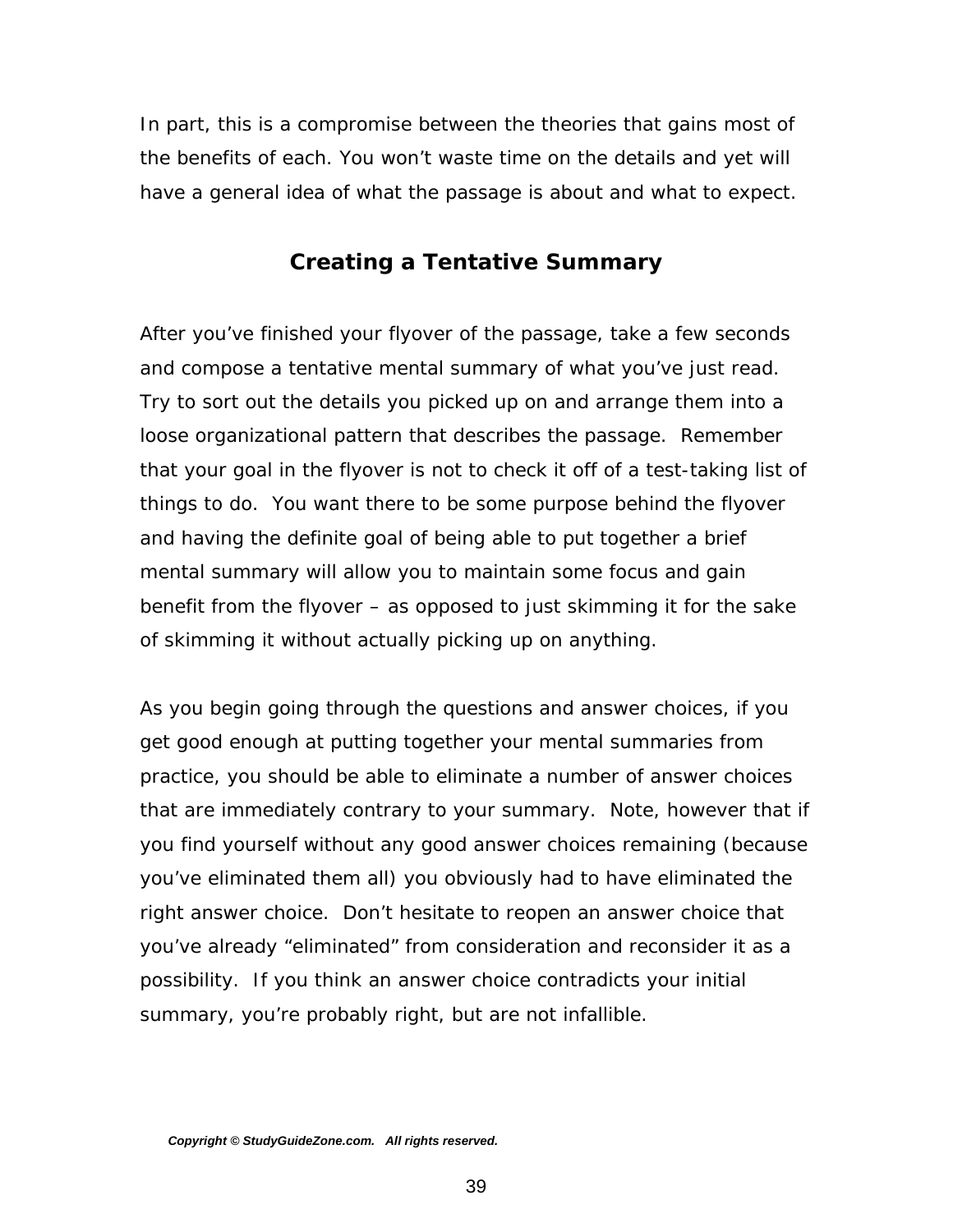## **Openings and Endings**

A main focus of this flyover will be the opening and ending sentences in each paragraph. These are likely to contain the main ideas of the paragraphs and should be mentally tagged for future reference. Try to remember a vague idea of what the different paragraphs are about, because this will save you time when answering questions later.

For the most part, make sure you never try to just answer the questions from this first flyover. Always try to go back and confirm the answer, as your memory will play tricks on you and the writers of the test questions may deliberately have planted a trap for you – remember that they don't exactly have your best interests at heart.

#### **Extraneous Information**

Some answer choices will seem to fit in and answer the question being asked. They might even be factually correct. Everything seems to check out, so what could possibly be wrong?

Does the answer choice actually match the passage, or is it based on extraneous information not even contained in the passage. Just because an answer choice seems right, don't assume that you overlooked information while reading the passage. Always try to go back and find the support for the answer choice in the passage. Your mind can easily play tricks on you and make you think that you read something or that you overlooked a phrase.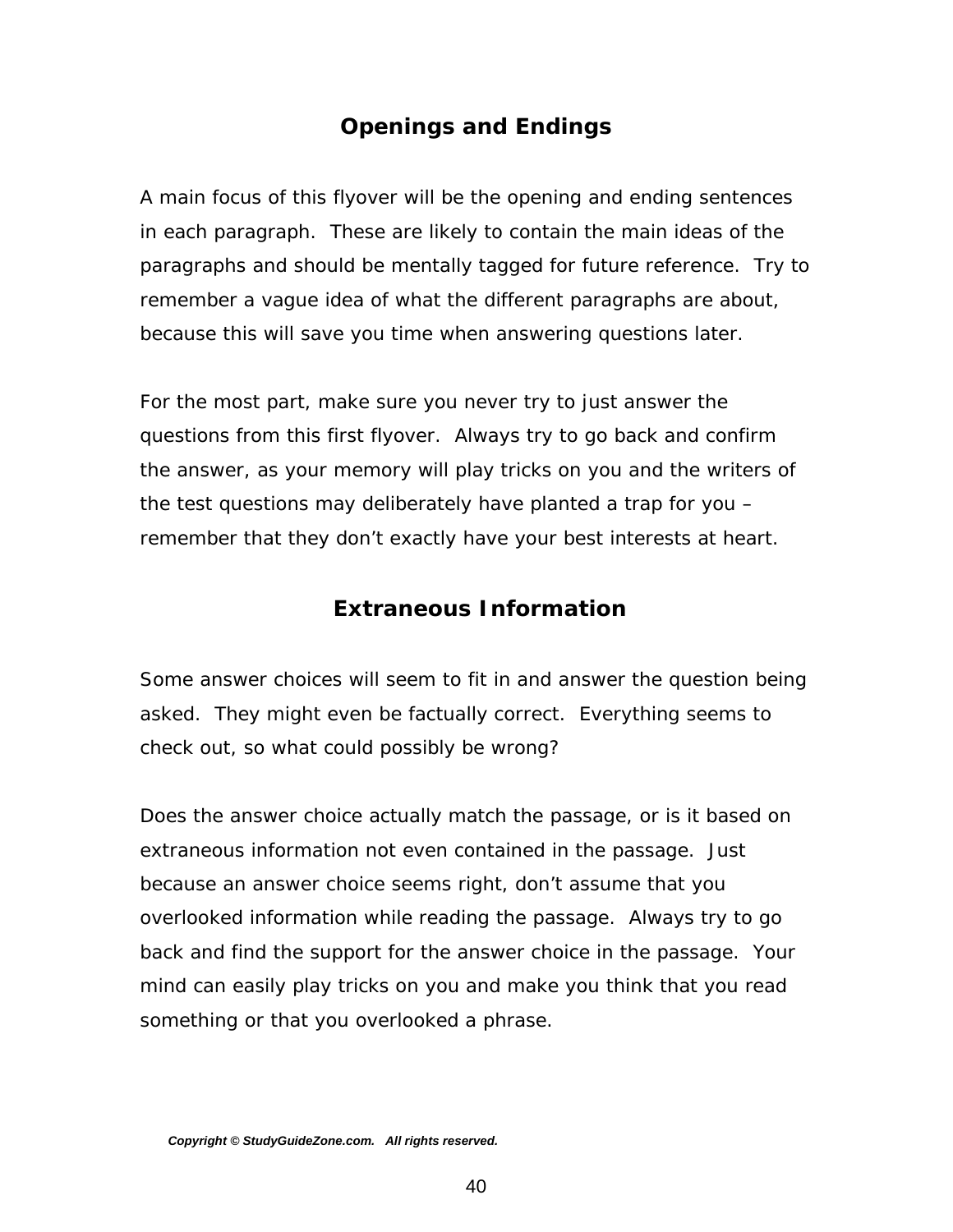Unless you are behind on time, always go back to the passage and make sure that the answer choice "checks out."

# **Using Kitchen Logic**

When a question asks the test taker to identify a main idea, you should first focus on the opening and ending sentences of the passage and each individual paragraph. If you can't find the main idea from these key sentences, then ask yourself how you would describe the passage to someone who had never read it. Which words and phrases would you use to explain the principle ideas of the passage?

This is called "Kitchen Logic" - when you explain something the way you would if you were talking to your friends and family, while sitting at your kitchen table. So, when faced with identifying the main idea of a difficult passage, make it easier on yourself by backing away from the passage and thinking about it in terms of using easy "kitchen logic".

### **Getting into the Author's Mind**

A number of questions become much easier when you place yourself into the mind of the author of the passage. Ask yourself a few different questions:

"Why did the author write this passage?" "What was the author trying to say?" What angle is the author taking?"

*Copyright © StudyGuideZone.com. All rights reserved.*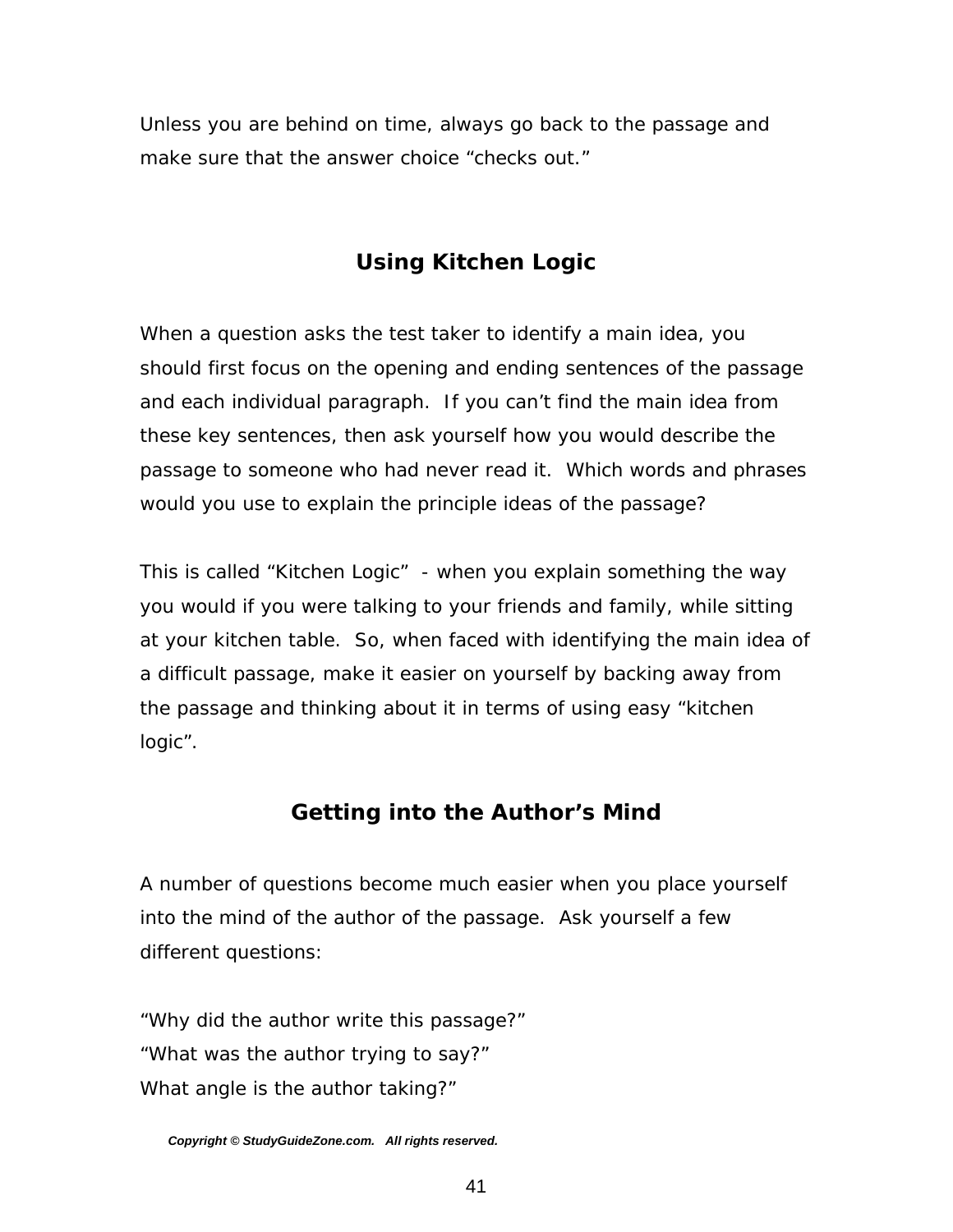"What is the single most important point the author is trying to make?"

Put yourself in the shoes of the author and imagine that you wrote the passage and try to identify what you were trying to describe and how you were trying to describe it. If you take on the opinions and ideas expressed by the author as your own, then it becomes easier to answer questions that would be easy for the author to answer.

## **Emotional Words**

Each question will be about a different angle of the passage. For questions asking about the author's emotions, find words in the passage that are adjectives describing emotions.

So, if a question asks what sort of attitude an author had towards the passage or subject, then look throughout the passage for attitude words that might convey a positive or negative attitude. Are words such as brilliant, excited, delightful used, or are words such as depressive, gloomy, disappointing used?

A lot of questions could be answered correctly simply by going through and circling all the adjectives in a passage. Without looking at anything else except for the adjectives in a passage, most questions about attitude or emotion could be answered correctly.

Another way of handling these situations is to arrange all of the answer choices in a list going from most negative to most positive.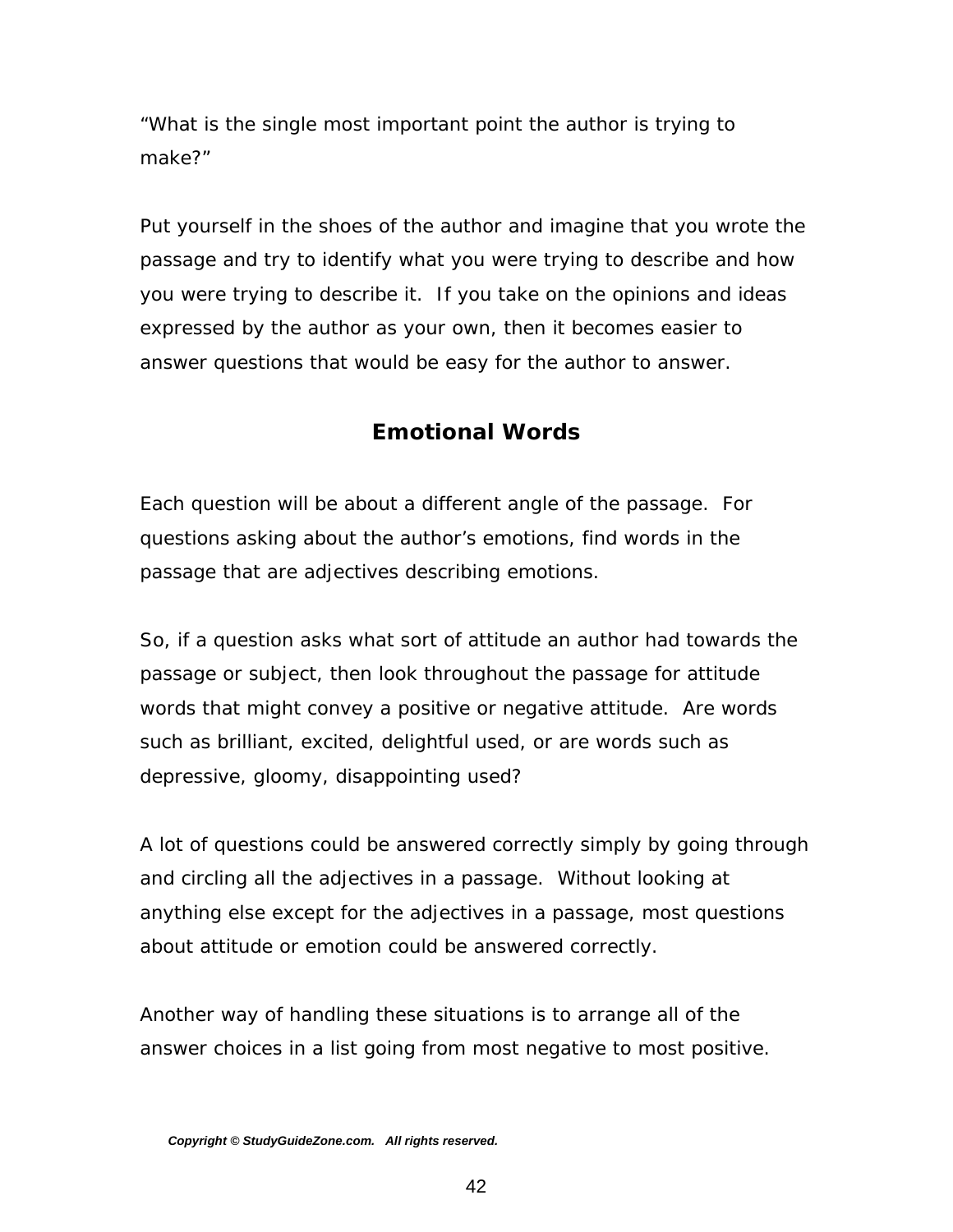#### Example:

Question: The author's attitude on this topic is best described as:

- A. indignation
- B. eagerness
- C. impartiality
- D. fear
- E. consent

Now arrange these in order from negative to positive:

( - ) indignation, fear, impartiality, consent, eagerness (+)

This will help sort out the different choices and keep you from overlooking an answer choice and making an easy mistake.

# **Finding the Key Words**

The strategy of finding certain "give-away" words does not only apply to adjectives in questions about emotions or attitude. Many questions about specific details will have key words that hold the "key" to finding the right part of the passage to look in for the answer.

Rather than answering based on your memory of the passage, you always want to have support for your answer choice rooted in a specific part of the passage. To gain that support, it follows that you have to identify which part of the passage to look in. While reading back over the entire passage may be the most foolproof method of finding that important part of the passage, it definitely is not the most time economical method of finding that part of the passage.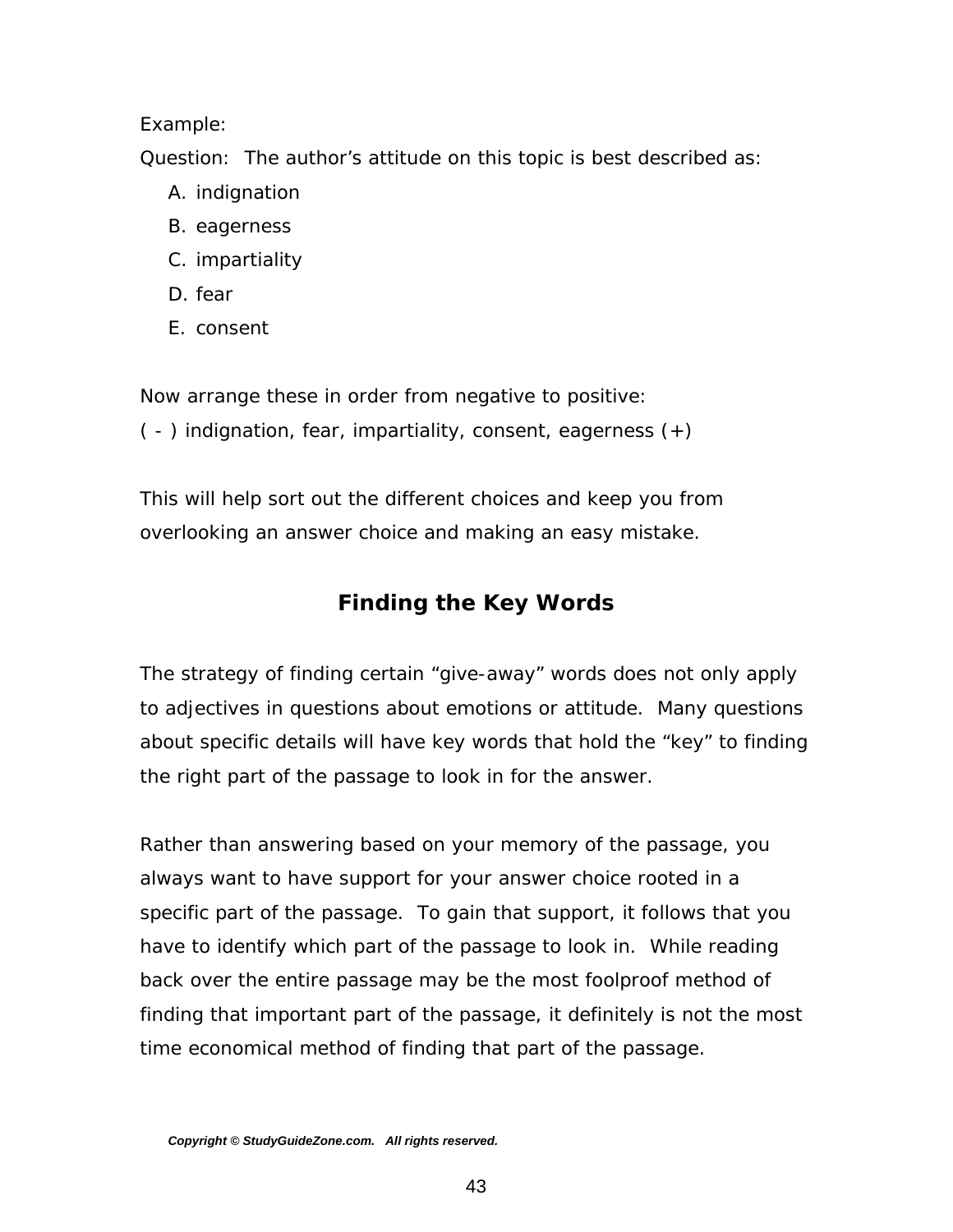A better route is to find key words in the question or answer choices that are likely to stand out in the passage and will enable you to quickly narrow your search down. These key words will be nouns or verbs in the question or answer choices. Once you've identified possible key words, then you should scan through the passage quickly looking for either those key words to be repeated in the passage, or their synonyms to appear in the passage. Once you find a particular part of the passage that either has the exact key word repeated or a synonym of the key word, you have probably identified the particular part of the passage that will contain the support or justification that you need to correctly answer the question and will allow you to be confident in your answer choice selection.

One warning that should be made here is that often question writers may use the exact same word or wording in their answer choices that are used in the passage, but have done so in such a way as to mislead you. So, simply because a particular word or phrase appears in an answer choice and also appears exactly the same in a passage does not make that answer choice correct. Be sure that you reread the answer choice and consider the context that it is in, to ensure that you are not misled by a cheap trick.

In conclusion, always try to connect the question to the right words in the passage that will allow you to save time in finding the right part of the passage to look in for the answer and will give you the key to the correct answer choice.

#### **Making Proper Inferences**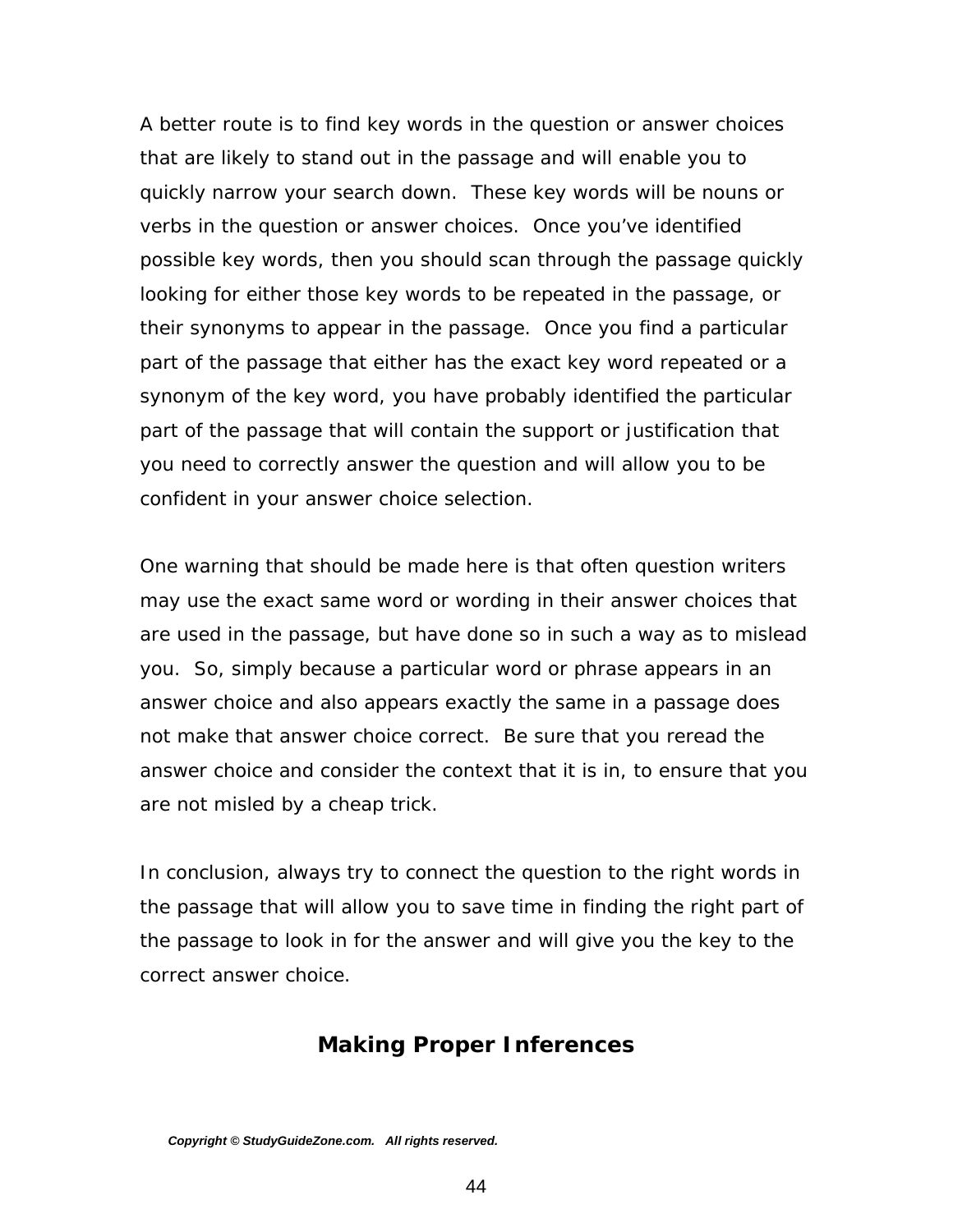Questions that ask you to make an inference from the passage will require you to use your own personal judgment. Anything directly stated by the author is not an inference. You will need to understand the main idea of the passage in order to make a proper inference about the author's intent and mindset.

The obvious will not be enough to answer an inference question. You must logically deduce what follows from what the author has stated in the passage. You are looking for what can be inferred by the passage, not what is directly stated in the passage.

## **Applying Ideas for Generalizations**

Generalization questions are similar to inference questions in that you have to go beyond what is directly stated in the passage by the author. It helps to put yourself again in the author's shoes. If you were the author and believed in what you had just written, how would you feel about another similar situation? What would either strengthen or weaken your argument. How would you apply the information you have just expressed to a completely different situation?

# **Using Context Clues**

Context clues are a valuable aide in helping you understand difficult phrases or words in the passage. A number of questions will ask you about the meaning of words as they are used in a given passage.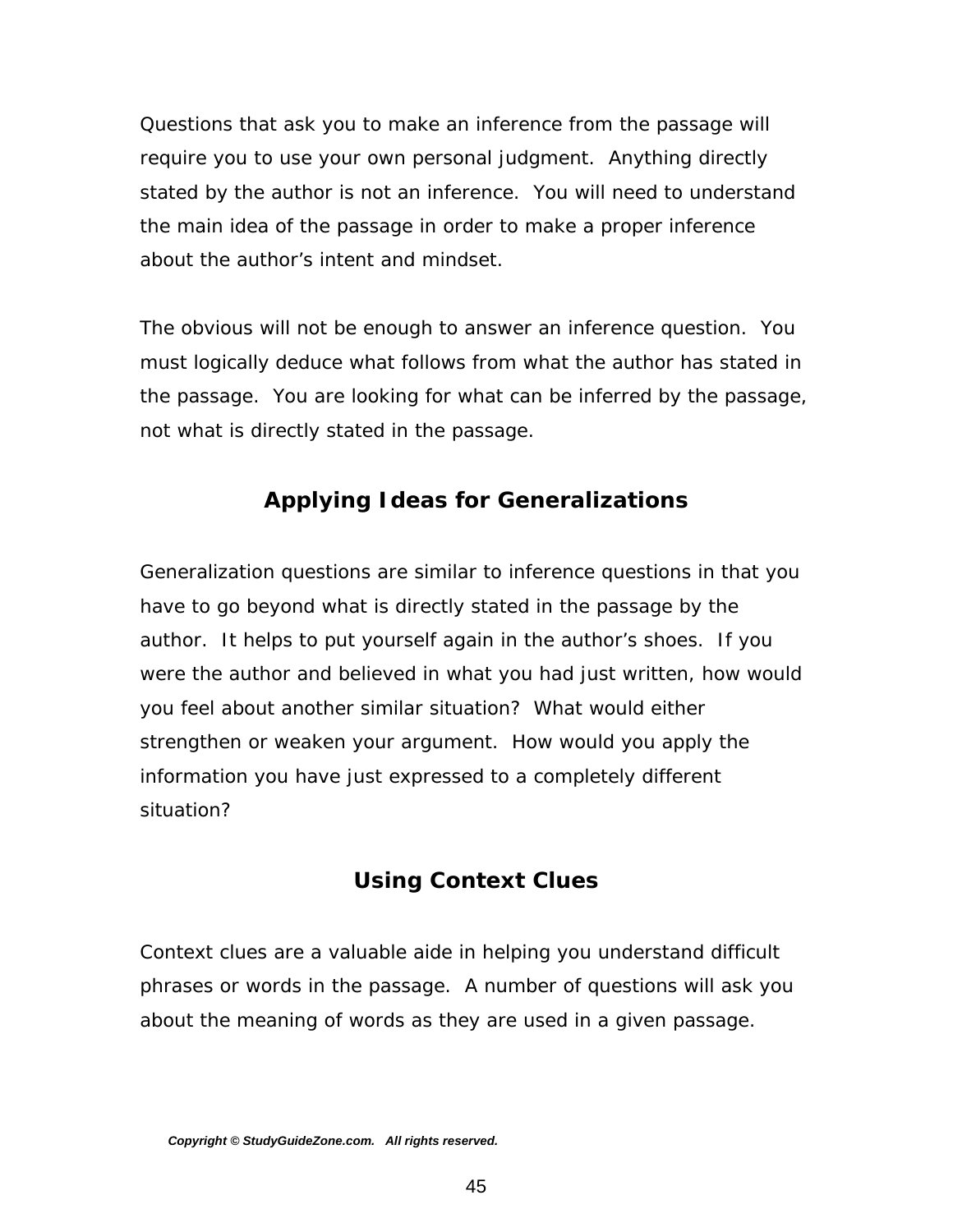If you already know the definition of the word, or have some familiarity with it, a common mistake is to go with your first impulse and choose the answer that you immediately recognize. However, the reason the test writers may have chosen that particular vocabulary word is because it is used in an unusual context. Therefore, return to the passage and find where the word is used and make sure that you understand how it is being used in the passage.

Once you've made your choice of a good definition go back again to the passage and reread that particular section, but mentally replace the answer choice you've chosen for the word being asked about.

Example:

A passage states: "He was notorious for making decisions on the spur of the moment…"

Question: Which of the following words, if substituted for the word "notorious" would introduce the LEAST change in the meaning of the sentence?

- A. evil
- B. disturbed
- C. famous
- D. despised
- E. powerful

If you knew that the most common definition for "notorious" meant being known in an unfavorable sense, then you might be tempted to choose choice A, "evil."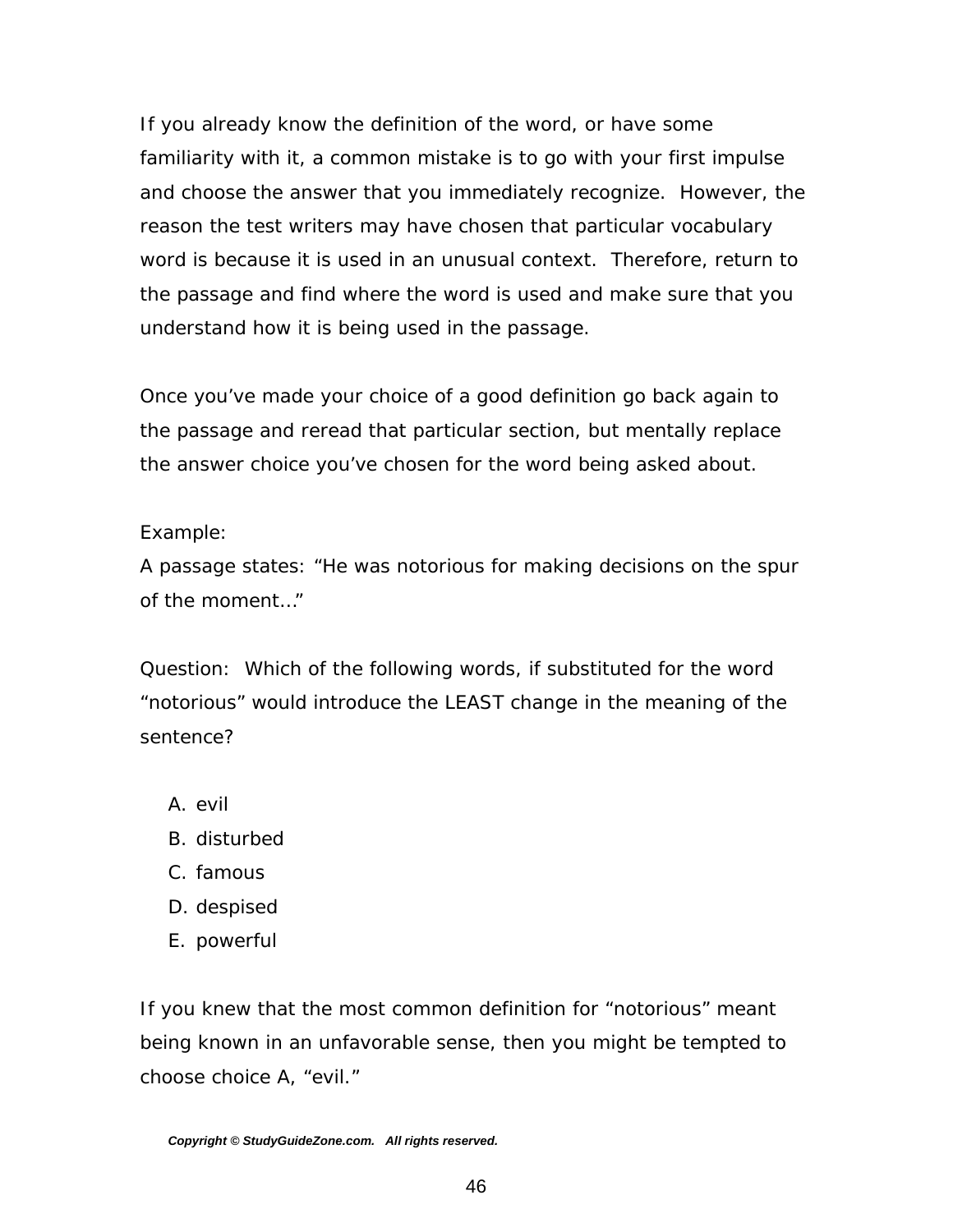But once you review back over the passage, choice C, "famous" fits in better into the context of the sentence of passage. Read the sentence again and substitute your chosen answer choice for the word it replaces. This gives you:

""He was famous for making decisions on the spur of the moment…," which makes sense and is correct.

### **Breaking Down Passage Organization**

In trying to understand the author's perspective, you will sometimes be asked about how the passage is organized. Many times, the simplest way to find the answer is to note how the opening sentence in a passage or paragraph relates to the rest of the passage. How does the author's main idea get developed and broken down into supporting ideas and statements?

As you go through the answer choices for these organization problems, quiz yourself on each answer choice.

Example:

Question: Which of the following best describes the organization of the author's discussion of this topic?

A. He provides an example – Ask yourself, is there an example in the question? Don't work exclusively from your memory. Make sure you can go back and actually find the example in the passage.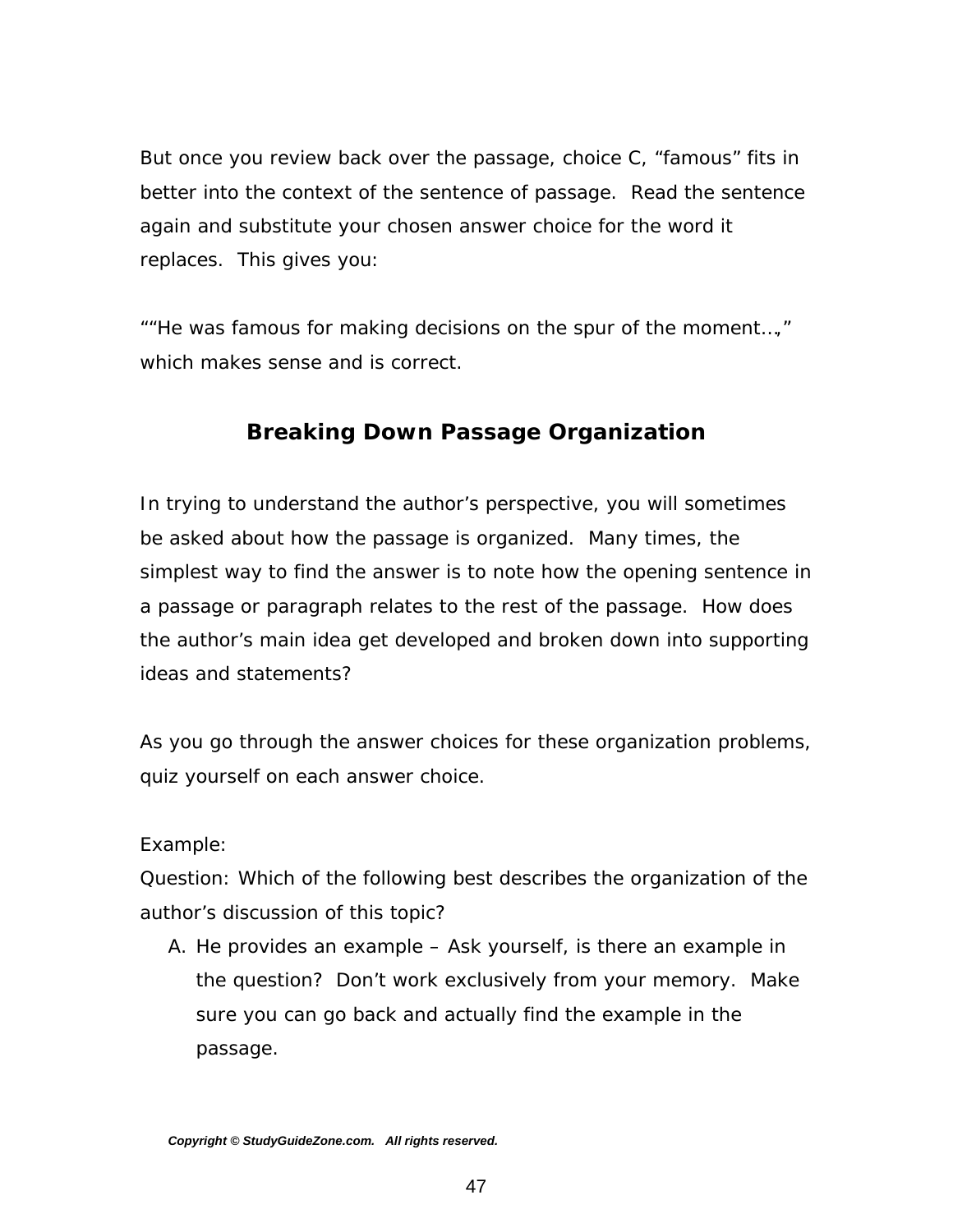- B. He makes a comparison Ask yourself, is there a comparison in the question? Again, go back to the passage and actually find the comparison being made and verify that it exists.
- C. He makes an acknowledgement Ask yourself, where is the acknowledgement made and to whom?
- D. He discusses a theory Ask yourself, which theory is being discussed?
- E. He praises the research Ask yourself, where is the praise mentioned?

After each of these initial questions, remember that it is not enough for them simply to be true, they have to answer the question. Simply because the author provided an example, doesn't make choice A correct. The example provided may have been to support a comparison that he was making and the comparison may be the main method of organization, which in this case would make answer choice B correct. So always read all the answer choices and only choose the one that is the best, not just the first one you read that is factually correct.

## **First Word Analysis**

When asked for main ideas that best summarize the passage, an easy strategy is to look at the first words in each answer choice and without looking at the rest of the answer choice, see if you could make a decision based on those first words alone.

Example: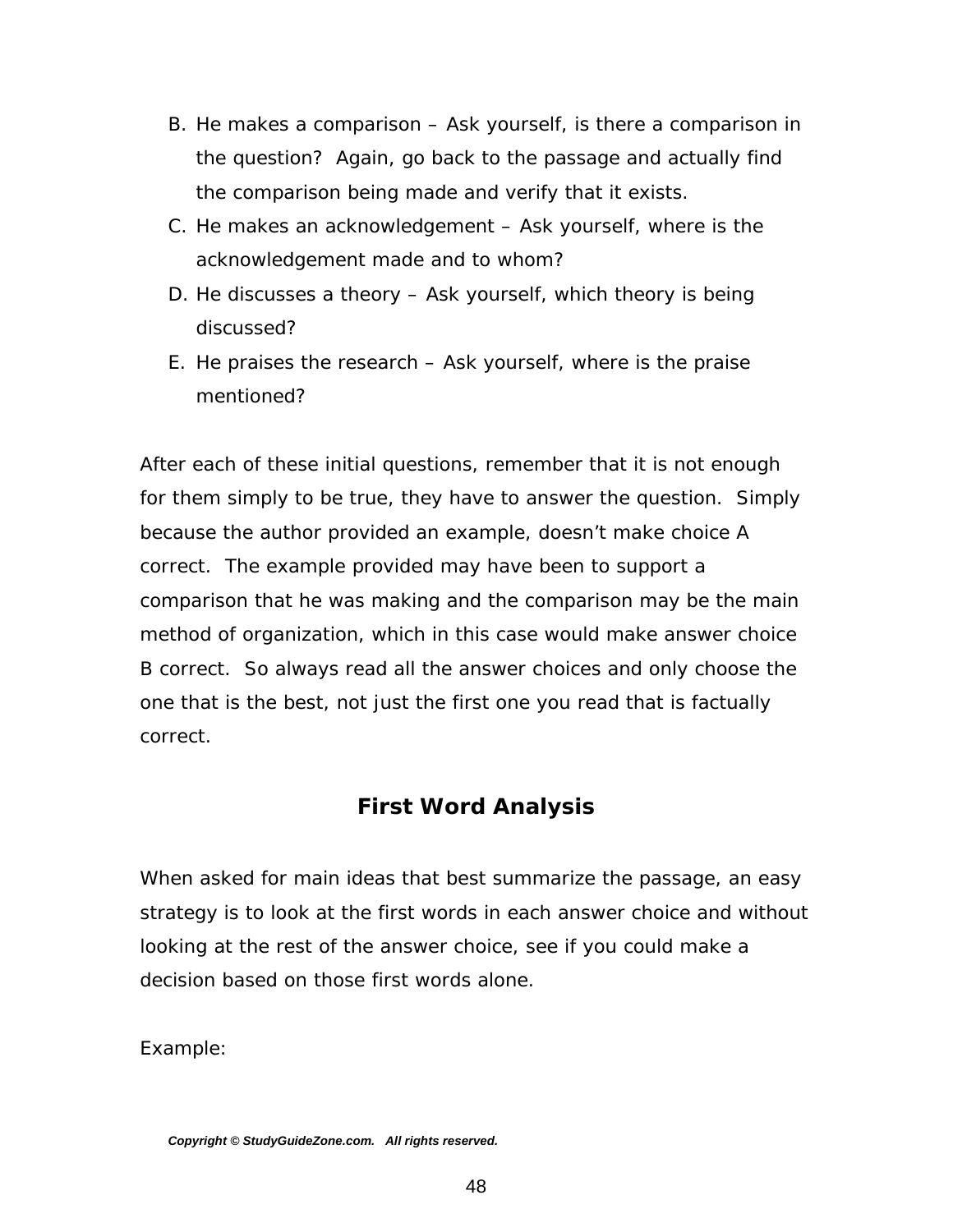Question: Which of the following best explains the author's primary purpose?

- A. dispute…
- B. describe…
- C. condemn…
- D. convince…
- E. criticize…

If you know that the passage is fairly neutral about the subject, then even if you know nothing else, you can probably eliminate the stronger verbs used in answer choices A, C, D and E, leaving you with "describe" or answer choice B as being correct.

## **Understanding the Intimidation**

The test writers will generally choose passages that will be completely foreign to most test takers. You can't expect the passages to be on a topic with which you have any familiarity. If you do happen to come across a passage that you are familiar with, consider yourself lucky, but don't plan on that happening.

The passages will also frequently be drawn from longer passages in books, articles, journals, etc. Therefore, the passage that you will face on the test may almost seem out of context and as though it begins in the middle of a thought process. You won't have a nice title overhead explaining the general topic being covered but will immediately be thrown into the middle of a strange format that you don't recognize.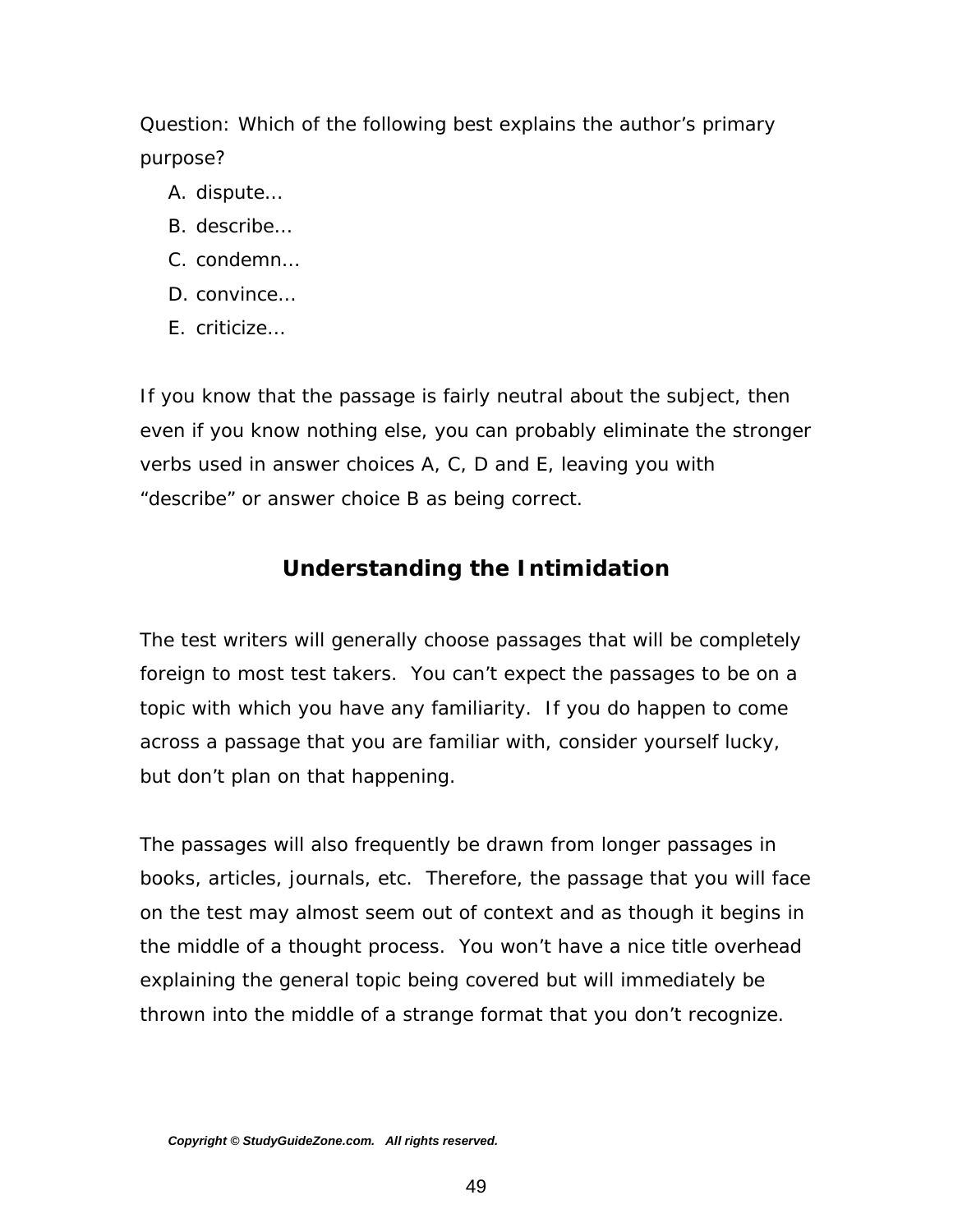Also, while the topics chosen may have originally been interesting reading in their original state, after a particular section is pulled and used for the test passage, it will likely be dry and boring.

Getting hit by strange reading topics that you don't recognize, of which you may only have a small part of the original selection, and that are dry and boring can be a bit intimidating if you're not adequately prepared. Just remember that the passages themselves will contain all the information necessary to answer the questions and you don't need any prior knowledge of the topic in order to succeed and do well on the test.

#### **Finding your Optimal Pace**

Everyone reads at a different rate. It will take practice to determine what is the optimal rate at which you can read fast and yet absorb and comprehend the information. This is true for both the flyover that you should initially conduct and then the subsequent reading you will have to do as you go through and begin answering the questions. However, on the flyover, you are looking for only a surface level knowledge and are not trying to comprehend the minutia of details that will be contained in the passages.

You can practice with any form of reading material. Read an article at your normal pace and then after you're finished, ask yourself some questions about what you just read and see how well you can comprehend. Experiment with reading articles faster and slower and always gauge how well you comprehended what you read at the end. Train your brain to remember the details and absorb the facts.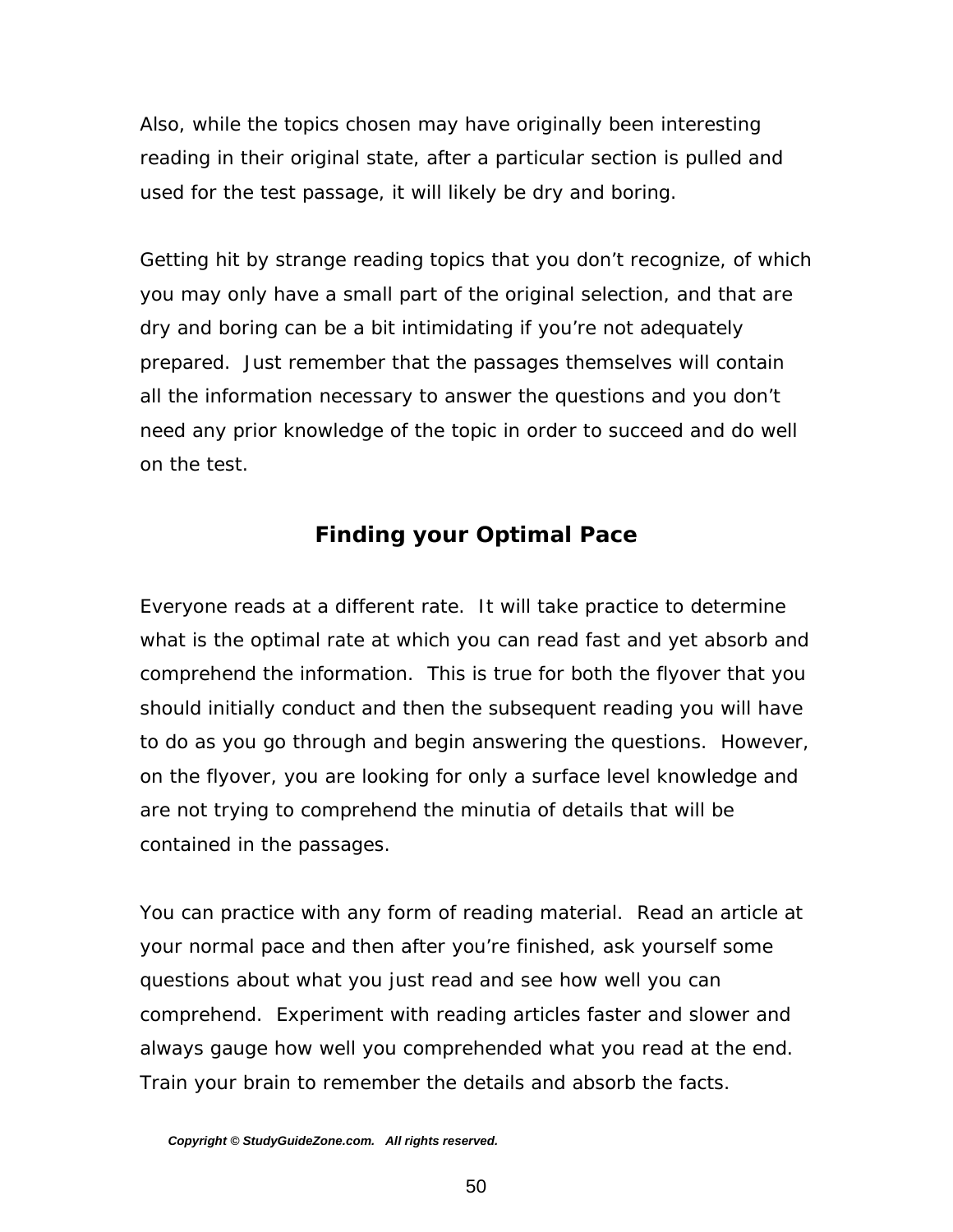With practice, you will find the pace that you should maintain on the test while going back through passages. It should be a comfortable rate. This is not a speed reading exercise. If you have a good pace, and don't spend too much time on any question, you should have a sufficient amount of time to read the different sections of the passages at a comfortable rate. The two extremes you want to avoid are the dumbfounded mode, in which you are lip reading every word individually and mouthing each word as though in a stupor, and the overwhelmed mode, where you are panicked and are buzzing back and forth through the passage in a frenzy and not comprehending anything.

You must find your own pace that is relaxed and focused, allowing you to have time for every question and give you optimal comprehension. Note that you are looking for optimal comprehension, not maximum comprehension. If you spent hours on each word and memorized the passage, you would have maximum comprehension. That isn't the goal though, you want to optimize how much you comprehend with how much time you spend reading. Practice will allow you to determine that optimal rate.

#### **Don't be a Perfectionist**

If you're a perfectionist, this may be one of the hardest strategies, and yet one of the most important. The test you are taking is timed, and you cannot afford to spend too much time on any one question.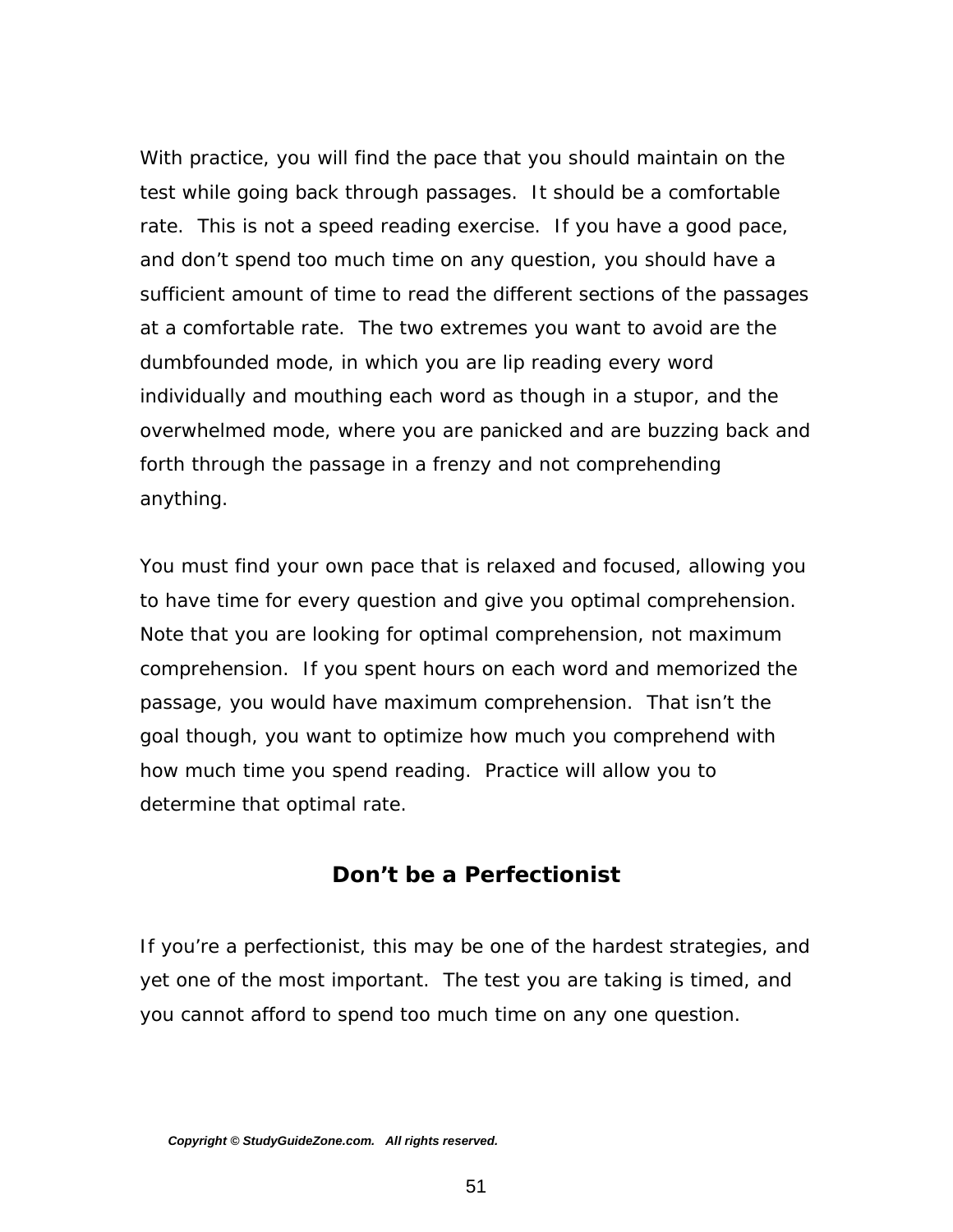If you are working on a problem and you've got your answer split between two possible answer choices, and you're going back through the passage and reading it over and over again in order to decide between the two, you can be in one of the most frustrating situations possible. You feel that if you just spent one more minute on the problem, that you would be able to figure the right answer out and decide between the two. Watch out! You can easily get so absorbed in that problem that you loose track of time, get off track and end up spending the rest of the test playing catch up because of all the wasted time, which may leave you rattled and cause you to miss even more questions that you would have otherwise.

Therefore, unless you will only be satisfied with a perfect score and your abilities are in the top .1% strata of test takers, you should not go into the test with the mindset that you've got to get every question right. It is far better to accept that you will have to guess on some questions and possibly get them wrong and still have time for every question, than to work on every problem until you're absolutely confident in your answer and then run out of time on the last few problems.

### **Factually Correct, but Actually Wrong**

A favorite ploy of question writers is to write answer choices that are factually correct on their own, but fail to answer the question, and so are actually wrong.

When you are going through the answer choices and one jumps out for being factually correct, watch out. Before you mark it as your answer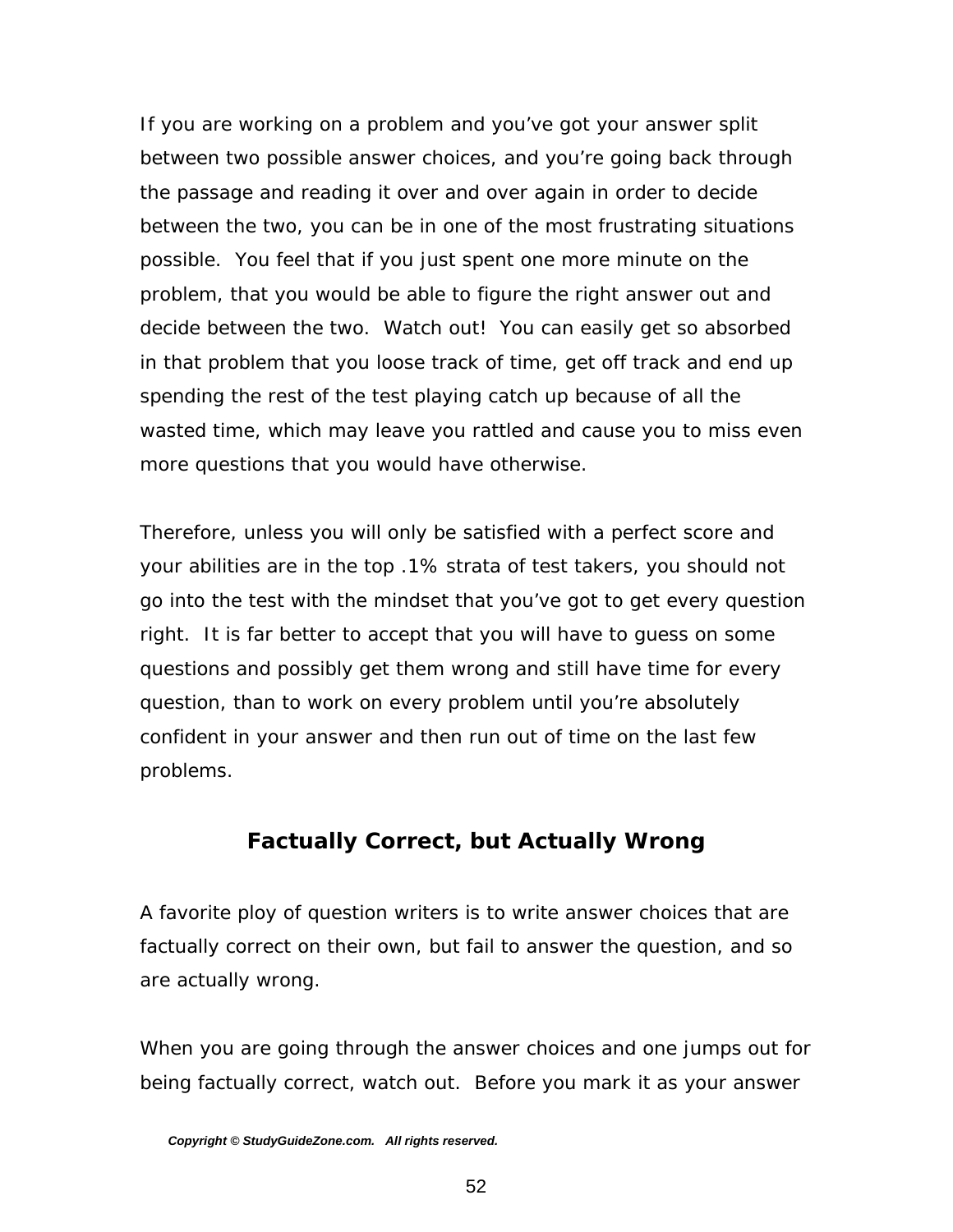choice, first make sure that you go back to the question and confirm that the answer choice answers the question being asked.

## **Different Viewpoints**

Some passages will express the author's viewpoint on a topic, along with the viewpoint of other experts or other individuals. This can lead to trouble in answering questions though. If asked for the viewpoint of the author, you might go back to the passage, find where a certain viewpoint is expressed, answer the question based on what you read and move on.

For most passages, that would be fine, but when other viewpoints besides the author's are expressed, you have to discern who is expressing their opinion in the passage. Make sure that if multiple individuals are giving their viewpoint on a topic, that you sort them out for any questions and associate the right viewpoint with the right individual.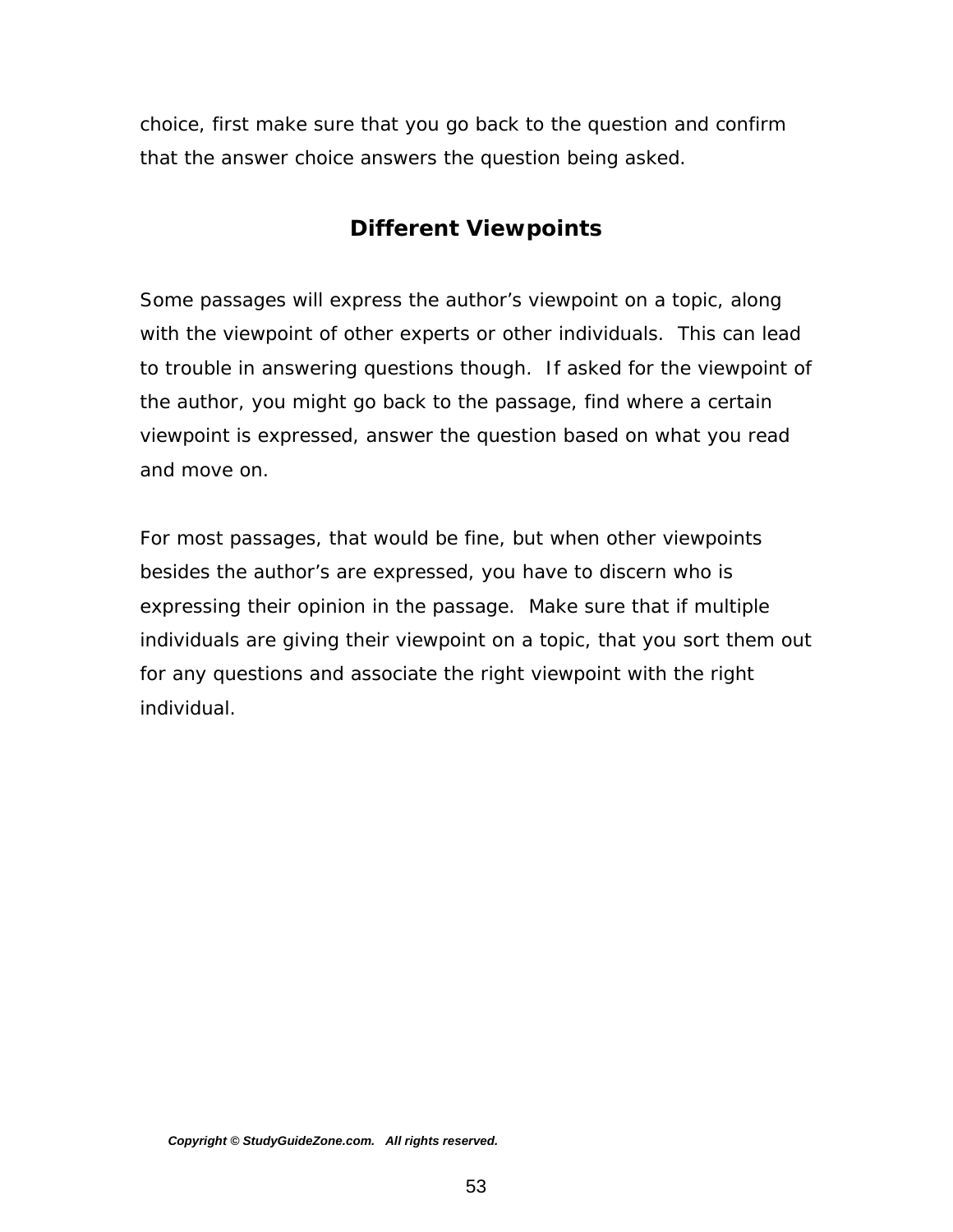## **Sentence Correction**

The multiple choice problems will not require knowledge of formal grammar terms, but will require a test taker to identify errors in phrases and sentences and choose the best way to rewrite the phrase or sentence without the error.

## **Try Every Choice**

Just because you think that one of the answer choices sounds best, go ahead and try all of them by plugging each of them into the blank(s) and seeing which one sounds the best. The test writers will be sure to put in additional choices that may sound "close enough," but you want to make sure that you pick the one that is the absolute best possible answer choice.

## **Read Carefully**

Don't make the mistake of reading through the sentences carelessly. A prepositional phrase or a tiny word can alter the entire meaning of the sentence.

This is particularly true for transition/hedge words like if, then, therefore, also, sometimes, never, not, and always. These words are particularly critical to watch for, as a word such as "not" can make an answer choice directly opposite of the correct answer choice sound correct.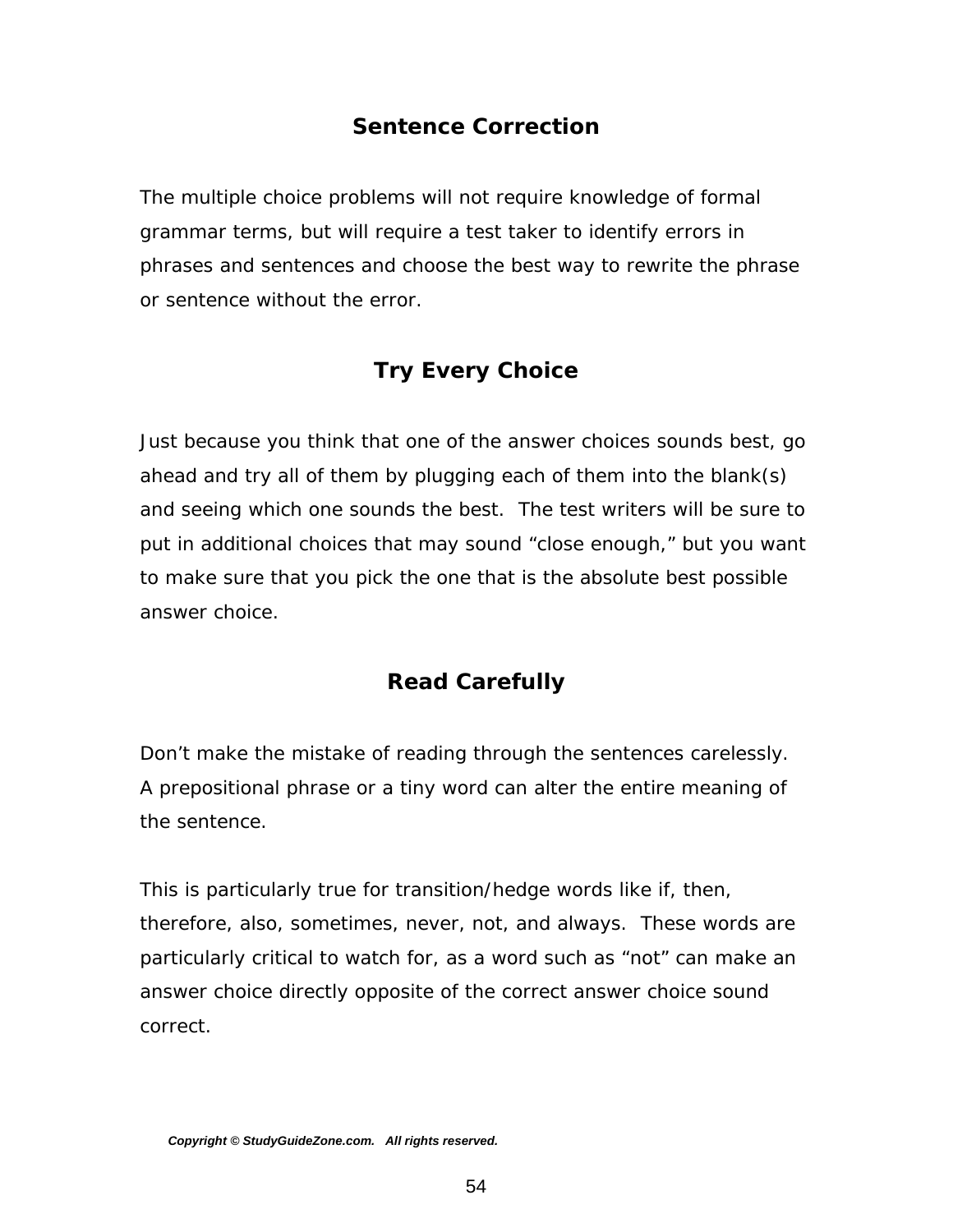## **Apostrophes**

An apostrophe is used to form a possessive or a contraction. Check for the following common apostrophe errors. The bracketed parenthetical demonstrates the correct use.

#### *Possessive Nouns*

- 1. Singular possessive nouns. Use 's to show that a singular noun is possessive [the defendant's motion]. You can apply this rule even when the singular noun already ends in "s" (Charles's costume) though many writers add only the apostrophe [Charles' shoes].
- 2. Plural possessive nouns not ending in "s." Use 's to show that a plural noun not ending in "s" is possessive [the children's toy].
- 3. Plural possessive nouns ending in "s." Add only an apostrophe to make plural nouns possessive [the boys' game].
- 4. Nouns that are not possessive. Do not add an apostrophe to a noun that is not possessive [the teachers (not teacher's or teachers') have claimed; the Joneses (not Jones' or Jones's) did not attend].

#### *Possessive Personal Pronouns vs. Contractions*

Apostrophe errors with possessive personal pronouns are common because possessive personal pronouns indicate possession and we are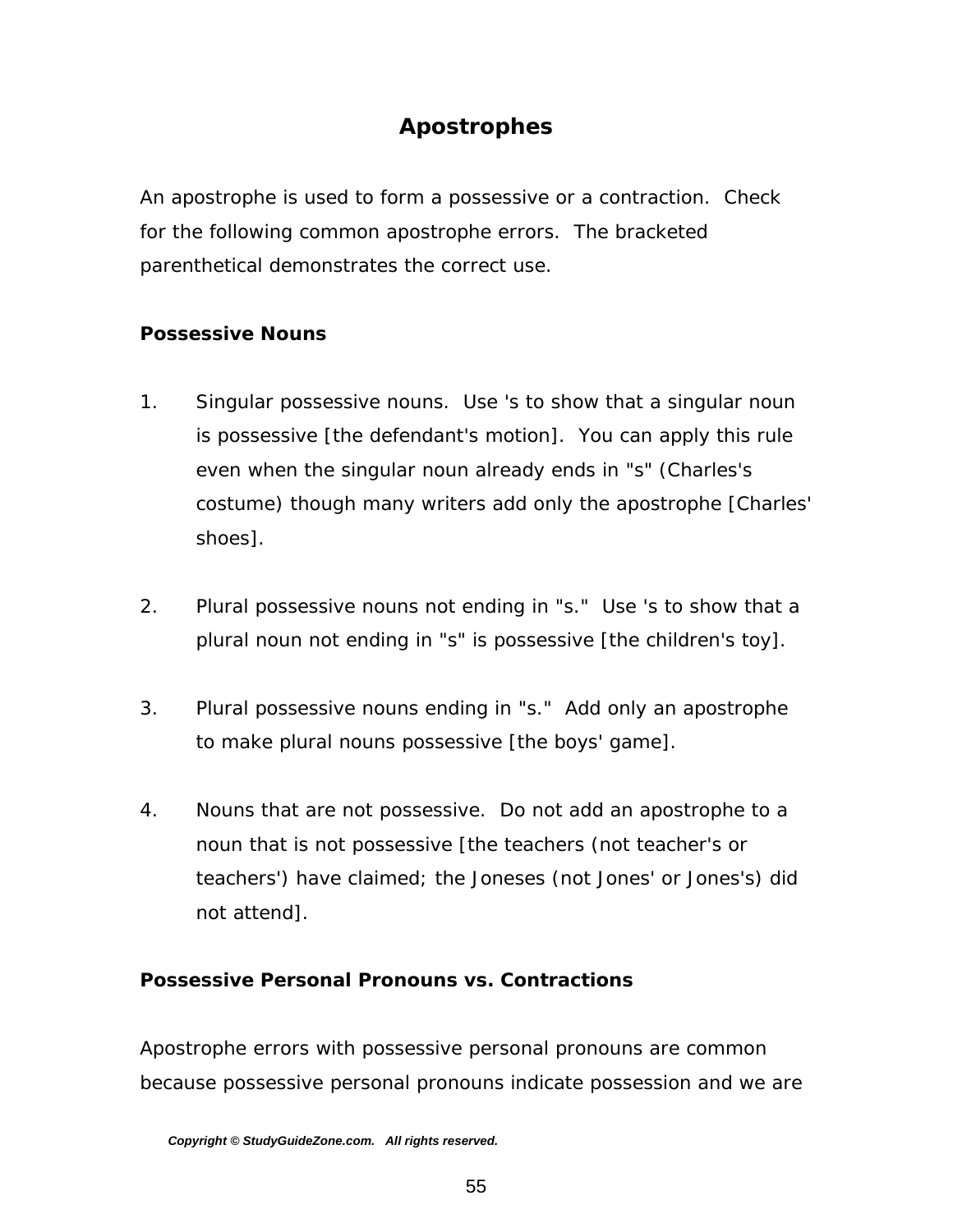used to using apostrophes to indicate possession. Also possessive personal pronouns are easily confused with contractions. Here are the basic rules:

- 5. Possessive personal pronouns. Do not add an apostrophe to a possessive pronoun [the problem is hers (not her's); the corporation must disclose its (not it's) assets.]
- 6. Contractions. Do use an apostrophe in a contraction (it's time to go; you're the one).
- \* Watch especially for errors in using "it's" or "its." Remember that "it's" means "it is" and "its" indicates ownership. Confusing these two words is the most common apostrophe error.

## **Comma Errors**

Commas are also major troublemakers. Watch for these situations:

- 1. Use a comma to separate two independent clauses joined with a coordinating conjunction (and, or, but, nor, so, for). [The child agreed, but the parent objected].
- 2. Use a semicolon or a period, not a comma, to separate two independent clauses not joined by a coordinating conjunction [The child agreed; however, the parent objected.]. The following transitional words and phrases are conjunctive adverbs, not conjunctions: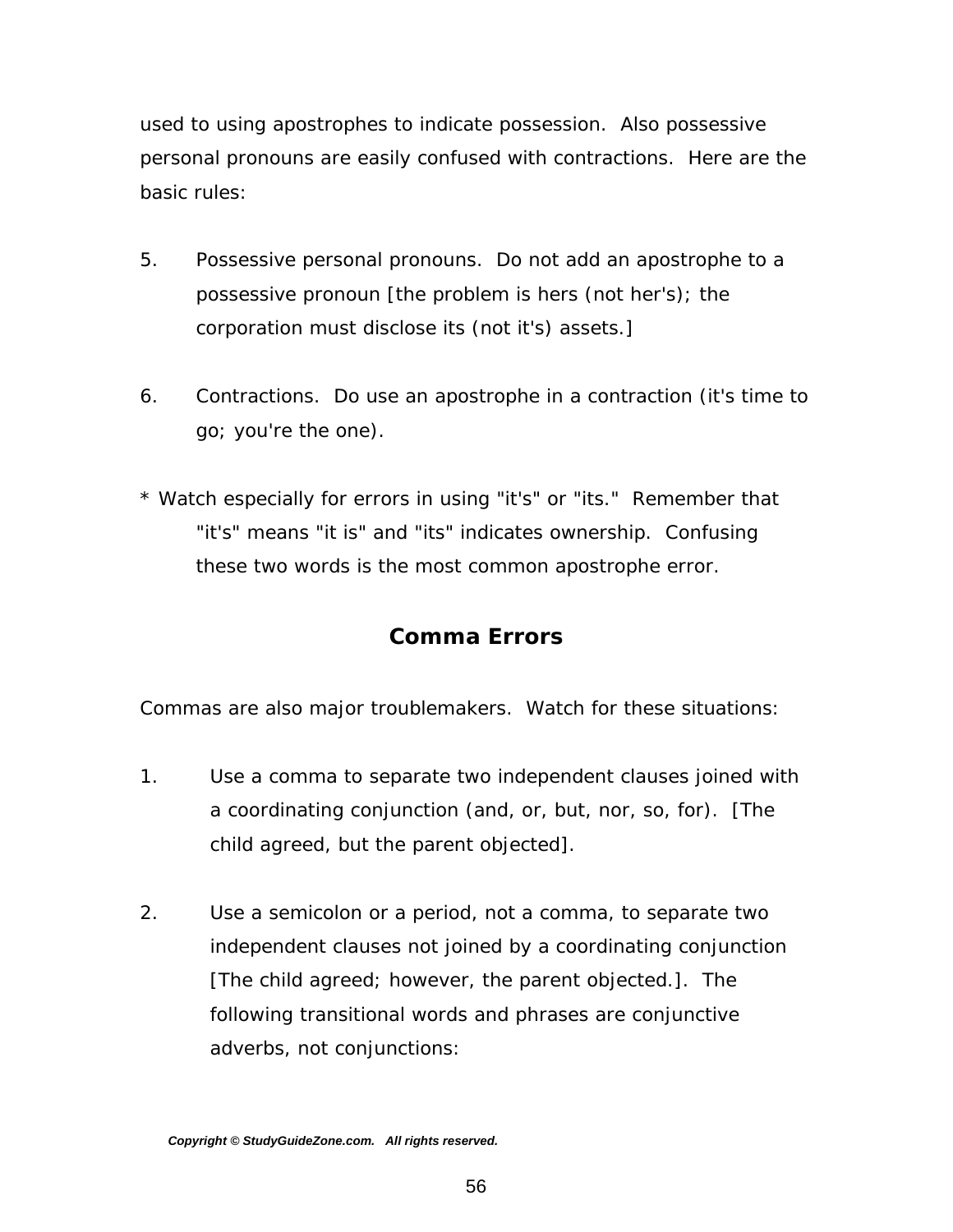| accordingly  | however           | also        | moreover    |
|--------------|-------------------|-------------|-------------|
| consequently | on the other hand |             | for example |
| otherwise    |                   |             |             |
| for instance | similarly         | furthermore |             |
| therefore    |                   |             |             |
| hence        | thus              |             |             |

Therefore, do not use a comma to separate two independent clauses on either side of one of these words.

Incorrect: The city must increase its tax base, however, the citizens must be able to accept the additional tax burden.

Correct: The city must increase its tax base; however, the citizens must be able to accept the additional tax burden.

3. Conjunctive adverbs signal the relationship between the point(s) made in the material before their sentence and the material of that sentence. The words and phrases in the list above are examples. When you begin an independent clause with a conjunctive adverb or when you use it in the middle of a sentence, set it off with a comma.

Moreover, the defendant has not yet established a proper foundation for this testimony.

The student, moreover, has not yet turned in an acceptable project to meet his assignment's requirements.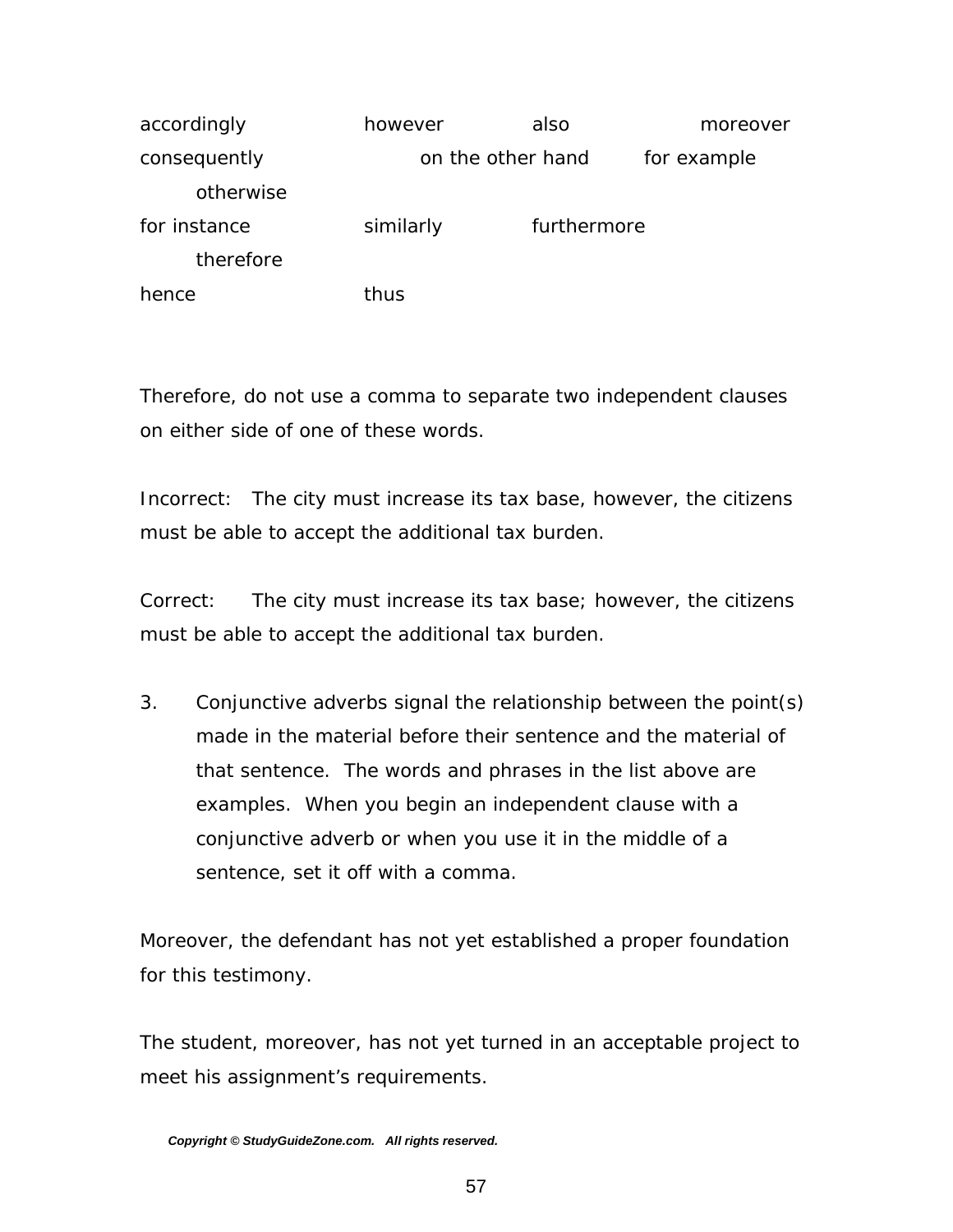- 4. Use commas to set off the year if you also identify the day [The birth of Norma Kelly on June 2, 1974, brought the . . . .], but omit the commas otherwise [The birth of Norma Kelly in June 1974 brought . . . .].
- 5. Use commas to separate three or more simple items in a list. If the descriptions of the items are long or complex, use semicolons to separate them.
- 6. Use a comma to separate two independent clauses connected by a coordinating conjunction unless the two independent clauses are short and simple:
- Correct: The sunlight helped the flowers to grow, but they require frequent watering in order to stay alive.
- Correct: Yours is timely and mine is late.

#### **Problems With References**

A referent is a word or phrase that refers to something else (an antecedent). Problems with referents can cause confusion and, sometimes, unintended humor. Problems with references occur primarily (1) when sentences have more than one possible antecedent (often caused by placing the referent too far from the intended antecedent); or (2) when the antecedent is only implied. Here are examples problems with references.

#### More than one possible antecedent

*Copyright © StudyGuideZone.com. All rights reserved.*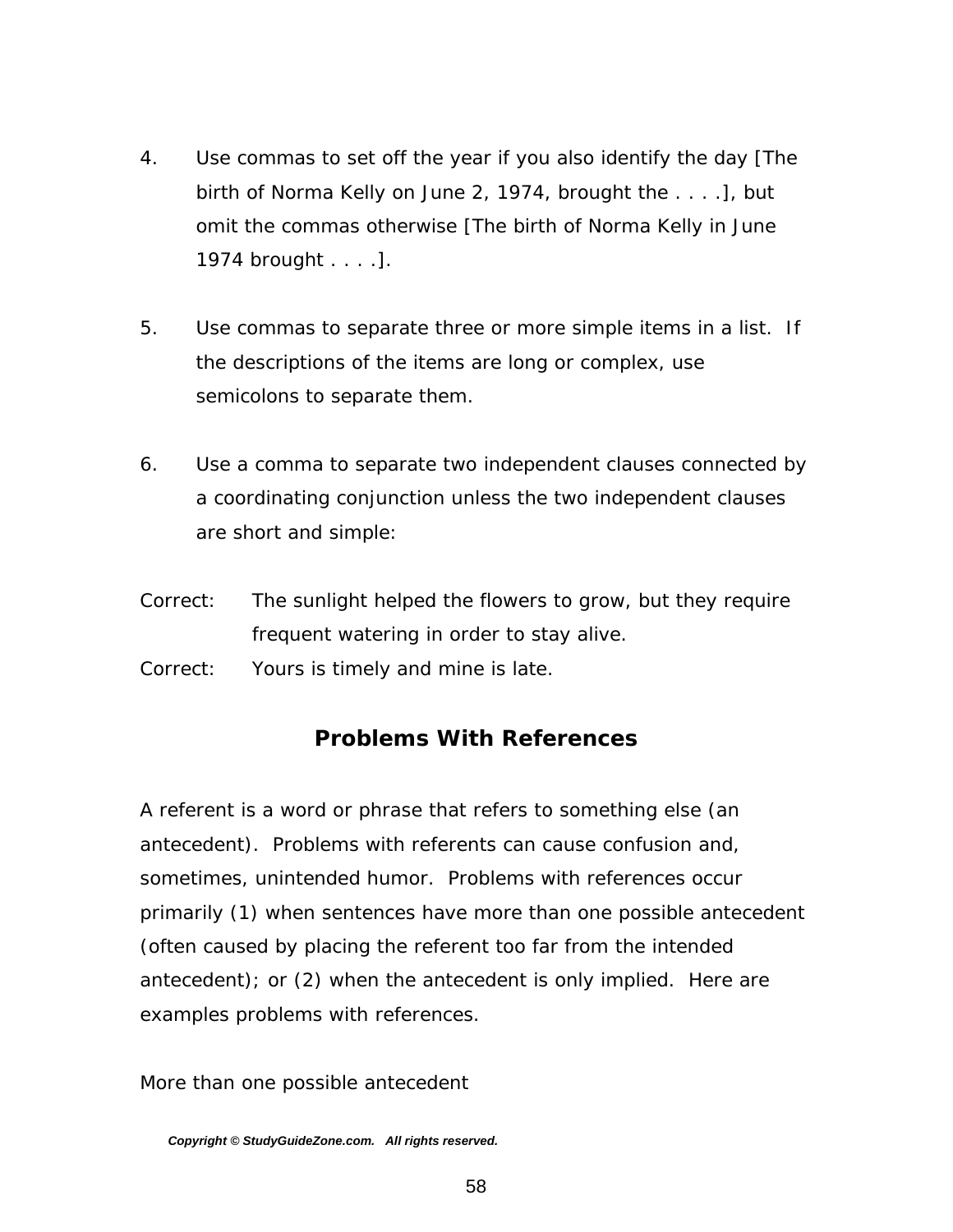The doctors told their patients that they had serious problems. [Who had problems?]

To prevent children from sucking their thumbs, some parents soak them in tabasco sauce. [Do the parents soak the children or the thumbs?]

The corporate officers had failed to disclose the serious conflicts of interest caused by their ownership of several of T&J's suppliers. The possibility of a bankruptcy was a disaster for them. [Was the possibility a disaster for the officers, the conflicts, or the

suppliers?]

Referring to an antecedent that is only implied:

The corporate officers had failed to disclose the serious conflict of interest raised by the possible bankruptcy of T&J's primary supplier. This was a disaster for the officers.

[What was a disaster -- the failure to disclose, the conflict, or the possible bankruptcy?]

Notice that the confusing reference in this last example is caused by using "this" alone. Using the pronoun "this" or "that" without a noun following immediately is usually inadvisable. Here, for instance, the confusion could be resolved easily by adding the clarifying noun after "this":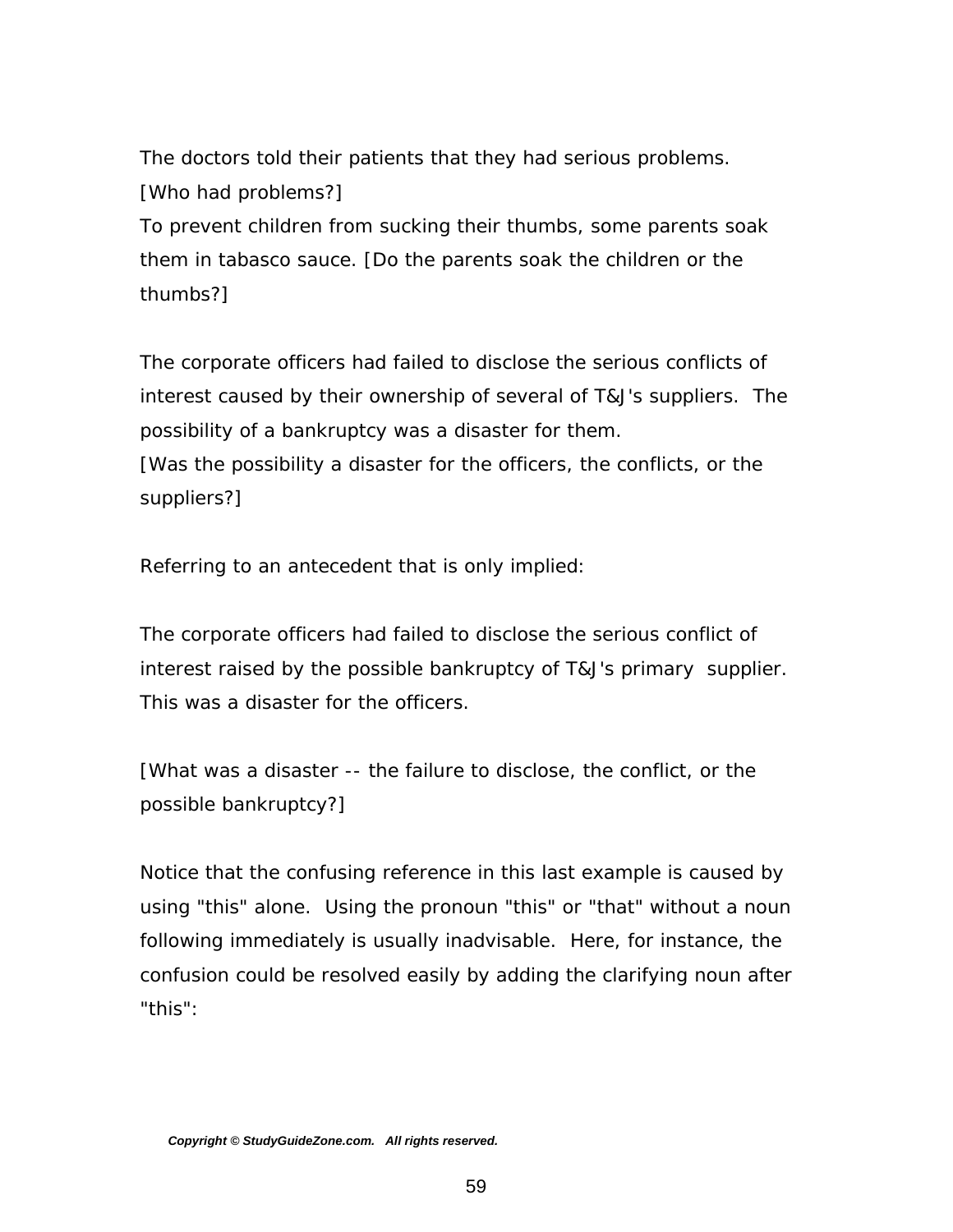The corporate officers had failed to disclose the serious conflict of interest raised by the possible bankruptcy of T&J's primary supplier. This failure was a disaster for the officers.

The three primary strategies for solving reference problems are: (1) repeating the antecedent (as in the prior example); (2) re-arranging the material to place the referent close to the antecedent; or (3) rearranging the material to eliminate the need for the referent. For instance, here is another possible solution to the reference problem above:

The possibility of a bankruptcy was a disaster for the corporate officers. They had failed to disclose the serious conflicts of interest caused by their ownership of several of T&J's suppliers.

## **Problems With Agreement**

Here are the most common errors in agreement:

1. The following indefinite pronouns are singular and take a singular verb:

| anyone   | Anyone is welcome.            |
|----------|-------------------------------|
| each     | Each is an expert.            |
| either   | Either supports the argument. |
| everyone | Everyone has problems.        |
| neither  | Neither sings in tune.        |

The singular verb is correct even when the indefinite pronoun is followed by a prepositional phrase with a plural noun: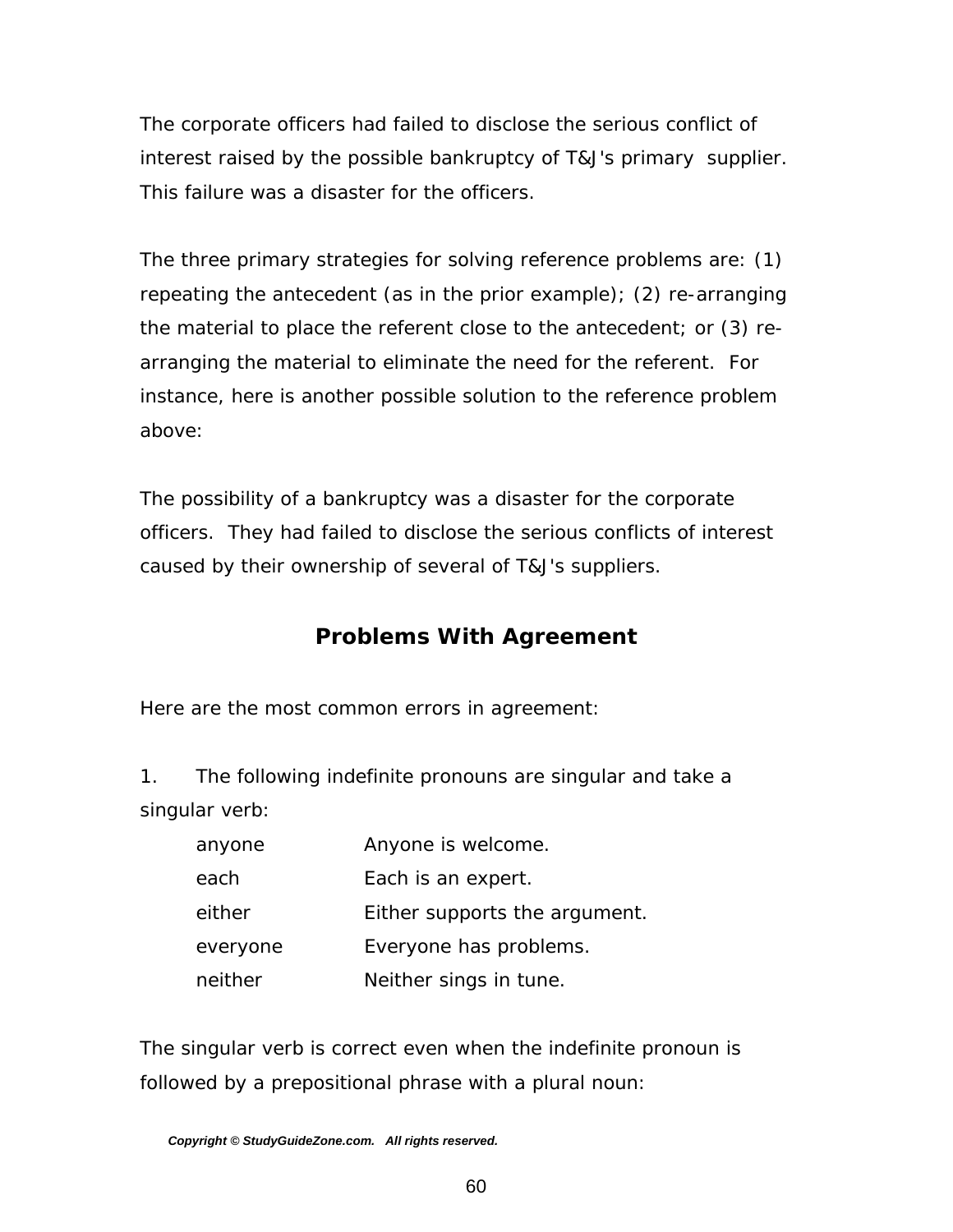Each of these peaceful alternatives was [not "were"] ignored.

Either of the twins is [not "are"] available.

However, the following indefinite pronouns are either singular or plural, depending on the nouns or pronouns they refer to:

all any none some

For example:

All [singers] are permitted . . . .

All of the money is counted . . . .

None of them are satisfied . . . . None of the royalty was present . . . .

2. "The court" is a singular term, taking a singular pronoun:

The court overruled the traditional rule originally announced in December. It [not "They"] held that . . . .

3. This same kind of error can slip in when referring to any institution or business: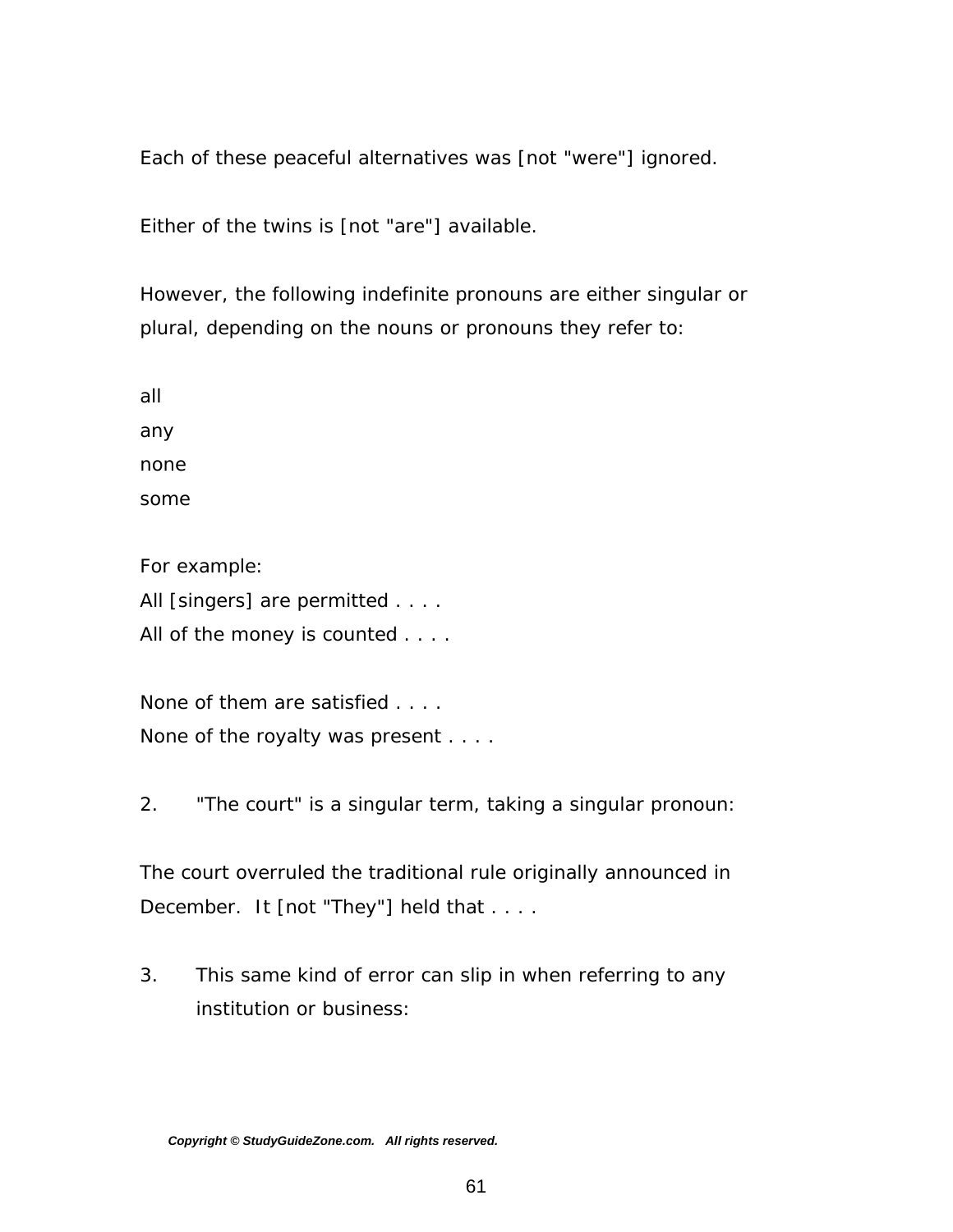He said that he is very grateful to St. Catherine's Hospital. They treated him with respect.

The problem sometimes occurs because the writer is avoiding the awkwardness of attributing a human action to an "it." For instance, in the St. Catherine's example, the writer is probably avoiding "It treated him with respect." That problem can usually be solved by changing the antecedent to the humans who actually performed the action:

He said that he is very grateful to the staff at St. Catherine's Hospital. They treated him with respect.

4. Watch for both verb agreement and pronoun agreement when a singular subject is modified by a phrase or clause containing a plural noun:

The confidence of several families was [not were] attained.

Each of the groups agrees [not agree] to resolve the problem peacefully.

Every student who had already taken both courses is [not are] excused from this requirement.

5. Use a possessive pronoun before a gerund phrase. A gerund is an "ing" verb that serves as a noun. The gerund can stand alone or can begin a gerund phrase, but either way, the word or phrase functions as a noun: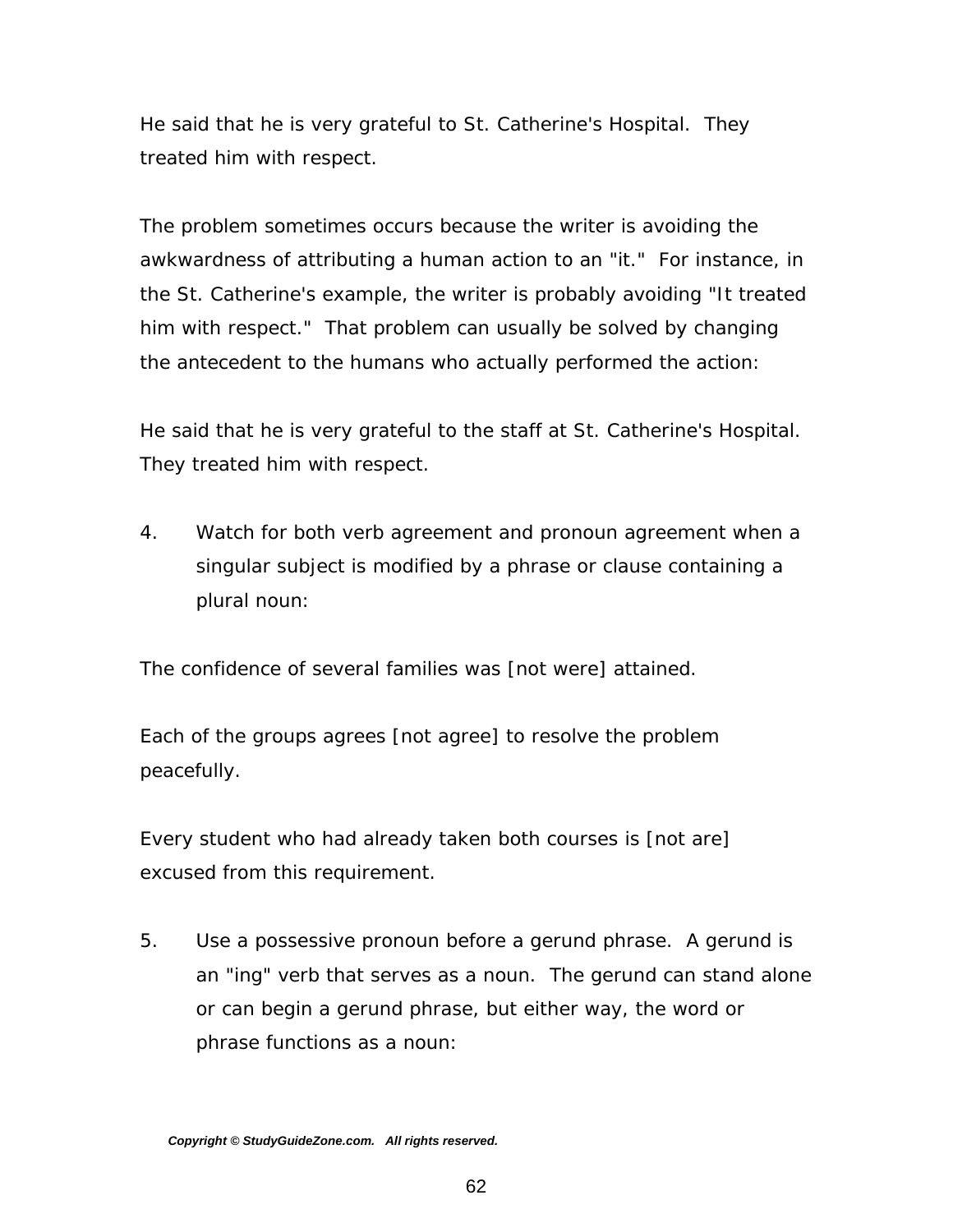Running is good for you.

Coming to work late can result in disciplinary action.

Since a gerund or gerund phrase functions as a noun, it takes a possessive pronoun:

We'll go to their house for the party instead of their [not them] coming to ours.

#### **Lack of Parallelism**

Where possible, similar ideas should be expressed in a similar (parallel) structure and grammatical form. Parallelism makes for easier reading and clearer meanings. It also improves sentence rhythm and cuts down on verbiage.

Parallel structure:

Parallelism makes for easier reading and clearer meanings.

"easier reading" and "clearer meanings" are parallel.

Non-parallel structure:

Problems occur when the business conceals relevant documents or by deluging the auditors with irrelevant documents.

In the non-parallel example, the writer identifies two situations in which problems occur; however, the two situations are phrased in non-parallel structure. A parallel structure would be: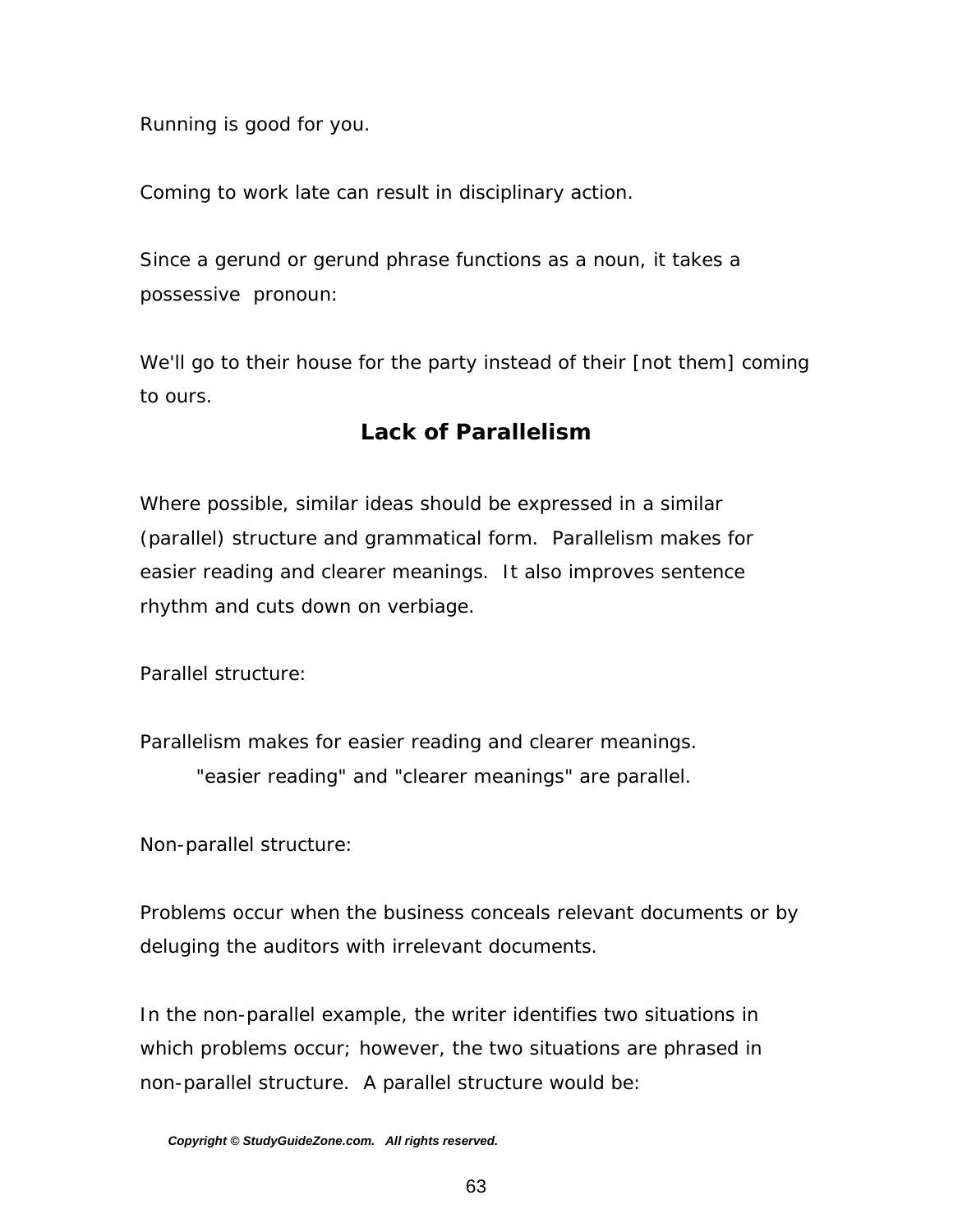Problems occur when the business conceals relevant documents or when they deluge the auditors with irrelevant documents.

Now that the structure is parallel, extra words can go:

Problems occur when the business conceals relevant documents or deluge the auditors with irrelevant documents.

Parallel structure is especially important in a list.

When the new commander arrived at the post, he immediately posted a new list of orders: no leaves were to be granted, and no leniency was to be given.

## **Miscellaneous Problems**

1. Use the subjective case for a pronoun that functions as the subject of an understood verb. The subjective case is the form the pronoun takes when used as the subject of the sentence ("I," "we," "they"). For example, consider these two sentences:

The corporation's president worked harder than me.

The corporation's president worked harder than I.

Which is correct? The second version is correct, because "I" is the subject of an understood verb "worked." In other words, the sentence is actually a shortened version of "The corporation's president worked harder than I worked."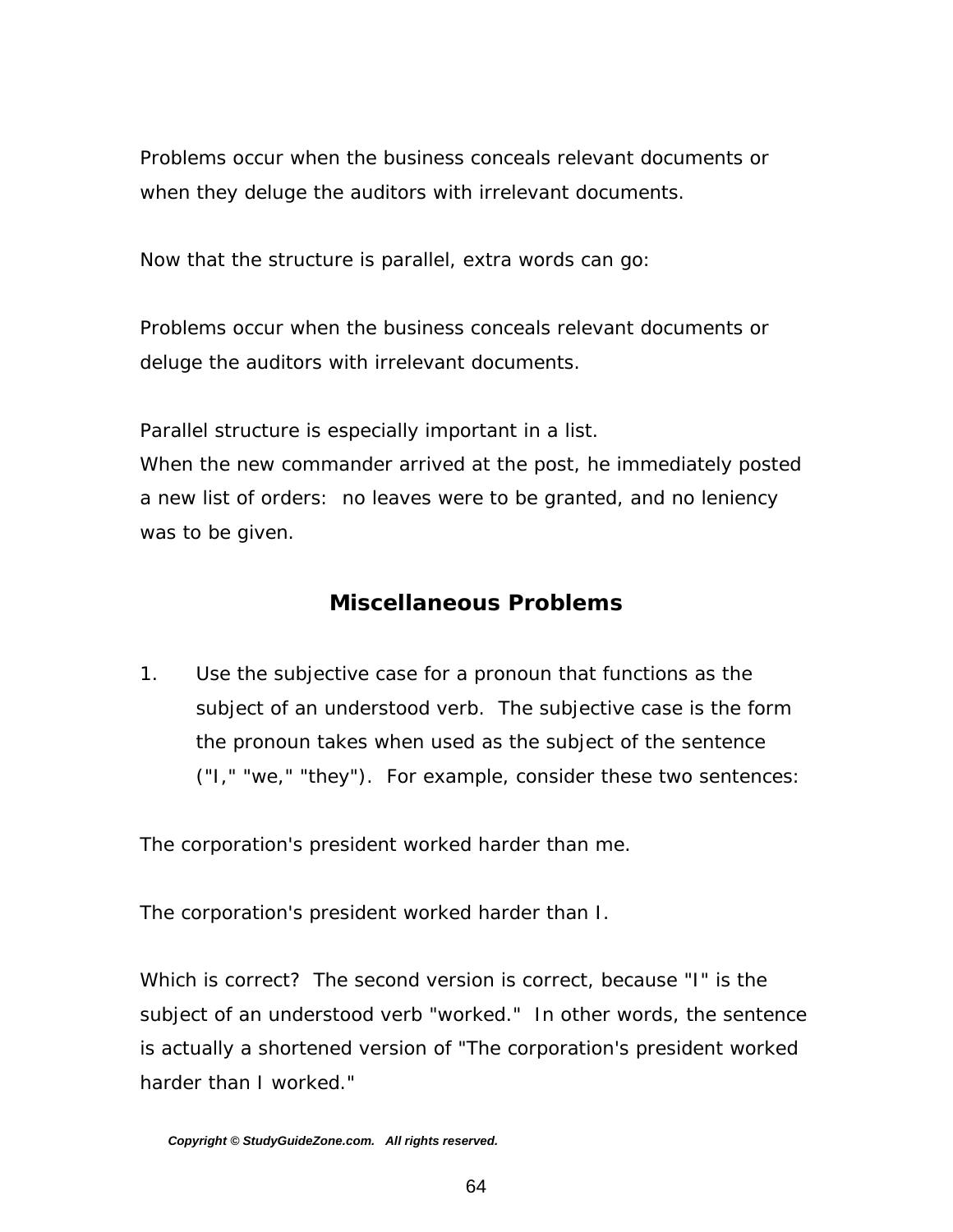This is an easy mistake to make because the correct case may sound wrong. If so, the best solution is to add the understood verb or to rephrase the sentence completely to avoid the awkwardness.

2. Use the subjective case for a pronoun that functions as the complement of a subject. A pronoun is a subjective complement when it actually equals the subject of the sentence. For example, consider these two sentences:

The person least anxious after the test was her. The person least anxious after the test was she.

Which is correct? The second version is correct, because the pronoun in the predicate, "she," actually equals the subject, "the person least anxious after the test." In other words, the sentence is like an algebra equation: The person least anxious after the test  $=$  she. In a sentence like this one, the noun or pronoun in the predicate functions like the subject of the sentence. The sentence should read the same as if you turned it around:

She was the person least anxious after the test.

Once again, this is an easy mistake to make because the correct case may sound wrong. In spoken English we often hear "It's him," or "It's me." Again, the best solution may be to reverse the sentence or to re-phrase the sentence completely to avoid the awkwardness.

3. Use "try to" and "sure to" rather than "try and" or "sure and."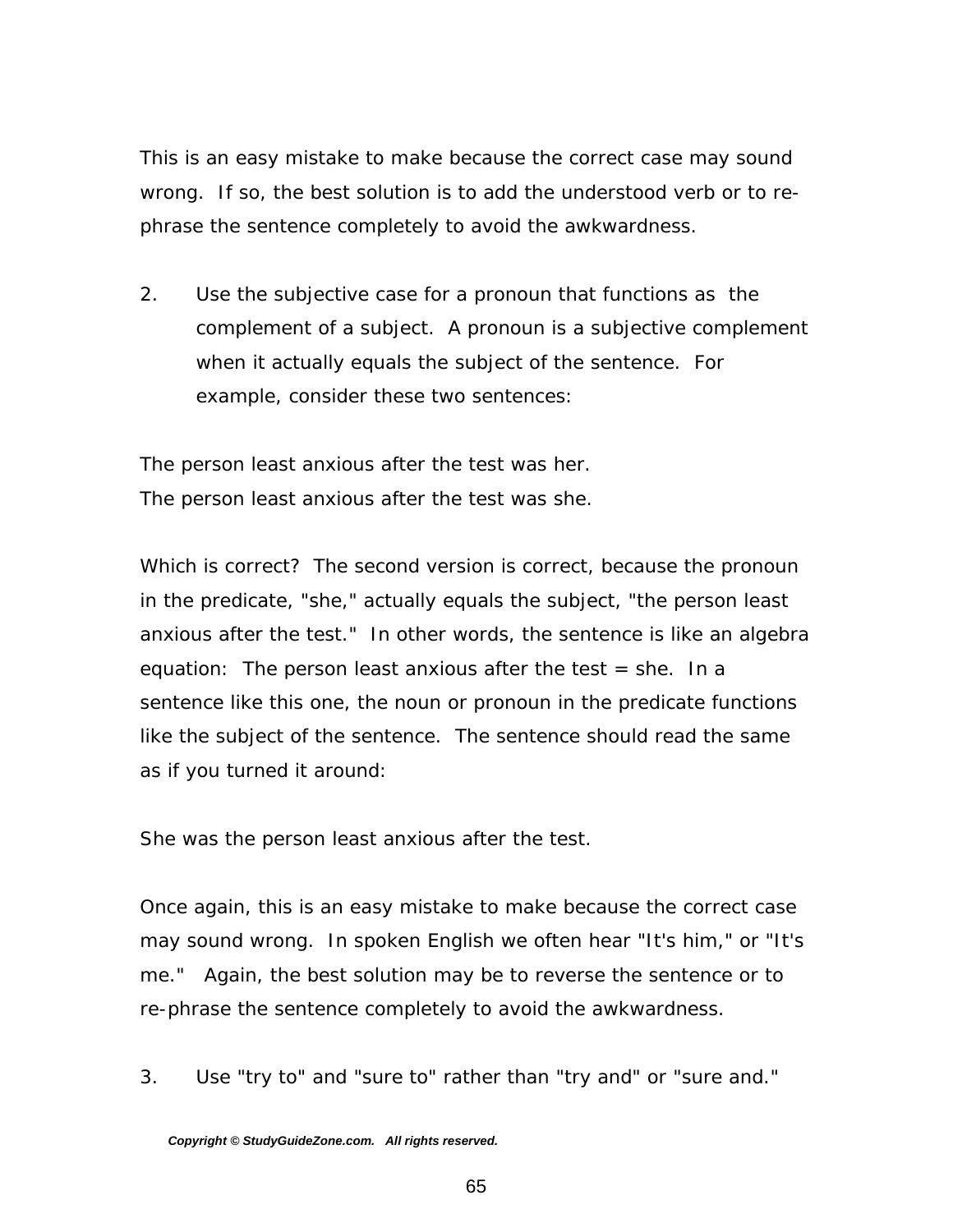Incorrect: Ms. Thompson wanted to try and finish the project by Friday.

Correct: Ms. Thompson wanted to try to finish the project by Friday.

Incorrect: Be sure and pick up the baby from daycare.

Correct: Be sure to pick up the baby from daycare.

This rule makes sense if you think about it. The proper function of the word "and" is to connect two different things. Thus, the "and" in the first sentence should mean that Ms. Thompson wanted to do two different things, but she didn't; she only wanted to do one thing  $$ finish the project. The same is true for the third sentence. The "and" seems to tell the reader that the sentence is an instruction to do two different things, but it isn't. The reader is only to do one thing – pick up the baby.

- 4. "Hopefully" is an adverb that explains how someone does something, as in "She asked hopefully." Often "hopefully" is misused in this or a similar fashion: "Hopefully the storm will pass." This use actually asserts that the storm's passing will be full of hope. The writer actually means "I hope that the storm will pass."
- 5. Watch out for one more common error with adverbs: the difference between "I feel bad" and "I feel badly." In the first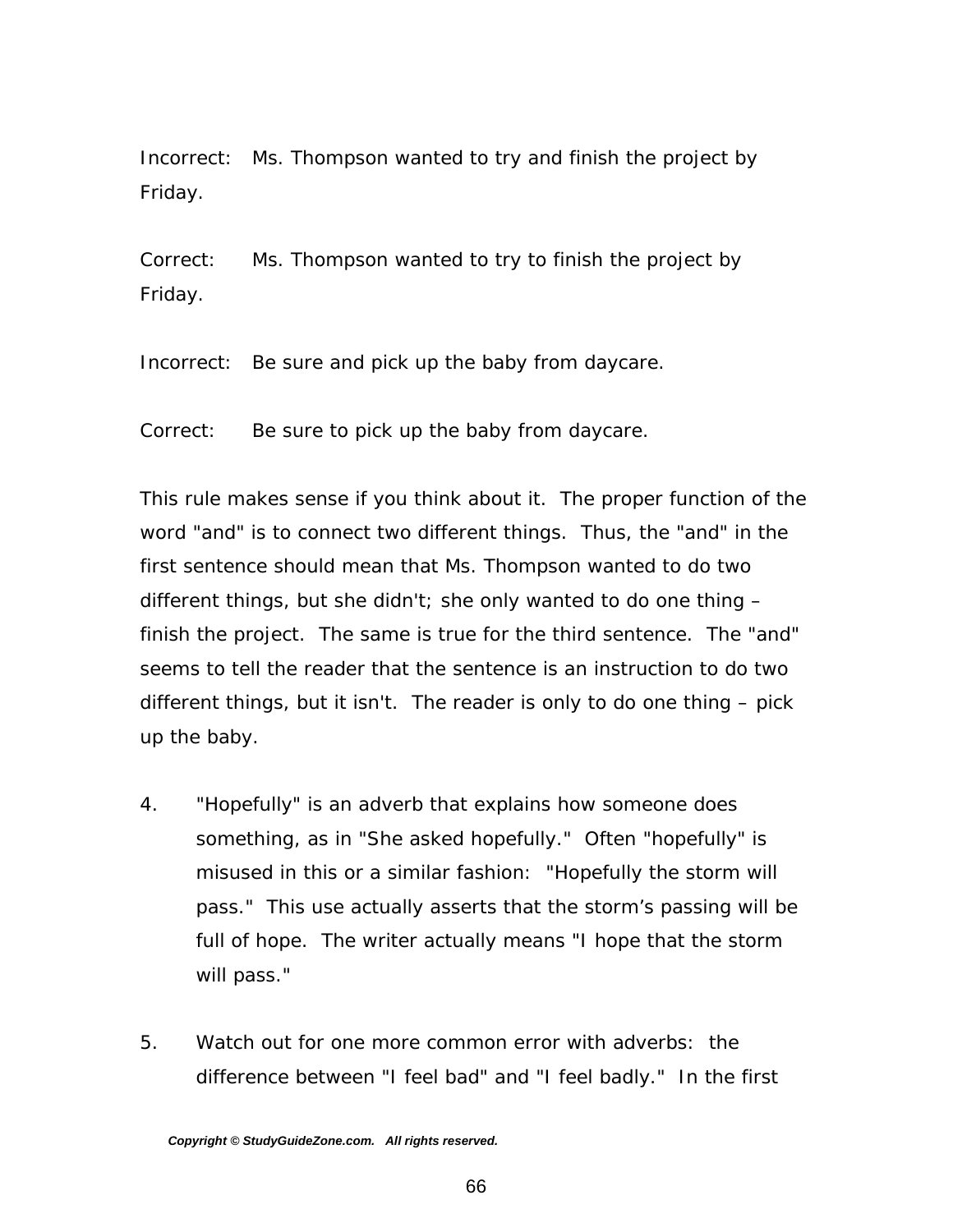sentence, the writer is commenting on how she feels, either physically (perhaps she has the flu) or emotionally (perhaps she is sad). The first sentence is the proper use of "bad" as an adjective.

However, the second sentence uses "bad" in its form as an adverb. The writer is commenting on her ability to feel; perhaps her fingers are numb. Sometimes writers use the adverbial form "badly" when they mean "bad," perhaps believing that "badly" sounds more elevated.

6. Watch for errors in using "myself" instead of using "I" or "me." "Myself" is used as a reflective pronoun or as a device for emphasis.

Correct: I injured myself. used as a reflective pronoun

Correct: I will draft the interrogatory answers myself. used for emphasis

Each time "myself" is used, test the use by asking whether "I" or "me" could substitute for "myself." If so, using "myself" is incorrect.

Incorrect: Ms. Alpha and myself will meet you for lunch.

Incorrect: If you have any questions about this demonstration, contact Mr. Jones or myself.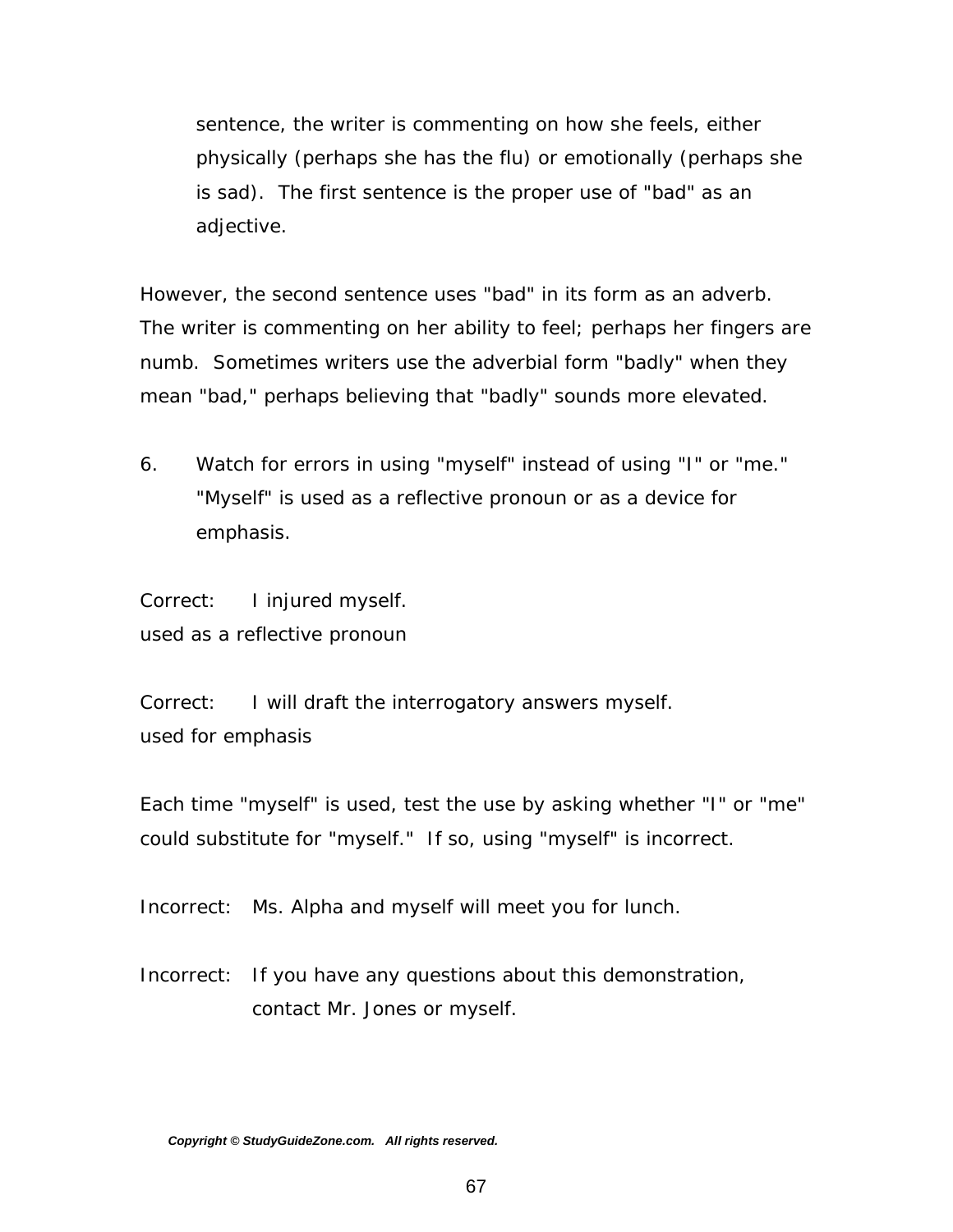## **Critical Reasoning**

The questions of the Critical Reasoning section typically present an entire argument within the span of a few sentences. It's your job to dissect these arguments to find the assumptions that have been made. It is the flaws within the arguments that are the logical fallacies, such as the *ad hominem fallacy* - the attack of an opponent as opposed to the argument itself).

The majority of the Critical Reasoning passages are between 3 and 4 sentences and will apply to a single question. Most commonly, the questions will involve flawed arguments, where you must identify the flaw. Other times, you will need to locate the conclusion of the valid argument, and again sometimes, you'll experience deductive arguments that are closer to logic games.

The text may be substantially shorter than the Reading Comprehension section, but it is extremely dense and will require very careful reading. Most questions contain some sort of error, which will fall into one of ten error types (including *ad hominem* or *fallacy of equivocation*).

Next you will need to locate and identify the different ways in which the questions have been phrased. Practice GMAT tests will give you an extremely substantial advantage when it comes to this portion of the test, as they will train you to identify the logical error in the question, and then properly understand the question that is being posed regarding this error in logic.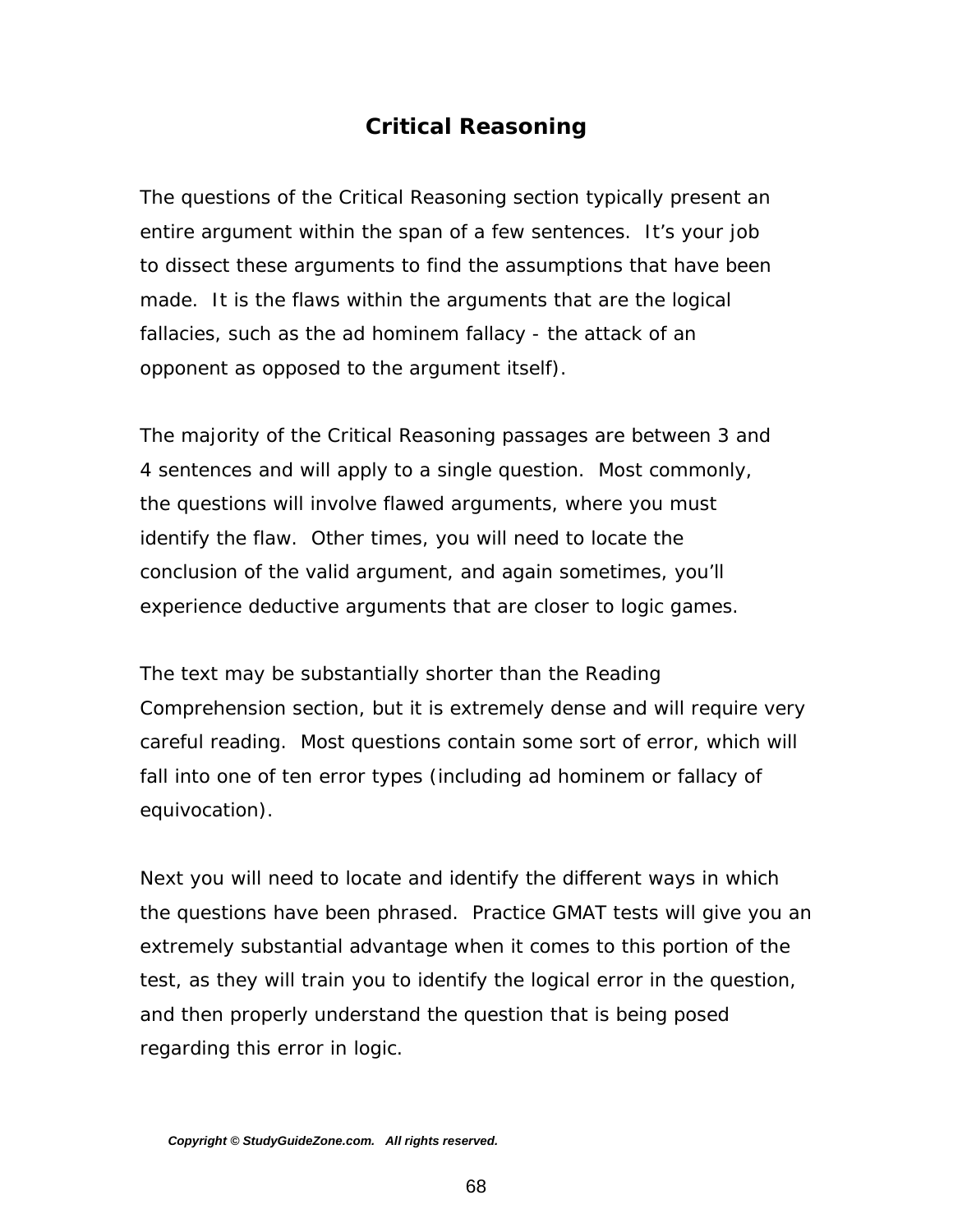Next you'll need to work on your plan of attack; a process that allows you to work on each question by:

- $\boxtimes$  Identifying the logical error.
- $\boxtimes$  Finding out what the question is asking.
- $\boxtimes$  Choosing the correct answer from the list of choices.

As far as the GMATs are concerned, an argument is defined as a presentation of facts and opinions with the purpose of supporting a position. What the GMAT wants to prove, is that you can not only comprehend the arguments, but can also locate any fallacies that may occur within the argument; therefore testing your ability to think logically. Logic, according to the GMAT, is the study of the relationship that occurs among statements, and not the truth of the statements themselves. Therefore, if you over-concern yourself by trying to find the truth, it can be detrimental to your GMAT score.

When you create a good, though inaccurate answer-choice is much more challenging than producing the correct answer. Hence, only one attractive wrong answer choice will normally be presented to you. To those "in the know," this little trick is called the "Two Out of Five Rule." What it means to you, is that only two of the five choices presented to you will have any real merit. So even if you don't completely understand the argument, you should be able to eliminate the 3 fluff choices, which dramatically increases your odds of selecting the correct answer.

The theory behind the GMAT Critical Reasoning section questions is designed to be answered without any reference to actual formal logic;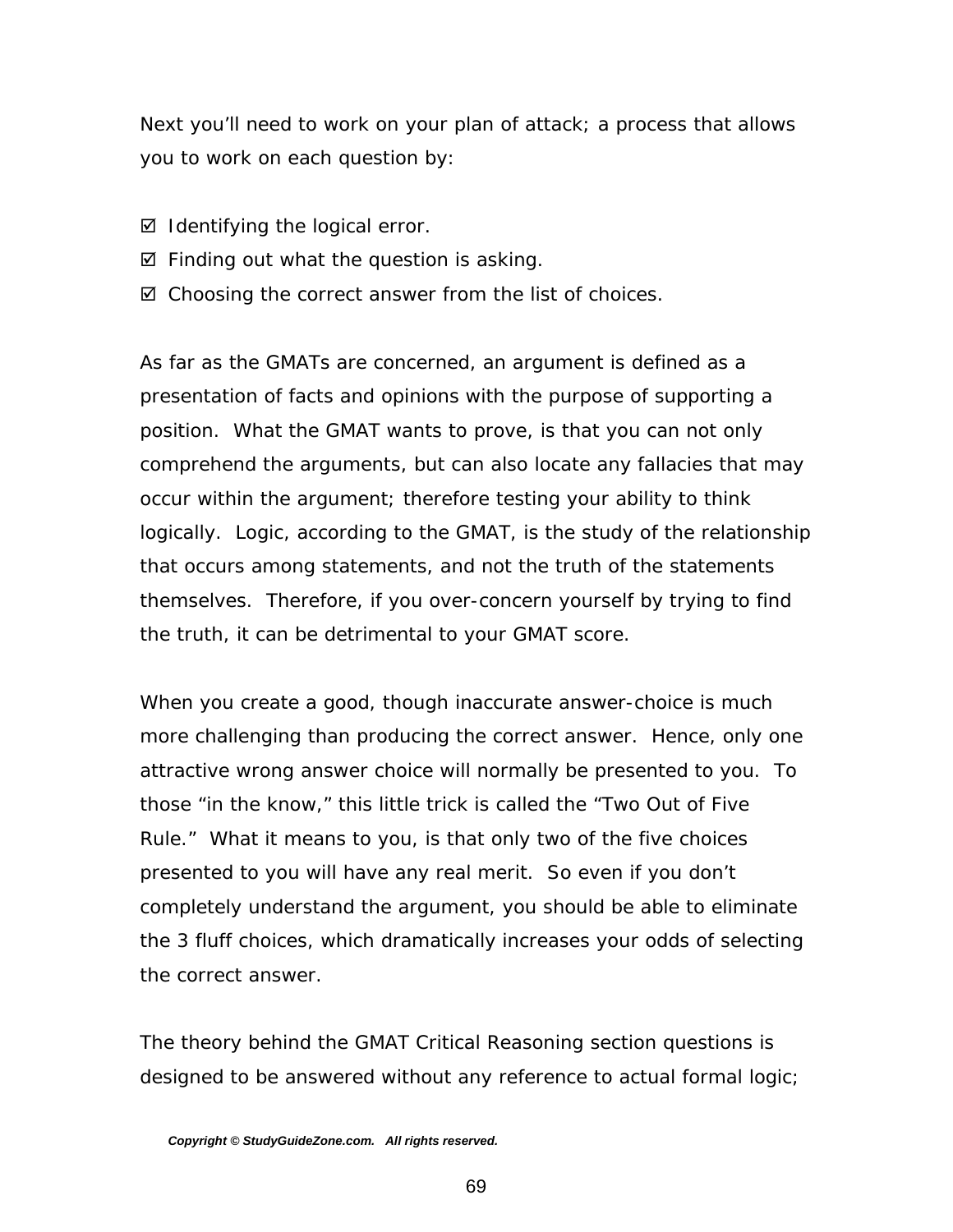therefore it is a true test of logic and not an understanding of logic as a study. However, this is not to say that some fundamentals of logic will not give you an advantage, because an understanding of logic basics will provide you with definite benefits.

## **Identifying Premises and Conclusions**

The majority of argument questions are centered - either directly or indirectly - on establishing the conclusion of the argument itself. The conclusion is defined by the GMAT as the main purpose and idea of the argument. The conclusion is what the writer of the argument is attempting to persuade the reader into believing. Often, the conclusions of an argument are located at the very end; this is because writers aim to organize facts and opinions so they build-up to a climax for the arguments ending. Occasionally, however, the conclusion will be located closer to the beginning; though rarely will you find it in the middle.

If you're uncertain as to where the argument is specifically located, you can look for certain words that writers utilize for indication that the conclusion is about to occur. These conclusion indicators include:

- ⊠ Hence
- $\boxtimes$  So
- $\boxtimes$  Thus
- Follows that
- $\boxtimes$  Conclude that
- $\triangledown$  As a result
- **Ø** Therefore

*Copyright © StudyGuideZone.com. All rights reserved.*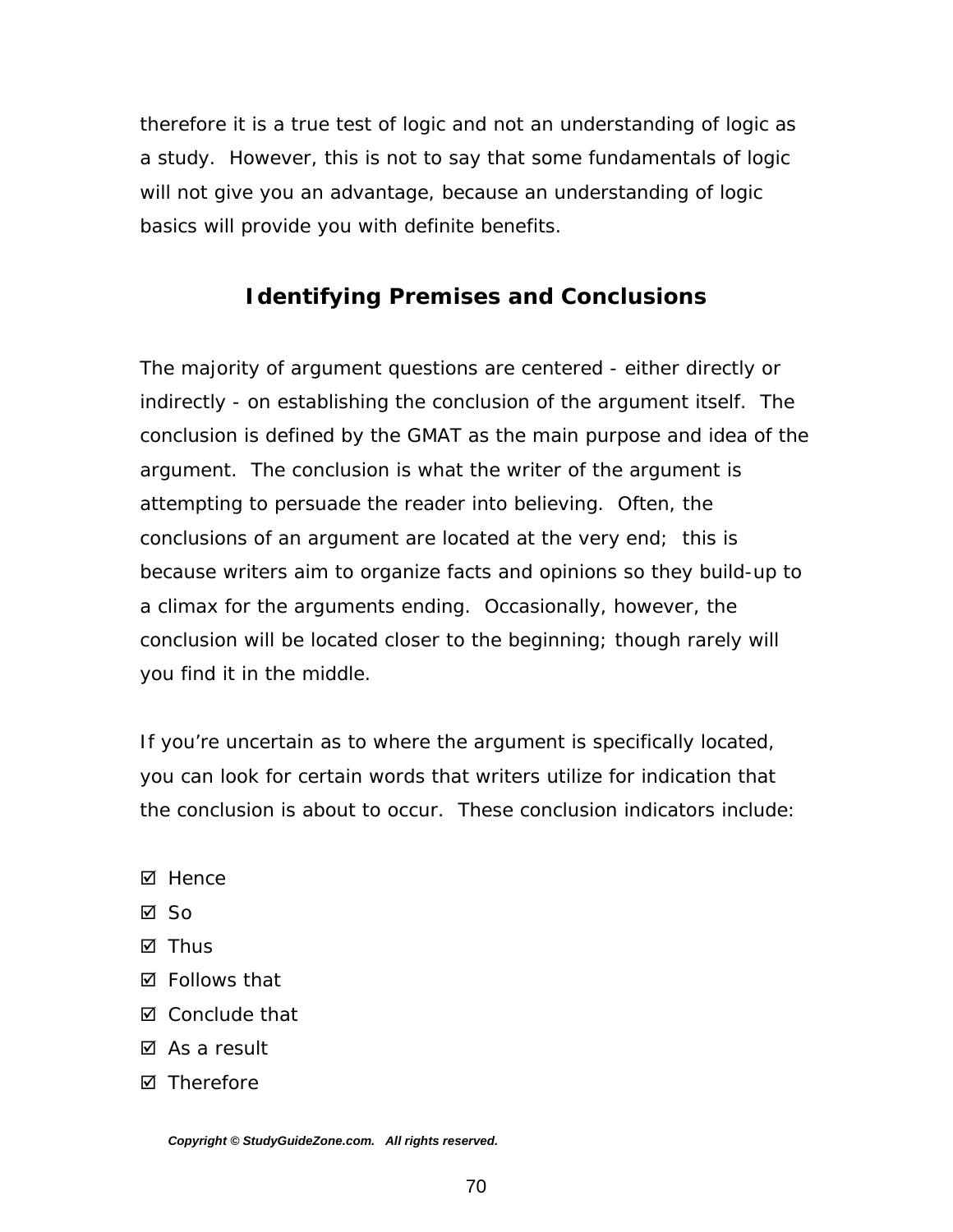- $\boxtimes$  Accordingly
- **⊠** Consequently
- Shows that
- ⊠ Implies
- ⊠ Means

As you determine the scope of the conclusion, take care not to read further into the conclusion than the author has stated and intended. Frequently GMAT authors will create wrong answer choices by forming a slight overstatement or understatement of the passage author's conclusion. Several words are employed to limit the scope of a statement; these are called quantifiers and should be carefully watched for. The following is a list of the most common and important quantifiers:

- ; All
- ⊠ Some
- ⊠ Only
- **Ø** Never
- **Ø** Probably
- ⊠ Except
- ⊠ Most
- **Ø** Could
- ⊠ Always
- ⊠ Must
- ⊠ Likely
- ⊠ Many
- ; No
- Everywhere

*Copyright © StudyGuideZone.com. All rights reserved.*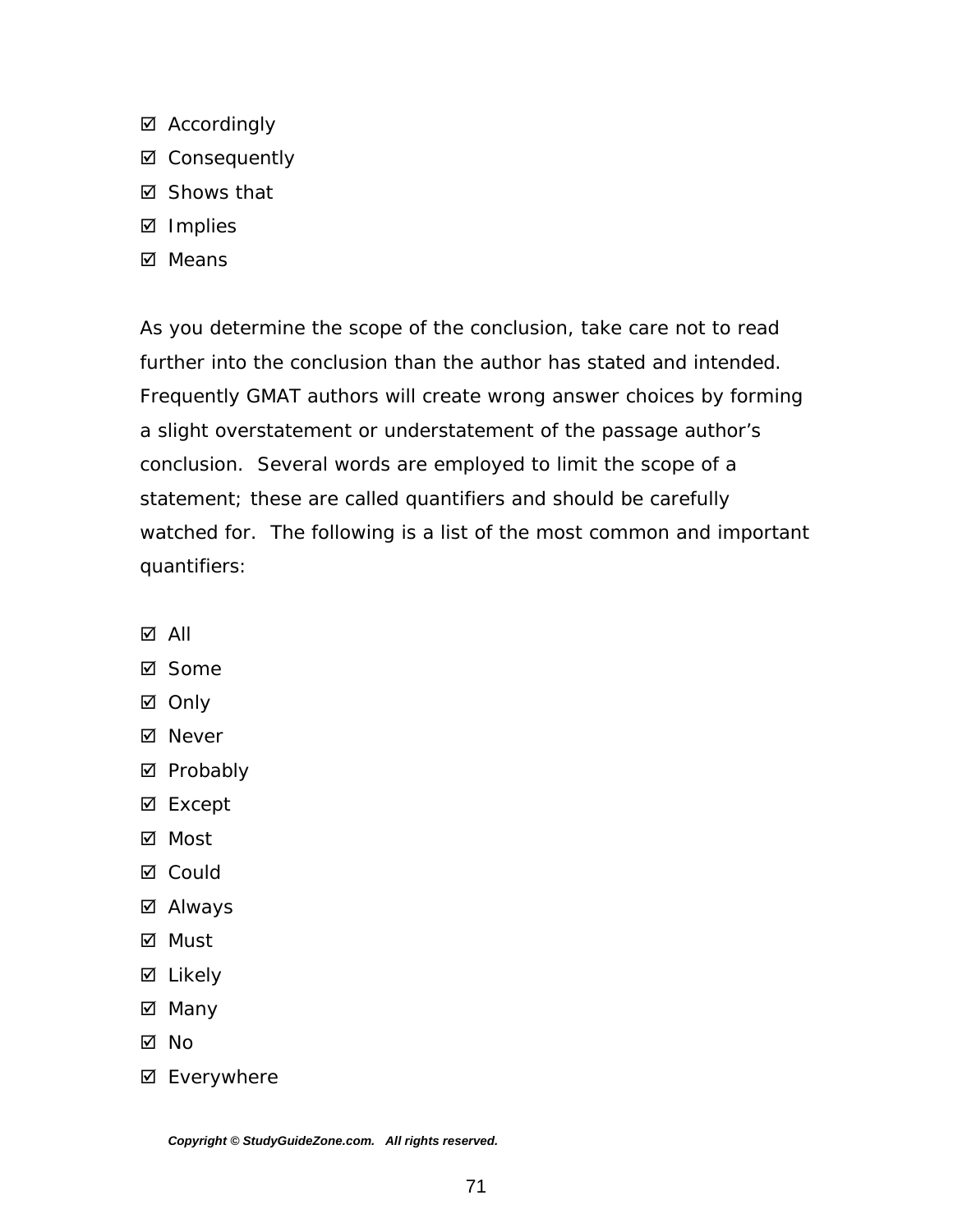#### $\boxtimes$  Alone

Once the conclusion has been determined, almost everything else in the argument will comprise either of premises or "noise." The premise is the portion that offers evidence for the conclusion of the argument. The premise is the foundation upon which the conclusion is built. To discover whether or not a particular statement within an argument is a premise, you must simply ask yourself if it supports the conclusion. There are many words used by writers that should be considered to be flags of premises. These premise indicators are:

- $\boxtimes$  Because
- $\boxtimes$  Is evident that
- ⊠ Since
- $\overline{M}$  In that
- ⊠ ।f
- **Ø** Owing to
- $\boxtimes$  As
- $\boxtimes$  In as much as
- $\boxtimes$  Suppose
- $\boxtimes$  May be derived from
- $\boxtimes$  Assume

Most commonly, an argument is dependent upon either one or more than one premise which is unstated. This will frequently indicate the weakness of an argument, as it may be an oversight made by the writer. More often, though, some premises are left unstated because there are too many of them, and the writer is assuming that the reader is aware of these assumptions; or that the writer wishes for the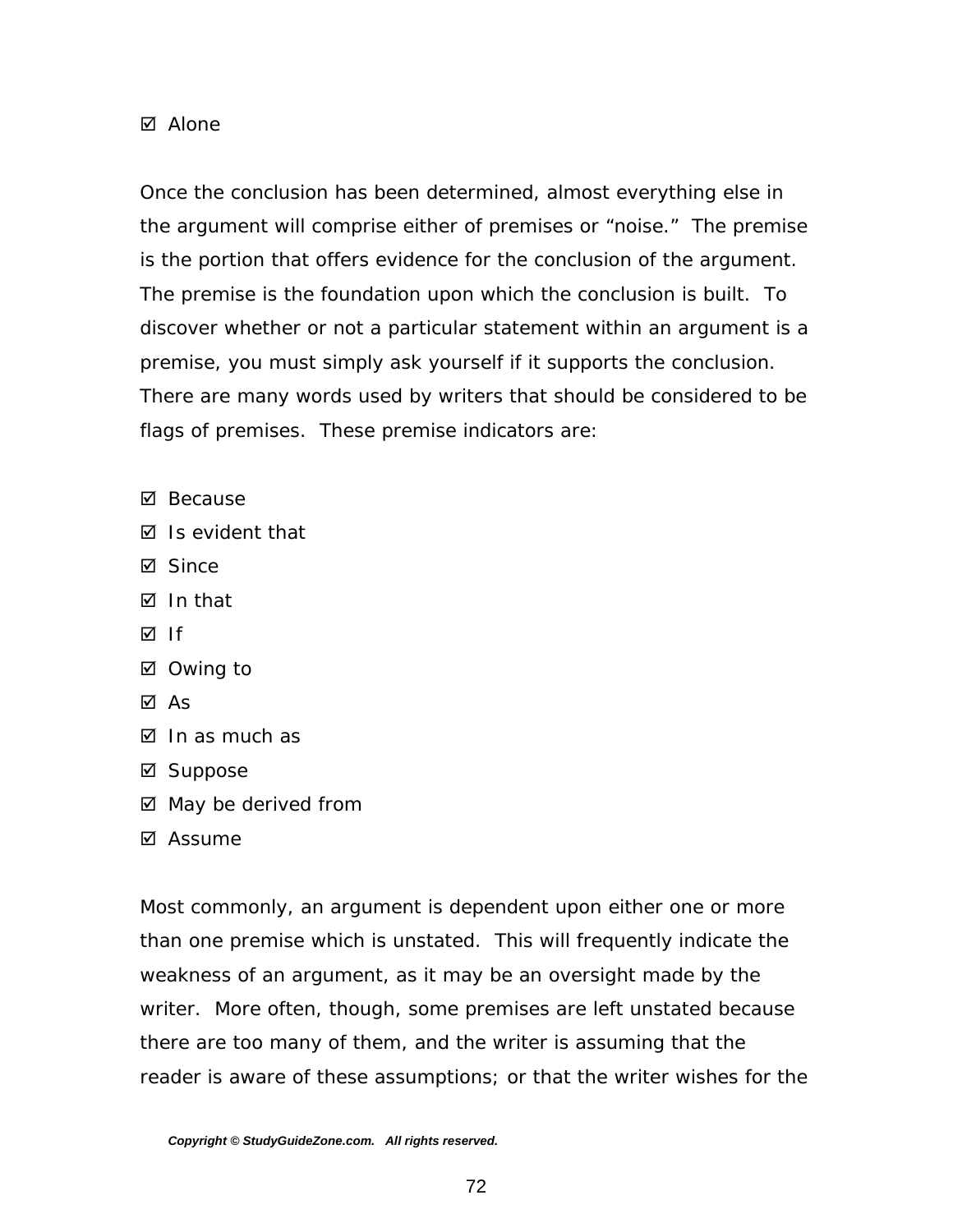audience to include their own premise, so that they will be more likely to believe and/or agree with the conclusion.

These suppressed premises within an argument are often sought out within questions on the GMAT. The location of these tacit premises and assumptions can be quite challenging, though you will have an advantage with the GMAT, as you will know that the implicit premise is listed for you as one of the five choices of answer. To test whether or not a possible answer-choice is the correct one, simply ask yourself whether or not the answer-choice makes the argument more believable. If it does, then it is likely to be the underlying premise.

Of course, while presenting a position within an argument, the writer will not wish to present a counter-argument to their own conclusion; however, it is often an accepted technique for efficacy to concede certain negligible points that weaken the argument. This functions to demonstrate the open-mindedness of the writer, and that the writer's ideas have been well considered. It also works to disarm potential arguments that might be made against the argument's position. This type of statement is called a counter-premise, and it, like premises also have word indicators which will help you in their location. These words include:

- $\boxtimes$  But
- ⊠ Admittedly
- $\boxtimes$  Even though
- **Ø** Nevertheless
- ⊠ However
- ⊠ Despite

*Copyright © StudyGuideZone.com. All rights reserved.*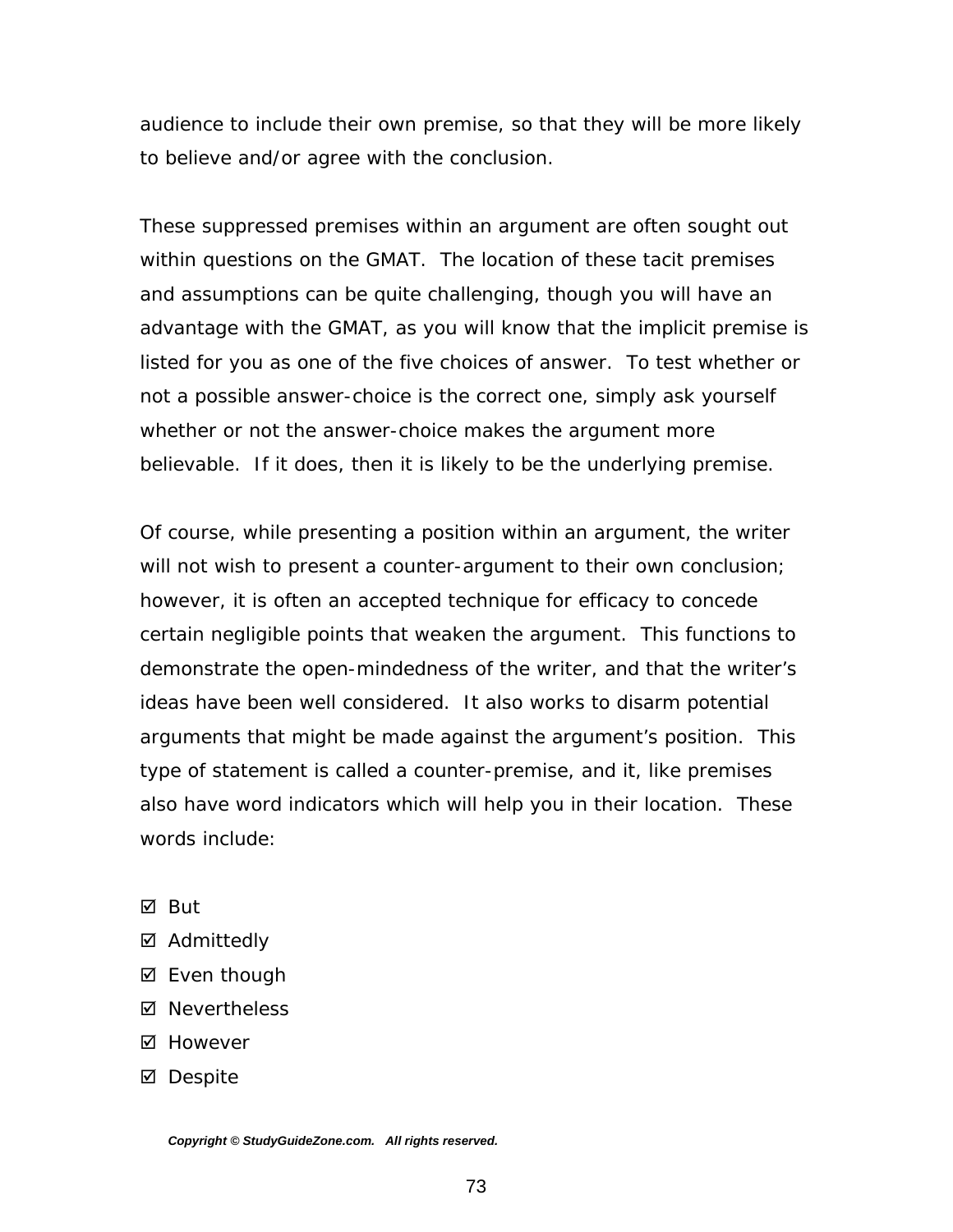- ⊠ Except
- **Ø** Nonetheless
- **Ø** Although
- $\boxtimes$  In spite of the fact

Of course, as you have likely guessed, the writers of the GMAT passages and questions will frequently use counter-premises for the purpose of baiting wrong answer choices for selection. These wily answer-choices are frequently quite tempting, as they refer directly to a passage within the text, and they are partially true. However, when selecting your answer, you should ask yourself whether or not it is the main point that the author is trying to make, or is it merely a slight matter?

### **Diagramming Conditional Statements**

In reality, the term "diagramming" itself, is rather a misnomer. After all, it is extremely rare that you will ever be required to actually draw a diagram. Instead, you will represent the arguments symbolically.

Almost every argument is based on one variation or another of an *ifthen* statement. However, the *if-then* is not always obvious, as it may be embedded within other similar structures.

The following is an explanation of the principles of an *if-then* statement:

The premise of an *if-then* statement is that if the statement is true, then the conclusion must also be true. This is the typical, defining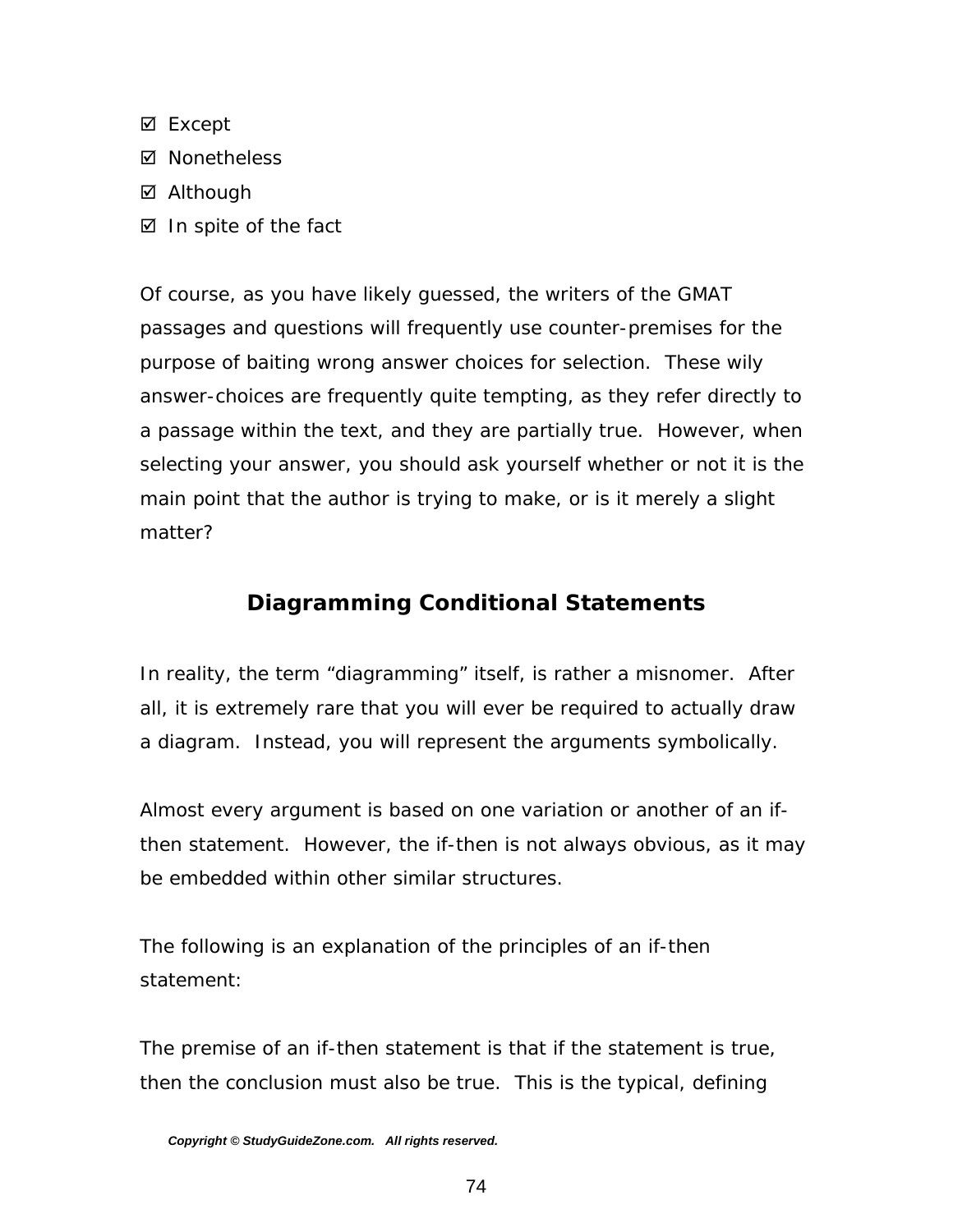feature of a conditional statement; you may illustrate it in the form of a "diagram" like this:

#### $A \rightarrow B$

#### A

Therefore, B

To explain this diagram, it works as follows. The *if-then* statement itself is contained in " $A\rightarrow B$ ," where the affirmed premise is "A," and the obligatory conclusion is "B." This may seem very simple, but simply laying it out in this fashion can be extremely helpful in demonstrating the logical structure within a given argument.

Please consider this example:

*If Ashley doesn't study for the GMAT examination, then a good score will not be achieved. Ashley will not study for the GMAT, and therefore a poor score will be achieved.* 

When symbolizing an argument, a letter represents one element of the argument. This could be an entire sentence, or simply a phrase or a clause. For the preceding example, the clause "Ashley will not study for the GMAT" can be represented with "C," and "a poor score will be achieved," can be symbolized with a "D." By substituting these symbols for the statement of argument, the following diagram will occur:

 $C \rightarrow D$ 

 $\mathcal{C}$ 

*Copyright © StudyGuideZone.com. All rights reserved.*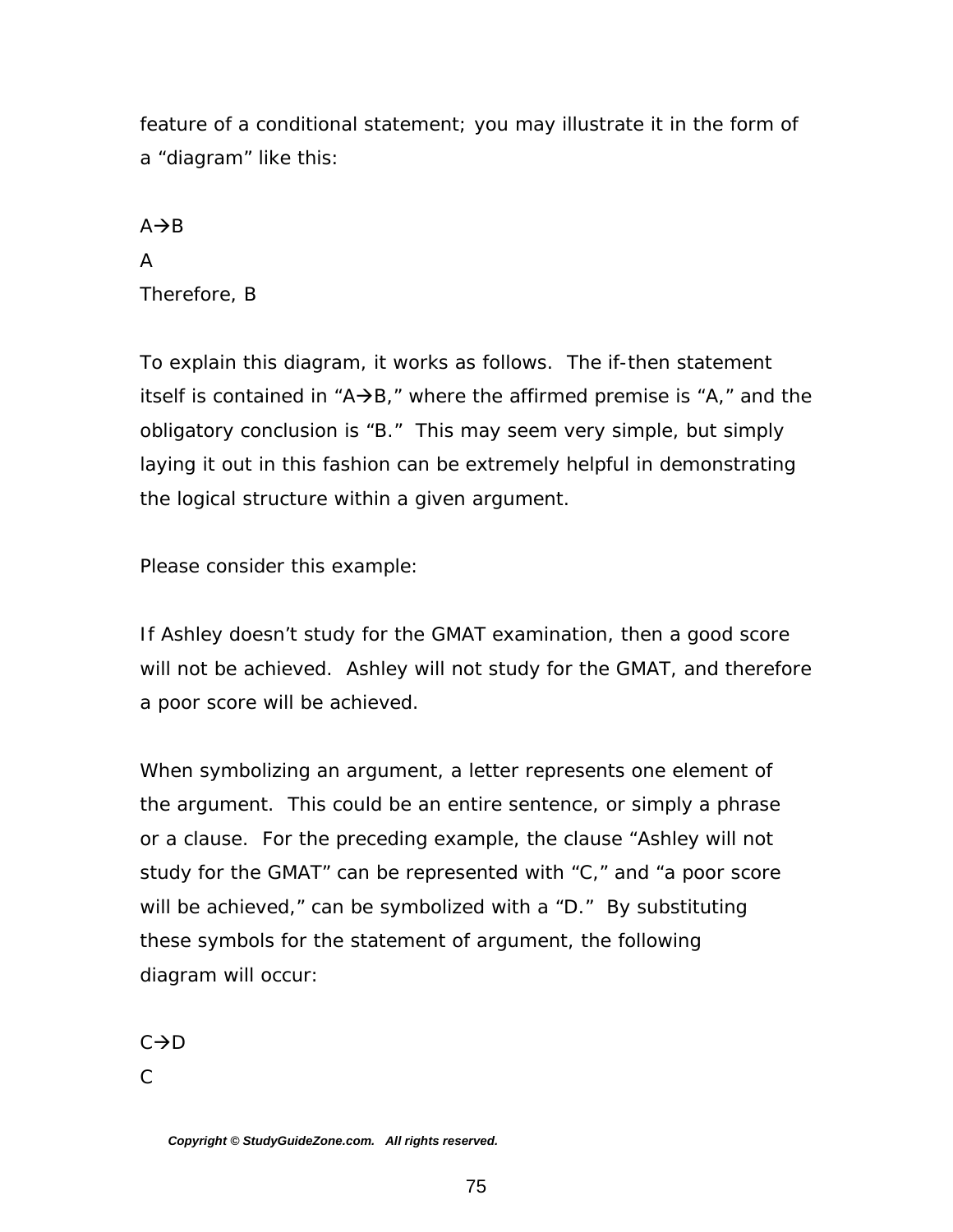Therefore, D

What this demonstrates, is that the argument includes a valid *ifthen* structure. The conditional statement is illustrated with " $C\rightarrow D$ ", with its premise affirmed as C, and the obligatory conclusion D then stated.

However, the *if-then* statement is not always obvious, as the *if-then* thought is frequently embedded within other structures of the argument. This will require you to learn to spot these structures.

Here is an example of an embedded *if-then* statement:

*Amy will be accepted to business school only if she does well on her GMAT*.

At first glance, this statement does not appear to contain a standard *if-then* statement, but essentially, it says that if Amy is accepted to business school then she must have done well on her GMAT. Be very careful with this type of embedded statement. This statement does *not* mean that "if Amy does well on her GMAT, she will be accepted to business school." The original statement does not make such a guarantee. It only says that if she does not do well on the GMAT, then she will not be accepted to a business school. This is an extremely common mistake among students.

To create the diagram, take your re-written argument, which demonstrates the *if-then* statement, "if Amy is accepted to business school, then she must have done well on her GMAT." The clause "if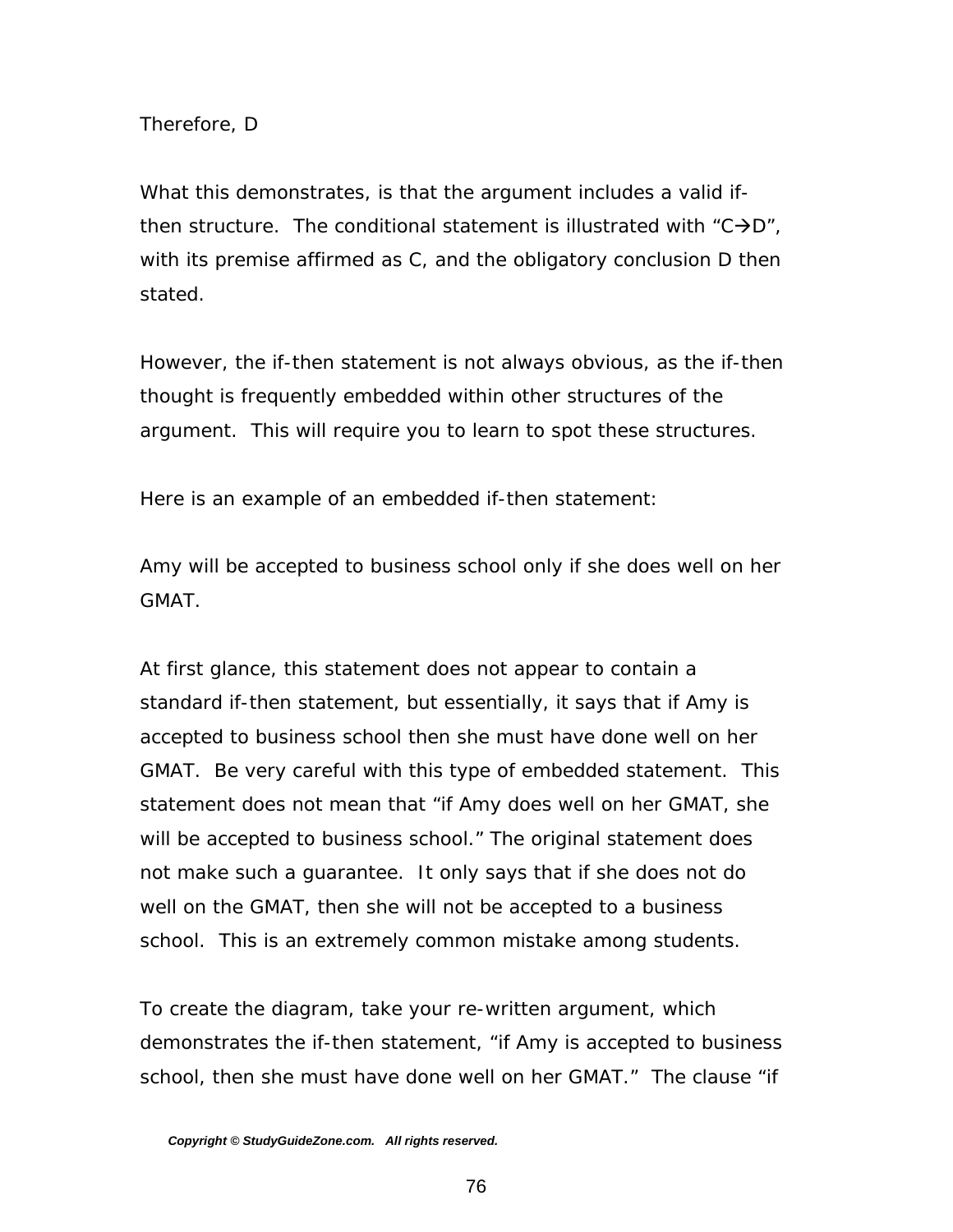Amy is accepted to business school," can be replaced with the term "E," and the clause "then she must have done well on her GMAT" can be substituted with "F." Therefore:

 $E \rightarrow F$ 

#### E

Therefore, F

Keep in mind that an *if-then* statement will tell you only two things:

1. If A is true, then B is also true

2. If B is false, then A is also false (contra-positive)

If, however, we know that the conclusion is true, the *if-then* says nothing with regards to the premise. Moreover, if we know that the premise is false, the *if-then* statement says nothing with regards to the conclusion.

## **Classification**

The bulk of the arguments that you will see on the GMAT will be inductive. Therefore, the understanding of inductive statements is a natural part of your preparation process. Here you will learn to classify and understand the major types of inductive arguments.

An argument can only be deductive if its conclusion follows from its premises - in any other case, it is an inductive argument. Within an inductive argument, its writer presents the premises as evidence or reasons for the accuracy of the conclusion. The validity of an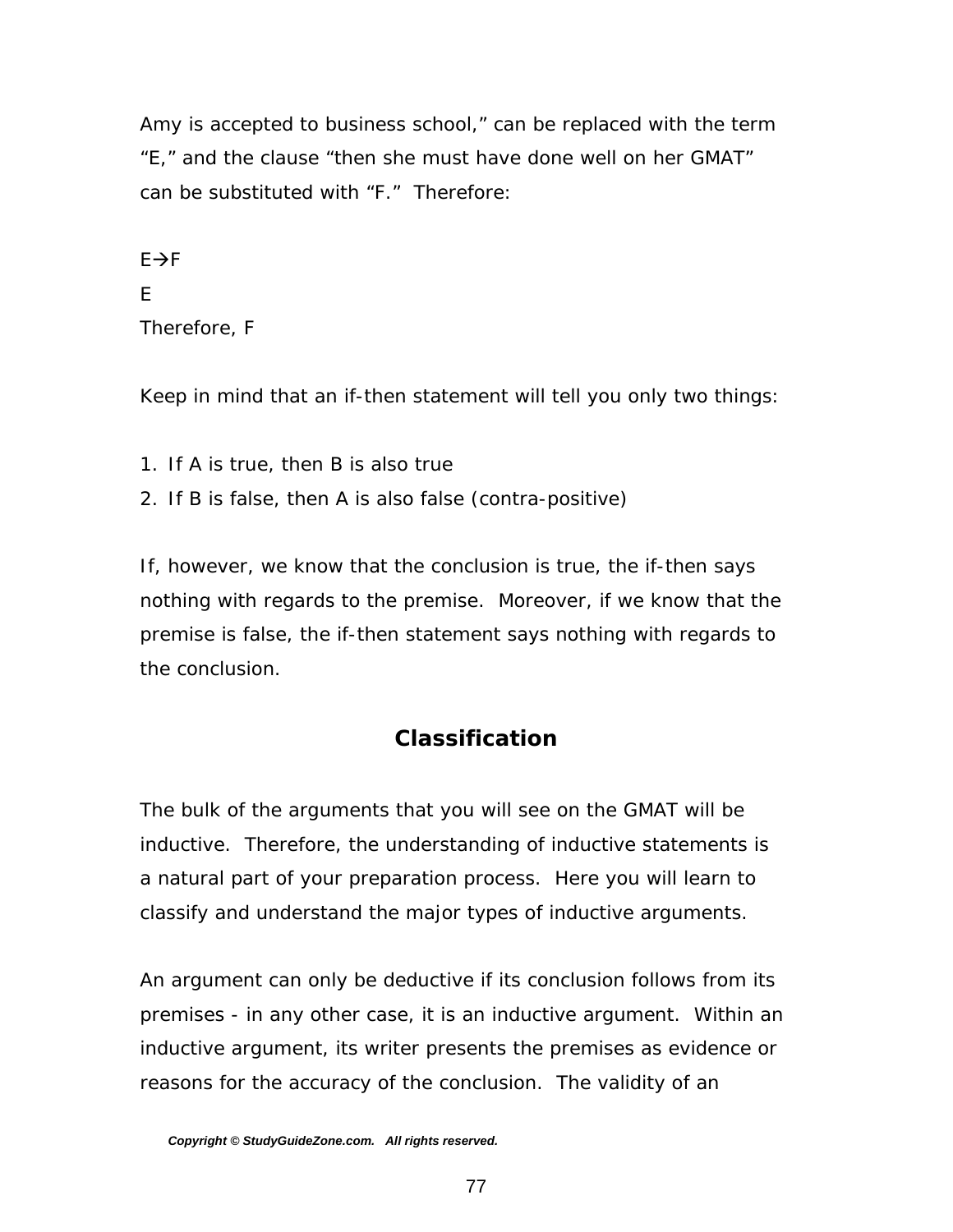inductive argument's conclusion depends wholly on how convincing the premises are.

Unlike deductive arguments, where the conclusion is relatively easy to locate, an inductive argument's conclusion is never quite certain. In fact, the truth of the conclusion of an inductive argument can range from being highly likely to highly unlikely. Naturally, within a reasonable argument, the conclusion is likely. However, within fallacious arguments, the conclusion is bound to be improbable. To be prepared for the GMAT, you will need to be able to recognize both reasonable and fallacious arguments.

To begin, there are 3 major types of inductive reasoning:

- 1. Generalization
- 2. Analogy
- 3. Casual

Each of these types of inductive reasoning has their own strengths, though they also have associated fallacies. Hence, it is beneficial to you to be able to classify the type of reasoning within an inductive argument, to more easily allow you to recognize the type of fallacy you may find within.

Generalization and analogy are the primary tools with which we amass knowledge and analyze this knowledge within our world. In fact, generalization itself is often referred to as "inductive reasoning," as it associated with the term "to generalize." This, unfortunately, carries a negative connotation in terms of effective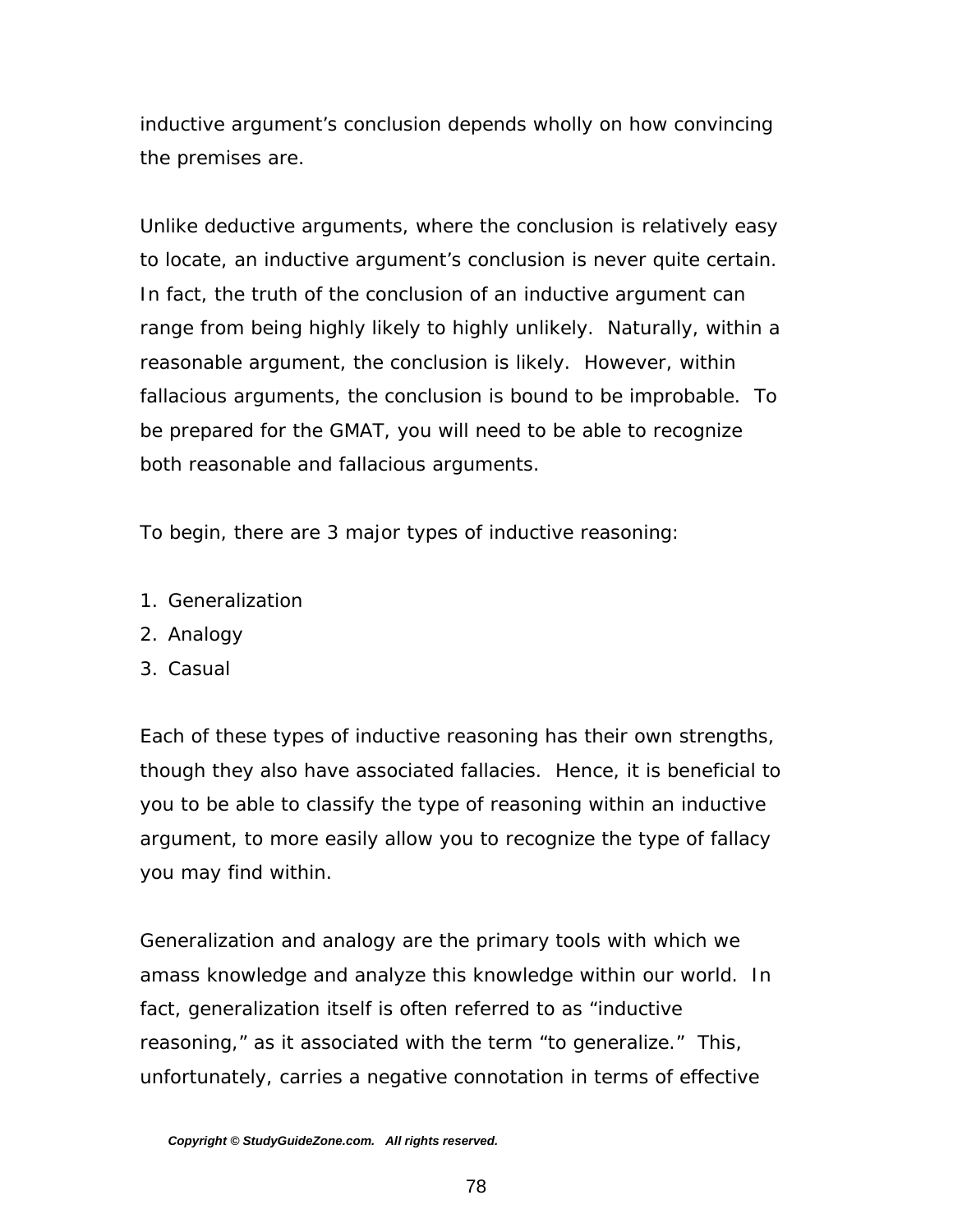argument, though in reality, argument by generalization is neither inherently good nor is it bad. The validity of a generalization is dependent upon the context of its argument, and the likelihood of the accuracy of the conclusion; and the less comprehensive a conclusion is, the more likely it is to be a valid conclusion.

Please consider the following example:

*During the late seventies when Japan was rapidly expanding its share of the American auto market, GM surveyed owners of GM cars and asked them whether they would be more willing to buy a large, powerful car or a small, economical car. Seventy percent of those who responded said that they would prefer a large car. On the basis of this survey, GM decided to continue building large cars. Yet during the '80s, GM lost even more of the market to the Japanese.* 

# Which one of the following, if it were determined to be true, would best explain this discrepancy?

A) Only 10 percent of those who were polled replied.

B) Ford which conducted a similar survey with similar results continued to build large cars and also lost more of their market to the Japanese.

C) The surveyed owners who preferred big cars also preferred big homes.

D) GM determined that it would be more profitable to make big cars.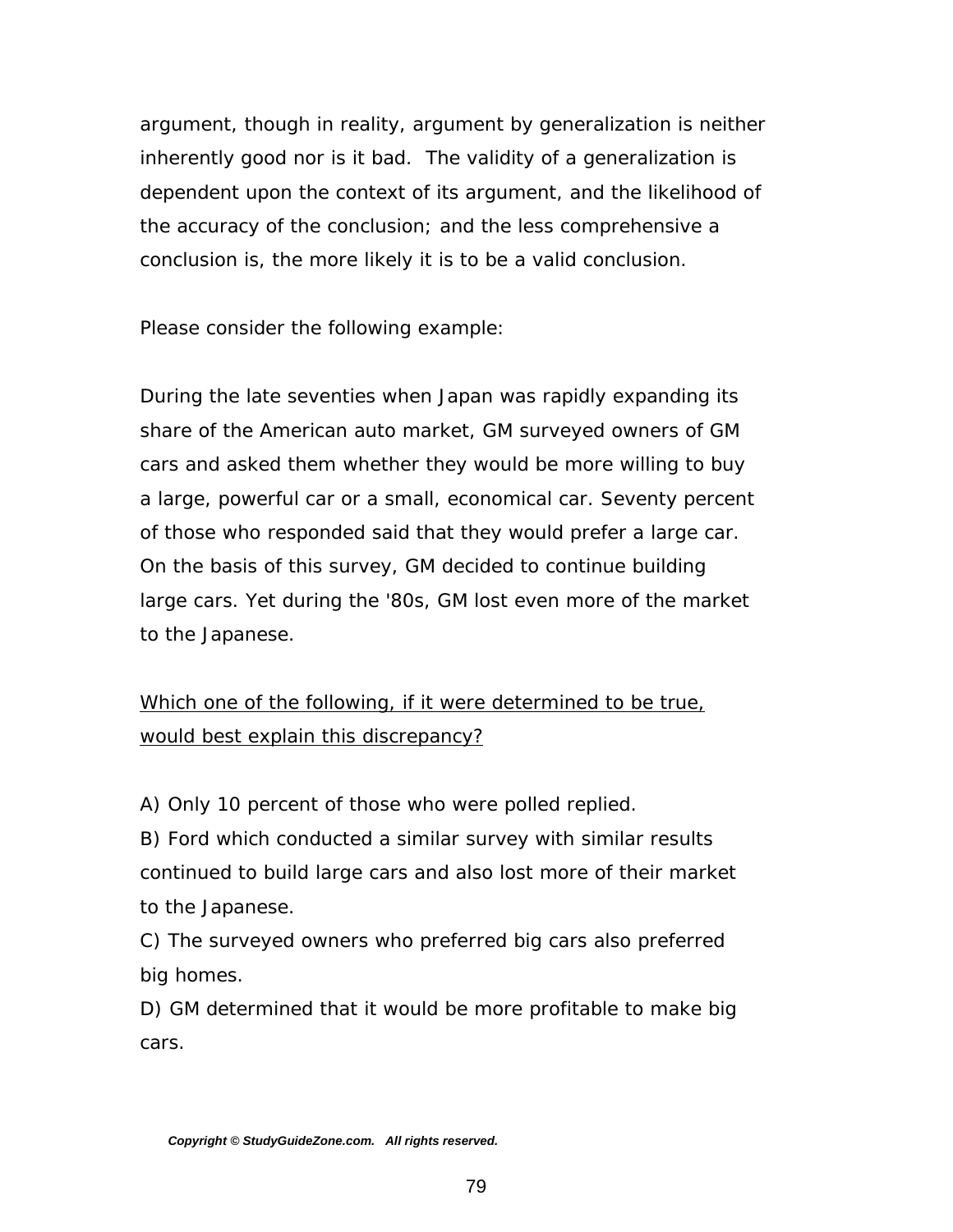E) Eighty percent of the owners who wanted big cars and only 40 percent of the owners who wanted small cars replied to the survey.

The argument makes a generalization from the survey with regards to the general car-buying population; hence, the reliability of the prediction is dependent upon the representativeness of the sample.

At first, the choice (A) seems like the obvious answer, as 10% does seem like a large enough amount. However, political opinion polls are, on average, based only upon 0.001% of the population. Even more important is the fact that we don't know what percentage of GM vehicle owners actually received the survey.

Option (B) states simply that Ford has erred in the same way as GM.

Choice (C) is entirely irrelevant.

Option (D) doesn't explain the discrepancy, but rather provides even more of a reason for GM to continue its production of large cars

Selection (E) demonstrates that part of the survey did not represent the entire public.

Therefore, the correct answer is (E).

*Copyright © StudyGuideZone.com. All rights reserved.*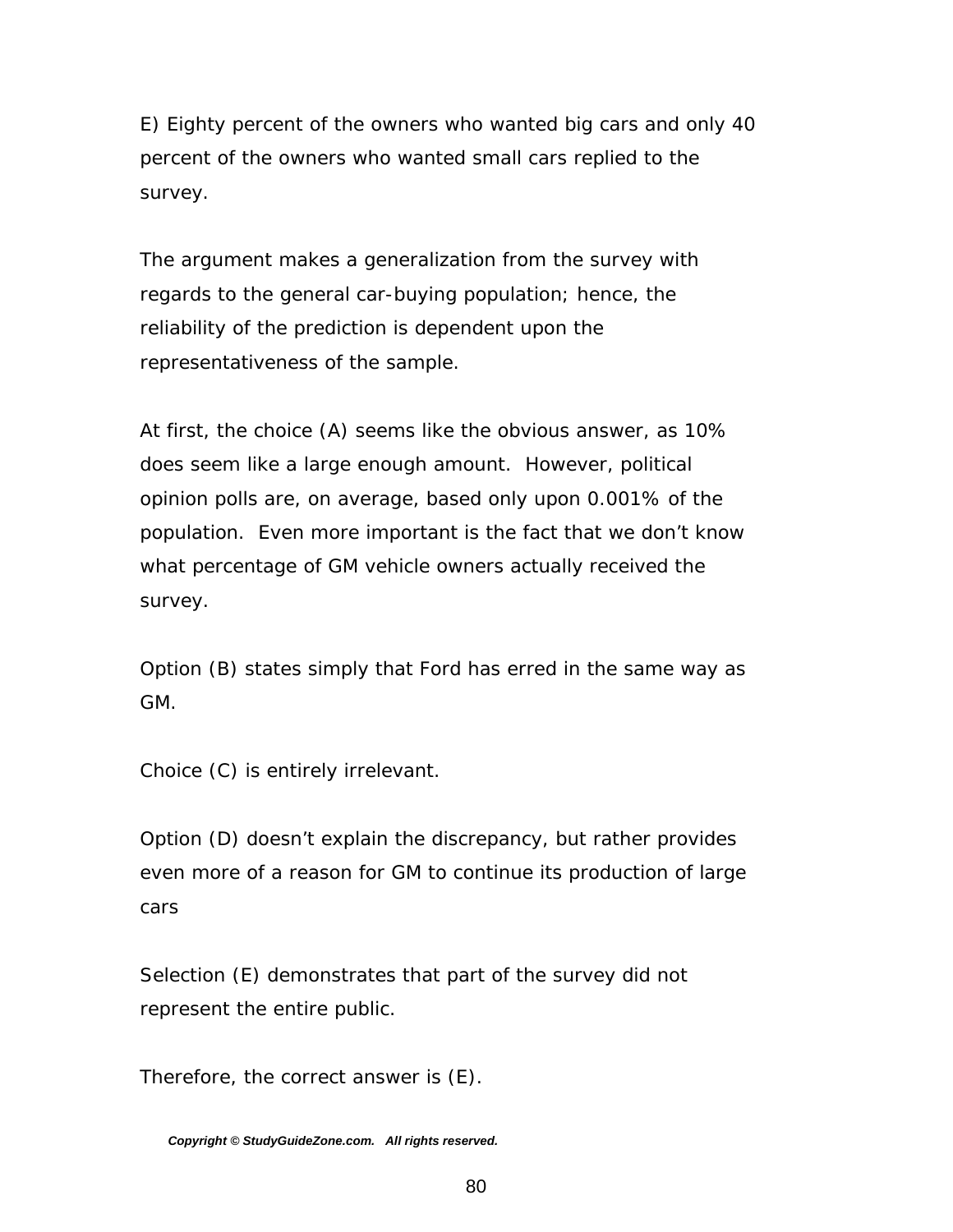The next classification of inductive reasoning is analogy, where a claim is made, stating that as two things are similar in some respects, they will also be similar in other respects. The nature of this classification makes it so that the greater the similarity between the two factors of comparison, the stronger the argument. Additionally, the less ambitions the conclusion is, the stronger the argument. The argument will be weakened, however, if dissimilarities are illustrated.

Consider the following example:

*Just as the fishing line becomes too taut, so too the trials and tribulations of life in the city can become so stressful that one's mind can snap.*

# Which one of the following most closely parallels the reasoning used in the argument above?

A) Just as the bow may be drawn too taut, so too may one's life be wasted pursuing self-gratification.

B) Just as a gambler's fortunes change unpredictably, so too do one's career opportunities come unexpectedly.

C) Just as a plant can be killed by over watering it, so too can drinking too much water lead to lethargy.

D) Just as the engine may race too quickly, so too may life in the fast lane lead to an early death.

E) Just as an actor may become stressed before a performance, so too may dwelling on the negative cause depression.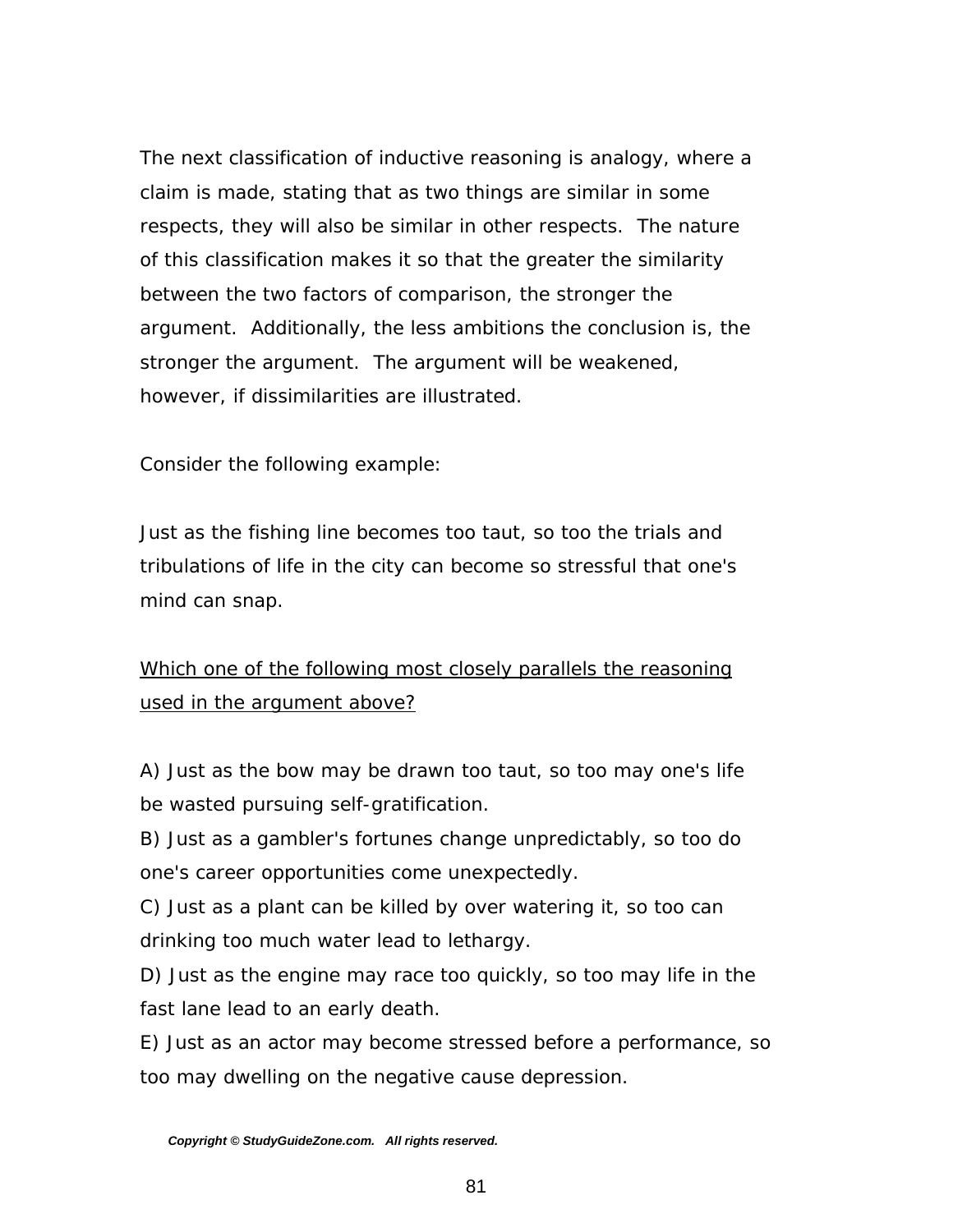The argument is making a comparison of the tautness of fishing lines with the stress in city life. The conclusion states that the mind can snap in a similar way to a fishing line. Thus, you are seeking an answer-choice that makes a comparison between these two things, while drawing a conclusion based on their similarity. You will look for an argument that utilizes similar reasoning, though not necessarily concepts that are similar. In fact, you should probably be suspicious of any answer-choice that utilizes the words tautness or stress, as they will likely be baited same-language traps.

The choice (A) utilizes the same-language, baited trap "too taut." Additionally, the analogy between the taut bow and self-gratification is a weak one, if even existent at all.

Option (B) presents a good analogy, however it hasn't a conclusion.

Answer-choice (C) proffers both a good analogy and a good conclusion; although the conclusion "leads to lethargy," is an understatement of the scope of the analogy's implication.

Selection (D) gives a strong analogy and a strong conclusion. The same scope as the original is also utilized as: "The engine blows, the person dies," similar to "The line snaps, the mind snaps." This is a very probable selection for the best answer, though you should still examine every answer choice to see if a better option presents itself.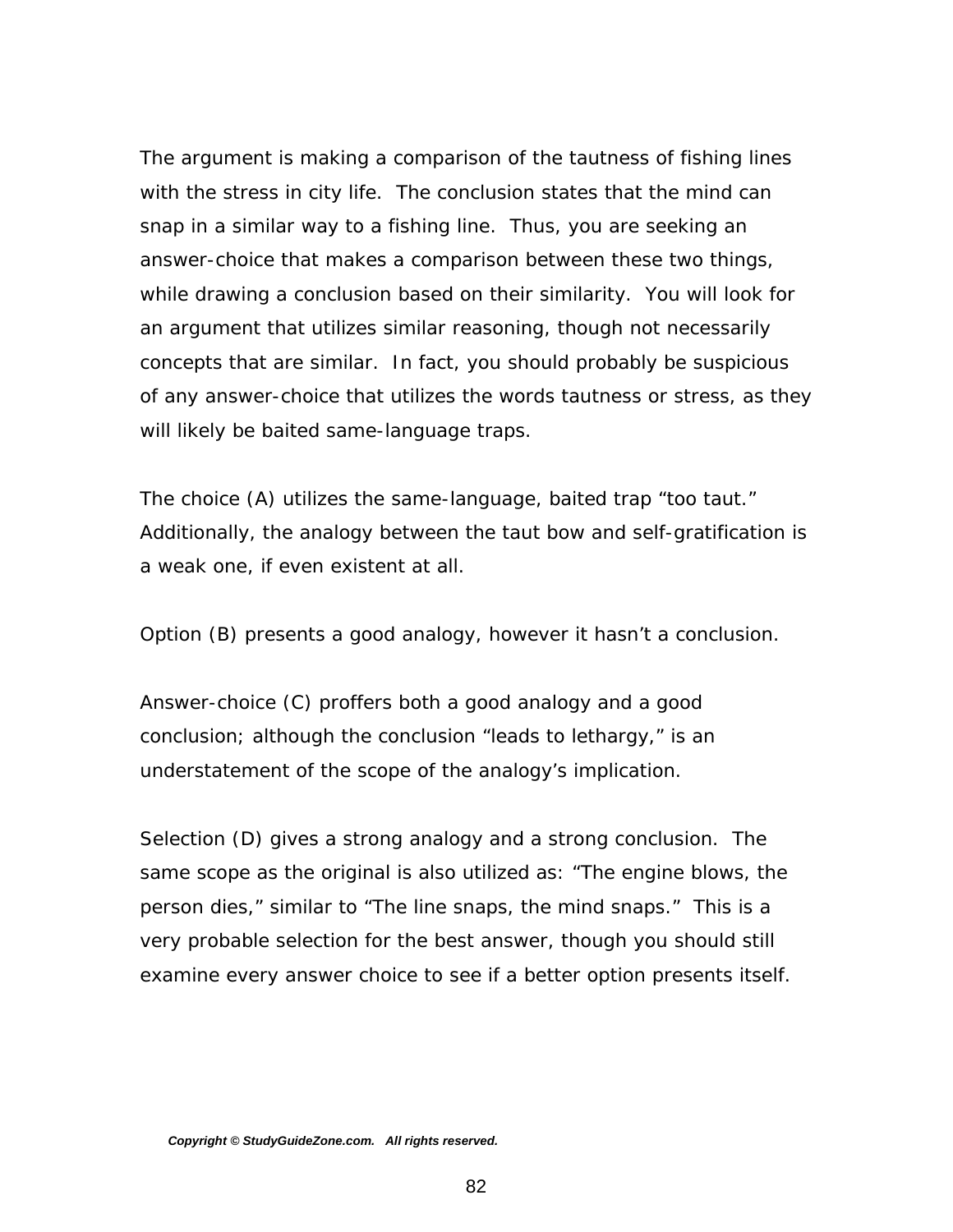Option (E) uses language from the original text, "stressful," making it an obvious candidate as a same-language, baited trap. This trap has been used to make the weak analogy more tempting.

Thus, the best answer is (D).

Of all three classifications of inductive reasoning, causal reasoning is the most prone to fallacy and is the weakest overall. Nevertheless, it is still a common method of thought. Arguments of causation make claims that one thing causes another. A causal argument does have the potential to be a strong one, but it all depends on the context.

There are two primary fallacies that are associated with causal reasoning.

- The confusing of correlation with causation This fallacy can be represented by stating that A caused B, because A occurred immediately before B. This is clearly a questionable line of reasoning, as the fact that A and B occurred together could have been simple coincidence.
- The confusing of necessary conditions with sufficient conditions -This fallacy can be demonstrated with the belief that as A is sufficient for B, then B cannot occur without A. In fact, while A does cause B to occur, B can still occur without A.

### **Seven Common Fallacies**

There are seven fallacies that are common to all three classifications of inductive argument. These common fallacies are:

*Copyright © StudyGuideZone.com. All rights reserved.*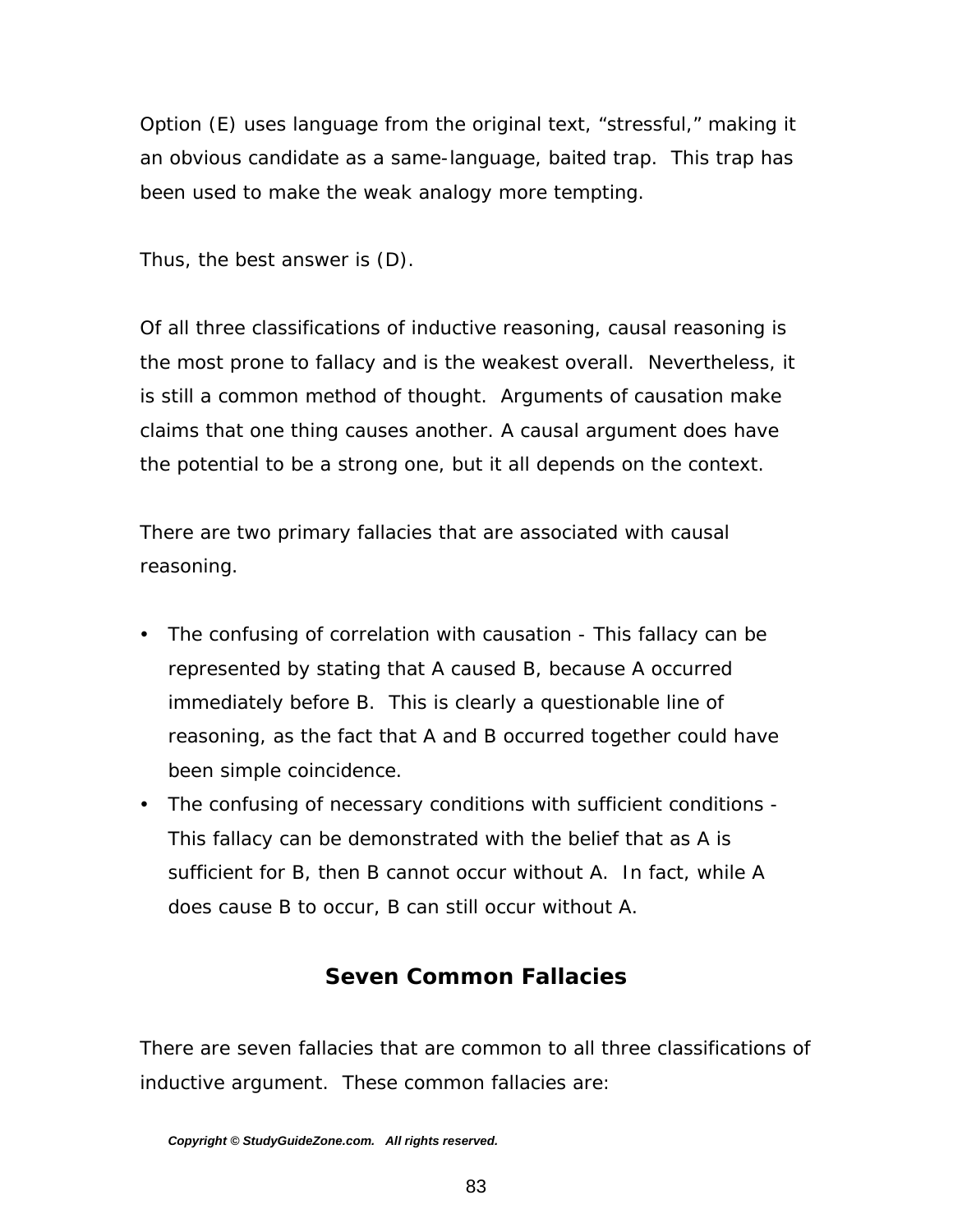- Contradiction
- Equivocation
- Circular reasoning
- Shifting the burden of proof
- Unwarranted assumptions
- Appeal to authority
- Personal attack

A contradiction occurs when two opposing statements have been asserted simultaneously. However, the arguer will typically attempt to obscure the point of contradictions to make the argument more compelling.

Equivocation takes place when the writer of the argument utilizes a single word in more than one sense within the same argument. This is a common technique among public speakers and politicians who are seeking to maintain an "out" for themselves. This means that should someone object to a particular statement, the arguer is simply able to change the claim to the other meaning that is not under question.

Circular reasoning means that the arguer utilizes assumption as a premise for the conclusion that is being made. Intuitively, it appears as though no one would fall for an argument of this nature; however, the conclusions within circular reasoning will frequently make an additional statement, or an argument may be so entirely long and drawn out that the reader of the argument can forget that the conclusion was stated as premise.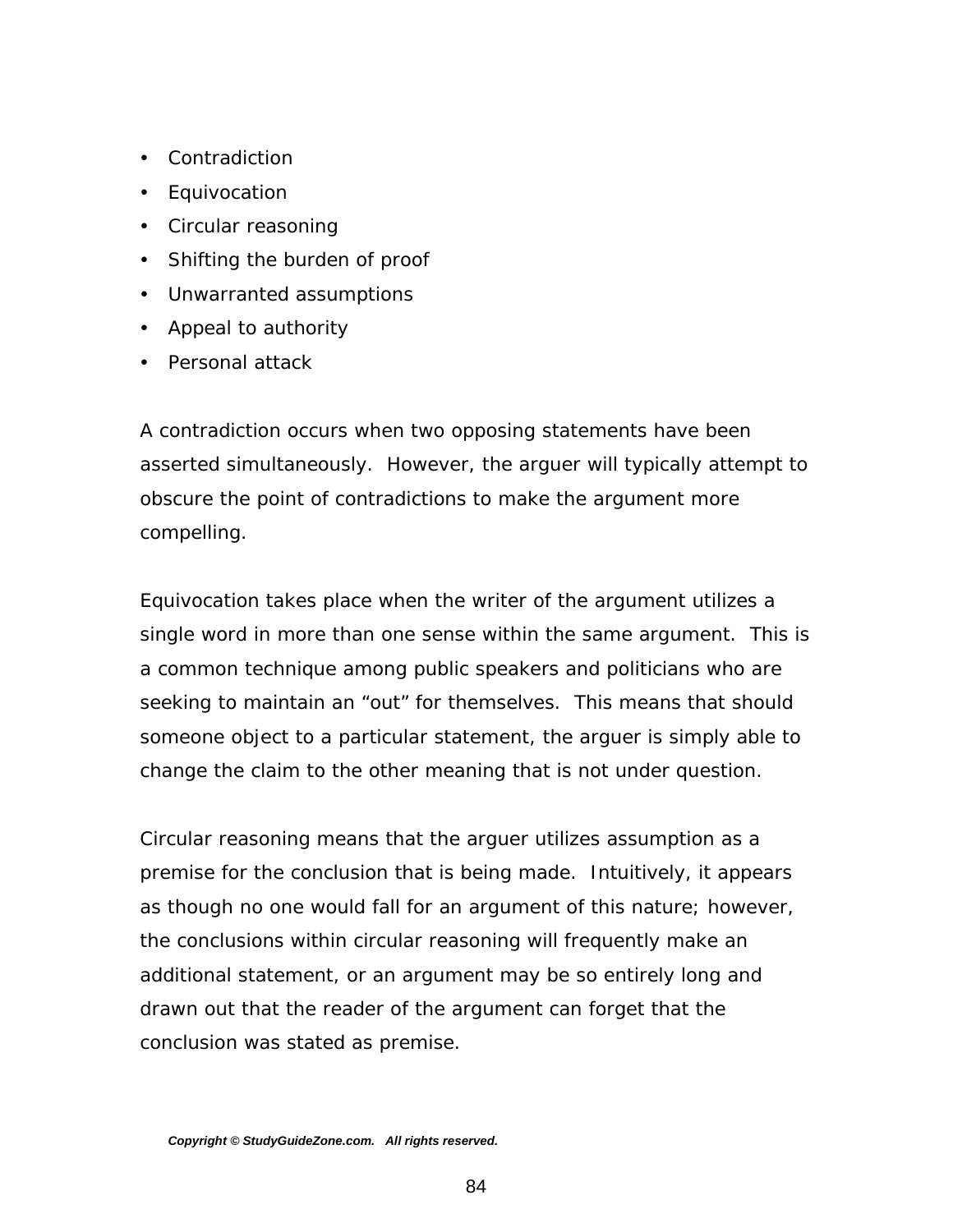Shifting the burden of proof is a natural instinct for a writer who struggles with proof. It is, however, the responsibility of the arguer to provide the evidence in support of the position of the argument. This makes the implication that a particular position is true simply because it has not been disproved by anyone else.

Unwarranted assumptions are the fallacy committed when an argument's conclusion is based on either an implicit or explicit premise that is false or unwarranted. An assumption is unwarranted when it is a false assumption – these premises are usually suppressed or written in a vague way so that they do not receive as much notice or weight. Assumptions are also unwarranted when they are true and yet do not apply within the context of the argument. These are usually explicit premises.

An appeal to authority occurs when an expert's opinion has been cited as support for the arguer's opinion. Though this method may not necessarily be fallacious, it does risk being so for a number of reasons. Obviously, the reasonableness of the argument that cites an authority is dependent upon the expertise of that particular authority, and whether this person is an expert in the relevant field of the argument.

A personal attack, also know as *ad hominem* is simply a challenge of the person's character instead of the opinions being stated.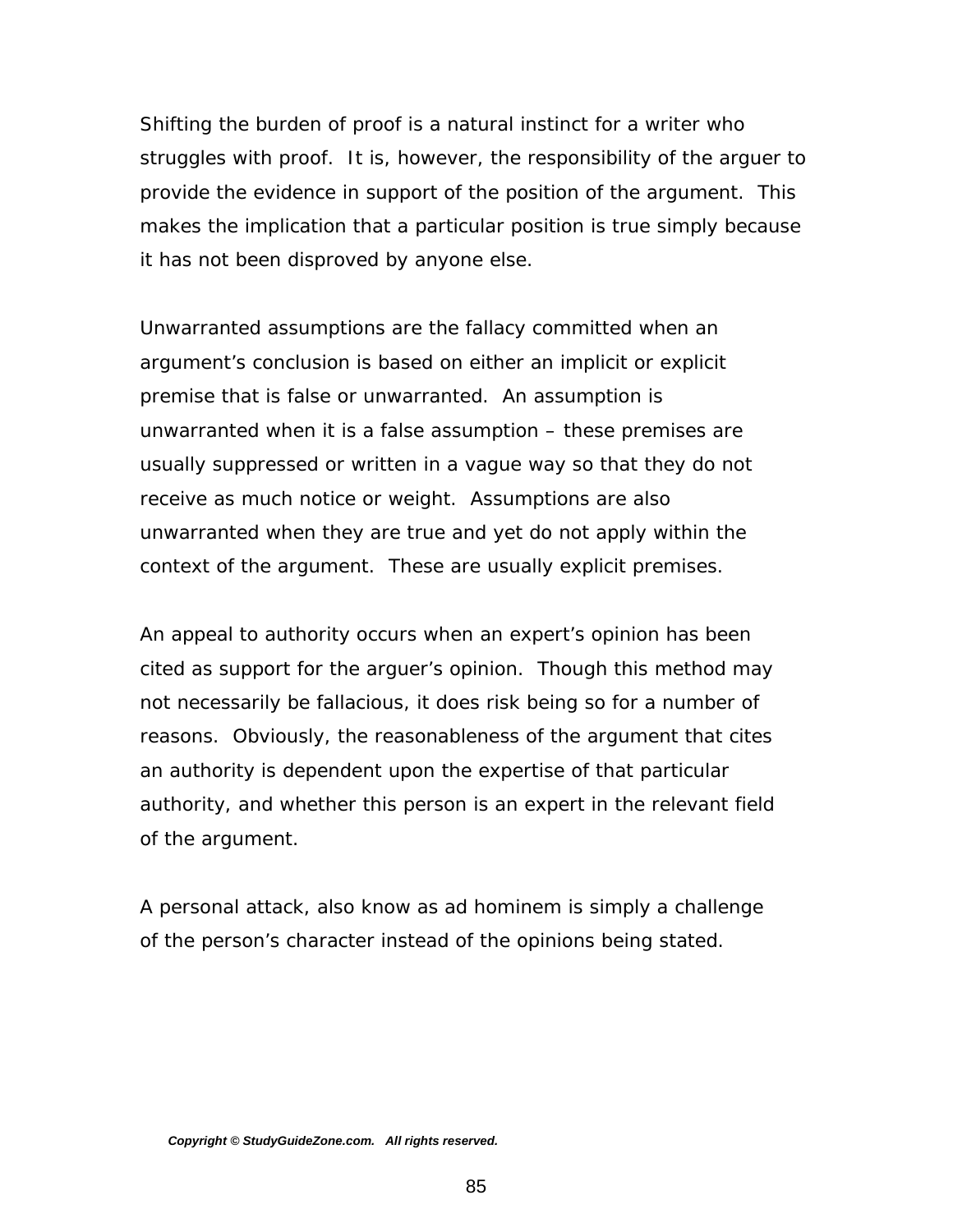# *Analytical Writing Test*

The Analytical Writing Assessment of the GMAT is designed as a direct measure of your ability to think critically and to communicate your ideas. It consists of two 30-minute writing tasks: Analysis of an Issue and Analysis of an Argument.

The issue and argument that you will find on the test concern topics of general interest related to business or a variety of other subjects. A specific knowledge of the essay topic is not necessary. Only your capacity to write analytically is assessed.

### **Analysis of an Issue**

For the Analysis of an Issue section, you will need to analyze the issue presented and explain your point of view on the subject. There is no correct answer. Instead, you should consider various perspectives. Use relevant reasons and/or examples drawn from your experience, observations, or reading to develop your own position on the issue.

#### *What Is Measured*

The Analysis of an Issue tests your ability to explore the complexities of an issue or opinion and, if appropriate, to take a position that is informed by your understanding.

### **Analysis of an Argument**

*Copyright © StudyGuideZone.com. All rights reserved.*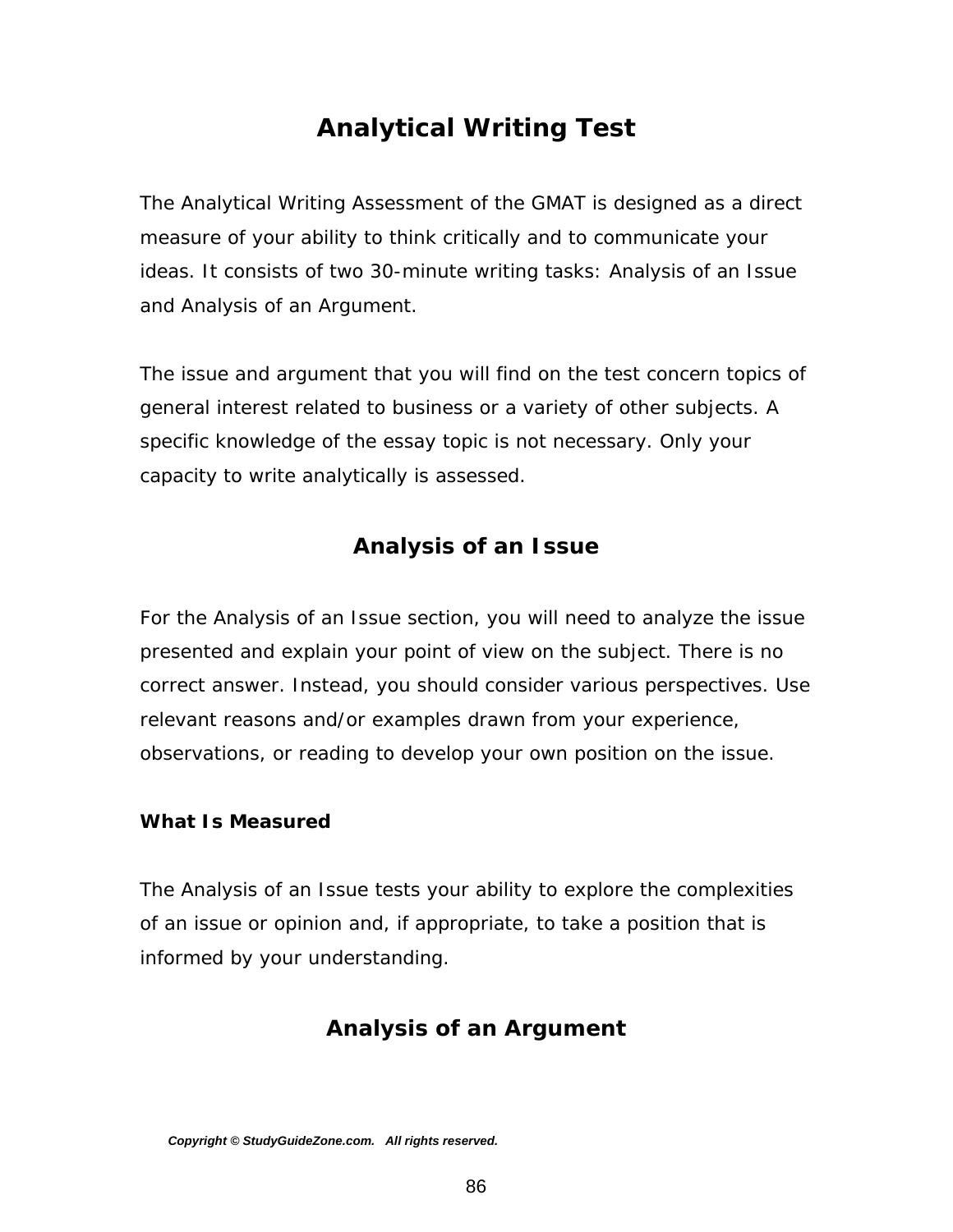For the Analysis of an Argument section, you will need to analyze the reasoning behind a given argument and write a critique of that argument. You are not being asked to present your own views on the subject.

Consider the following when developing your essay:

-what questionable assumptions underlie the thinking behind the argument

-what alternative explanations or counter-examples might weaken the conclusion

-what sort of evidence could help strengthen or refute the argument

#### *What Is Measured*

The Analysis of an Argument tests your ability to formulate an appropriate and constructive critique of a specific conclusion based on a specific line of thinking.

You need to know that in evaluating your essays, readers are looking for your essay to be well organized and properly developed. All of the main ideas should be clearly outlined and explained. They should be error free and contain a variety of examples and reasoning to explain your ideas.

### **Planning Stage**

You should spend a few minutes planning and jotting down a few quick notes. Consider the position you are taking, determine a few good reasons for making your choice, some evidence or explanation that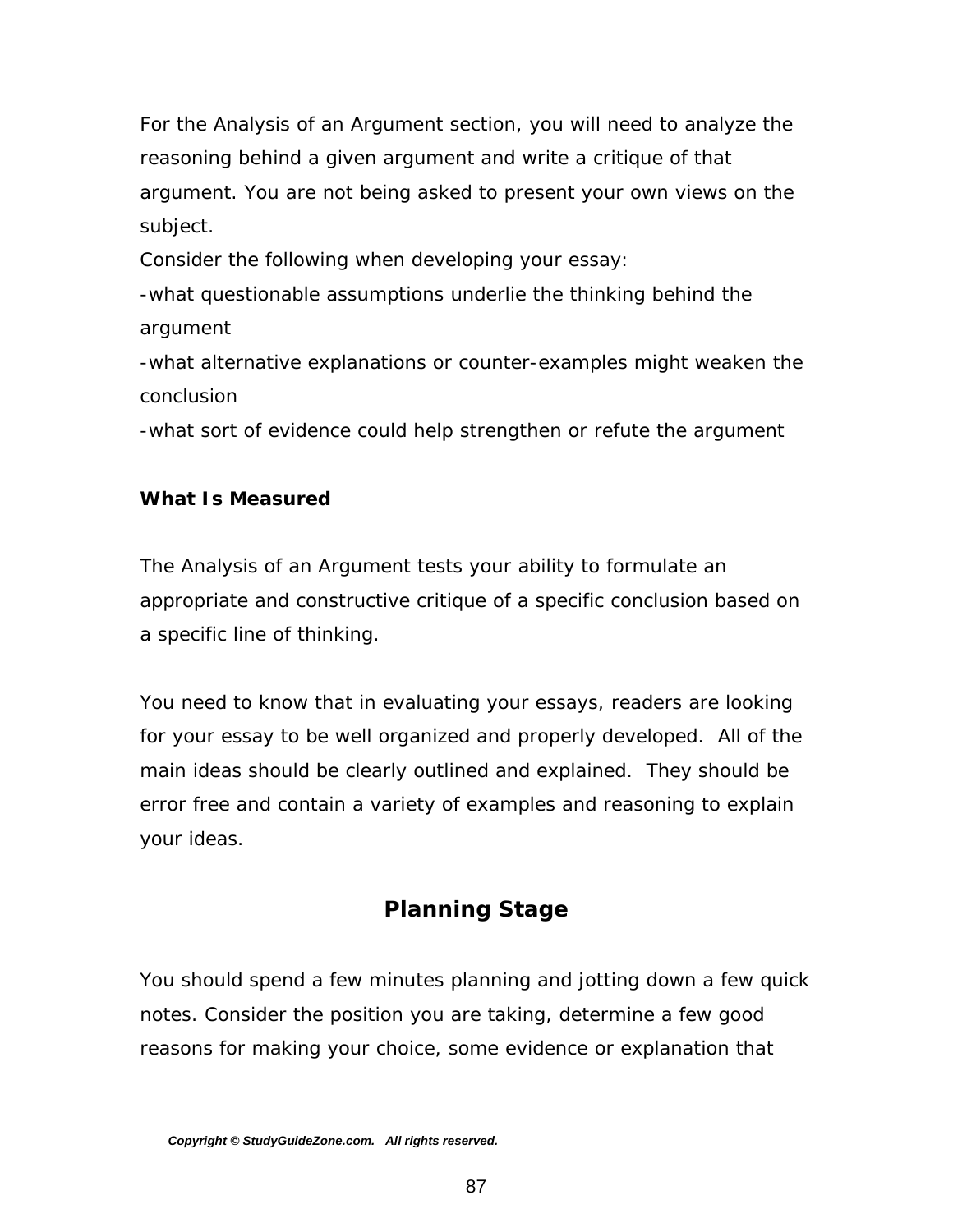support the choice, some effective details you might include, and what order you should use to effectively present your points.

### **Sticking to the Plan**

You should spend the bulk of your time writing your essay. Refer back to your plan, remembering that the topic requires you to make a choice or take a position, and explain your reasoning in some detail. You should also consider the criterion specified so that your essay is convincing to the addressed audience. Make sure that the language you choose communicates your ideas clearly and appropriately.

### **Reviewing the Plan**

You should spend a few minutes reviewing your writing, adding or removing as necessary and making any changes needed to enhance clarity.

You should make clear the answer and angle you will choose for your essay, offering a few good reasons for your choice and explaining your reasoning in some detail. As you explain the reasons for your choice, you should develop explanations for each, including such things as evidence, examples, or observations.

### **Brainstorming Smart**

Brainstorming is a process of directing your mind toward idea generation.

*Copyright © StudyGuideZone.com. All rights reserved.*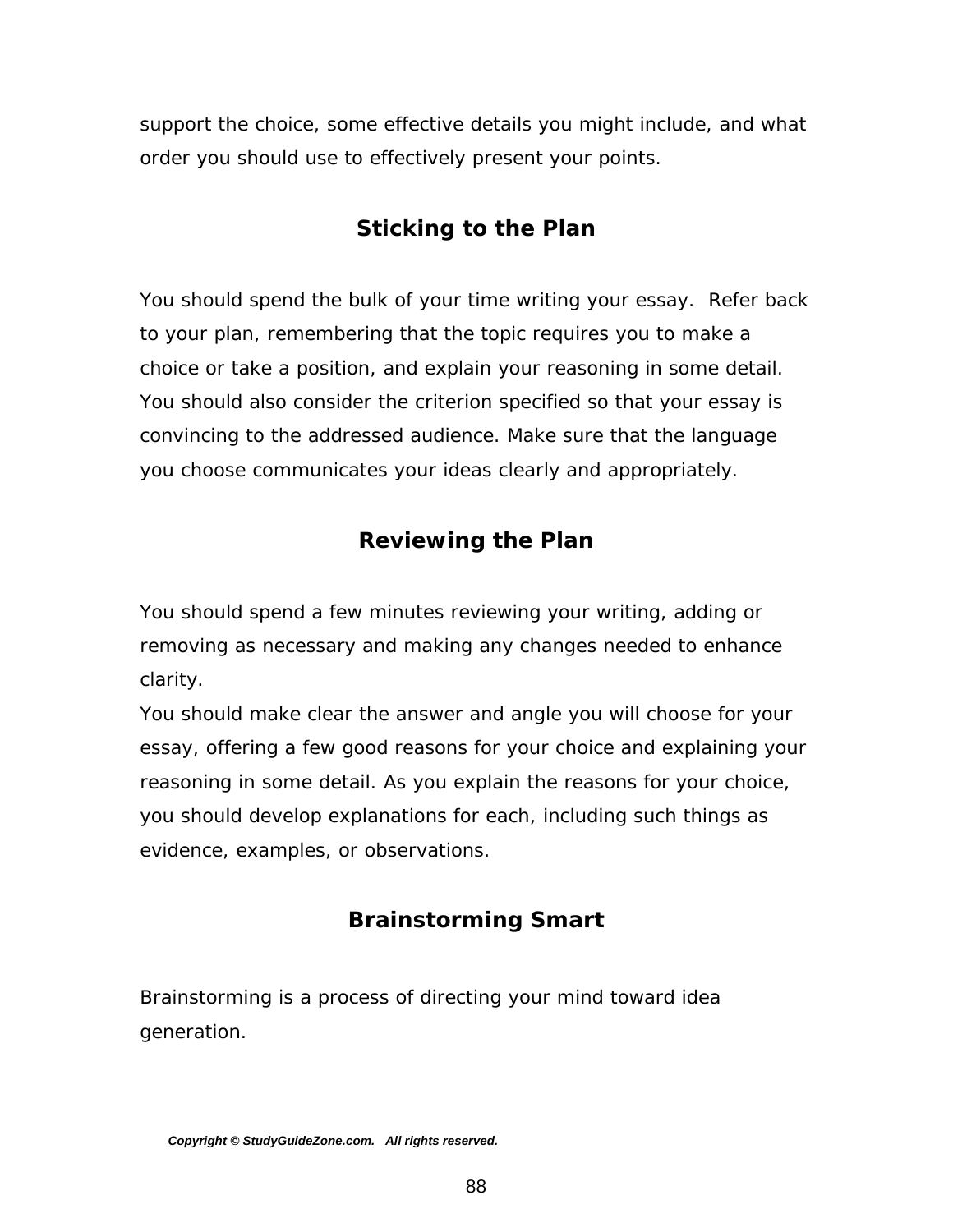Every book on essays will advise you to brainstorm. It's a method proven to be successful for several reasons. This is the point at which different writers will begin to disagree about how to brainstorm.

The method of brainstorming that is recommended here is two-tier. First you have to brainstorm about what you are going to write about. You want to determine what is going to be the focus of your essay.

#### Example:

Sample topic: "If you could change one thing about yourself, what would it be? Discuss why."

Example Brainstorming Level 1: What should I write about? Intelligence, looks, personality, wealth, family, friends, time, fame, etc.

Your first impulse, and honest reaction, might be to respond with something such as making yourself more beautiful, more intelligent, or more popular. But remember that you want to be able to write at length about this topic. If you choose an answer that while truthful, may sound shallow to an essay reader, such as to become more beautiful and better looking, then you probably won't win any points with the reader.

Don't automatically go with your first impulse. The scorer is not giving points for essays that are the most honest, but for essays that are the best written. A well-written essay needs substantial support to explain the reasoning behind your choice.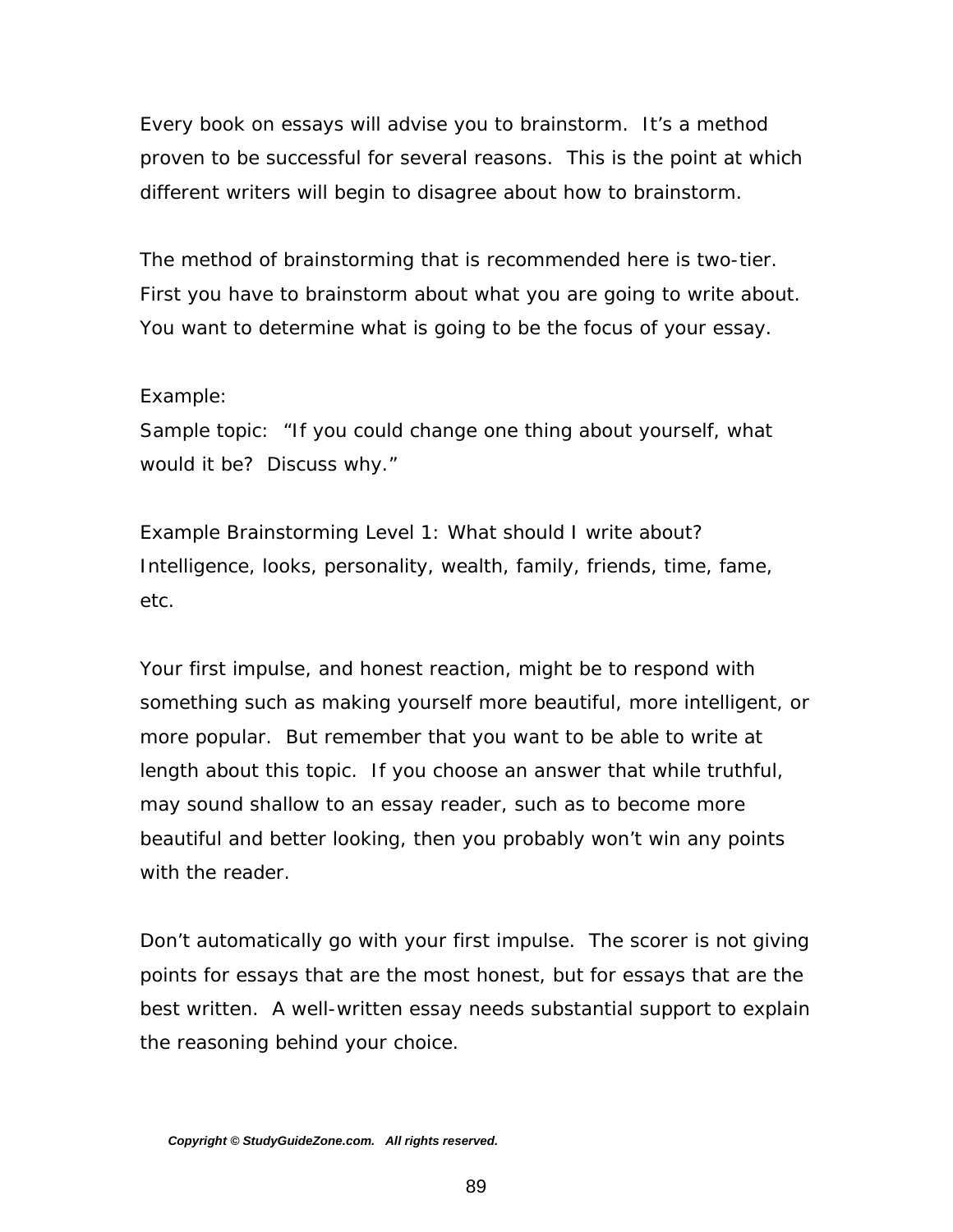A choice such as more intelligence could sound shallow, but with a little creativity, you can turn this into an excellent essay. Instead of stating that you want to be more intelligent in order to get better grades, use deeper reasoning. Explain what you would do with that added intelligence. Give examples of how your side research into molecular biology and genetics would be greatly improved with added intelligence and enable you to have a greater chance at your goal of contributing to finding a cure for cancer or diabetes.

If you choose "more popularity" as your topic, you could discuss how you would use your popularity in order to persuade more people to support your humanitarian causes and to be a positive role model for others.

After you've decided which topic you are going to write about, then you should begin the second wave of brainstorming, which will be about what you want to discuss about your chosen topic, which examples you want to use and which observations you hope to present.

Example Brainstorming Level 2: You've chosen to write about having more free time. Now you brainstorm about what you should say to support that choice.

spend more time with friends and family, work at a local homeless shelter, write a novel, open a new business, adopt some children, enjoy your hobbies, etc.

You have to have a proper balance at each level. If you spent too much time at brainstorming level 1, then you won't have time to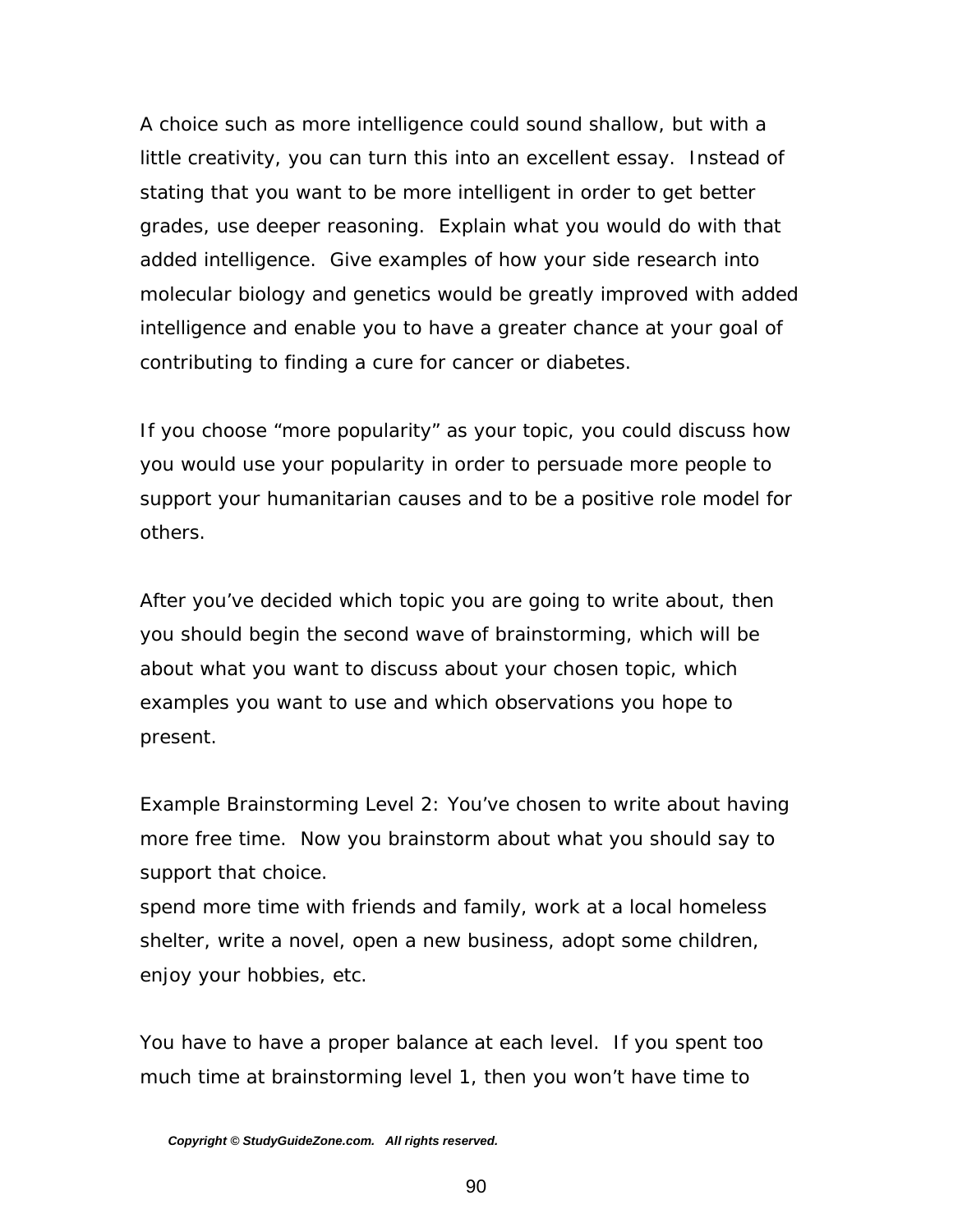decide on what you want to use as examples in level 2. But if you spend too little time at brainstorming level 1, then you may not come up with a really good topic to use for your essay. A good strategy is to practice using this two level brainstorming process until you get comfortable with using it and quickly generating lots of ideas.

## **Making the Cuts**

Once you've finished the brainstorming level 2 process, you should look over the supporting ideas you hope to use and the examples you've written down from the brainstorming process. Look back over the ideas and see which ones look the best. Which ones could you write the most about and would give you the most sound reasoning and logic to back up your initial decision of what to write about?

Make mental notes about which supporting ideas from brainstorming level 2 you hope to use, because those will be the ones that will comprise your successive body paragraphs.

Your goal is to hit the high notes. Pick the best ideas you've developed and write about those. You only need 3-5 good ideas to write about and may have a loss of focus if you try to write about more than a few important supporting topics.

### **Ending at the Start**

Many essay writers will start off by writing their introductory paragraph, along with the main ideas and supporting ideas that will be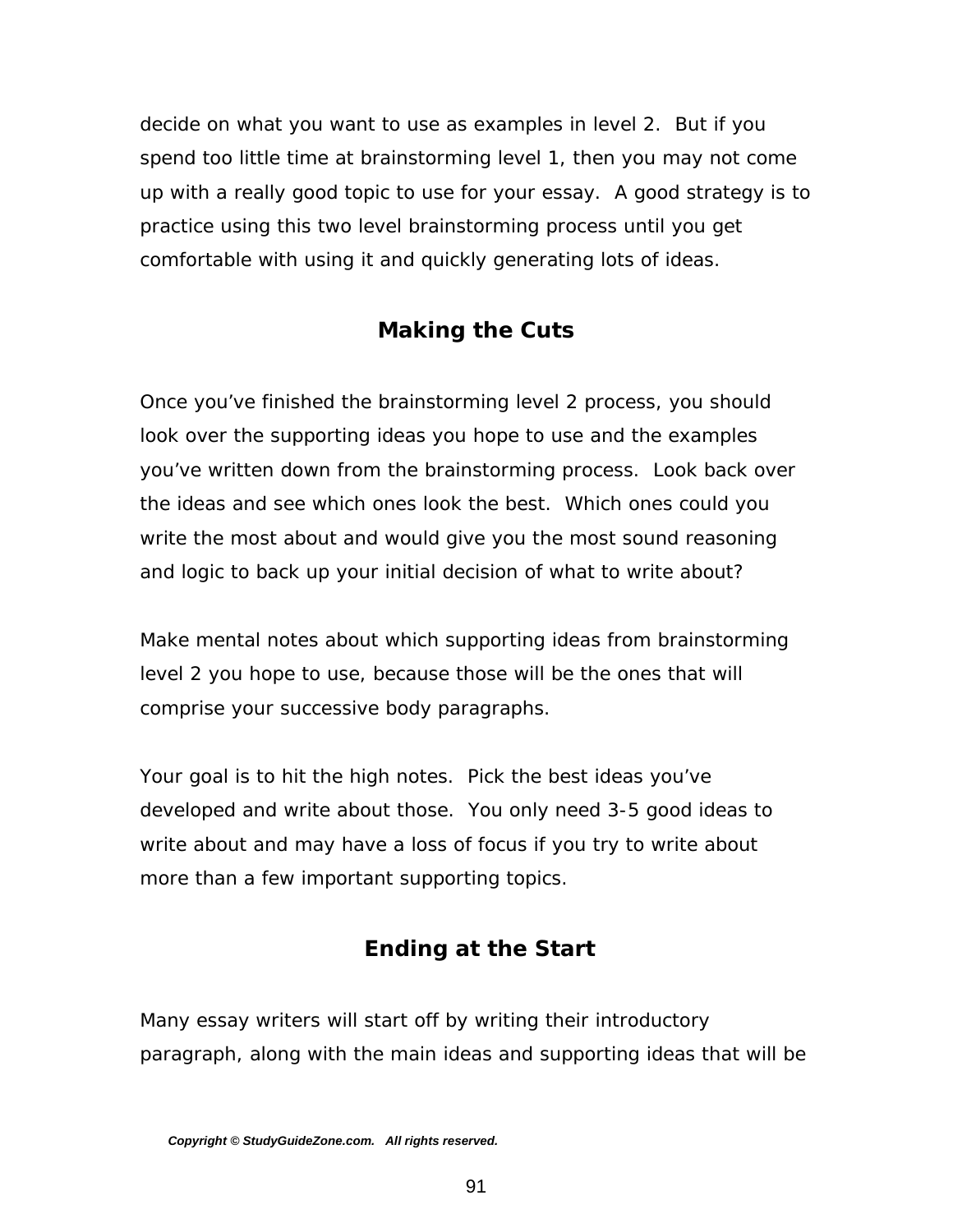used, and then force fit the essay into the guidelines that they have predetermined for their essay.

The problem with this is that many of the best ideas will occur to a writer while writing the essay. Rather than immediately jumping into writing your introductory paragraph, take the brainstorming ideas that you've developed and begin writing your essay, by expanding on each of the supporting ideas that you've chosen and writing your body paragraphs first.

As you write your body paragraphs, new ideas may occur to you that you would prefer to use. Rather than having to go back and make changes to your introductory paragraph, since you haven't written it yet, you can just adopt the new ideas as you write and incorporate them into your body paragraphs.

When you're finished writing your body paragraphs, which should each include at least one primary supporting idea, then you can go back and write your introductory paragraph and make sure that it matches up with each of your body paragraphs and covers the overall topic you are discussing.

Additionally, don't make the mistake of writing too much in your introductory paragraph. The introduction is not where you explain your reasoning. Save your logic for the body paragraphs, and only use the introductory paragraph in order to briefly outline what you are going to discuss. Brevity is better than wordiness in an introduction.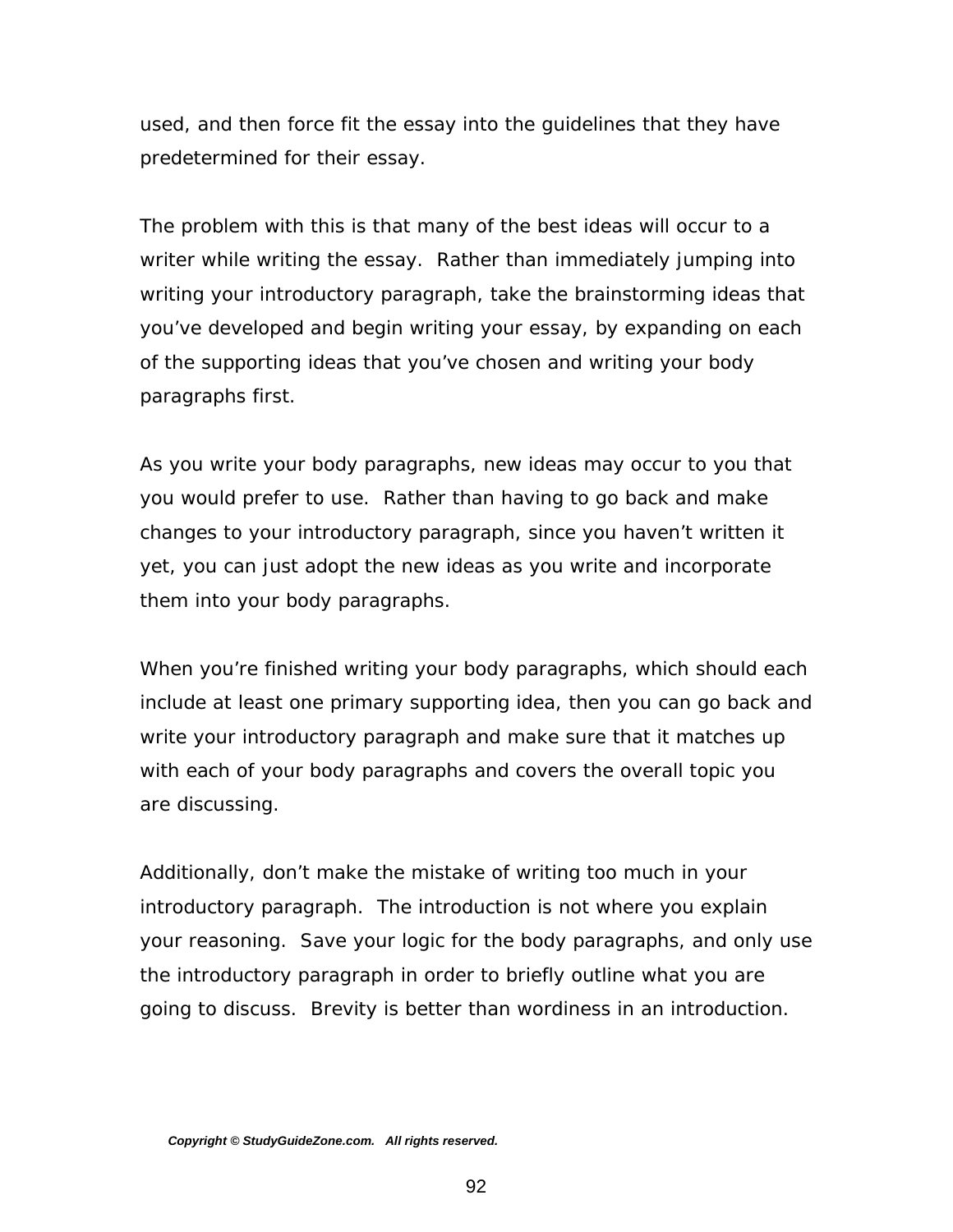### **Staying Consistent**

A lot of writers write their introductory paragraph, then their body paragraphs, and then their conclusion at the end. The problem with this is that often the whole focus of the essay may have morphed as the writer wrote the essay and the conclusion seems to have a completely different focus than the introduction and the body paragraphs seem to lead take the reader through a tortuous path that changes course with every sentence.

It is vitally important that the introductory and concluding paragraphs are consistent with each other and that the body paragraphs match the introduction and conclusion. You want your paper to be consistent throughout.

Writing your introduction at the end, after you've written your body paragraphs, and then following it with your conclusion will be a huge help in maintaining the consistency, but always look back over your essay when you're finished and make sure that the essay keeps the same focus all the way through.

### **Maintaining the Flow**

Part of maintaining consistency in your essay is the proper use of transition words while you're writing. Use transition words to maintain the essay's flow. Transition words such as first, second, third, finally, also, additionally, in conclusion, in summary, and furthermore all give the reader an understanding of how the paragraphs flow together.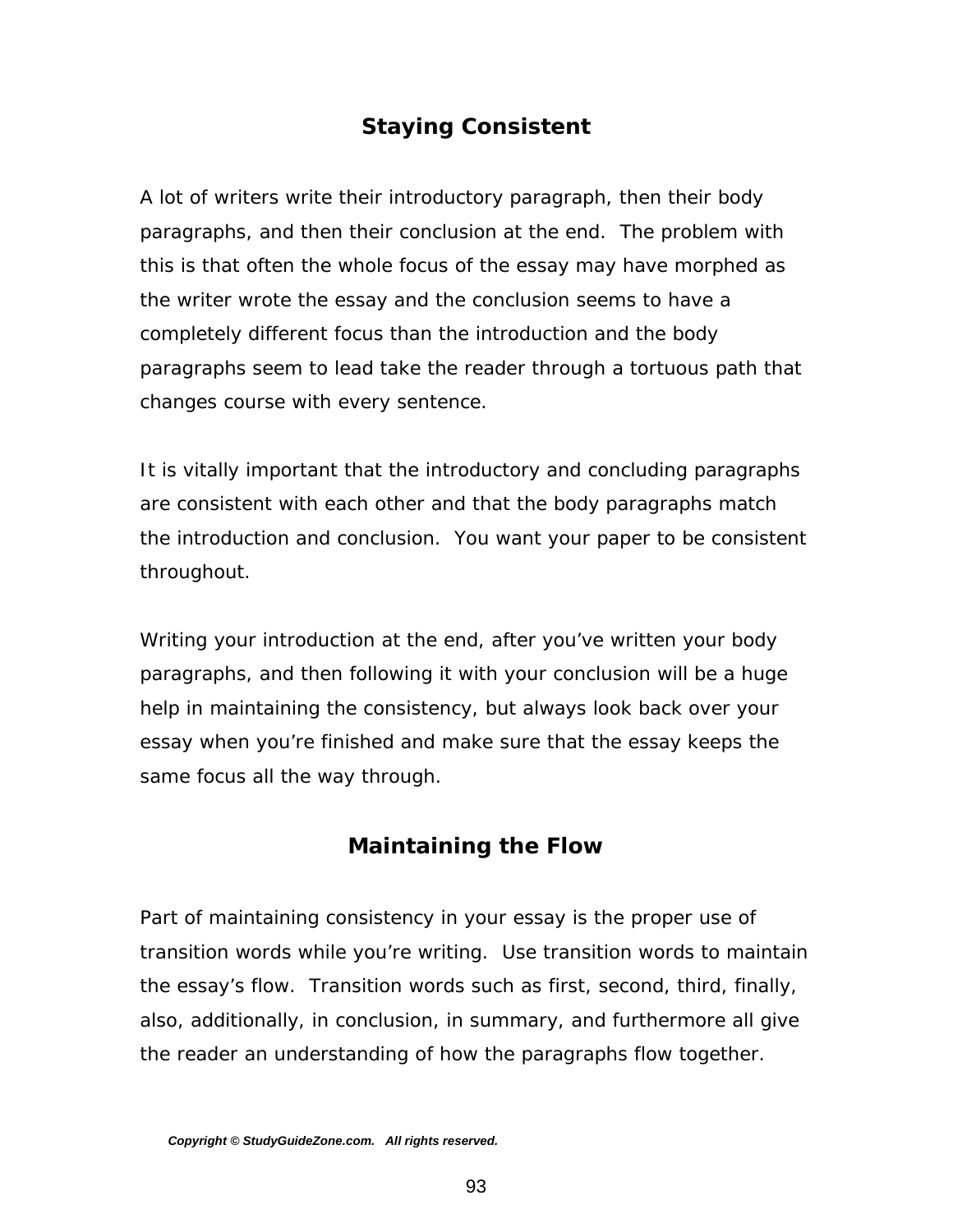Example:

Paragraph 1: Introduction

Paragraph 2: First of all, …

Paragraph 3: Secondly, …

Paragraph 4: Finally, …

Paragraph 5: In summary, …

## **Backing up Your Points**

If you make a point or statement in your essay, make sure that you back it up with clear examples from your personal experience or observation. Don't let your points remain unsupported, but ensure that they are provided with some back up substance.

Example: You make the statement, "Renovating older downtowns can be expensive, but is definitely a worthwhile endeavor."

While many readers may agree with this statement, it shouldn't be made without backup support:

Consider the following as backup for that example statement: My own hometown created a ten year plan to renovate their downtown area. A higher sales tax was passed in order to pay for the renovation, which ultimately cost \$1 million dollars. But once it was finished, the sales tax was removed and the antique shops, which now fill much of the downtown, attract tourists and collectors from hundreds of miles away. The downtown is now completely self-supporting and is a constant source of both pride and new tax revenue to the town's residents.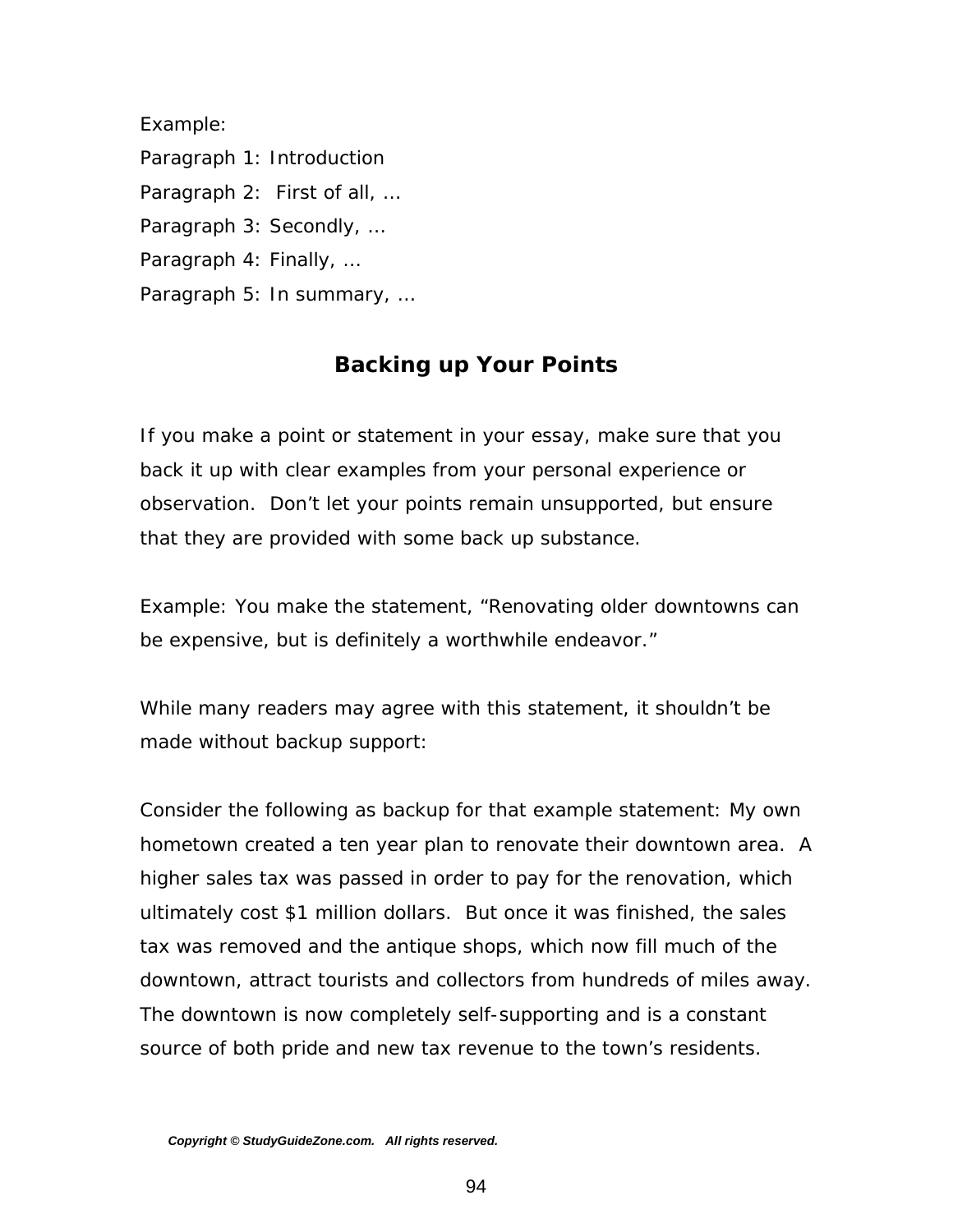### **Using Proper Grammar**

Remember that this essay is your chance to write and make yourself look good and well educated. It is not a test of your knowledge of grammar rules. You don't have to demonstrate knowledge of every nuance of grammar. Therefore, if you find yourself wondering whether a given phrase should have commas around it or not, rewrite the phrase such that you're confident it doesn't need commas or does need commas. There is no need to have any punctuation in your essay that you are only 50% confident of being correct and conforming to the rules of grammar.

Example: You write, "Each of us must choose which path to take in life, whether to strive for improvement, or to settle in to their surroundings."

You aren't sure whether you need a comma or a colon after the phrase "to take in life" in the preceding sentence.

Simply rewrite the sentence until you are confident in how it is phrased. Change it to something such as:

"There are two paths: strive for improvement, or settle into surroundings."

At this point you know you are using the colon properly, and so you can feel free to move on in your essay without fear of having made a grammar mistake.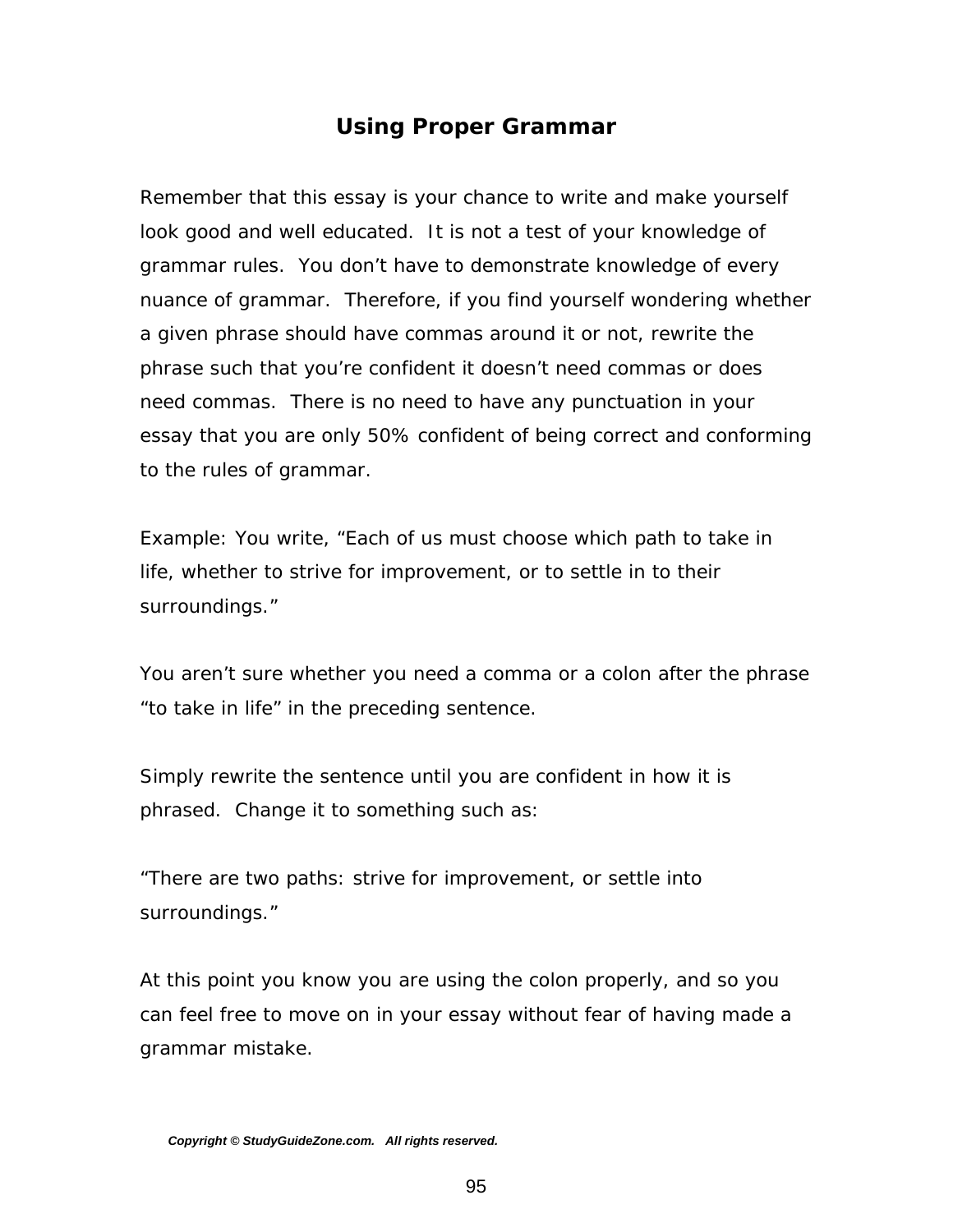### **Watching Your Vocabulary**

Many essay writers feel that they have to impress the reader with the vocabulary that they have at their disposal. While a good vocabulary can be impressive, and the right word used at the right time can make an essay appear much more professional, they should only be used with caution.

Often a big vocabulary word will be used out of context and it will have the reverse effect. Rather than looking impressive, a vocabulary word used improperly will detract from the essay. So, if you think of a word that you don't commonly use, only use it if you are absolutely positive of its meaning and are sure that you are using it at the right place. Most of the time, you will be safer by sticking with words you are familiar with and accustomed to using.

### **Avoiding Tunnel Vision**

Remember that the goal of your essay is to properly cover a topic and write an essay that is somewhat exhaustive in showing every angle and perspective. A lot of writers get tunnel vision. One particular angle occurs to them as the most important and they hammer away at that angle of the topic throughout the entire essay.

Discussing the same angle of a topic at length is considered essay depth. Discussing different angles of the same topic is considered essay breadth. Your goal is to have greater breadth than depth. This isn't a 20-page thesis written on a specific, obscure topic. Your topics will be fairly generic and broad-based and should have lots of different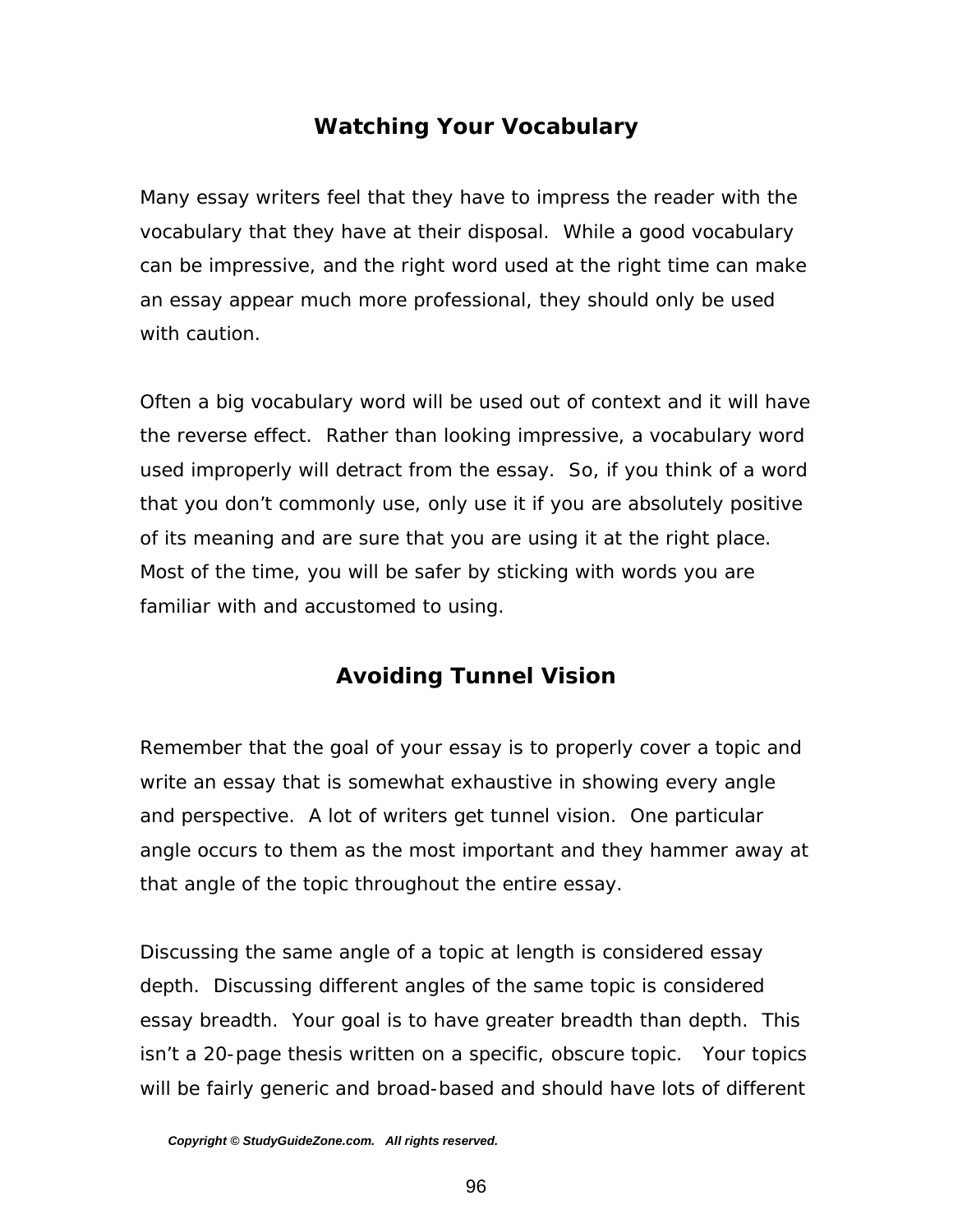angles to consider and write about. You want to touch on as many different angles as you can, while still providing supporting backup for each statement you make.

Don't get stuck in a rut with tunnel vision. Be sure you are spending proper amounts of time on each angle you intend to discuss and not spend the entire essay writing about the same angle.

Example: The topic is whether or not athletics represents too much a part of today's academic institutions, and you intend to take the side that athletics is not too much of a part.

Your main angle is that an education is far more than simply academics and that athletics programs foster a richer, more diverse education. However, don't get stuck talking about that one angle. Consider writing about how athletic programs create ties to the community that academics does not. Discuss how athletic programs also encourage donations that benefit academics, as well as athletics.

Always try to consider multiple angles and avoid getting tunnel vision.

### **Just Do It**

Some writers will begin their essay by rephrasing the question and talking about the different possibilities. Rather than stating what you're going to do: just do it.

Don't use the introduction as a chance to expose your mental ramblings. The introduction should be concise and to the point.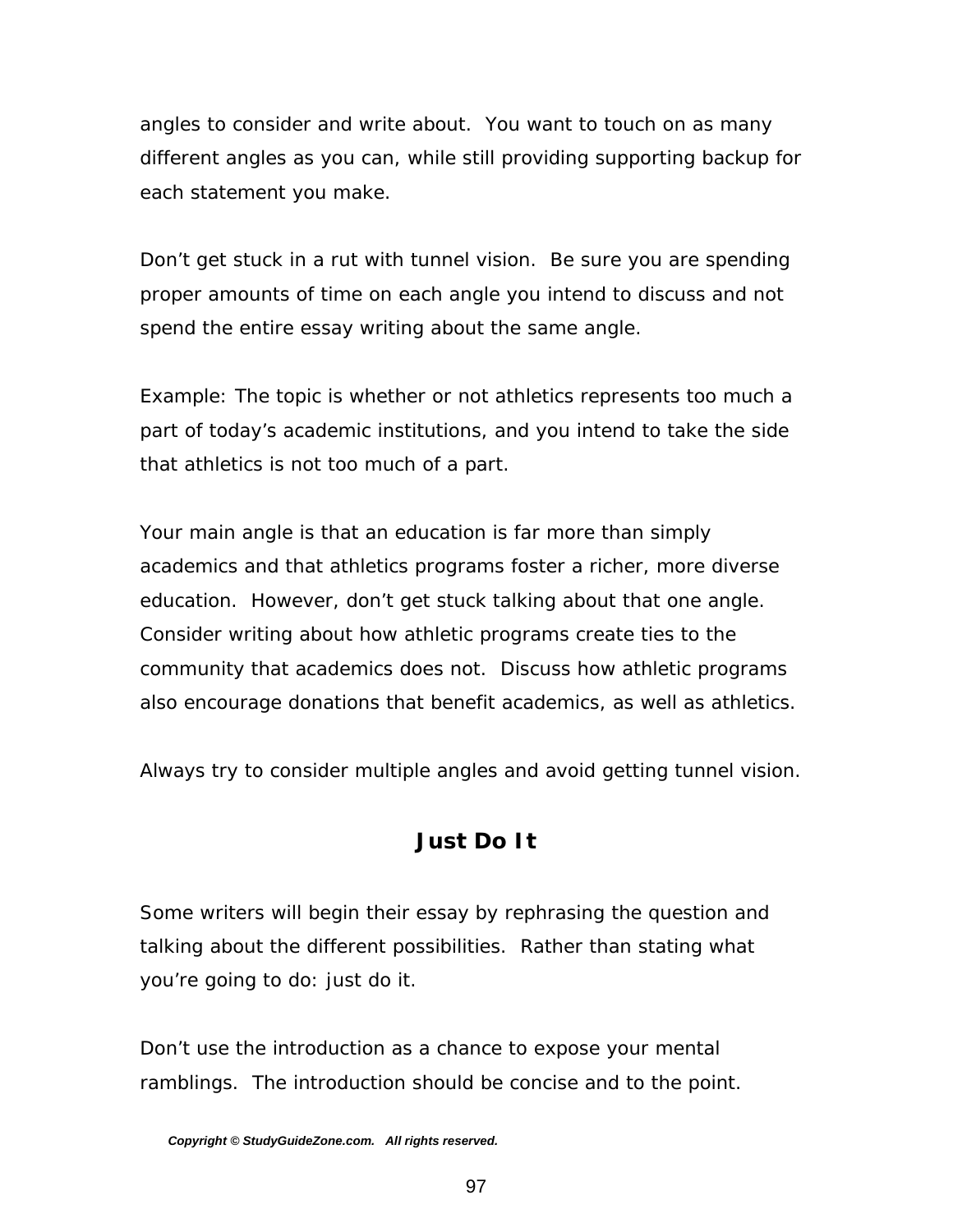Example – Bad introduction: In this essay, I am going to discuss the thing that I consider to be the most important quality in an individual. It was a difficult decision to make, because there were so many qualities to choose from. Good looks is only skin deep, but intelligence, character, and personality run much deeper. I think the one that is most important is character. Character is the most important because it defines a person, exposes their true nature, and provides strength to overcome any obstacle.

Example – Good introduction: While every characteristic in an individual is important, one stands alone: character. Character defines individuals, and exposes their true nature. When obstacles arise, character provides the strength to overcome them.

Notice how this second example is clear, concise, and does not ramble on about the decision or ideas that are occurring to the writer.

#### **Conclusion is Review**

A conclusion is just that: a conclusion. It wraps everything that you've written thus far up into a neat summary paragraph. This is not the time to begin introducing new arguments and new reasoning. You want to make sure that you are quickly and concisely reviewing what you've written and have a solid ending in which you come across as having proved your point, and made your case effectively.

So, when you're ready to begin your conclusion, make sure that you've flushed out all the new angles you want to cover. Then go back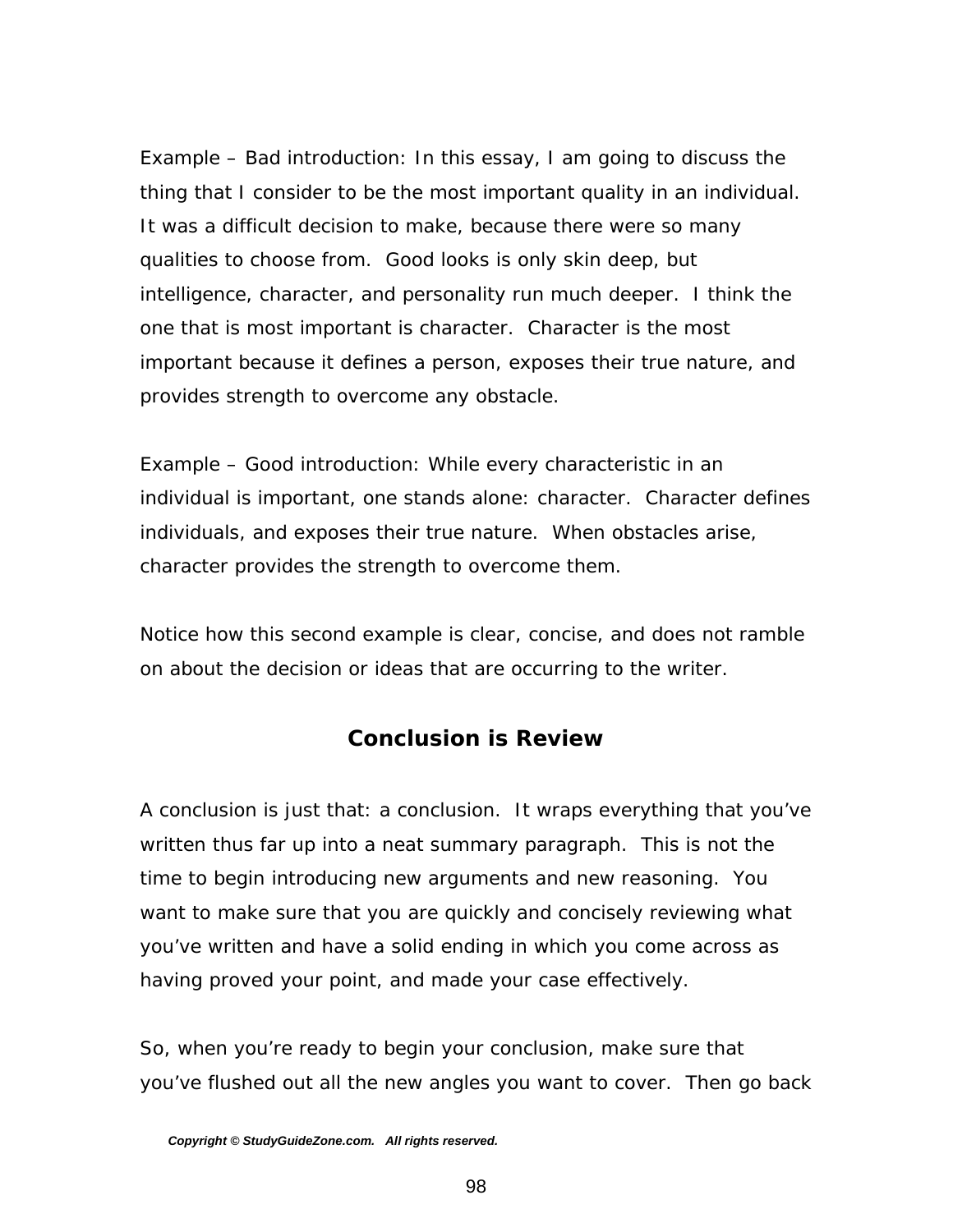over what you're written and tie it all together at the end, hitting briefly on all the angles that you've discussed.

Additionally, a conclusion is not an apology. You should never apologize for not knowing more or writing more. End your essay with purpose and definitively summarize what you have stated.

## **Communicating Reason, not Passion**

The readers that read and score your essay are not looking for passionate essays that are full of hot air and lacking in reason. They are interested in well thought out essays that communicate reasonable arguments and logic, backed up by sound examples and observations. If the topic you choose is one that you are passionate about, make sure that you present more than just heated emotion, but also cool logic.

Example: The topic is about school uniforms, and you are passionately opposed.

Rather than writing, "School uniforms is a stupid idea, and will never work," try writing, "School uniforms have been an admitted failure by their original sponsors in all three implementation efforts during the last decade."

The first statement may be full of passion, but clearly lacks reason, while the second statement contains solid facts as examples.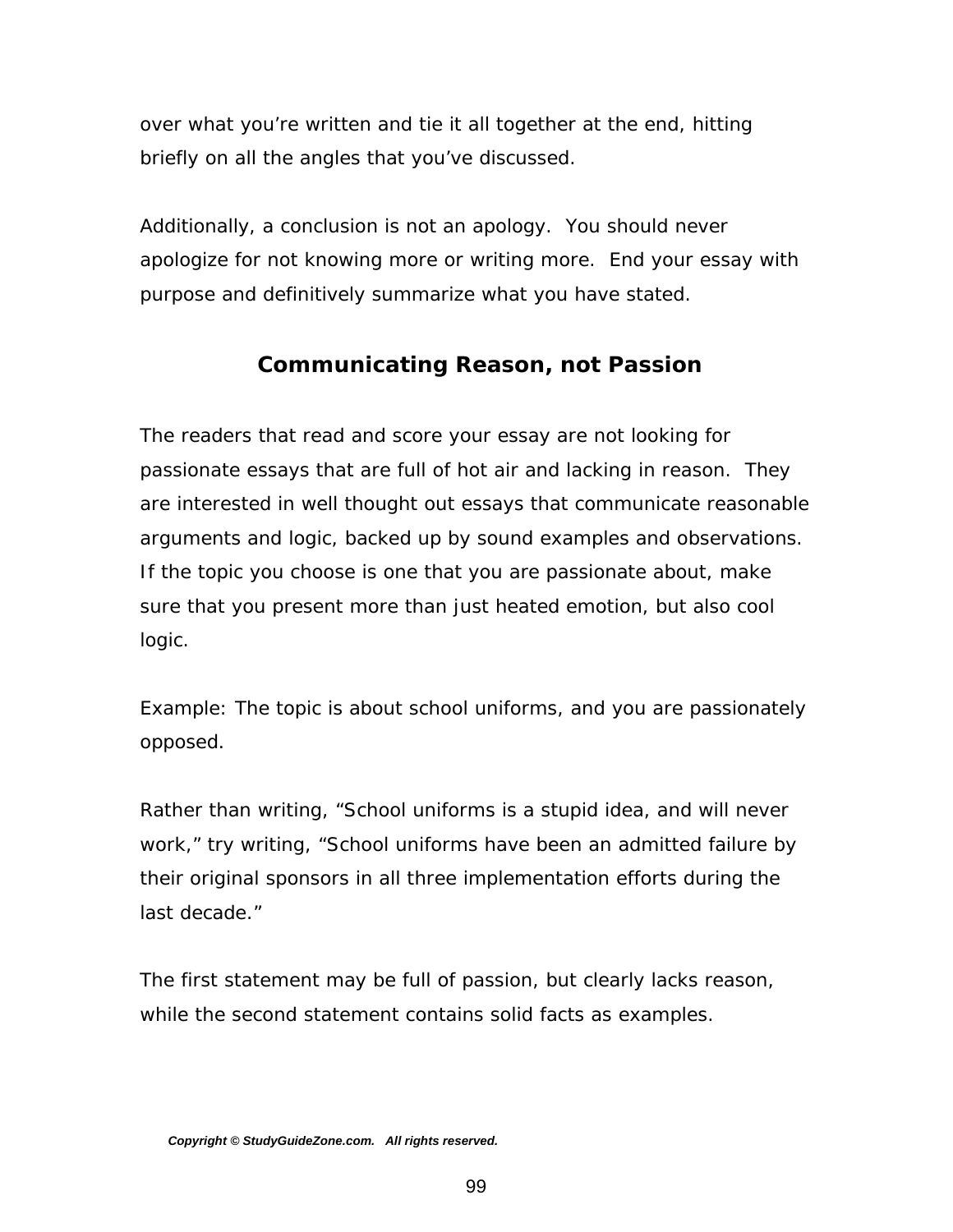## **Answering the Why?**

While it's important that you communicate reason, misguided reason is ineffective. Always make sure that the examples you are providing and the reasoning you are using is being directed at answering the topic question.

Flawless logic that doesn't answer the question and doesn't contribute to the point you're trying to make is completely useless. As you think of main ideas and supporting ideas to use, take a few seconds and confirm that they will adequately answer the topic and veer off down a tangent that is not directly related.

Example: The topic is about what was the most important thing you have ever learned in school and asks you to discuss why. Your answer is a quest for knowledge. Your supporting ideas include having been forced to work on large projects and do exhaustive research into topics that you normally wouldn't read about, which expanded your mind.

A tangent that you would not want to pursue might be to provide statistics on how many hours you worked on a research paper in elementary school. While factual, those facts do not help answer why a quest for knowledge is the most important thing you have ever learned in school.

Make sure that the facts and reasons you are stating directly help you in your goal of answering the topic question.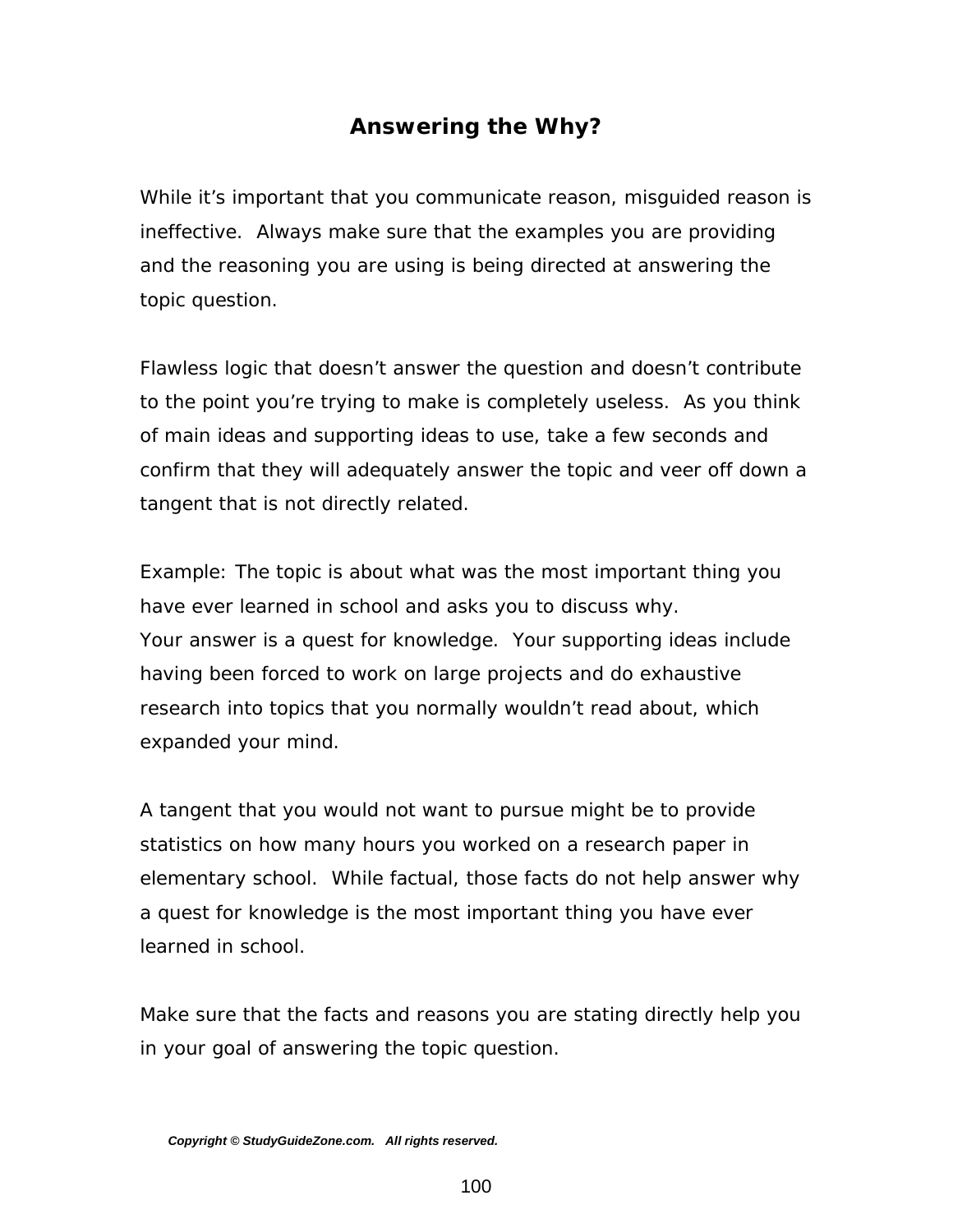# *Getting Ready For Test Day*

You're all set to take your GMAT! Now here are a few things to remember for test day:

Get there early. Know exactly where the test will be held and how you will get yourself there. Pay attention to traffic reports so that you can compensate for any unexpected issues on the road. Leaving early will mean that you'll be more relaxed; red traffic lights won't raise your stress level, and you won't be pulled over by the first officer who has to fill his speeding ticket quota. And most importantly, you'll have time to use the rest room.

If you've got butterflies in your stomach, feed them! You've already done all the practice tests you can do, and you've had a good night's sleep. Now it's time to get a good, healthy breakfast - though it is wise not to overeat. Your body and mind will need the energy; plus it's distracting to listen to your stomach growl.

Give yourself a massage! Rub your head, neck and shoulders. Place your hand over your heart while taking a very slow, deep breath.

Stay on track. Remember, you don't want to rush, you only want to perform in a timely manner. Although there are time restrictions, if you misread direction, accidentally fill in the wrong answer-choice, or think illogically due to rushing, it won't be worth all the time you save. Remember, haste makes waste! Also, keep in mind that incorrect answers don't count against you, so you can always guess at any answers that you are unsure of. Remember, an educated guess is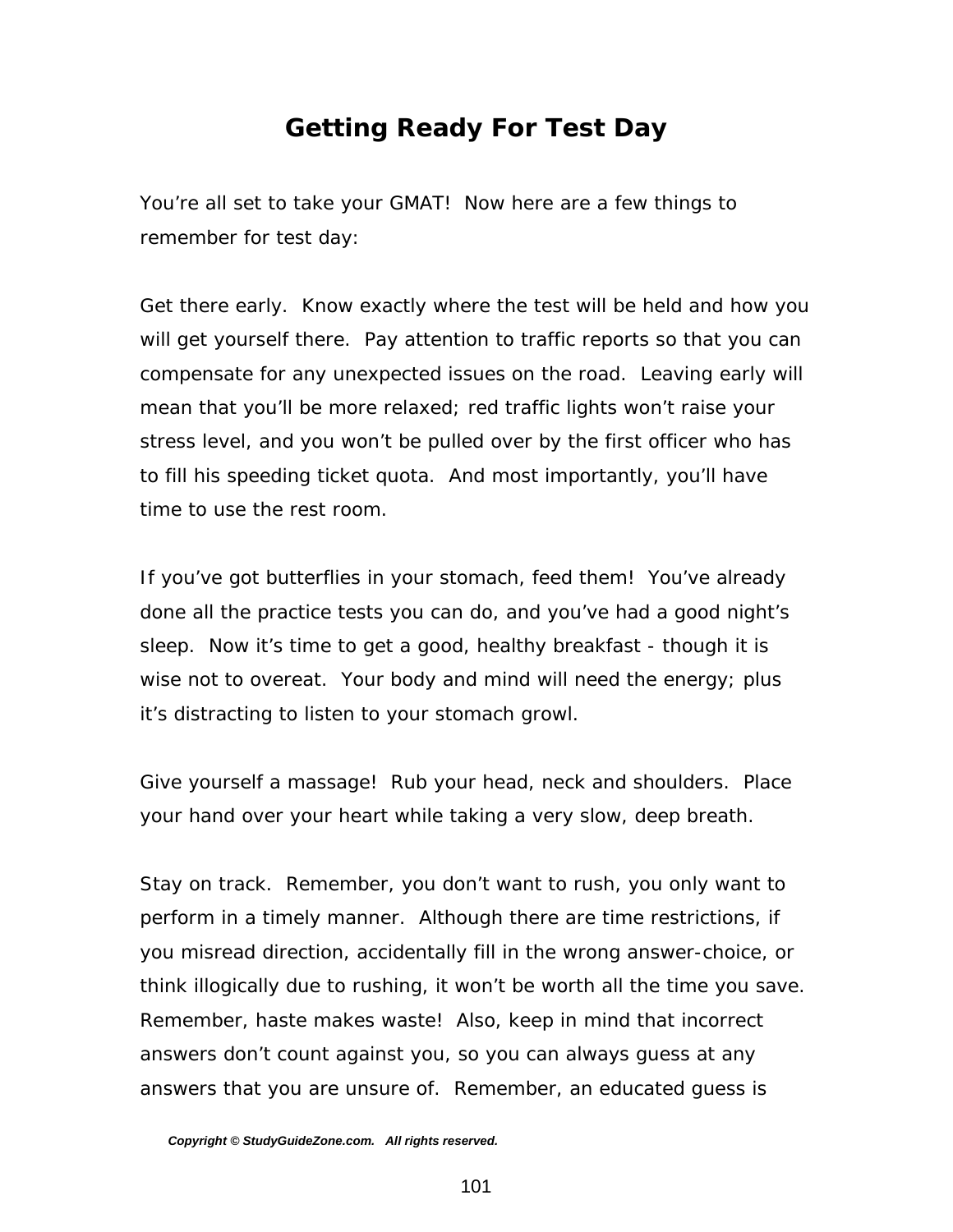better than no guess at all! Moving through a test methodically and efficiently will likely mean that you'll have more time at the end than if you were to rush and stumble, or dawdle over questions that you're struggling with.

Most importantly (at least to your sanity), remember that once it's over, it's over. Clear your mind of it, because you did your best. Go treat yourself to a hot chocolate or an ice cream cone, catch a movie with some friends and relax!